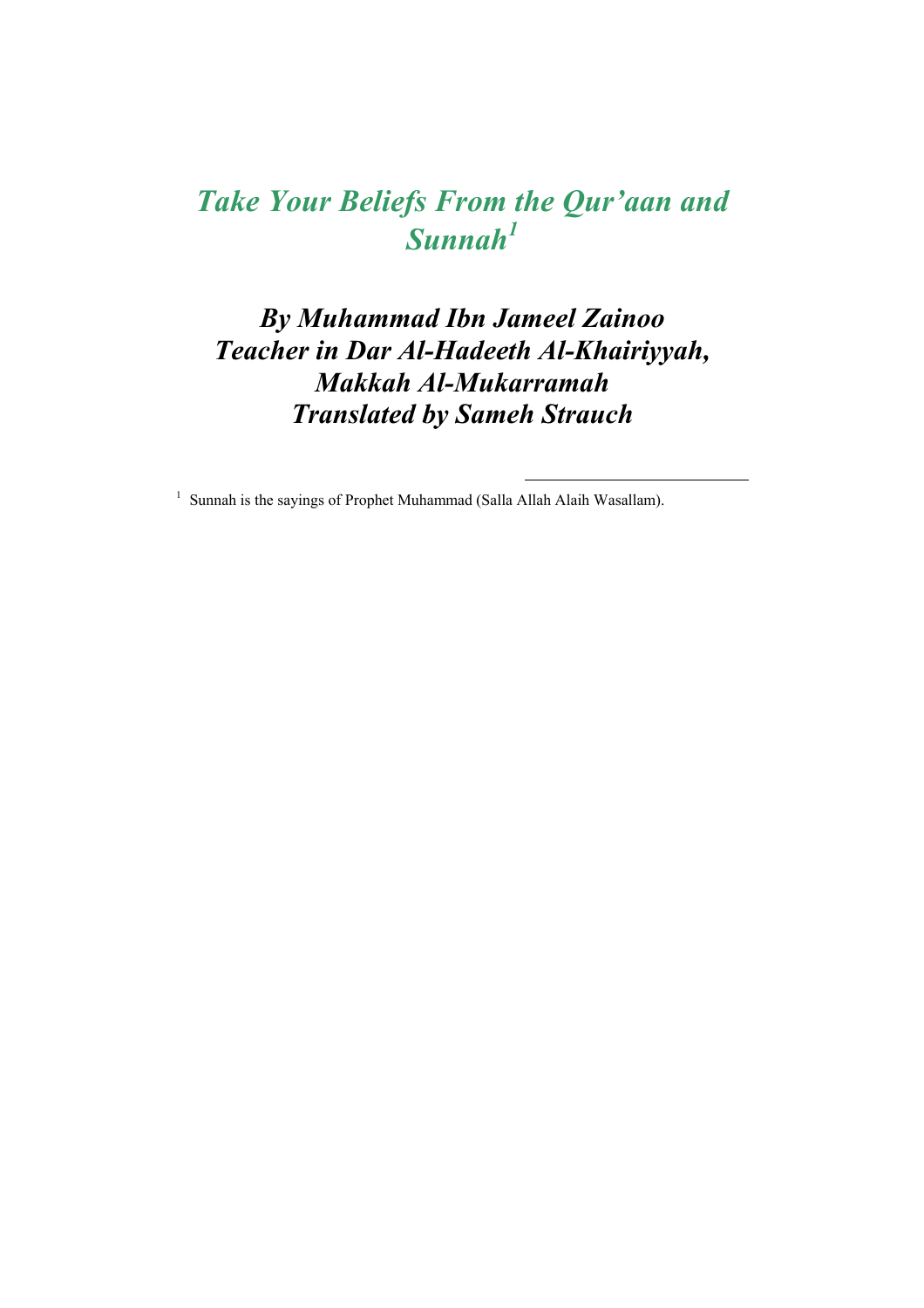

# *This book is available in www.saaid.net/kutob*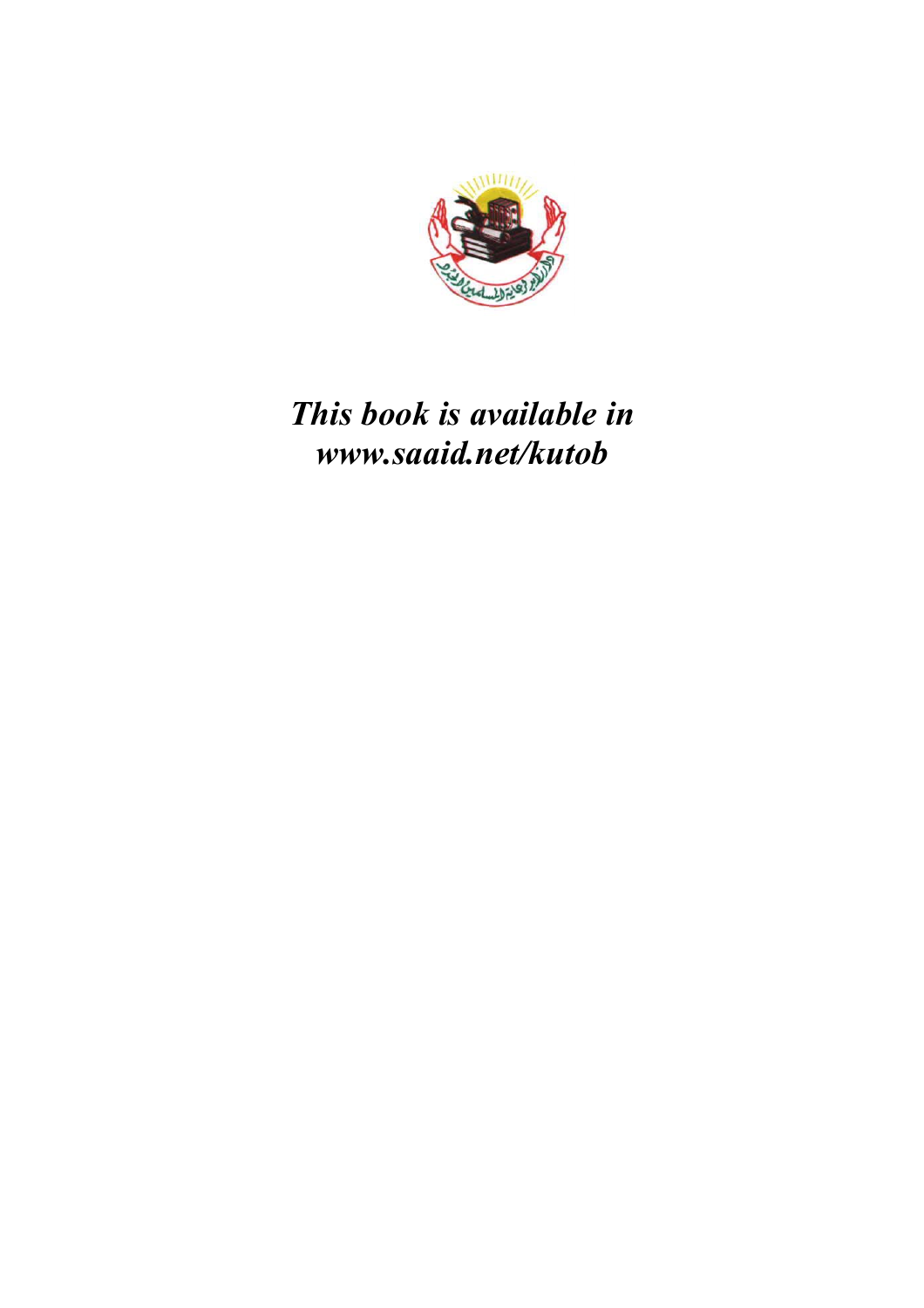#### *Introduction*

 *A*ll praise be to Allaah and may peace and blessings of Allaah be upon our Prophet, Muhammad and upon all his family and Companions.

الحمد والصلاة والسلا على نبينا محمد وعلى آله وأصحابه أجمعين .

 This booklet was one of the first in Arabic which I read on the subject of Islaamic beliefs ('*Aqeedah*) several years ago, while I was a student in the Arabic Language School of Madeenah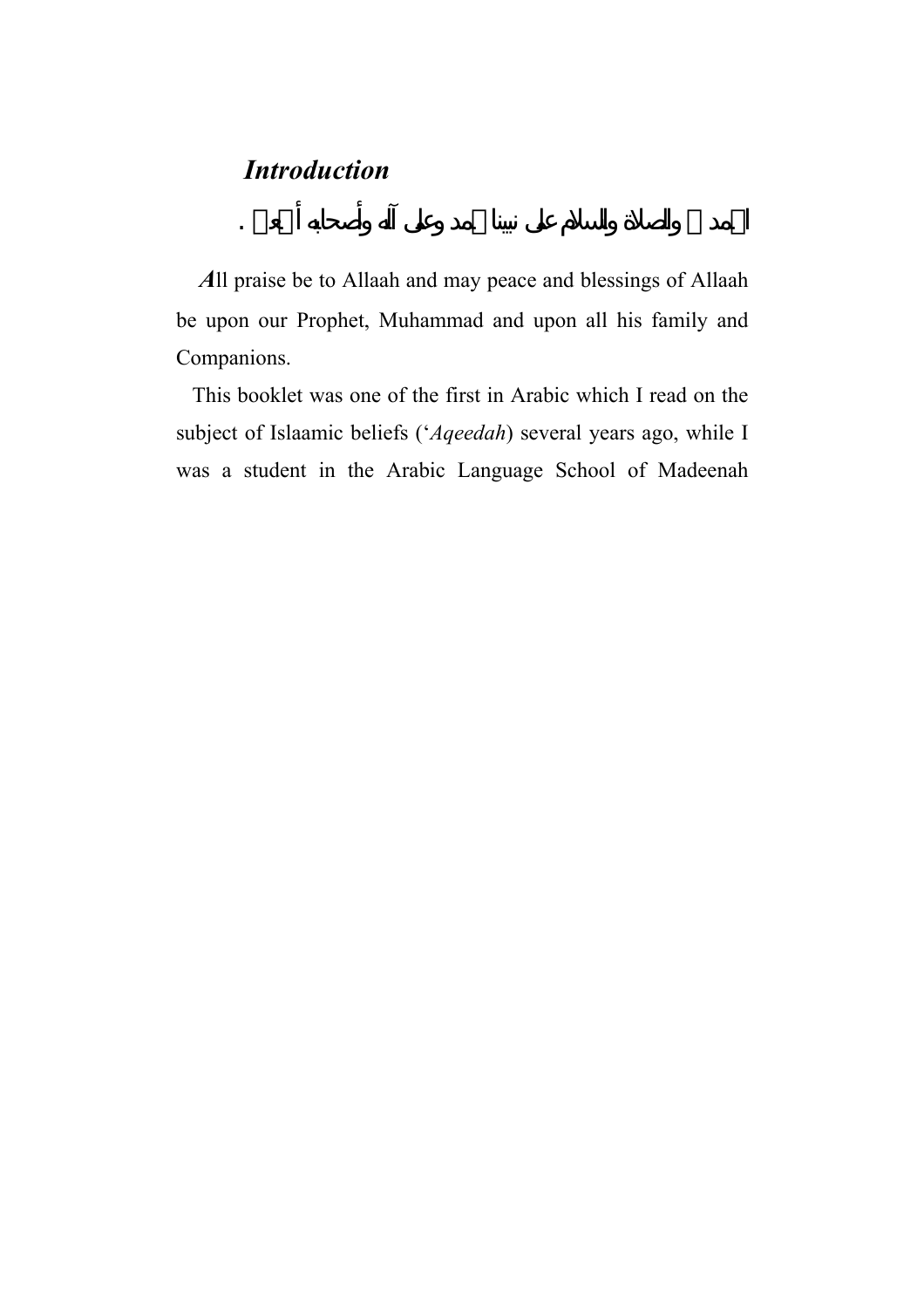Islaamic University in Saudi Arabia. I was so impressed by its simplicity and brevity, that I determined to try to translate it. I had almost reached the end of my task when someone informed me that it had already been translated into English. Therefore I left it, with the consolation of having had good practice at the work of translation. I did not think of that translation again until a copy of it was given to me here in Zayed Centre for New Muslims and I was informed that we were going to print it. Shortly after this, it was brought to my attention that the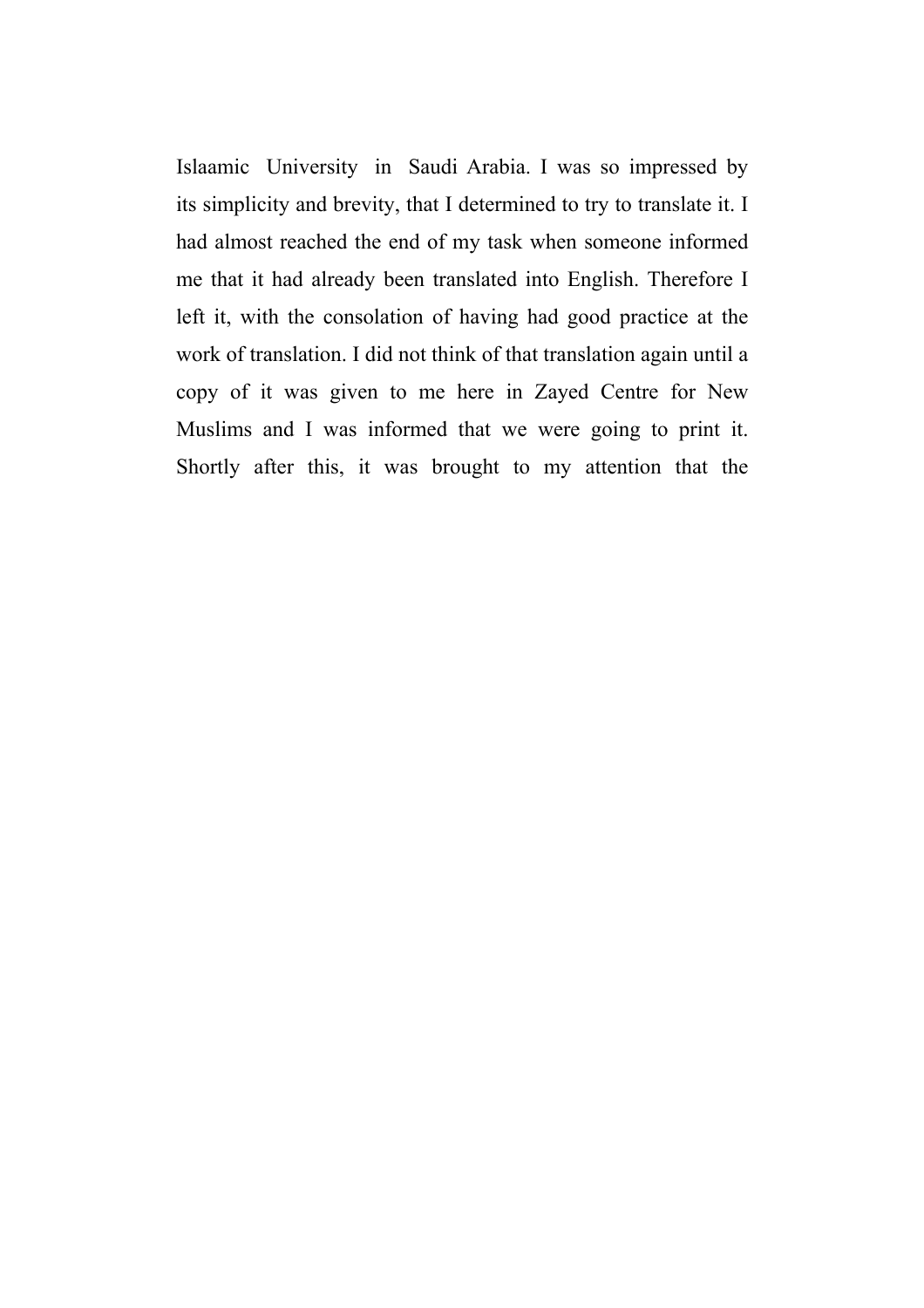translation left something to be desired: Text had been added in places and edited in others, while proofs given by the writer, Muhammad Ibn Jameel Zainoo, from the Qur`aan and *Sunnah* had been replaced with other proofs (albeit also authentic). Because of this it was decided to re-translate the book, in an attempt to produce something truer to the original.

 I ask Allaah, Most High that He accept this humble effort from me and makes it of benefit to the new Muslims and the English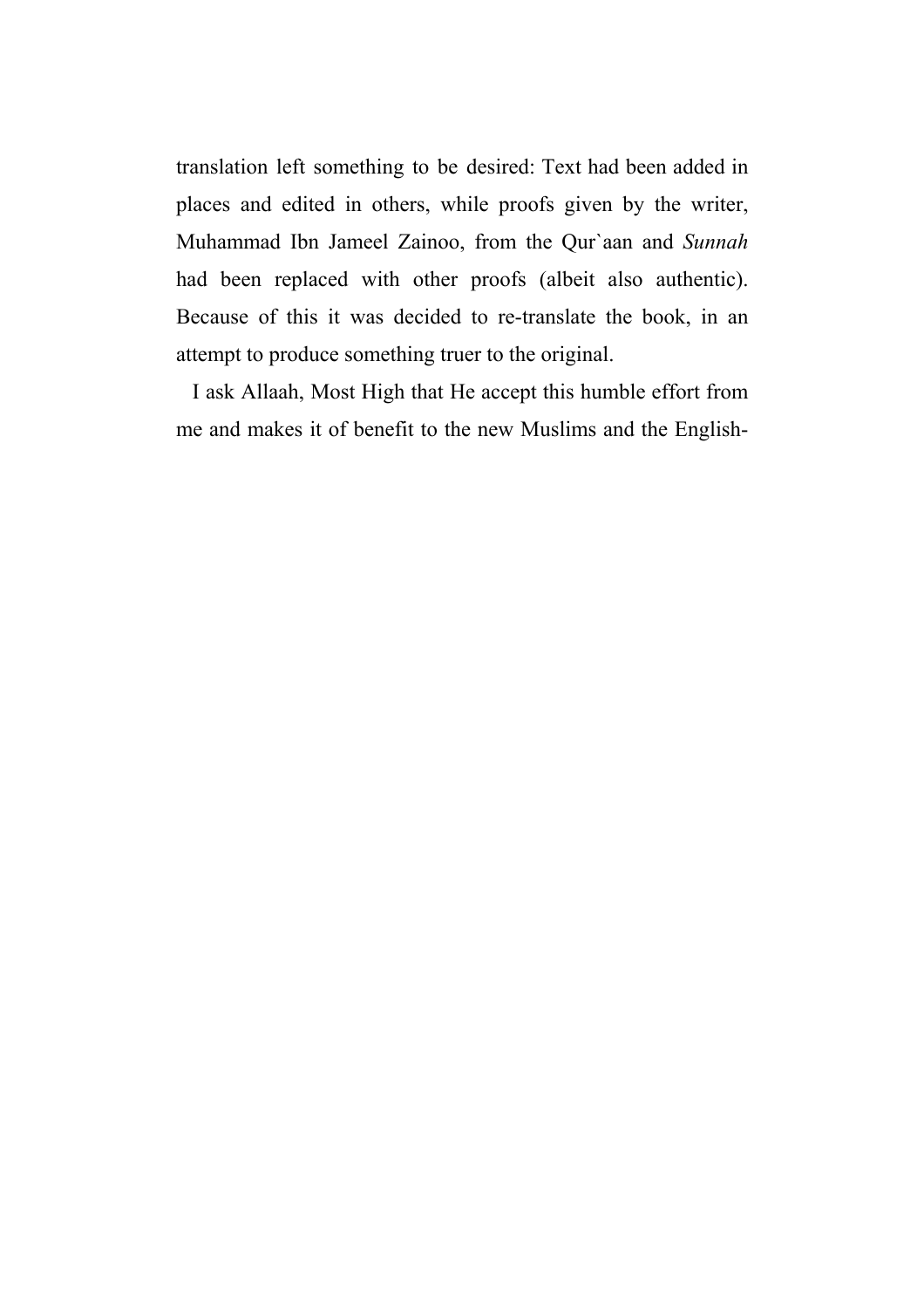speaking Muslims and all those who seek truth and enlightenment – *Aameen*.

#### *Sameh Strauch.*

Teacher, Zayed Centre for New Muslims, Al-Ain, U.A.E. 13th *Shawwaal* 1420 A.H.  $19^{\rm th}$  January 2000 C.E.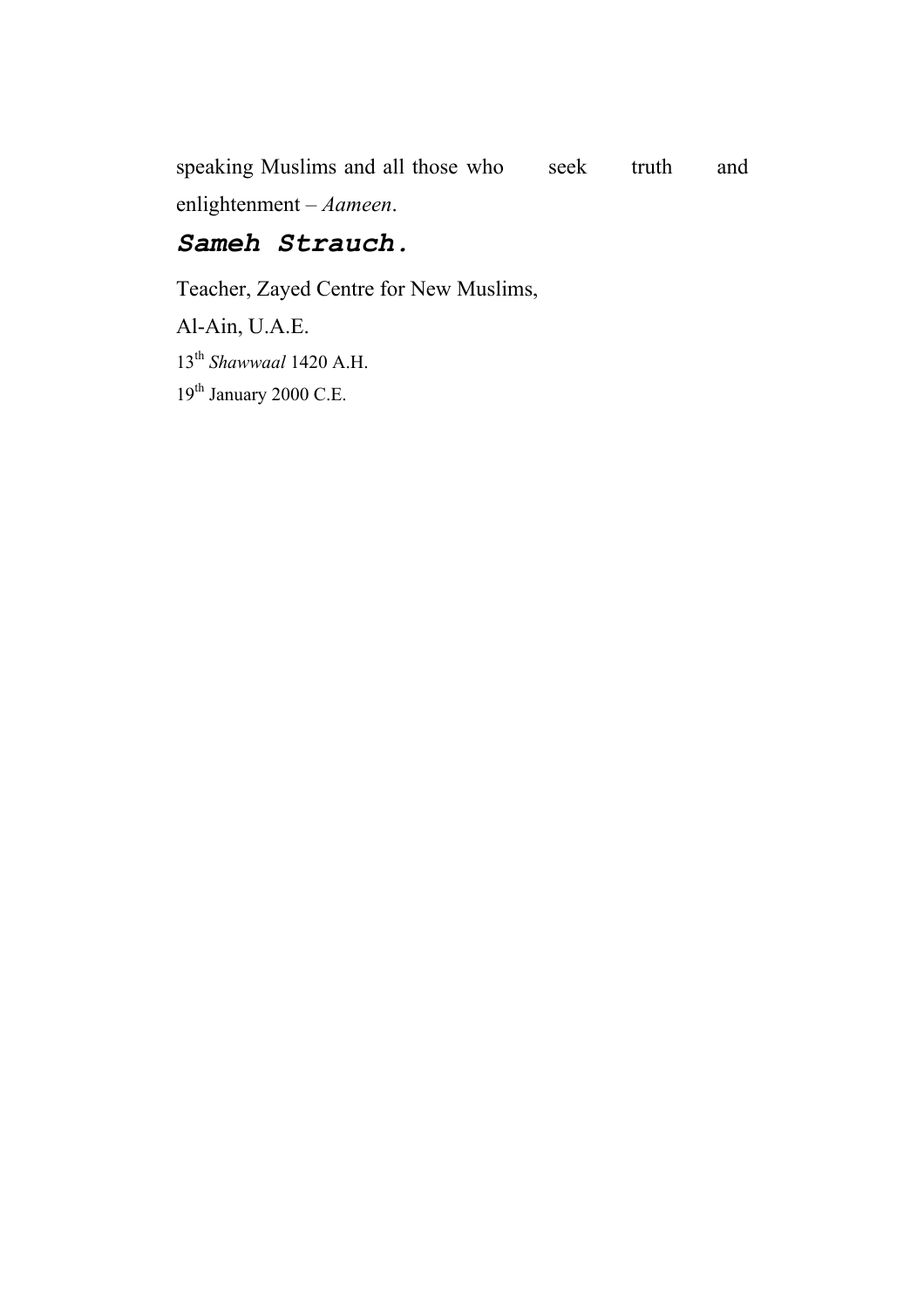بِسْمِاللَّهْالرَّحْمَنِ ۖ الرَّحيمِ

Verily, all praise is due to Allaah, we praise Him and we seek His Aid and we ask His Forgiveness and we seek refuge with Allaah from the wickedness of ourselves and the evil of our deeds. Whomsoever Allaah guides, there is none can misguide him and whomsoever Allaah sends astray, there is none can guide him. And I testify that none is worthy of worship except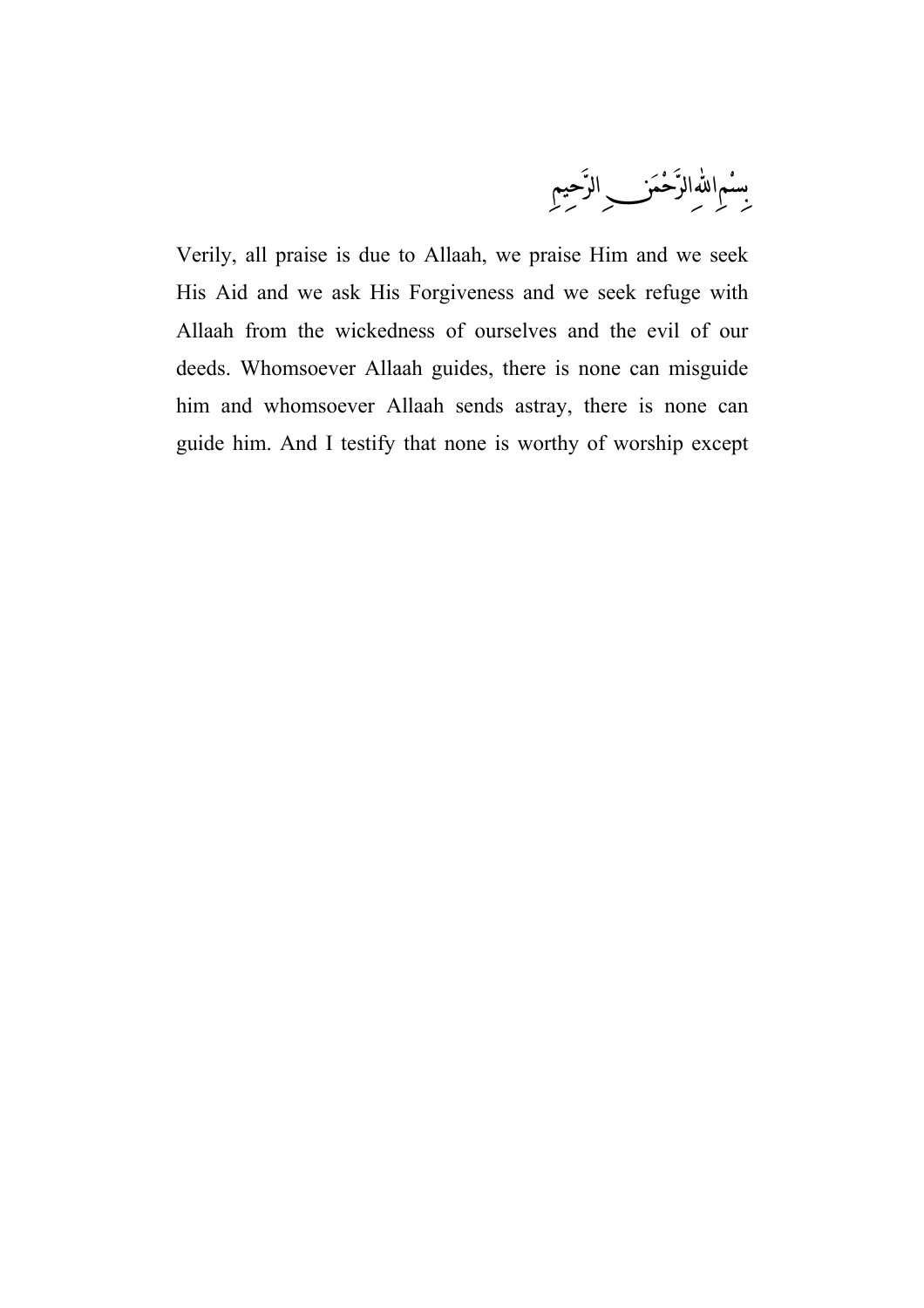Allaah, Alone, without partners and I testify that Muhammad is His slave and His Messenger.

 As for what follows, these are important questions in *'aqeedah* which I have answered along with the evidences from the Qur`aan and *hadeeth*, so that the reader may rest assured that the answers are correct, because the belief in *tawheed* is the foundation of mankind's happiness in the life of this world and in the Hereafter.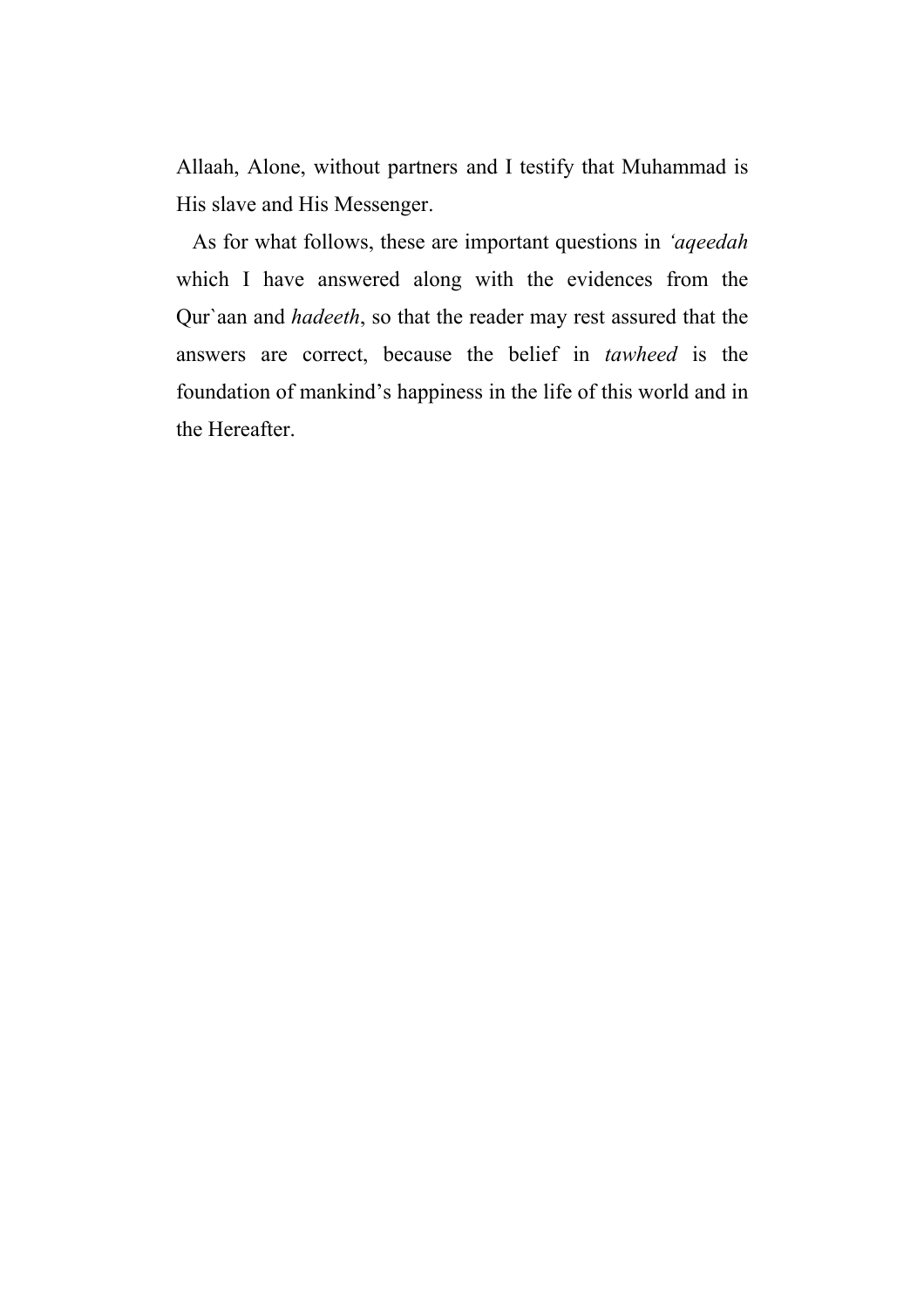By Allaah, I ask that He makes this work of benefit to the Muslims and that He make it purely for His sake. Muhammad Ibn Jameel Zainoo.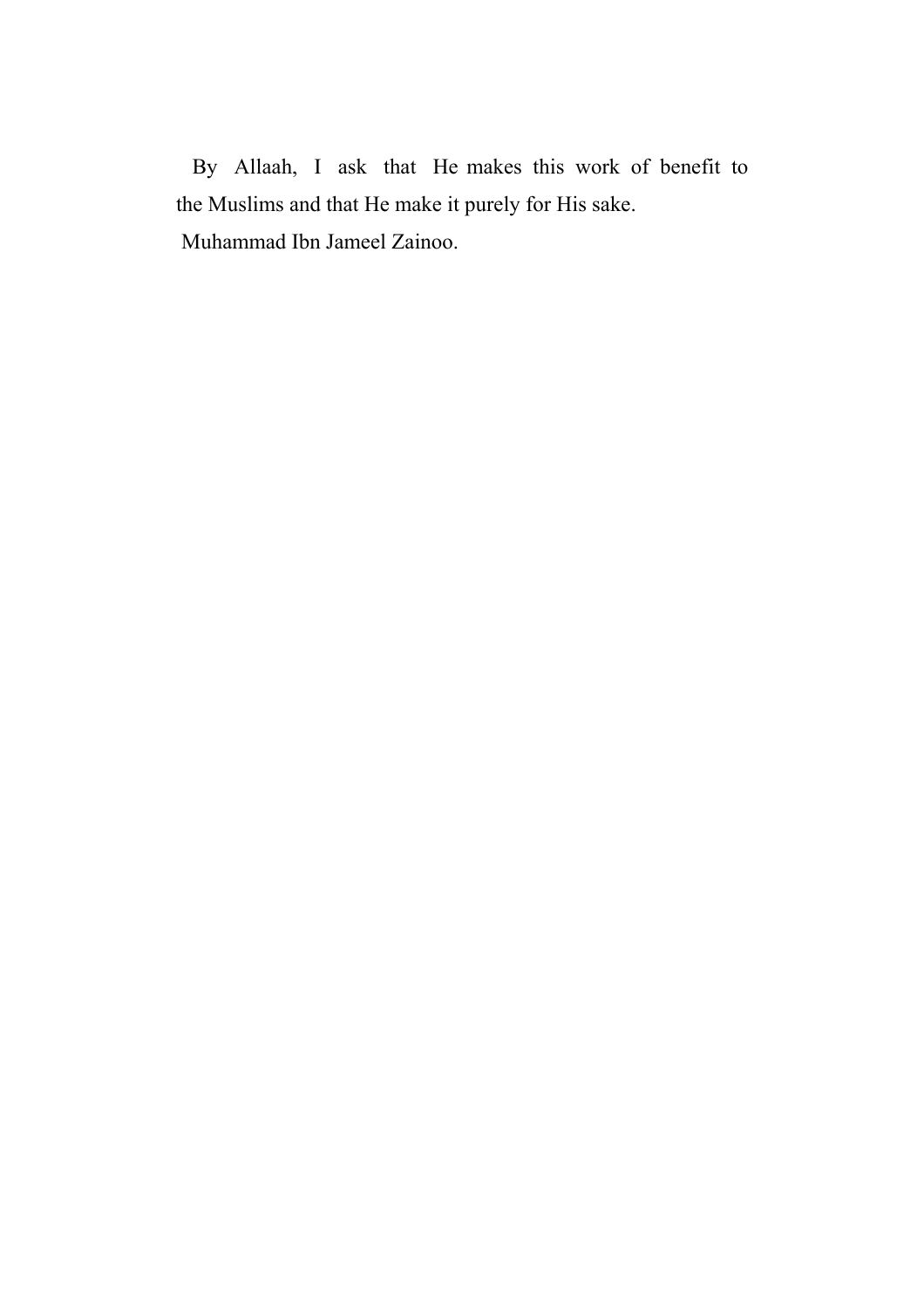### *Pillars of Islaam*

 Jibreel () said: "Oh, Muhammad! Tell me about Islaam." The Messenger of Allaah () replied: "Islaam is:

1. To testify that none has the right to be worshipped except Allaah and that Muhammad is the Messenger of Allaah (i.e. that Allaah sent him to convey His Religion to mankind).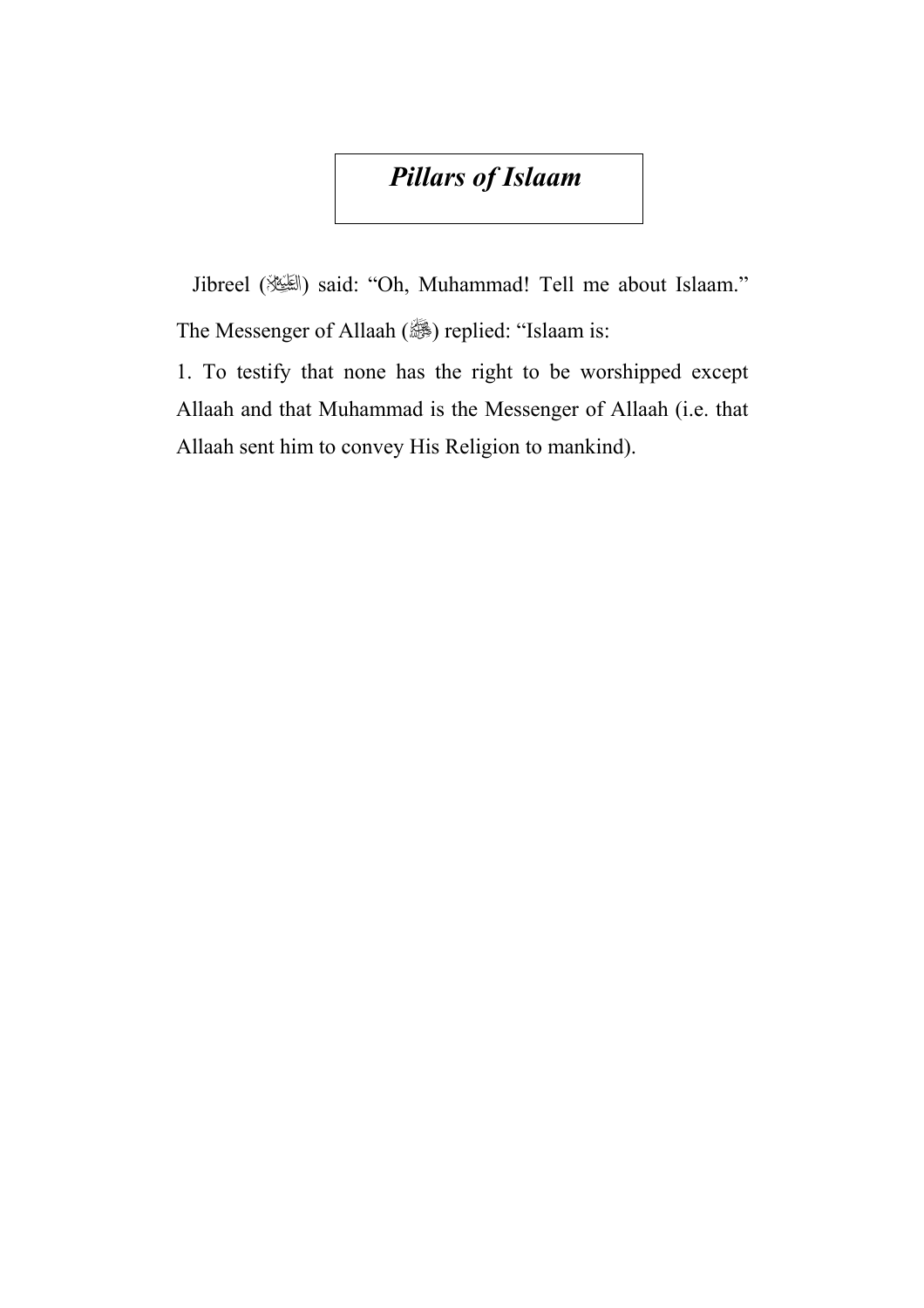2. To establish prayer (i.e. to implement prayer with all its pillars, with repose and humility).

3. To pay *zakaah*. (If a Muslim owns more than 85 gms. of gold or its equivalent in money, he must pay 2.5% of it after one year. Other forms of wealth and property have their own set amounts to be paid upon them).

 4. To fast the month of Ramadhaan (i.e. to abstain from food drink and sexual relations and all manner of sins from dawn until dusk).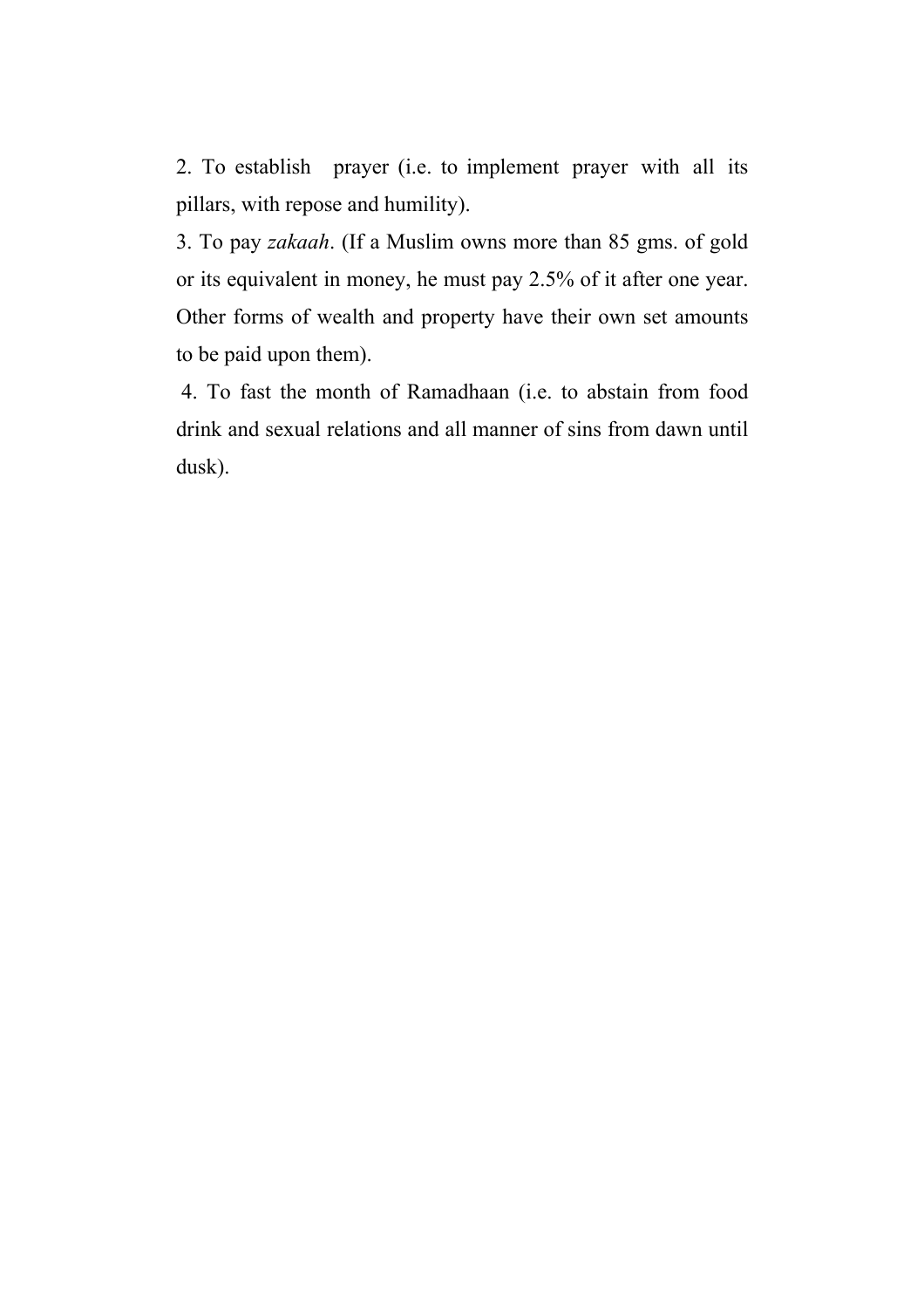5. And to make pilgrimage (Hajj) to the House (of Allaah, in Makkah) if you have the means to do so." (Narrated by Muslim)

### *Pillars of Eemaan*

 Jibreel said: "Then tell me about *eemaan*." Allaah's Messenger () replied: "*Eemaan* is to believe in: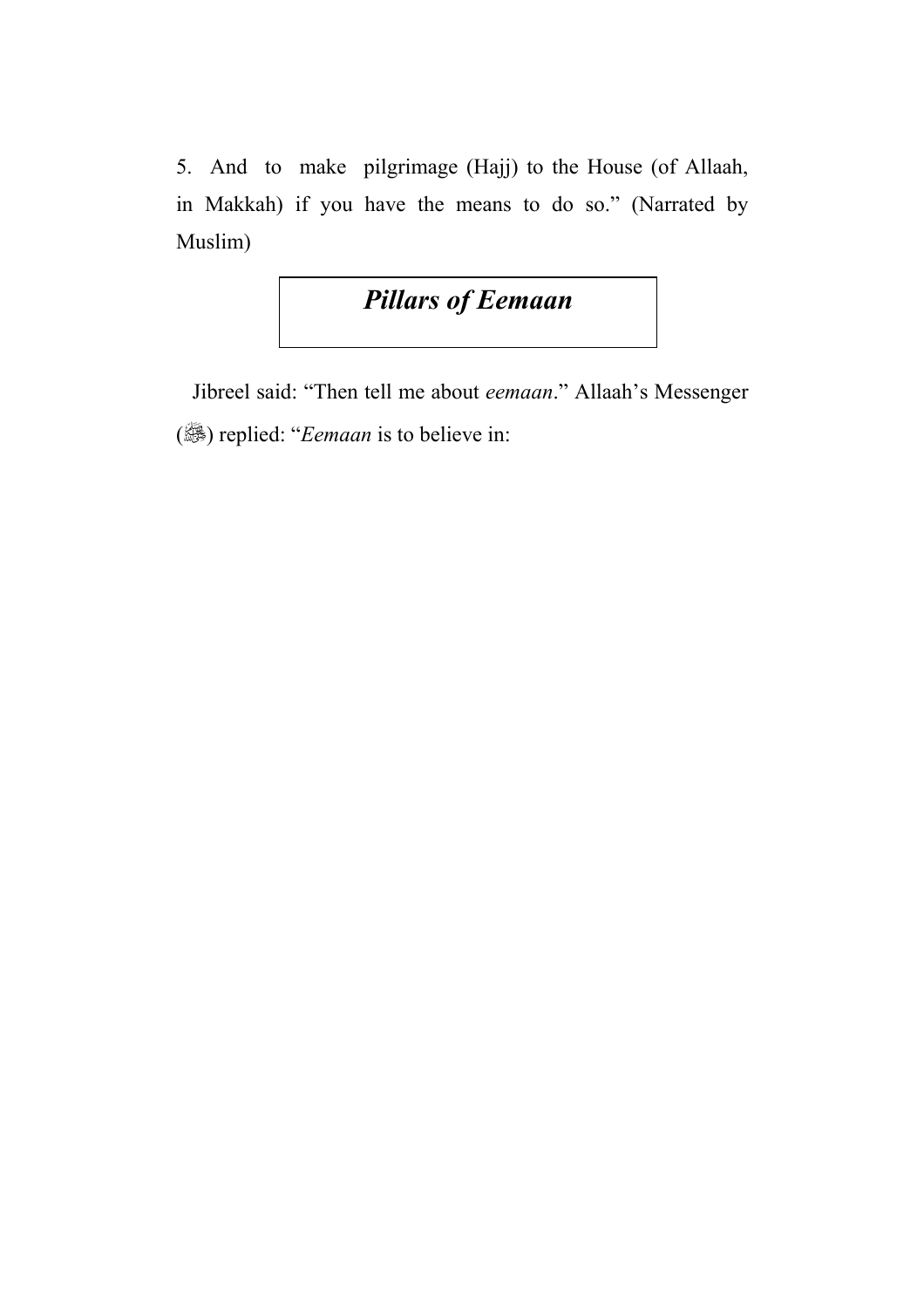1. Allaah (i.e. to believe firmly that Allaah is the Creator, Who alone has the right to be worshipped and that He has Names and Attributes which befit His Majesty and He does not resemble His creation - **There is nothing like Him** (*Soorah Ash-Shooraa*  $42:11$ ) - ).

2. His angels (i.e. that they are created from light and that they implement the Commands of Allaah and that we do not see them).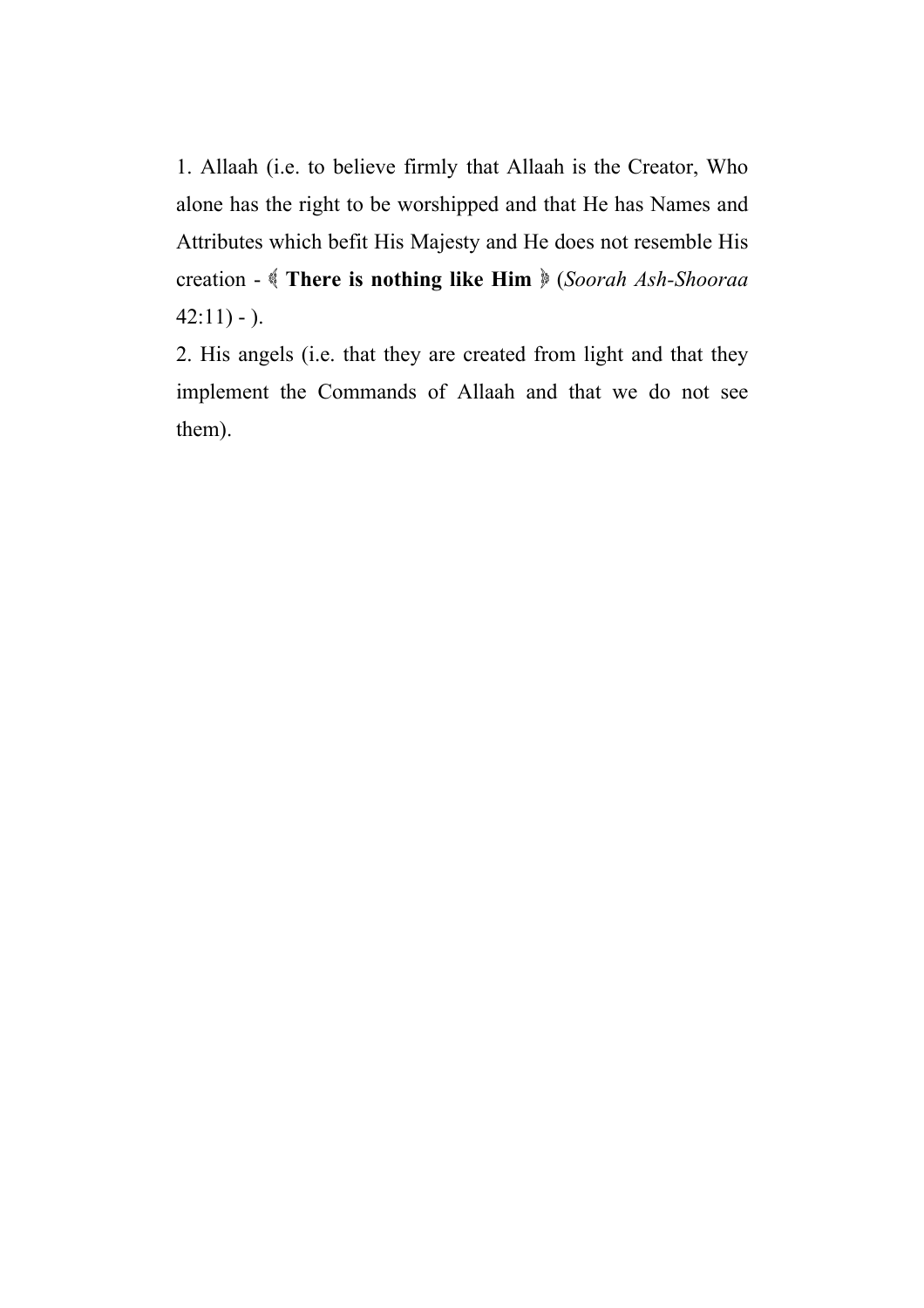3. His Books (i.e. the *Tauraah*, the *Injeel*, the *Zaboor* and the Qur`aan which abrogates all previous Revelations).

4. His Messengers (the first of whom was Nooh (الطَّيْئَة) and the last of whom was Muhammad  $(\mathbb{R})$ ).

5. The Last Day (i.e. the Day of Resurrection when all of mankind will be held to account).

6. And to believe in Al-Qadar, the good and the bad of it (i.e. to accept all that Allaah ordains for us, at the same time undertaking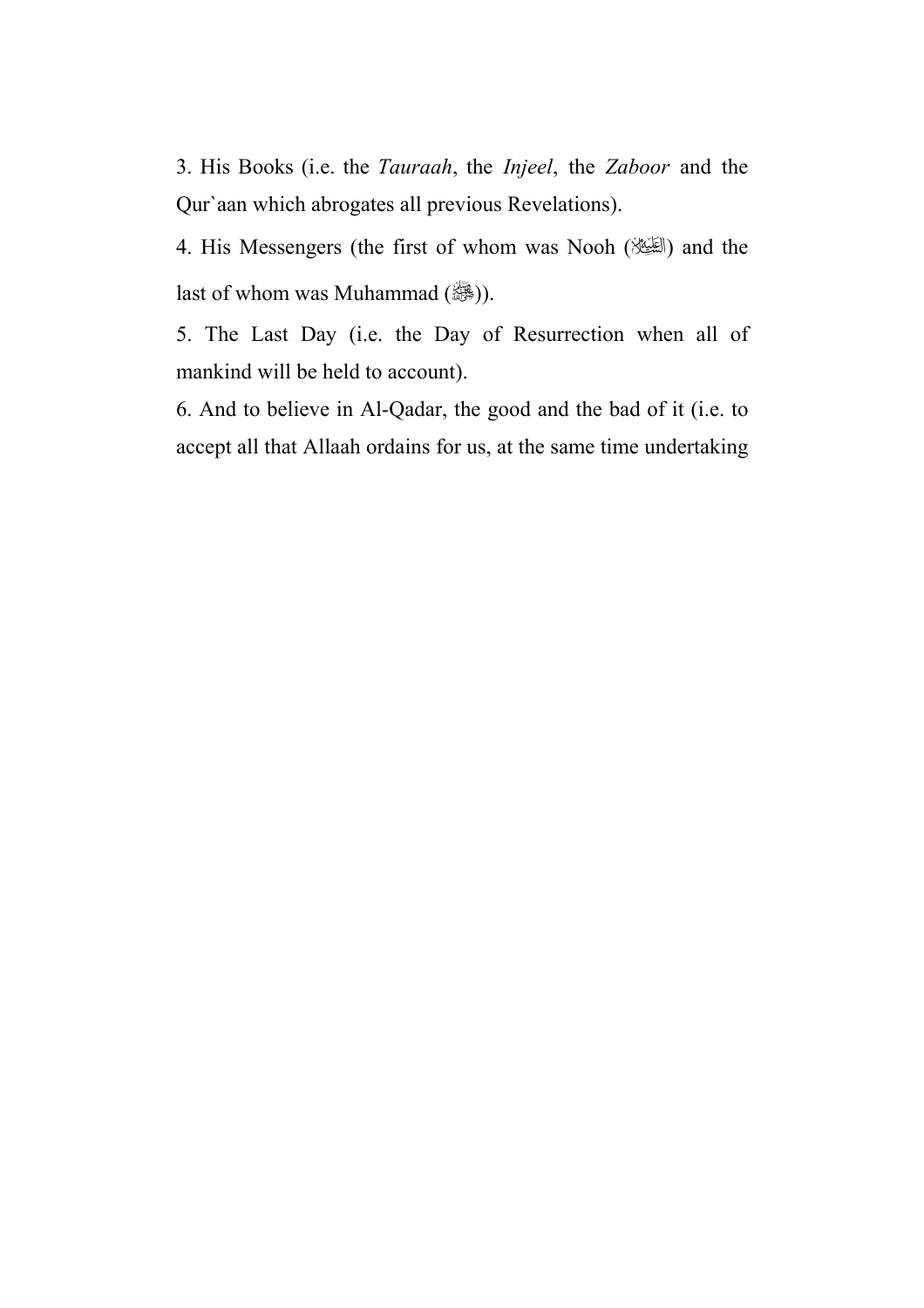the necessary action to achieve our objectives)." (Narrated by Muslim)

# *The Right of Allaah Upon His Slaves*

Q.1 Why did Allaah create us?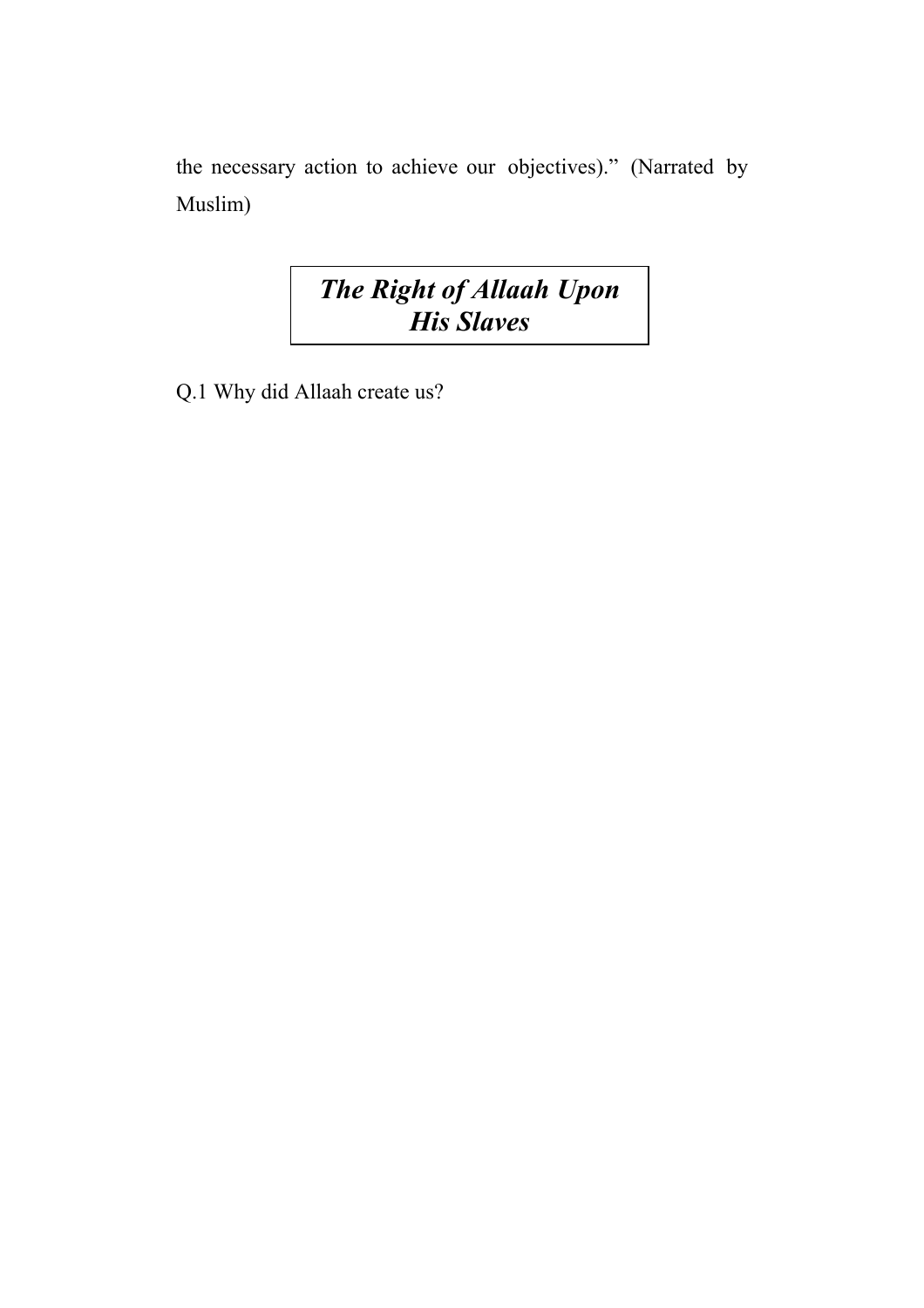A. He created us to worship Him and not to associate any partners with Him. The evidence for this is in the Words of Allaah, Most High in *Soorah Az-Zaariyaat*:

$$
(56.51) \qquad ) \{ \qquad \qquad \}
$$

 **And I created the jinn and mankind not, except to worship Me** (*Soorah Az-Zaariyaat* 51:56)

- and in the words of the Prophet ( $\frac{1}{2}$ ): "The right of Allaah upon the slaves is that they worship Him and do not associate any partners with Him." (Narrated by Al-Bukhaari and Muslim)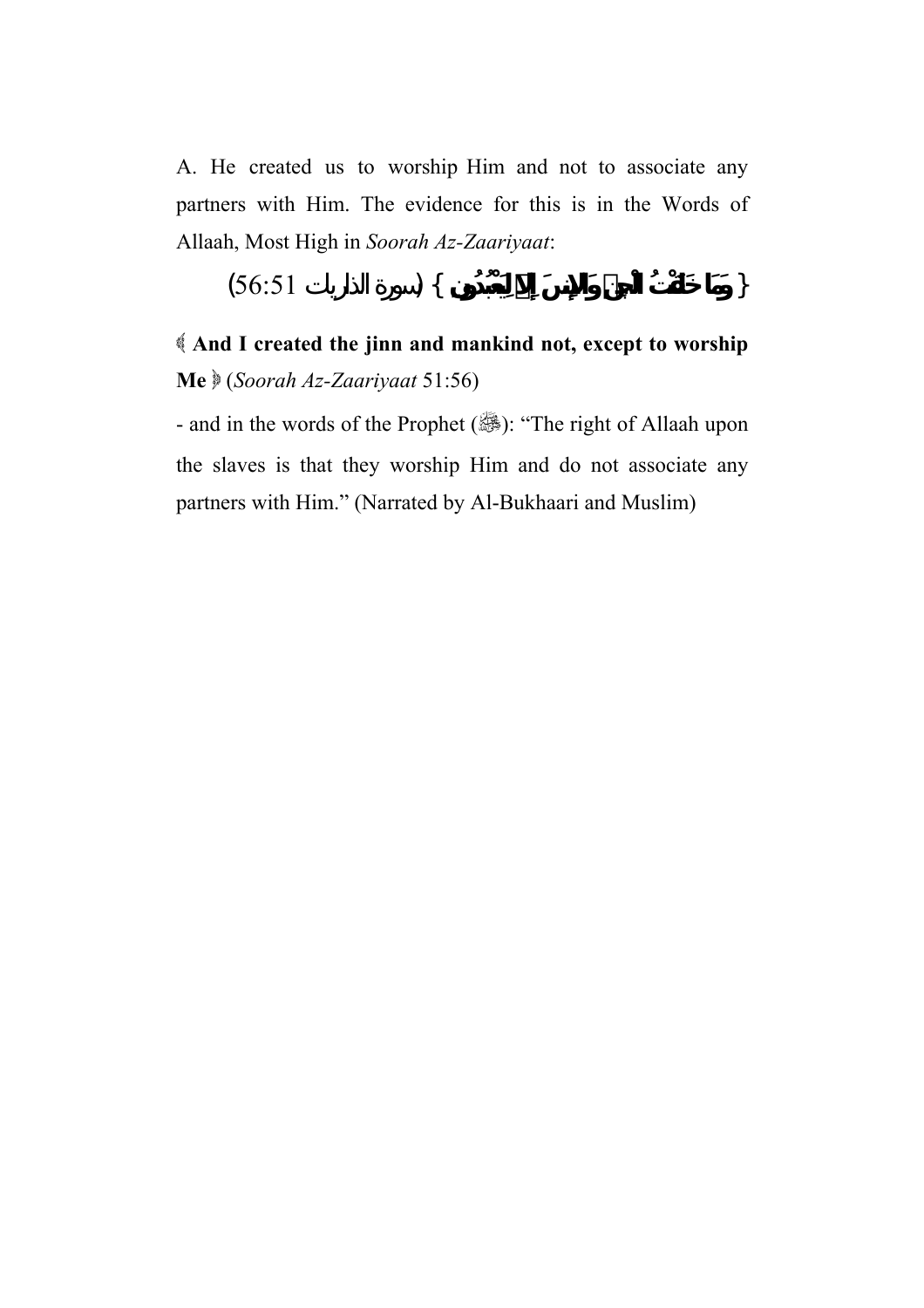#### Q.2 What is *'ibaadah*?

A. It is a comprehensive term for all those words and deeds which are loved by Allaah, such as *du'aa`* (supplication), *salaah* (prayer), *Thabh* (*halaal* slaughter) etc. Allaah says:

{ **قُلْ إِنَّ صَلاَتِي وَنُسُكِي وَمَحْيَاي وَمَمَاتِي رَبِّ الْعَالَمِينَ** } (سورة الأنعام (162:6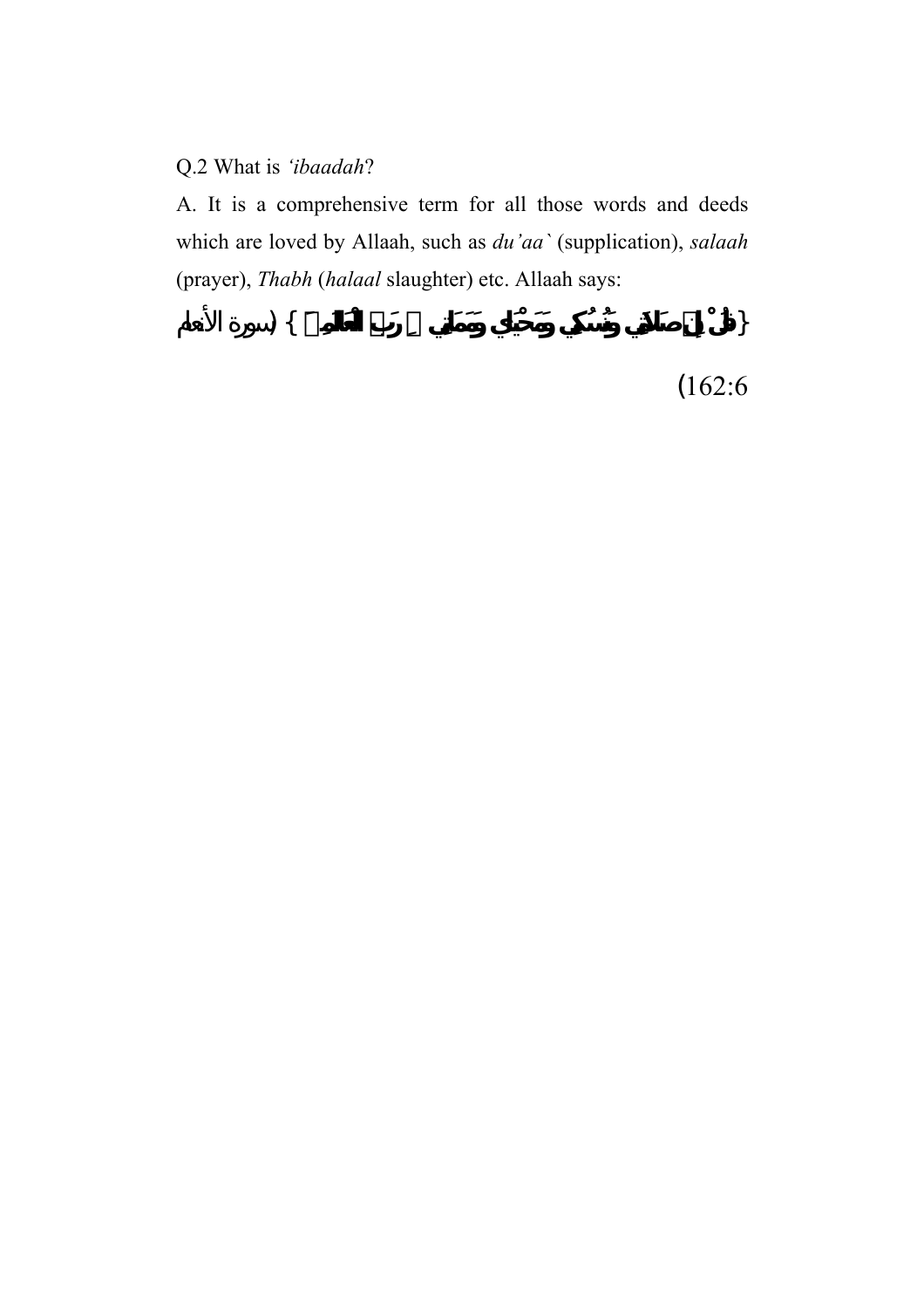**Say: Truly, my prayers, my sacrifice (i.e. slaughter) and my life and death are for Allaah, the Lord of the worlds** (*Soorah Al-An'aam* 6:162)

- and the Prophet (, is ) said: Allaah, Most High says: "My slave does not come nearer to Me with anything more beloved to Me than that which I have enjoined upon Him." (A *Hadeeth Qudsiyy*<sup>2</sup> , Narrated by Al-Bukhaari)

 $\overline{a}$ 

<sup>2</sup> *Hadeeth Qudsiyy:* A *hadeeth* in which the Prophet (...) said: "Allaah says..."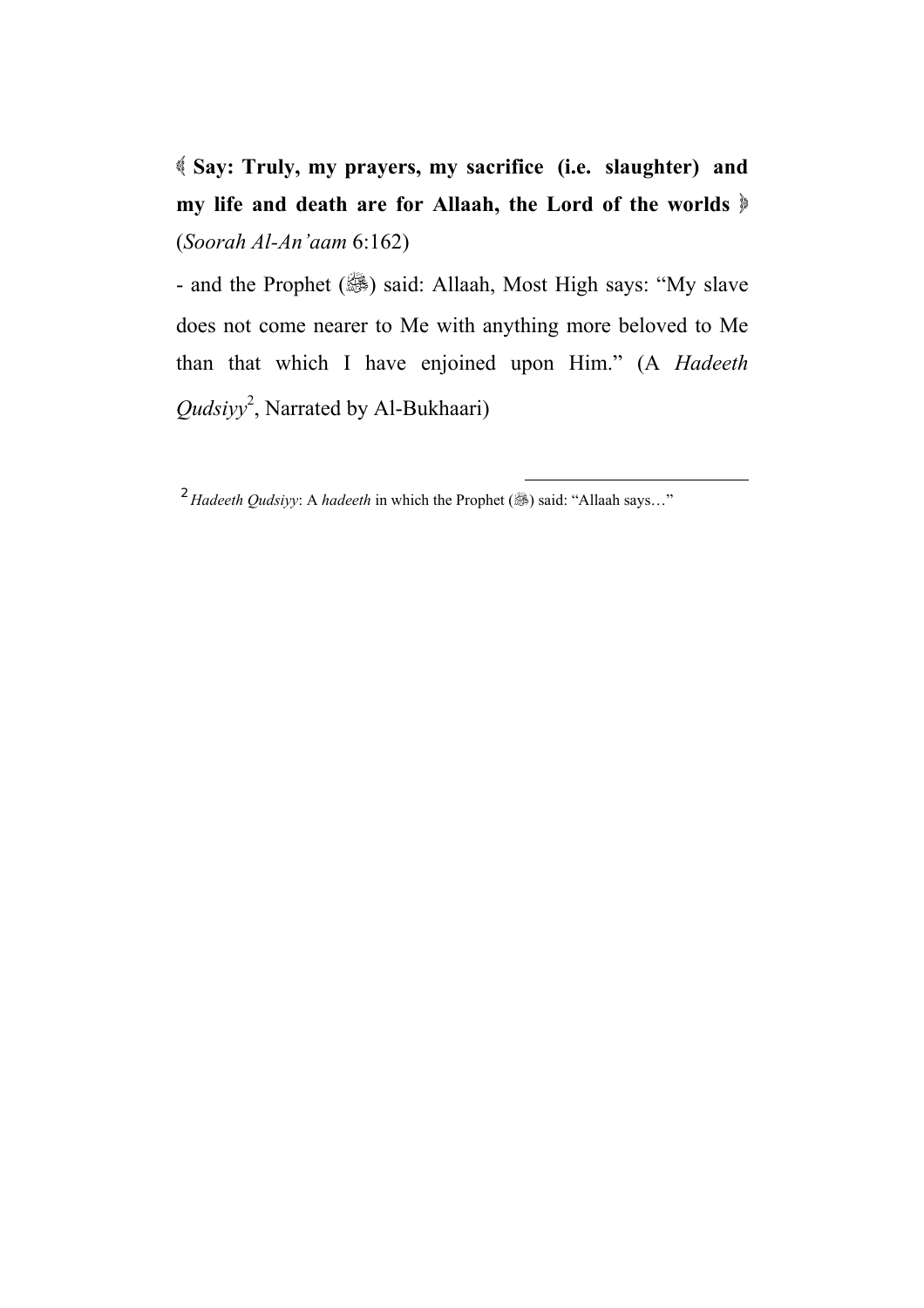Q.3 How do we worship Allaah?

A. We worship Him in the way in which He and His Messenger commanded us to do. Allaah, Most High says:

$$
\{ \tag{33.47} \tag{33.47}
$$

 **Oh, you who believe! Obey Allaah and obey the Messenger**  and do not render vain your deeds  $\Diamond$  (Soorah Muhammad 47:33)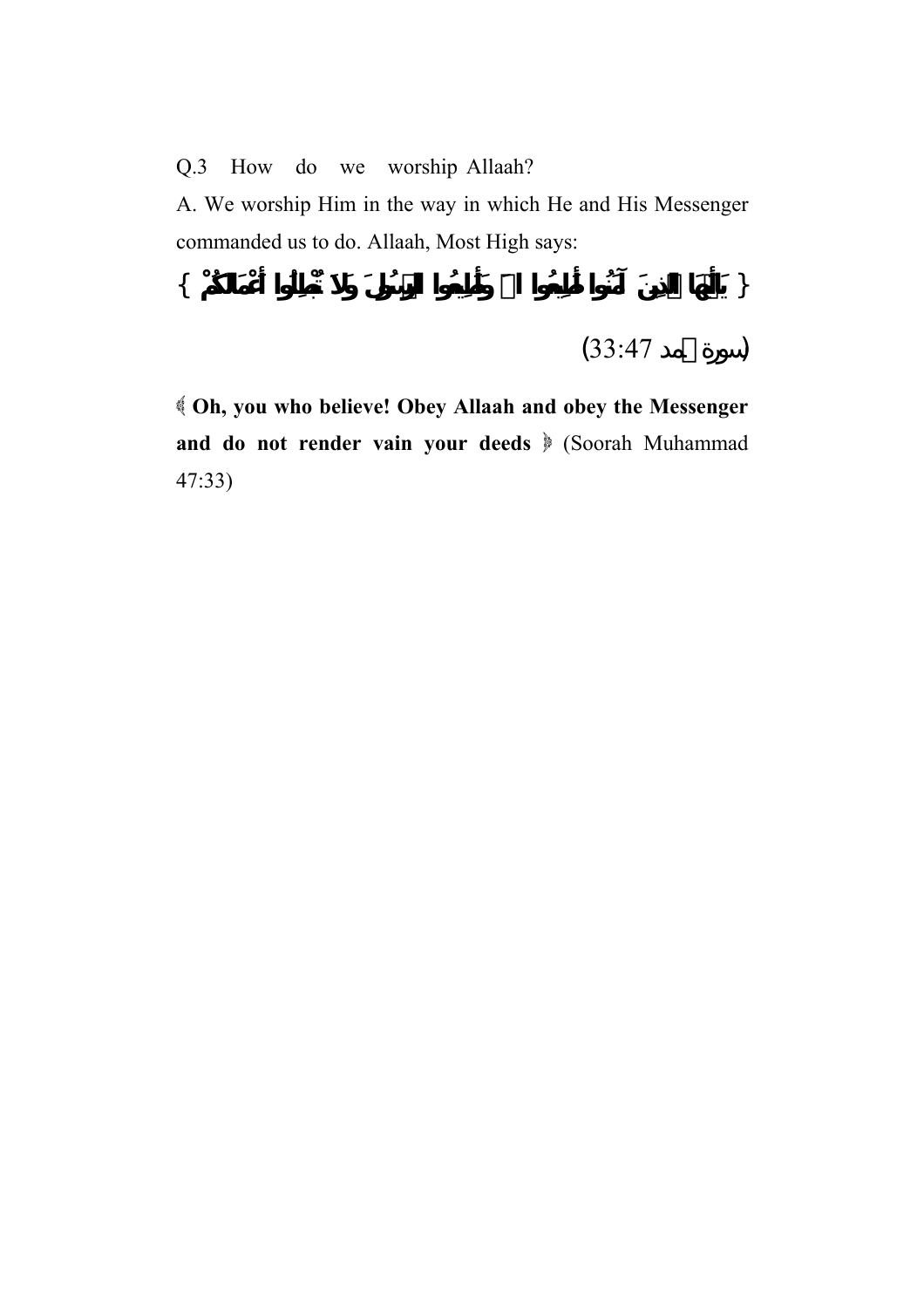- and the Prophet (3) said: "Whoever performs a deed which is not in conformity with this Religion of ours will have it rejected." (Narrated by Muslim)

Q.4 Should we worship Allaah with fear and hope?

A. Yes, that is how we should worship Him. Allaah, Most High says, describing the Believers:

$$
(16.32) \qquad ) \{ \qquad \qquad \}
$$

 **They call upon their Lord in fear and hope** (*Soorah As-Sajdah* 32:16)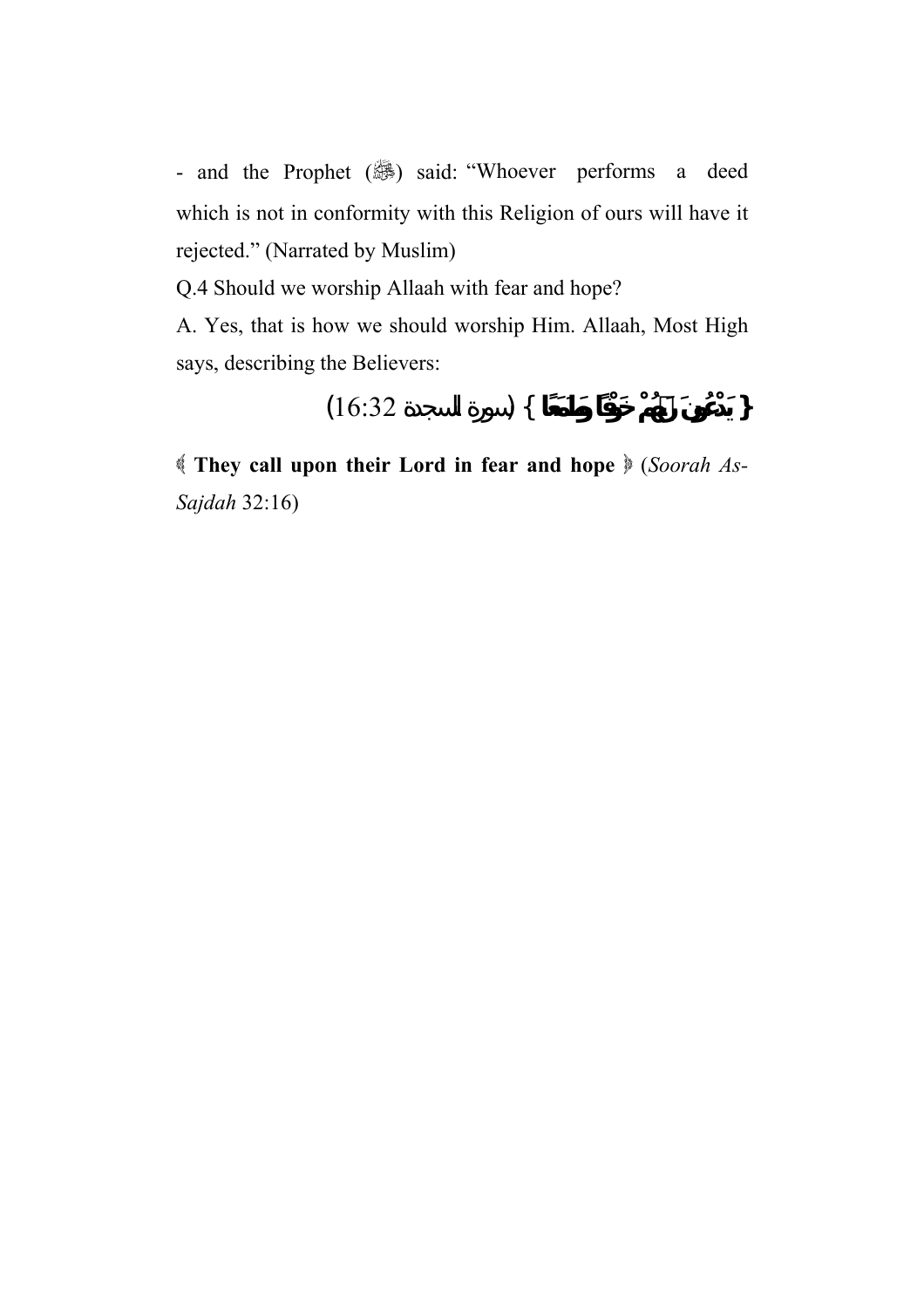- and the Prophet (...) said: "I ask Allaah for Paradise and I seek refuge with Him from the Fire." (An authentic *hadeeth* narrated by Abu Dawood)

Q.5 What is *ihsaan* in worship?

 A. *Ihsaan* is to worship Allaah with the knowledge that He sees you. Allaah, Most High says:

{ **الَّذِي يَرَاكَ حِينَ تَقُومُ وَتَقَلُّبَكَ فِي السَّاجِدِينَ** } (سورة الشعراء :26 218 (219-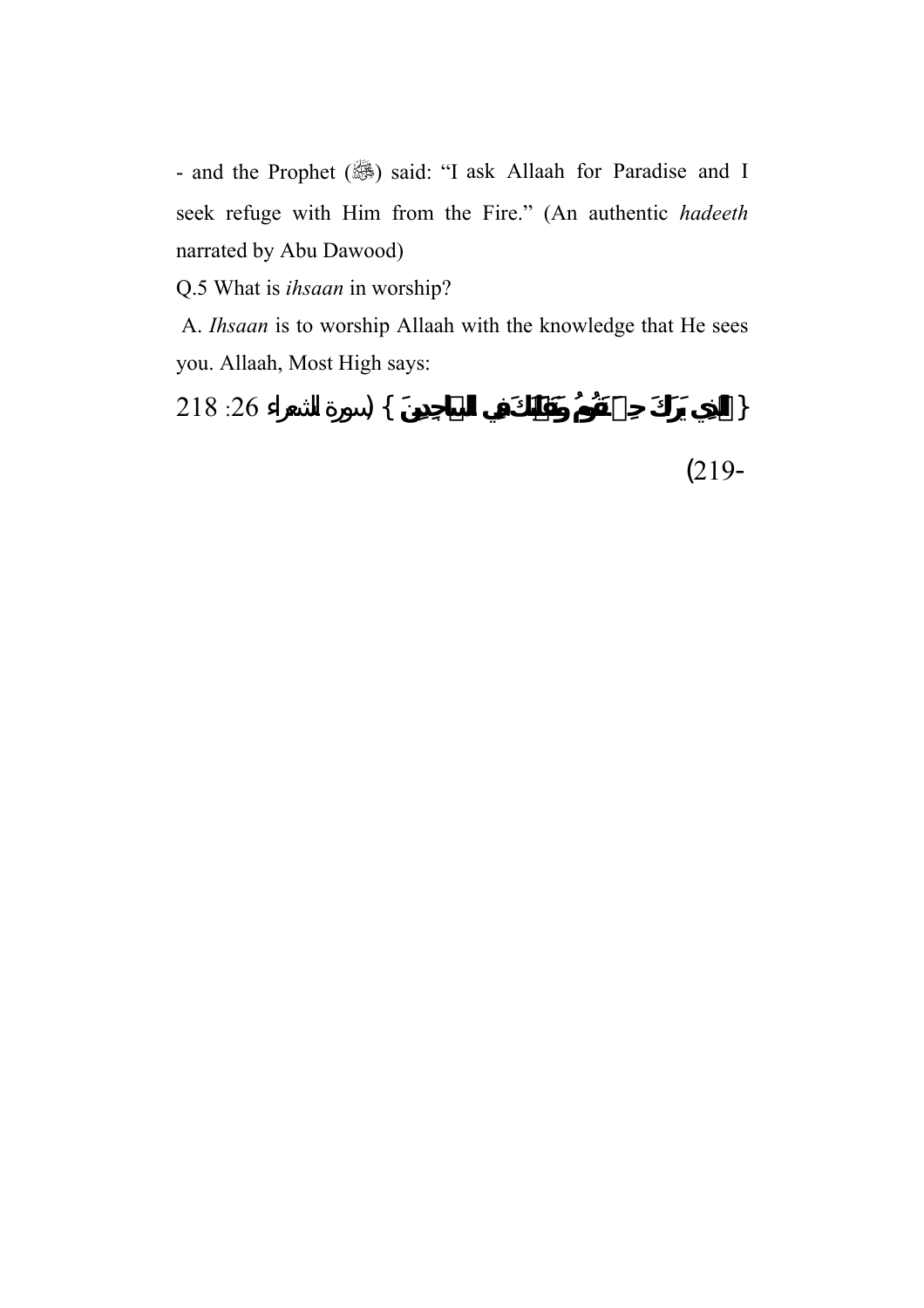**Who sees you (oh, Muhammad,) when you stand (in the night prayer) and your movements among those who prostrate (in the five daily prayers)** (*Soorah Ash-Shu'araa`* 26:218-219)

- and the Prophet (...) said: "*Ihsaan* is to worship Allaah as though you see Him, for though you do not see Him, verily, He sees you." (Narrated by Muslim)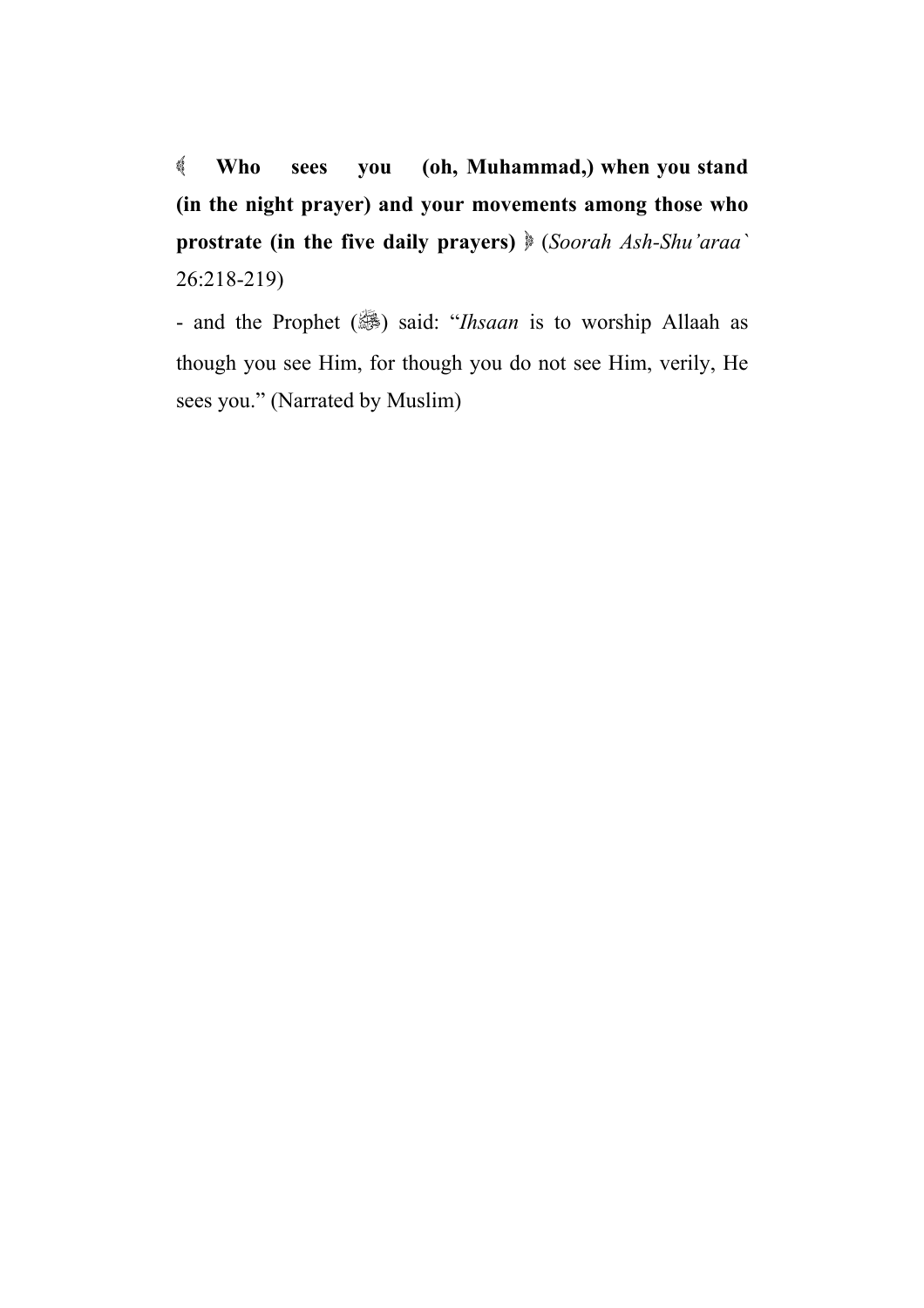# *Forms of Tawheed and its Benefits*

Q.6 Why did Allaah send the Messengers?

A. He sent them to call people to the worship of Allaah and to reject the worship of anything besides Him. Allaah, Most High says:

{ **وَلَقَدْ بَعَثْنَا فِي كُلِّ أُمَّةٍ رَسُولاً أَنِ اعْبُدُوا االلهَ وَاجْتَنِبُوا الطَّاغُوتَ** }  $(36:16)$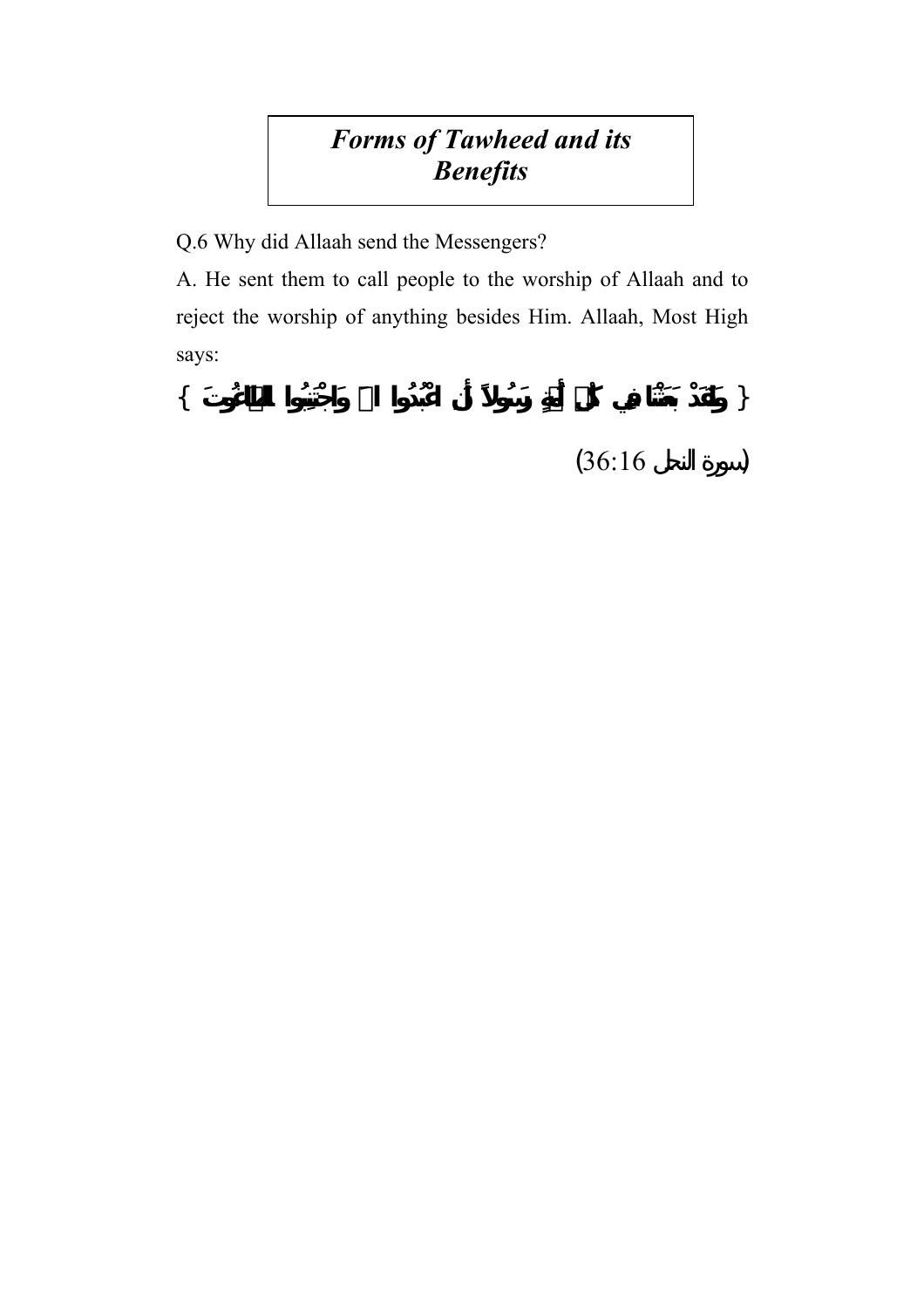# **And We have surely sent to every people a Messenger (proclaiming) worship Allaah and avoid the** *taaghoot* <sup>3</sup> (*Soorah An-Nahl* 16:36)

- and the Prophet (3) said: "The Prophets are brothers... and their Religion is one." (Narrated by Al-Bukhaari and Muslim) Q.7 What is *tawheed* of Lordship?

l

<sup>&</sup>lt;sup>3</sup> *Taaghoot*: All that is worshipped besides Allaah and is happy to be worshipped, or every person who calls others to worship other than Allaah; and every *taaghoot* is a devil.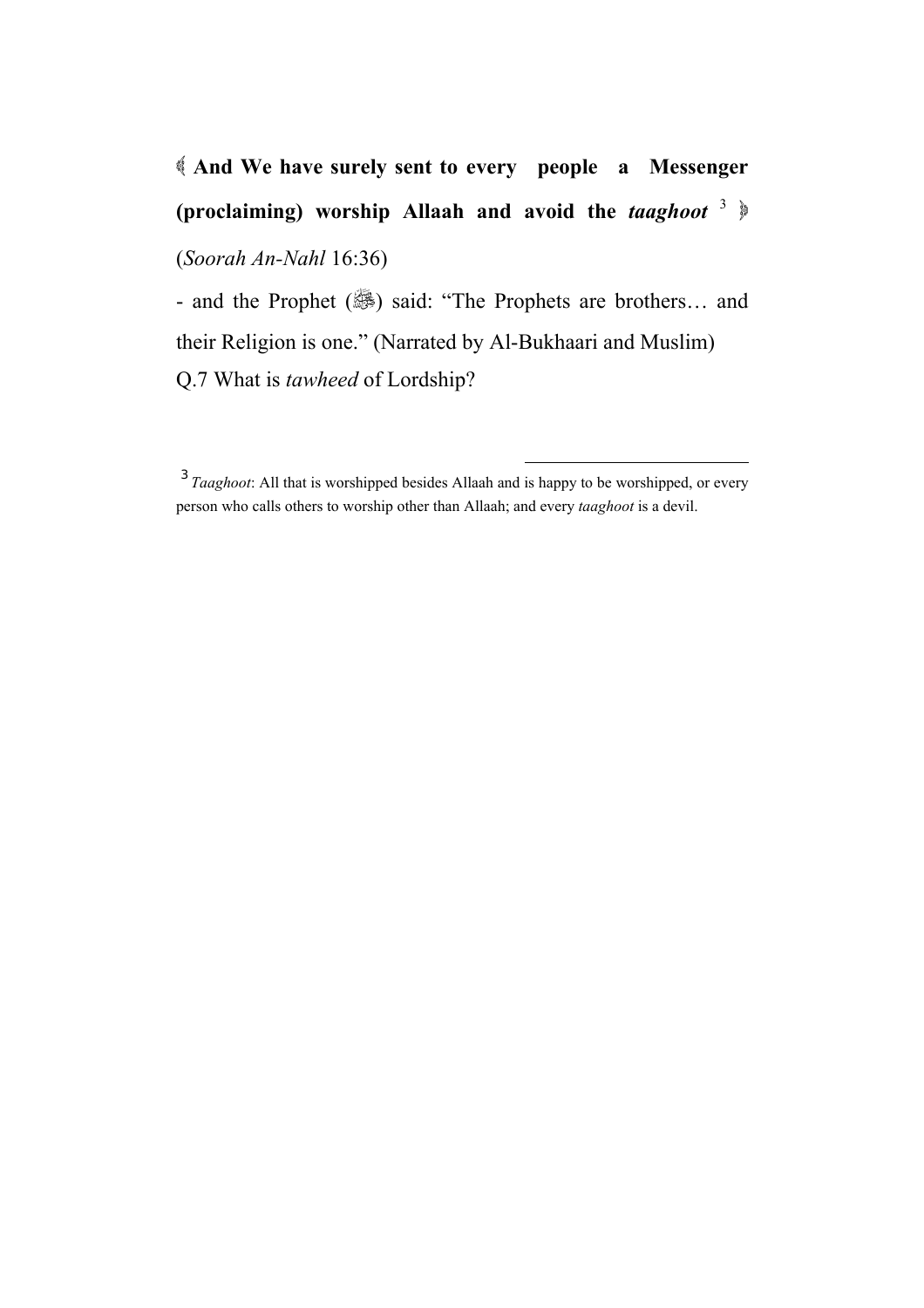A. It is to affirm His Oneness in all His works, such as creation, His disposal (of the affairs of the universe) etc. Allaah, Most High says:

$$
(2:1) \qquad \qquad \} \{
$$

 **All praise and thanks be to Allaah, the Lord of the worlds** (*Soorah Al-Faatihah* 1:2)

- and the Prophet (.) said: "You (oh, Allaah,) are the Lord of the heavens and the earth." (Narrated by Al-Bukhaari and Muslim)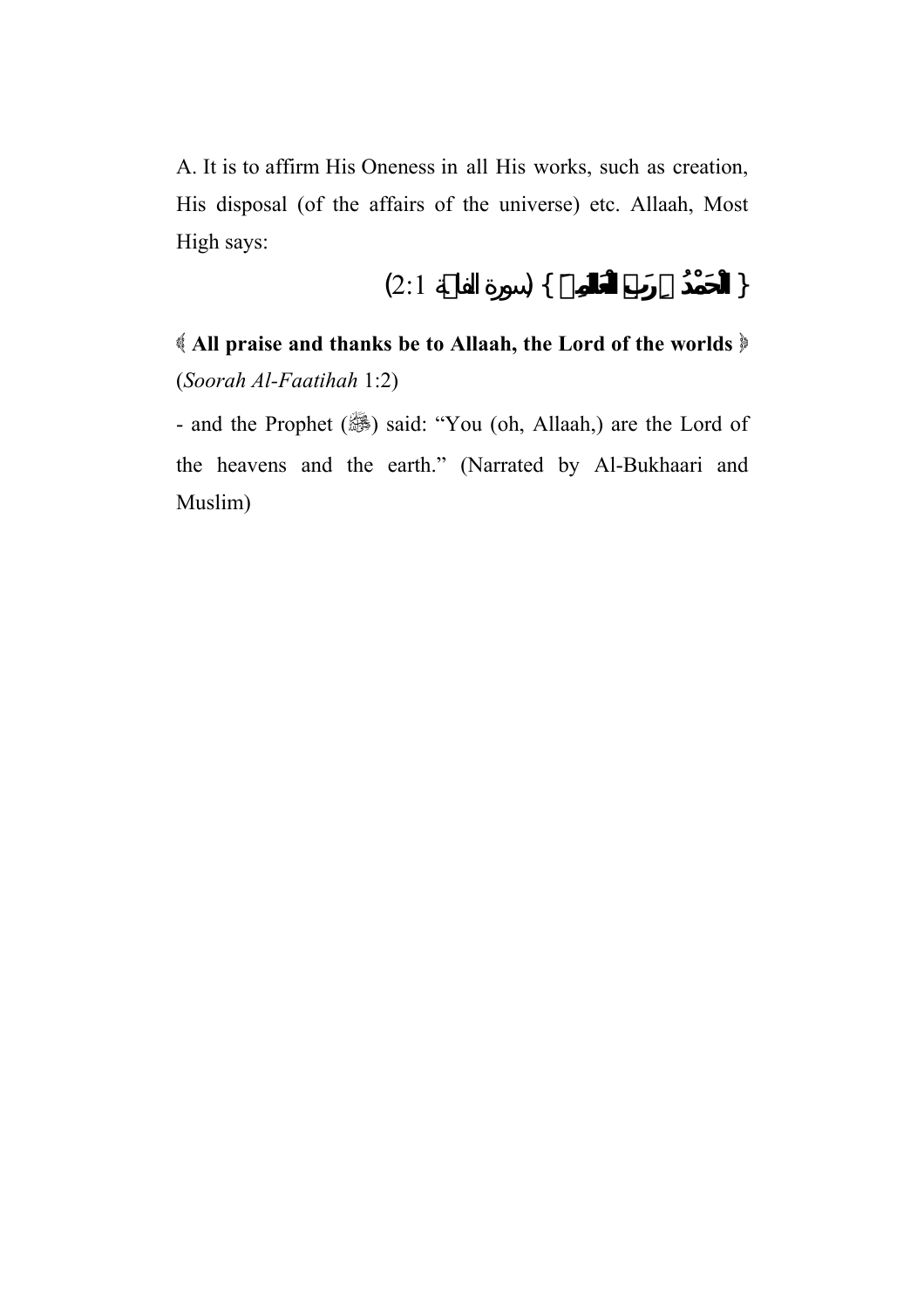#### Q.8 What is *tawheed* of worship?

A. It is to devote exclusively to Him all our acts of worship, such as *du'aa`* (i.e. supplication), *halaal* slaughter, vows etc. Allaah, Most High says:

$$
(163:2) \quad \textcolor{blue}{\big\}
$$

 **And your God is one God. None has the right to be worshipped but He, the Most Beneficent, the Most Merciful** (*Soorah Al-Baqarah* 2:163)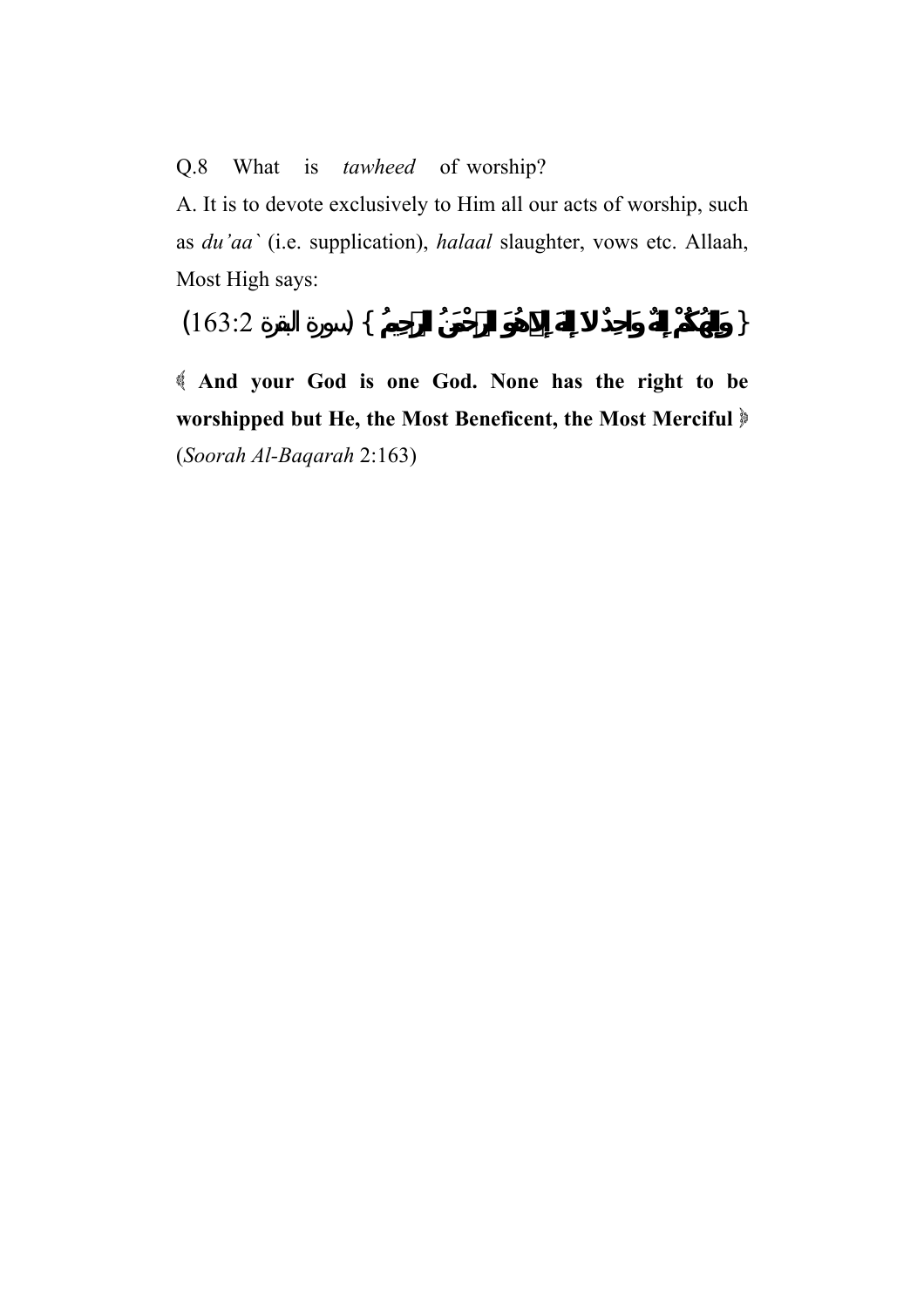- and the Prophet (3) said: "Let the first thing to which you invite them be (the testimony): *Laa ilaaha Illallaah* (None has the right to be worshipped except Allaah." (Narrated by Al-Bukhaari and Muslim)

 In Al-Bukhaari's version: "… to affirm Allaah's Oneness." Q.9 What is *tawheed* of the Names and Attributes (of Allaah)? A. It is to affirm the Names and Attributes by which Allaah has described Himself in His Book and those by which His Messenger has described Him in the authentic *ahaadeeth*, in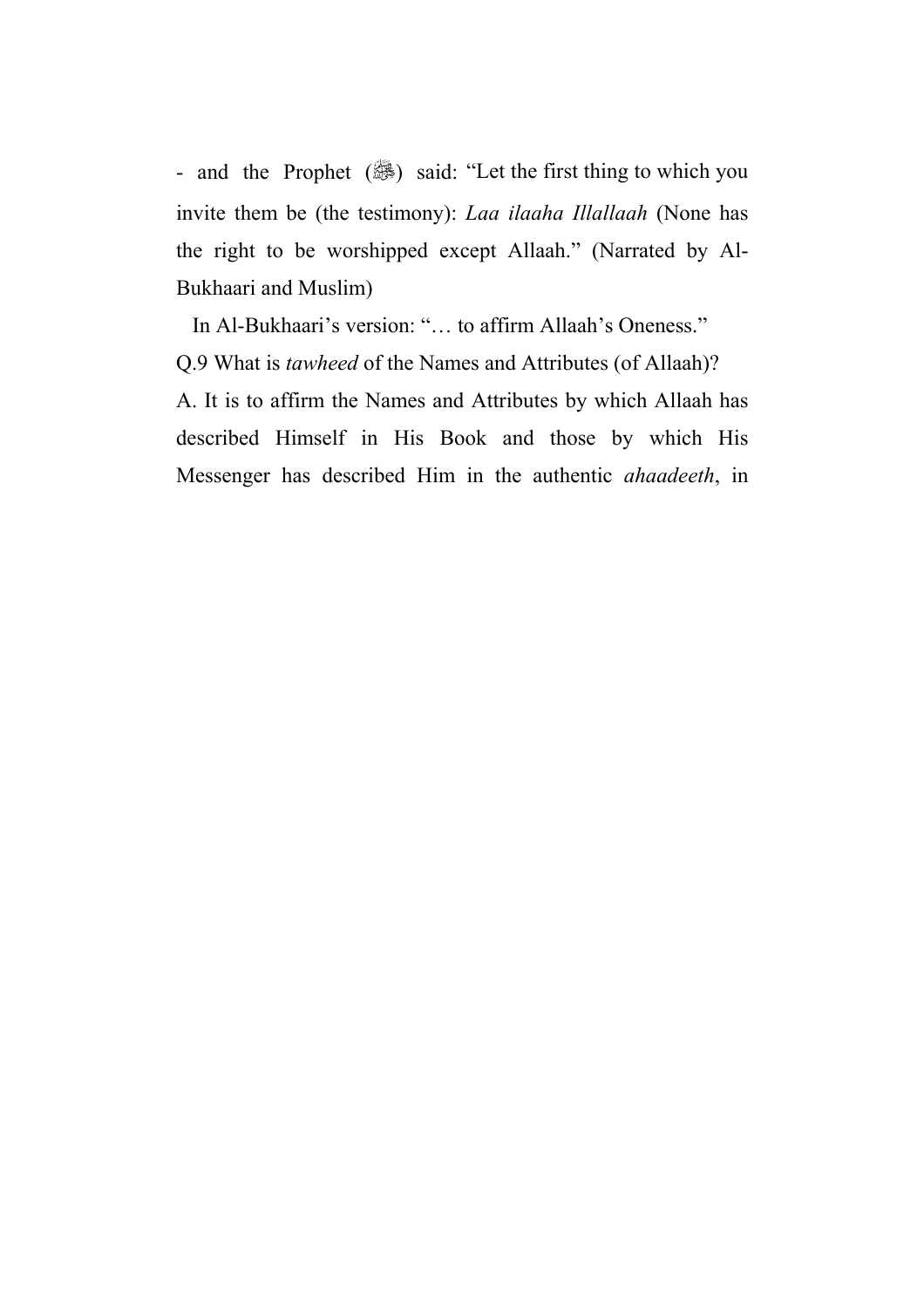truth, without allegory, without changing the meaning, without comparison with His creation and without negating them, such as His Ascension over the Throne, or His Descent (to the lowest heaven) or His Hand – in a manner befitting His Perfection, as He, Most High says:

$$
(11:42 \t) \{
$$

 **There is none like unto Him, and He is the All-hearing, Allseeing** (*Soorah Ash-Shooraa* 42:11)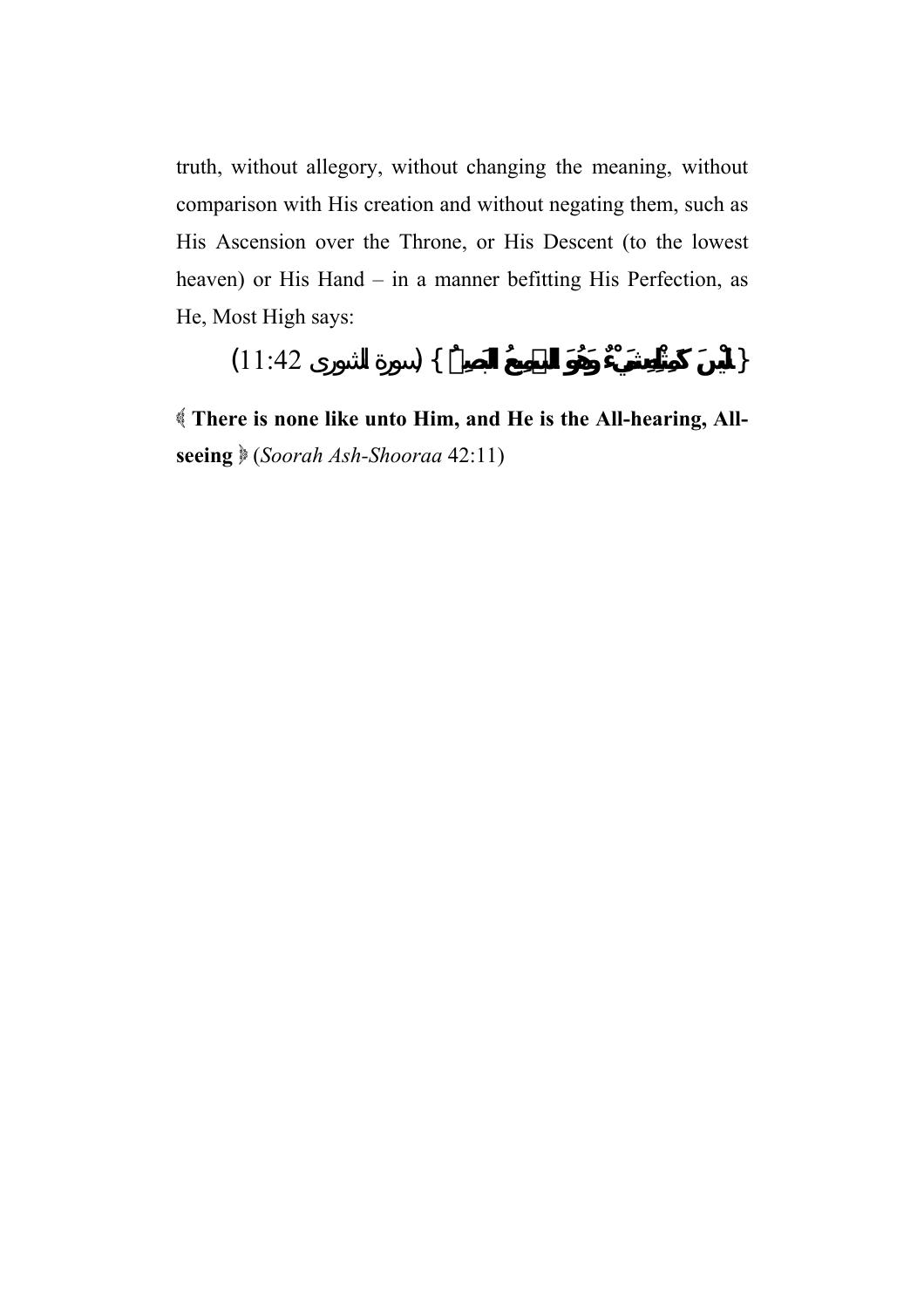- and the Prophet (3) said: "Allaah descends each night to the lowest heaven." (Narrated by Muslim) (He descends in a manner befitting His Majesty without resembling any member of His creation).

Q.10 Where is Allaah?

A. Allaah is above the Throne, over the seventh heaven. He, Most High says:

$$
(5:20) \quad \{ \quad \}
$$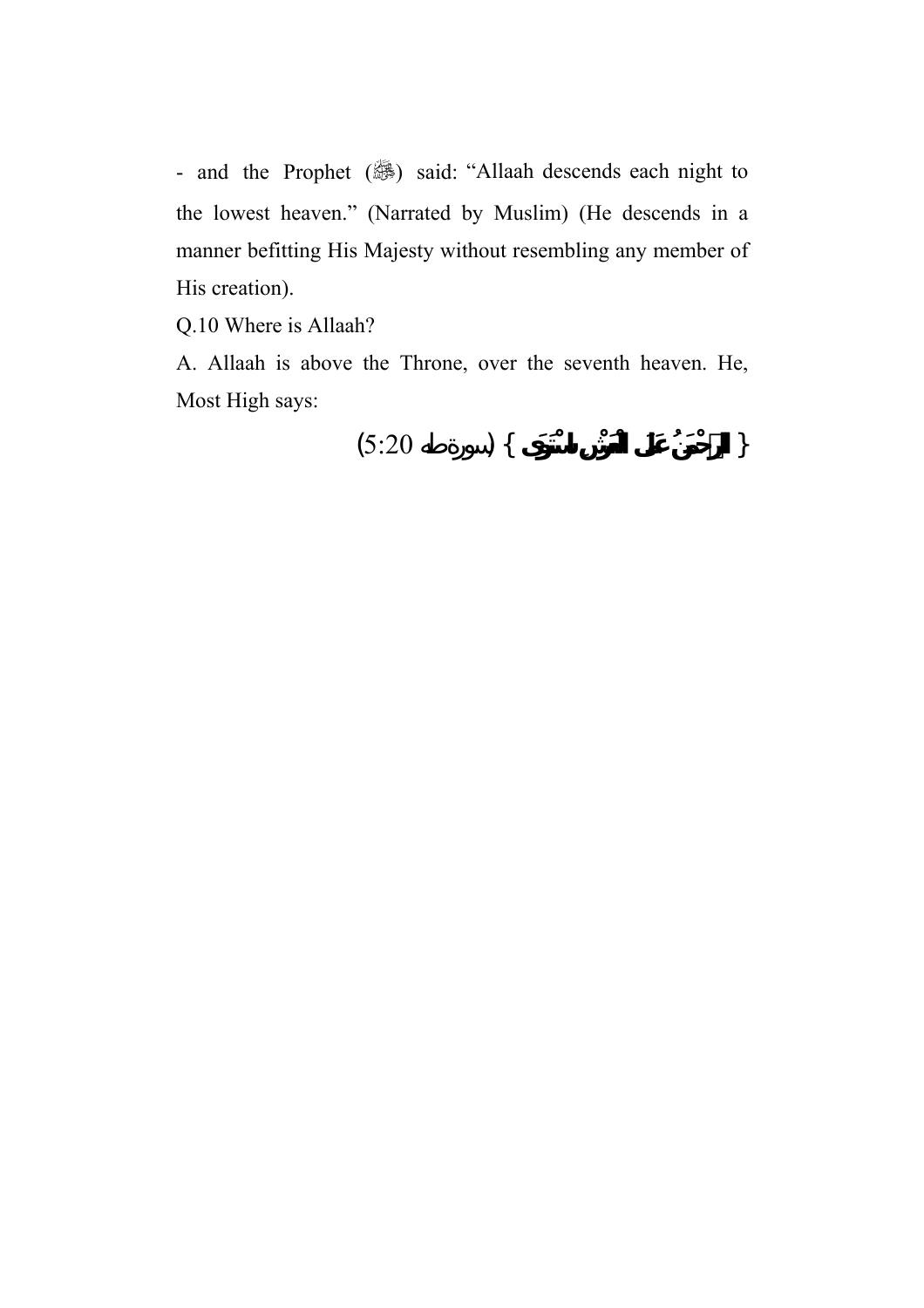#### **(** The Most Beneficent has *istawaa*<sup>4</sup> over the Throne  $\phi$

(*Soorah Taa Haa* 20:5)

- and the Prophet (38) said: "Verily, Allaah wrote (out all things

in) a Book… and it is with Him above the Throne." (Narrated by

 $\overline{a}$ 

Al-Bukhaari and Muslim)

Q.11 Is Allaah with us?

<sup>4</sup> *Istawaa*: That is ascended, as reported by Al-Bukhaari .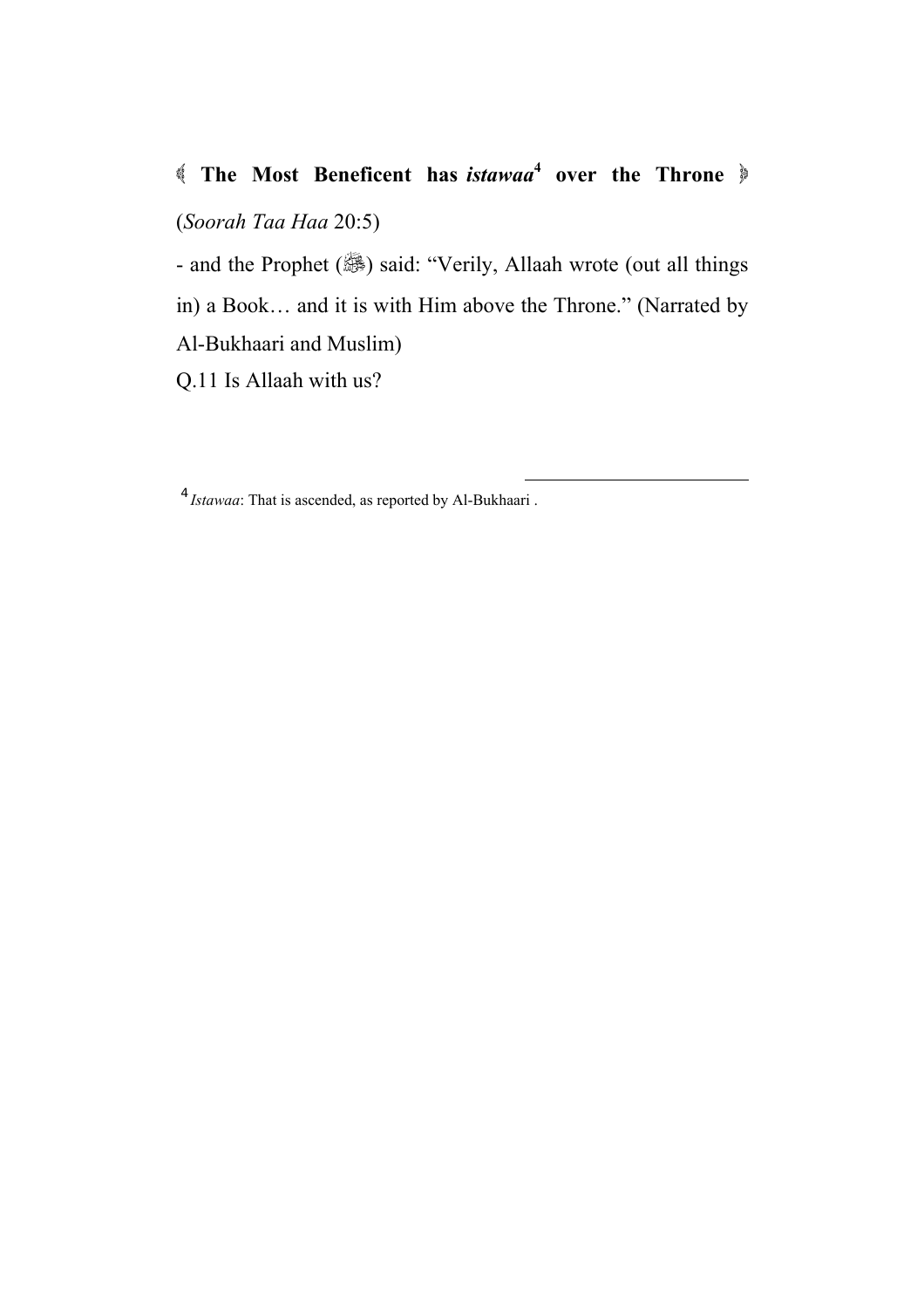A. He is with us by His Hearing, His Seeing and His Knowledge. Allaah, Most High says:

$$
(46:20) \quad \{ \quad \}
$$

 **He (Allaah) said: "Do not fear I am with you both – I hear and I see** (*Soorah Taa Haa* 20:46)

- and the Prophet (3) said: "Verily, you are calling upon One Who hears, Who is near and is with you (i.e. by His Knowledge)." (Narrated by Muslim)

Q.12 What is the benefit of *tawheed*?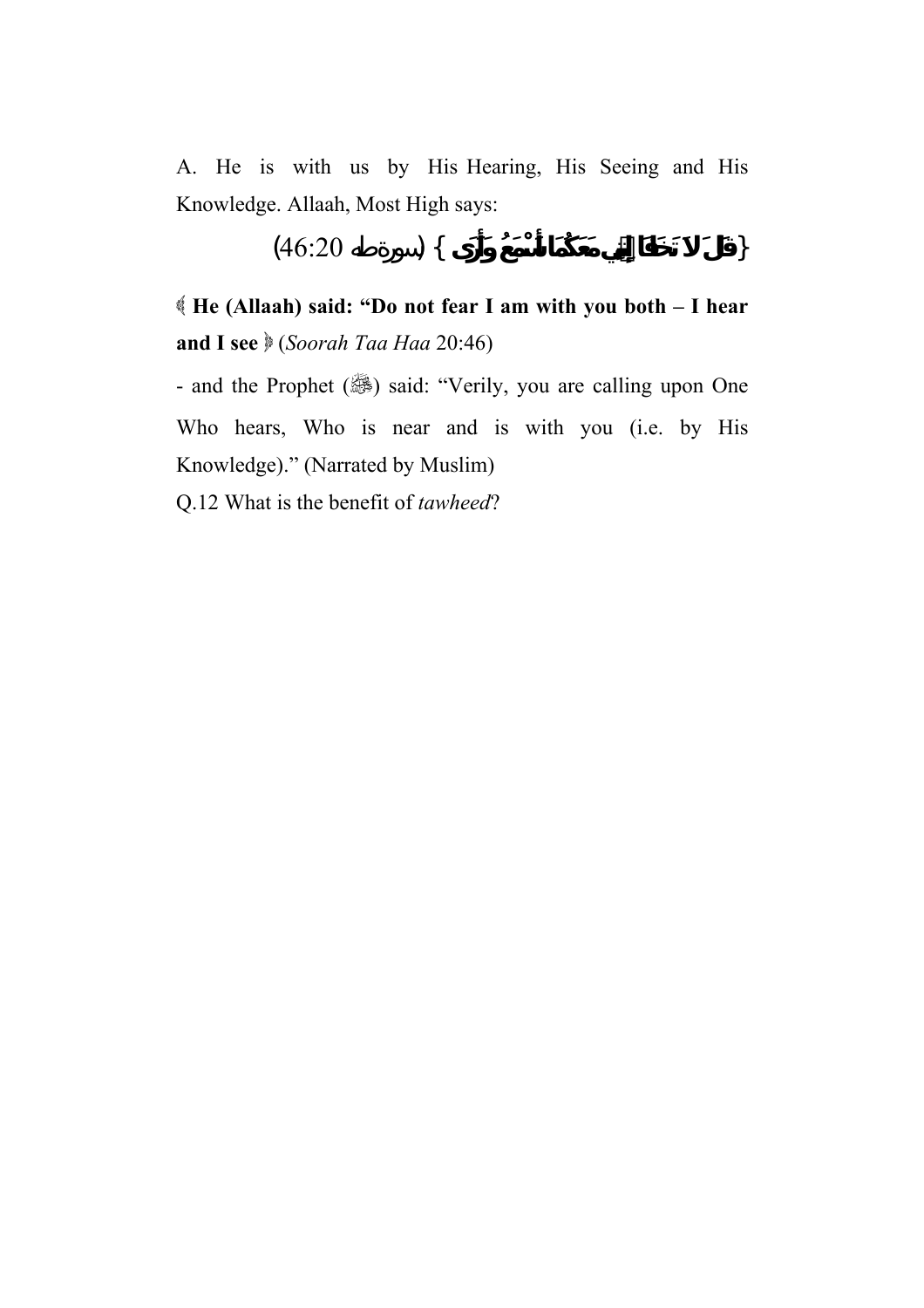A. It is salvation from punishment in the Hereafter, guidance in this world and forgiveness of sins. Allaah, Most High says:

$$
\{ \hspace{7cm} \}
$$

(سورة الأنعام 82:6)

 **Those who believe and confuse not their belief with wrongdoing (i.e.** *shirk***) – for them (only) is there security**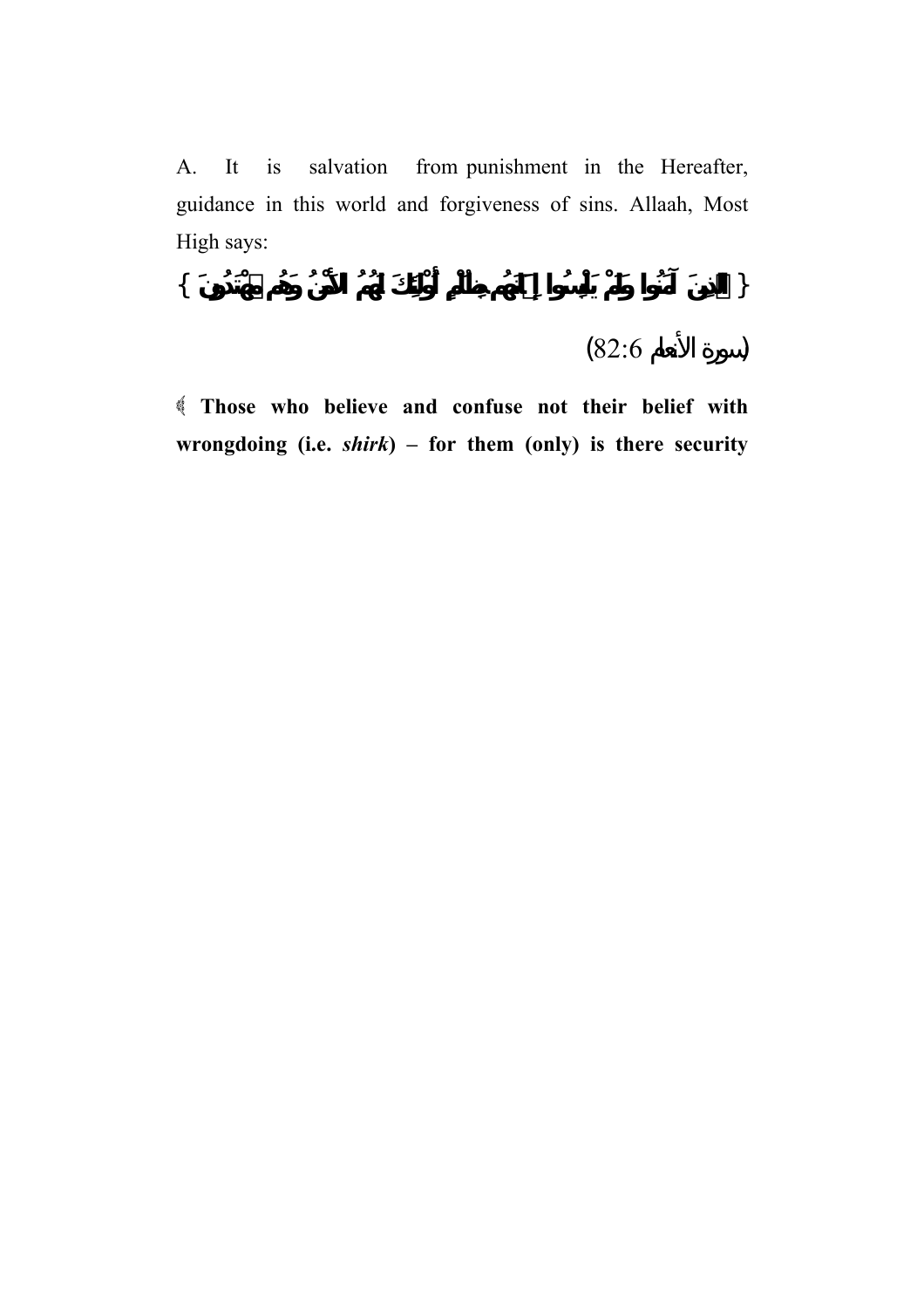# **(from punishment) and they are (rightly) guided** (*Soorah Al-An'aam* 6:82)

- and the Prophet (3) said: "The right of the slaves upon Allaah is that He will not punish those who do not worship others besides Him."

(Narrated by Al-Bukhaari and Muslim)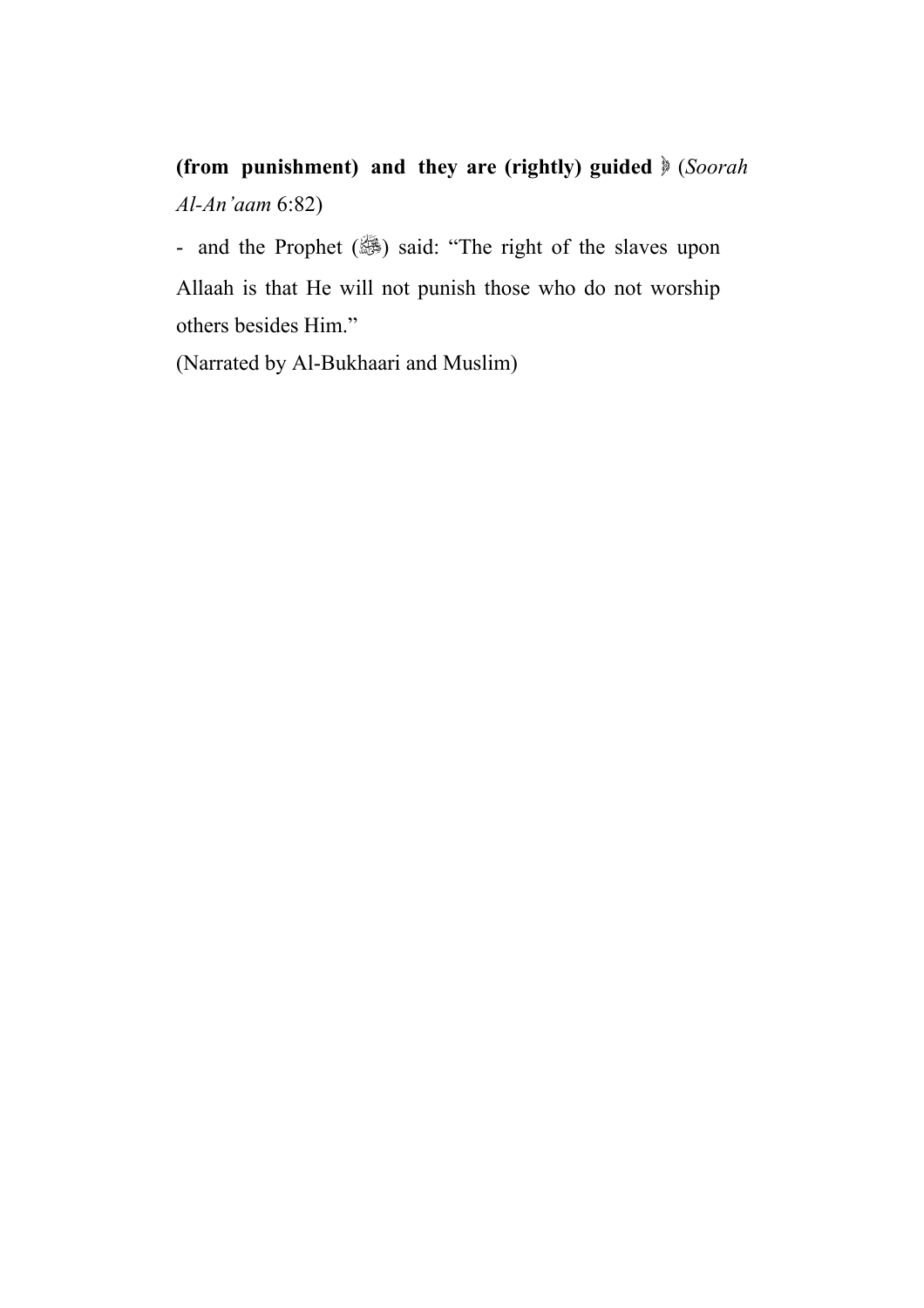#### *Conditions for Allaah's Acceptance of Our Deeds*

Q.13 What are the conditions for the acceptance of our deeds?

A. The conditions for the acceptance of deeds with Allaah are three:

1. Faith and belief in Allaah and affirmation of His Oneness. Allaah says: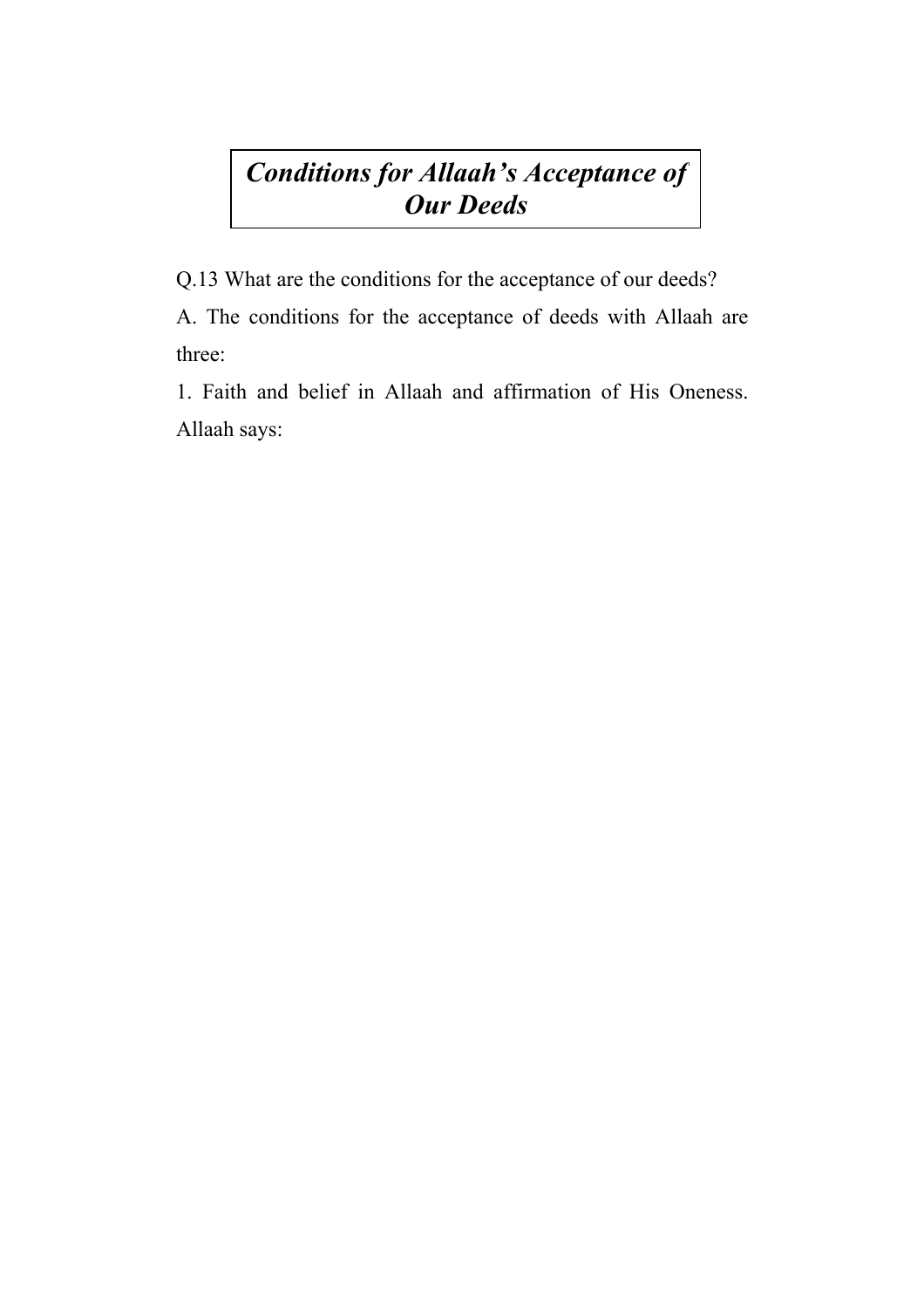$$
(107:18 \t\t)
$$

 **Verily, those who believe and work righteous deeds will have the Gardens of** *Al-Firdaws* **for their abode** (*Soorah Al-Kahf* 18:107)

- and the Prophet (3) said: "Say: "I believe in Allaah," then be straightforward, upright and honest." (Narrated by Muslim)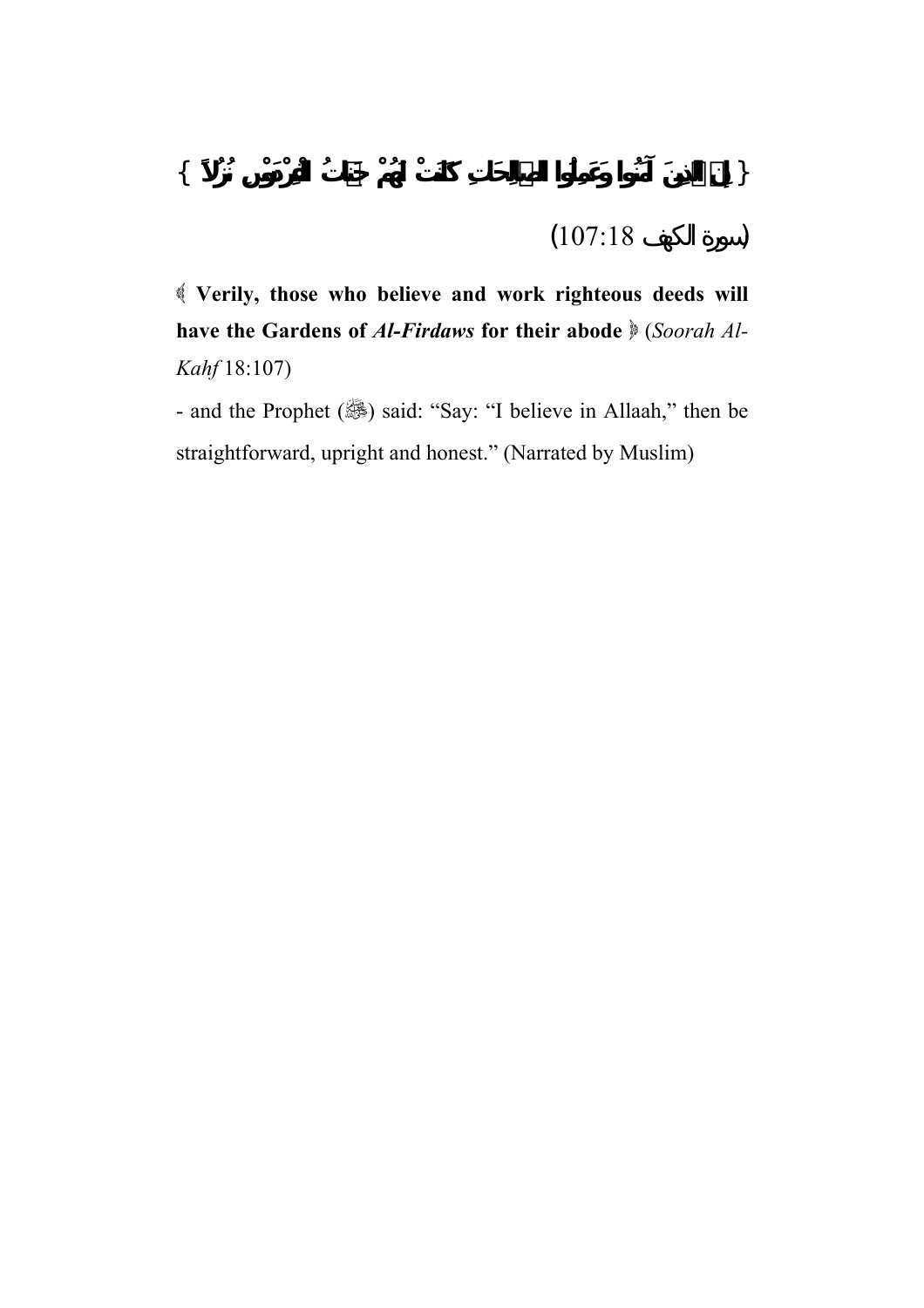2. Sincerity, which means to dedicate all one's deeds purely and solely for Allaah, without showing off and without seeking repute from men. Allaah, Most High says:

$$
(14:40 \t) \{
$$

 **So invoke Allaah, making your worship purely for Him** *(Soorah Ghaafir* 14:40)

3. That the deeds should be in accordance with that which Allaah's Messenger brought (i.e. the *Sunnah*). Allaah says: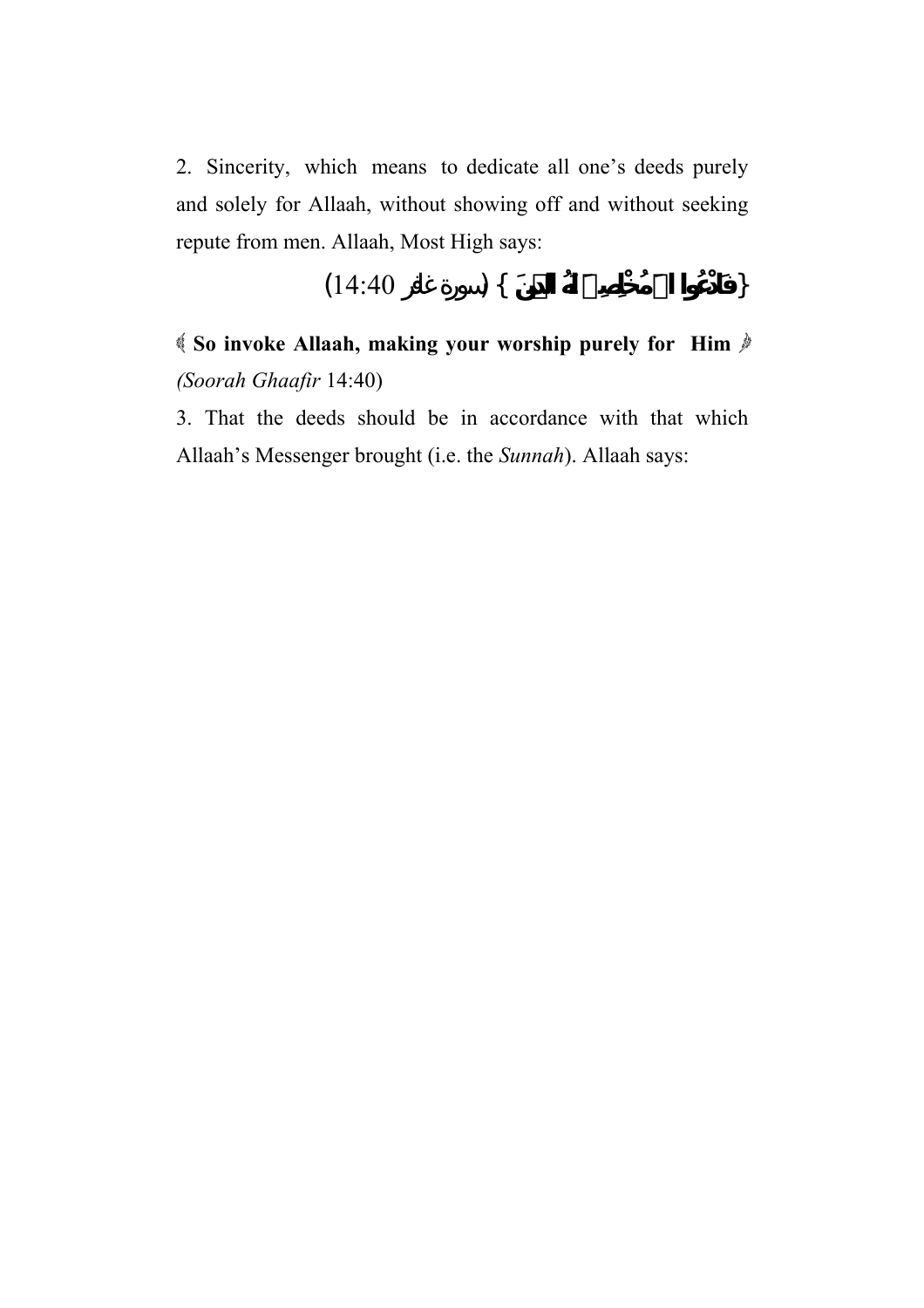**So whatsoever the Messenger gives you, accept it and whatever he forbids you, abstain (from it)** (*Soorah Al-Hashr* 59:7)

- and the Prophet (...) said: "Whoever does any deed (in religion) which we have not commanded, it will be rejected." (Narrated by Muslim)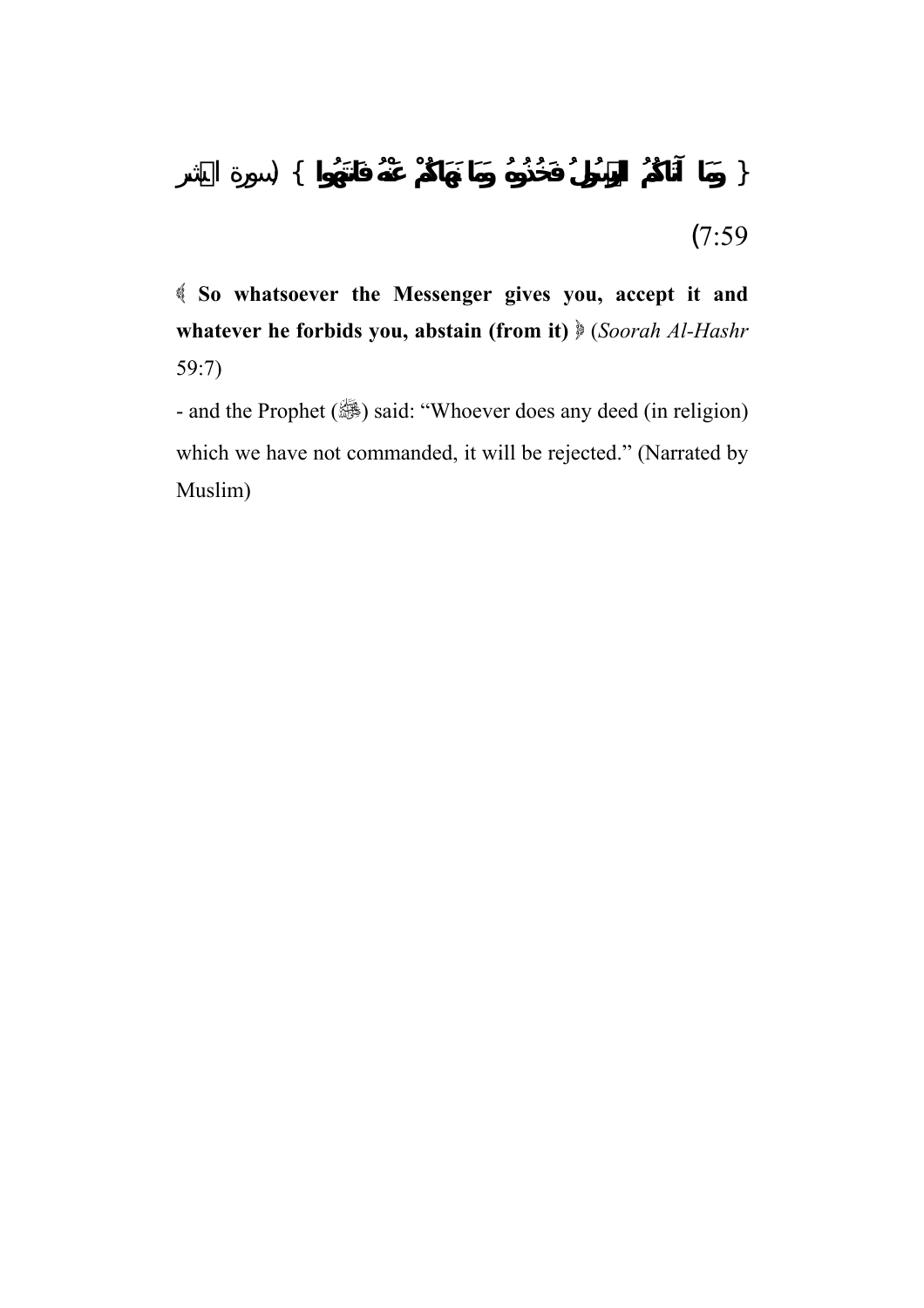## *Major Shirk*

Q.1 What is the greatest sin in the sight of Allaah?

A. It is to associate partners with Him, and the evidence for this is in Allaah's Words:

```
\{13:31\} \{
```
 "**Oh, my son! Do not associate partners with Allaah, verily,**  *shirk* **is a great wrong** (*Soorah Luqmaan* 31:13)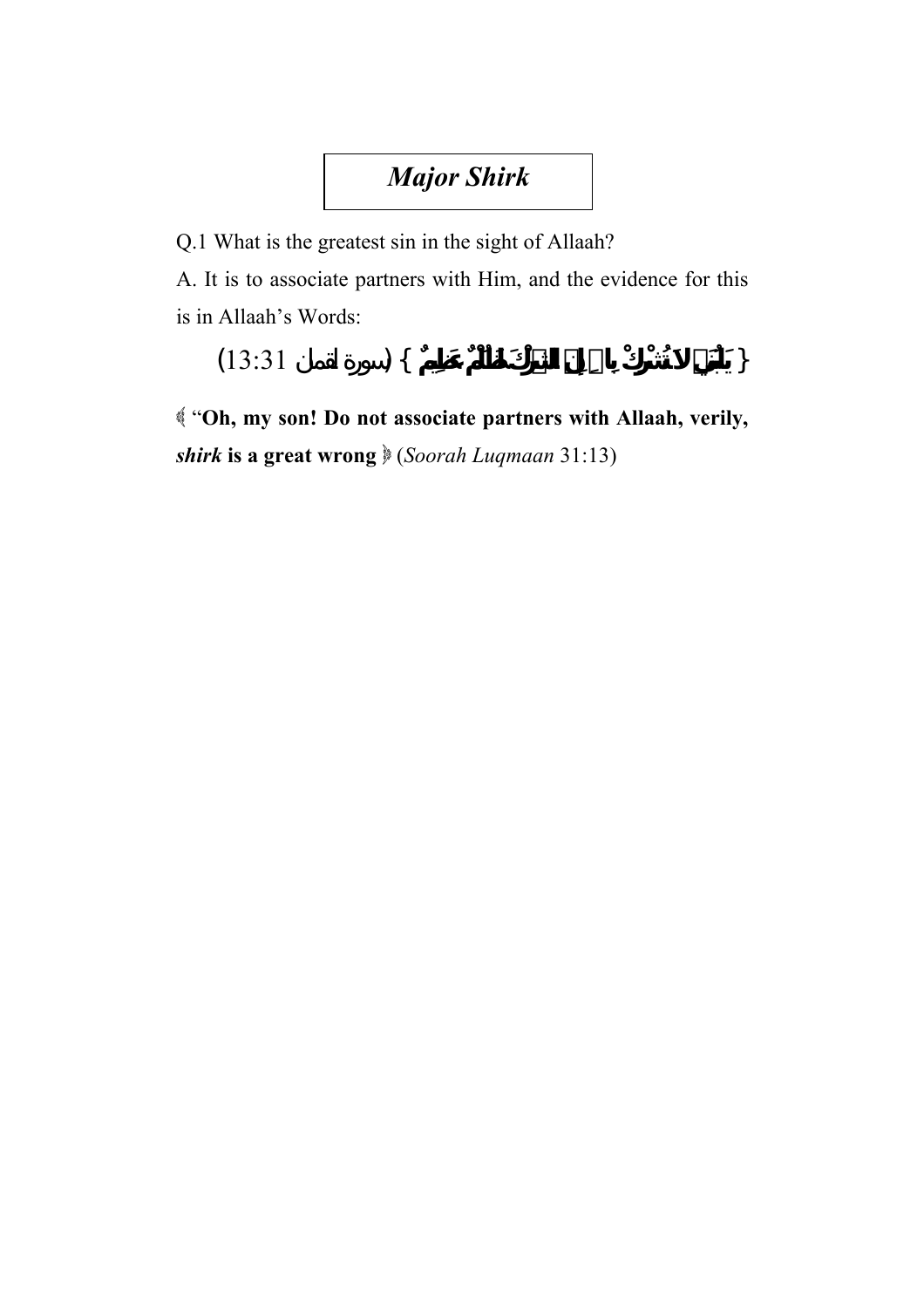- and when Allaah's Messenger (...) was asked: "Which is the greatest sin?" He replied: "It is to ascribe partners to Allaah, although it is He (Alone) Who created you." (Narrated by Al-Bukhaari and Muslim)

Q.2 What is major *shirk*?

A. It is to direct one's worship to other than Allaah, such as invoking or supplicating false deities, seeking sustenance from the dead, or the absent from among the living. Allaah says:

$$
(36.4) \quad \big\}
$$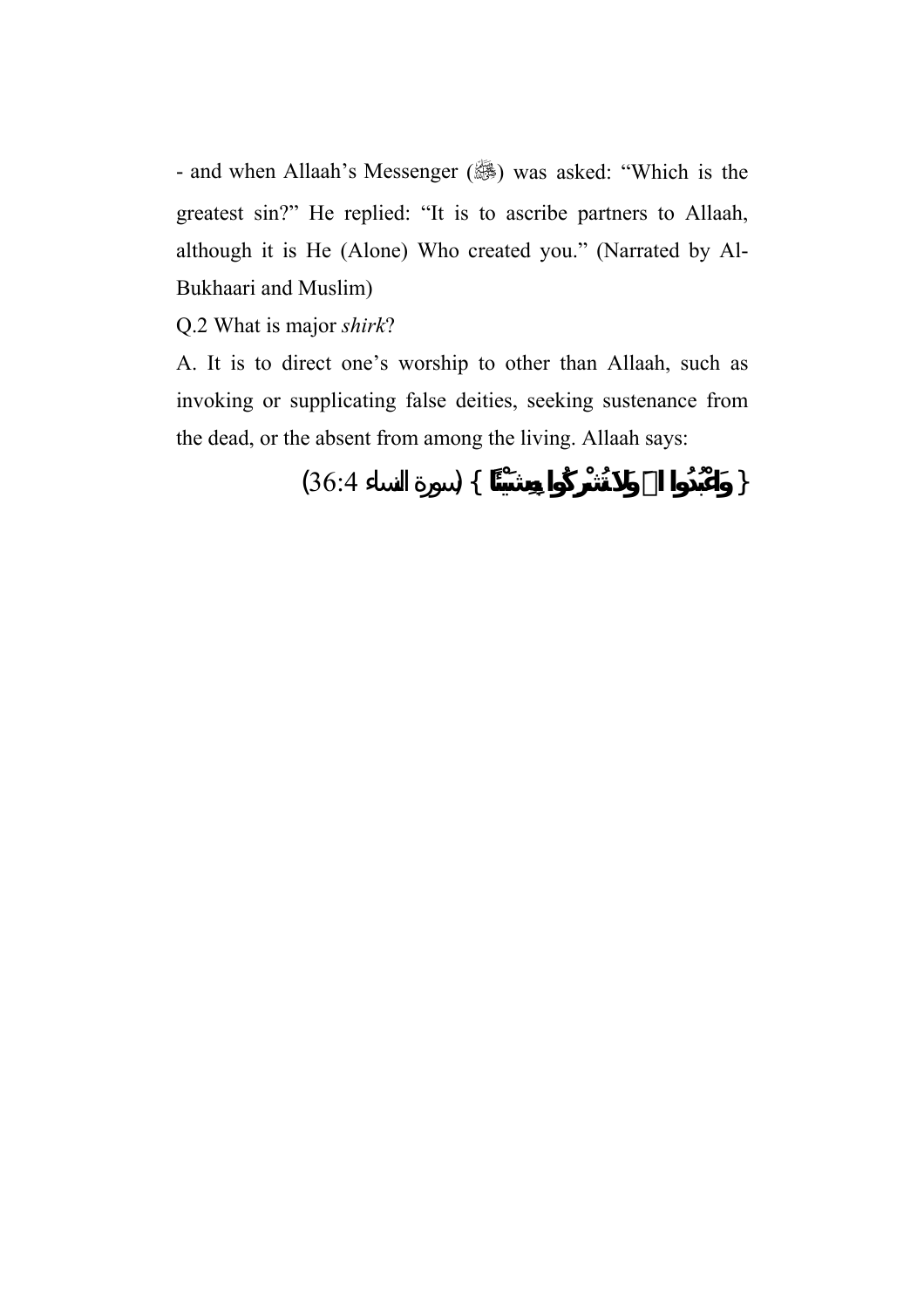**Invoke Allaah and do not associate partners with Him** *(Soorah An-Nisaa`* 4:36)

- and the Prophet (...) said: "The greatest sin is associating partners with Allaah." (Narrated by Al-Bukhaari)

Q.3 Does *shirk* exist among the Muslims today?

A. Yes, it does. The evidence for this is in Allaah's Words:

 $\{106:12 \}$ 

 **And most of them believe not in Allaah, except that they attribute partners (to Him)** (*Soorah Yoosuf*: 12:106)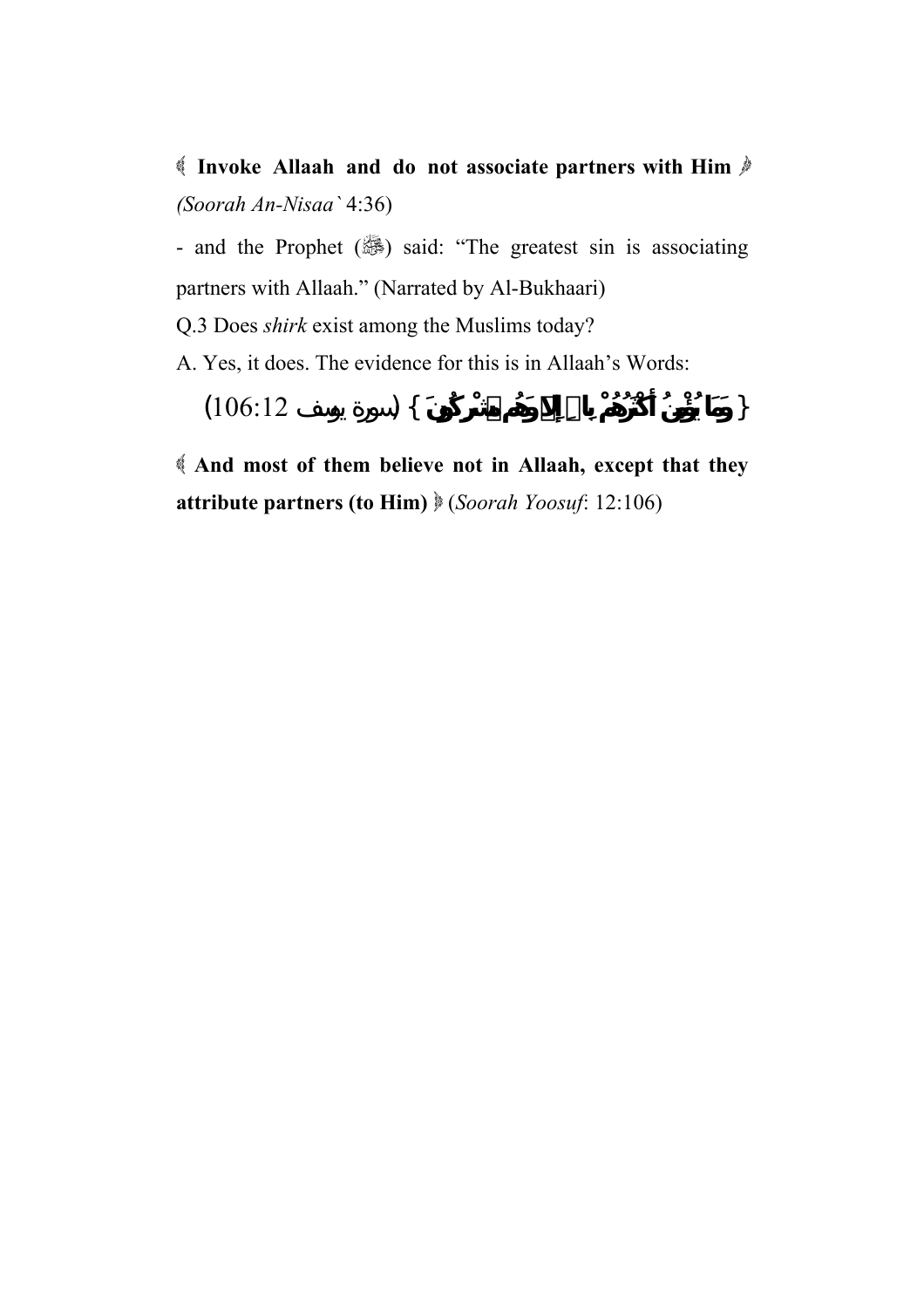- and the Prophet (38) said: "The Hour will not come until some communities from among my people join the polytheists and until idols are worshipped (by them)." (Narrated by At-Tirmithi)

Q.4 What is the ruling on supplicating the dead or those who are absent?

A. Supplicating the dead or those who are absent is a form of major *shirk*. Allaah says: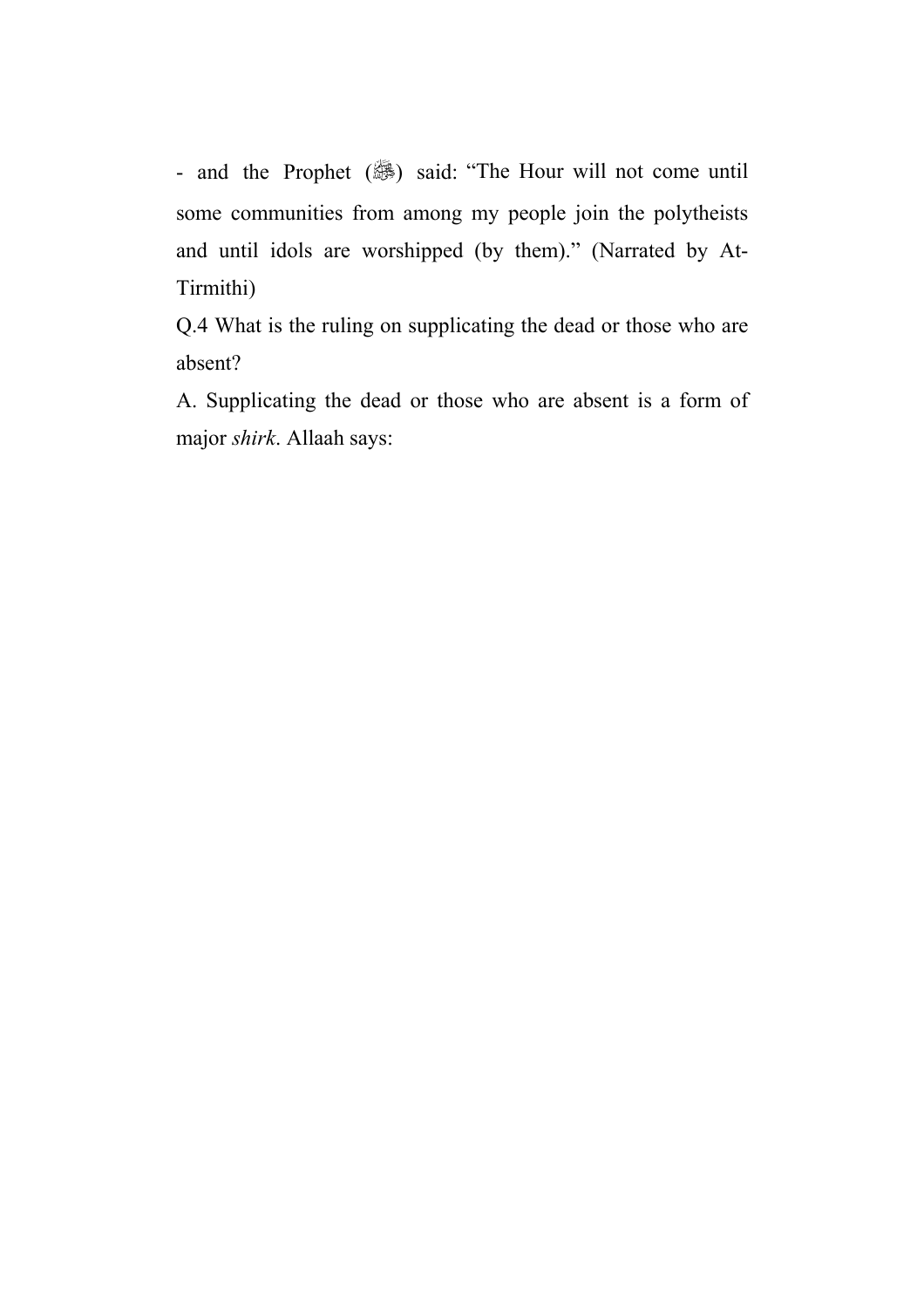$$
(106:10) \qquad \qquad \text{)}
$$

 **And call not upon other than Allaah, who can neither benefit nor harm you, for if you did so, you would indeed be one of the wrong-doers**  $\mathcal{E}(Soorah\ Yoonus\ 10:106)$ 

- and the Prophet (...) said: "Whoever dies as one who supplicated partners besides Allaah, will enter the Fire." (Narrated by Al-Bukhaari)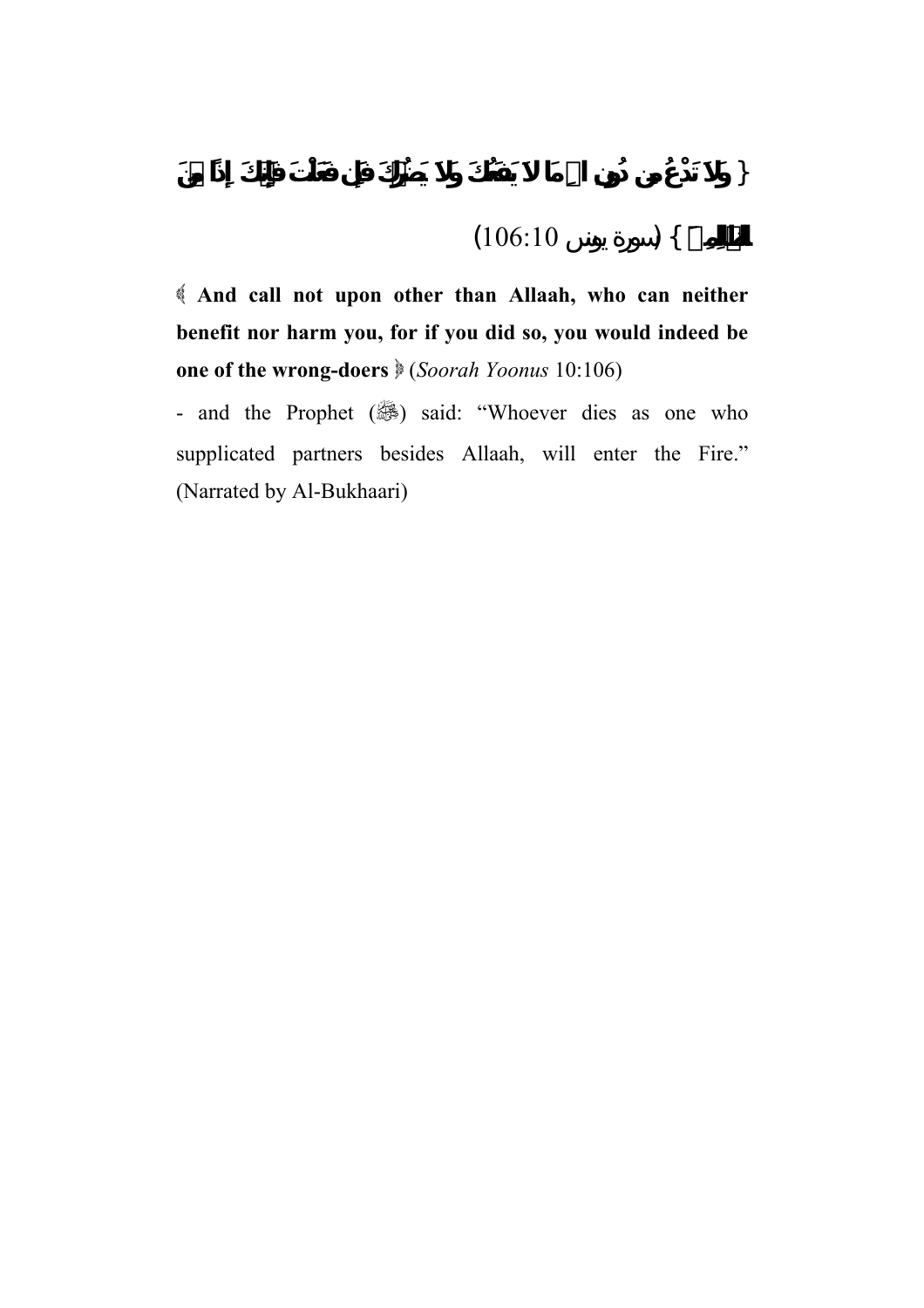Q.5 Is *du'aa`* (i.e. supplication) a form of worship? A. Yes, *du'aa`* is a form of worship. Allaah says:

$$
(60:40) \quad \text{) } \{
$$

{ **وَقَالَ رَبُّكُمُ ادْعُونِي أَسْتَجِبْ لَكُمْ إِنَّ الَّذِينَ يَسْتَكْبِرُونَ عِبَادَتِي**

 **And your Lord said: Call upon Me and I will answer you; verily, those who scorn to worship Me, they will surely enter the Hell-fire in humiliation** (*Soorah Ghaafir* 40:60)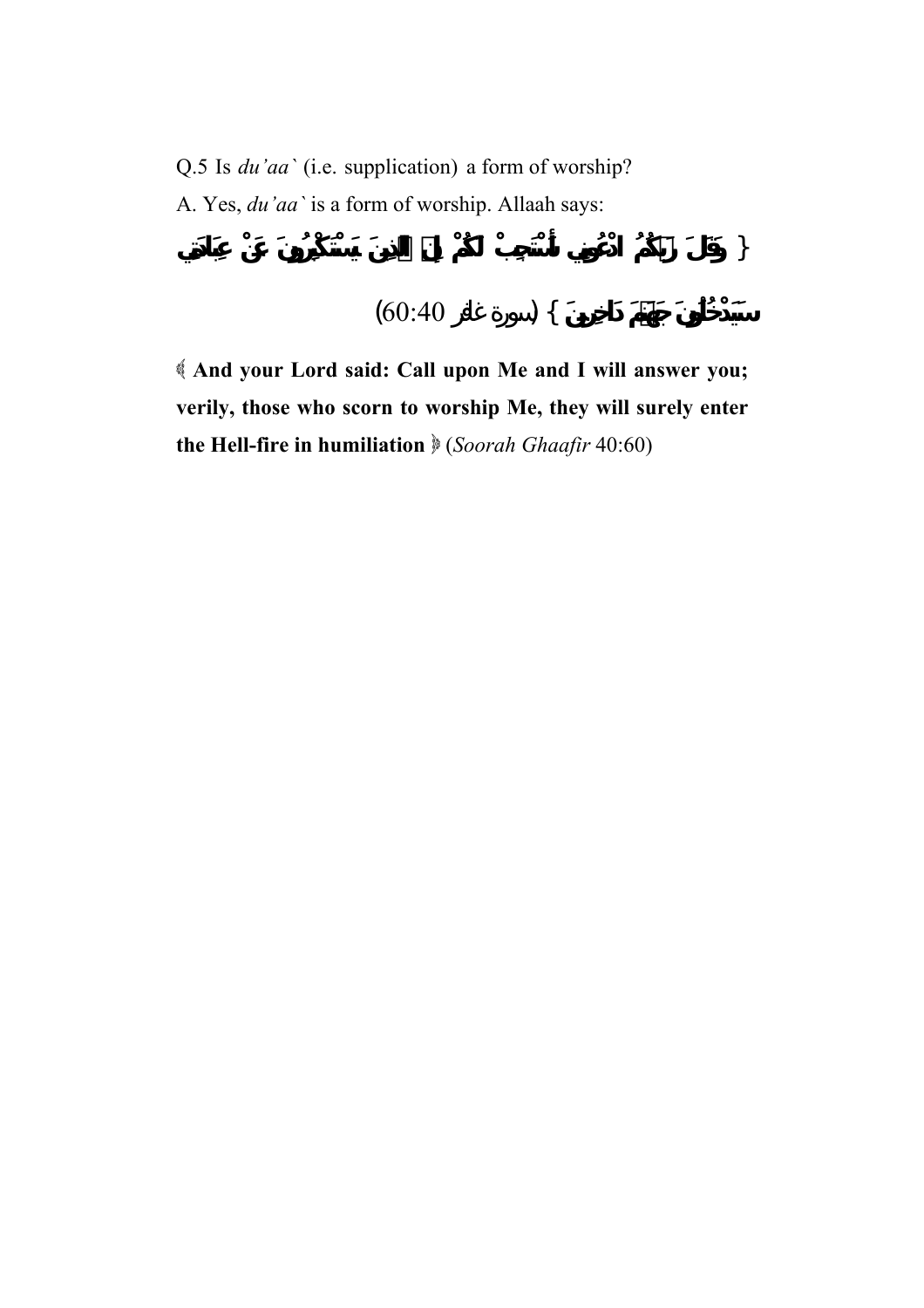- and the Prophet (3) said: "*Du'aa*' – that is worship." (Narrated by Ahmad, and At-Tirmithi said that it is *hasan*saheeh<sup>5</sup>)

Q.6 Do the dead hear supplications?

A. No, they do not. Allaah says:

$$
(80:27) \quad \text{)} \{ \quad \text{)} \quad \text{ } \} \quad .1
$$

l

<sup>5</sup> *Hasan-saheeh*: That is, somewhere between the levels of *hasan* (good) and *saheeh* (authentic).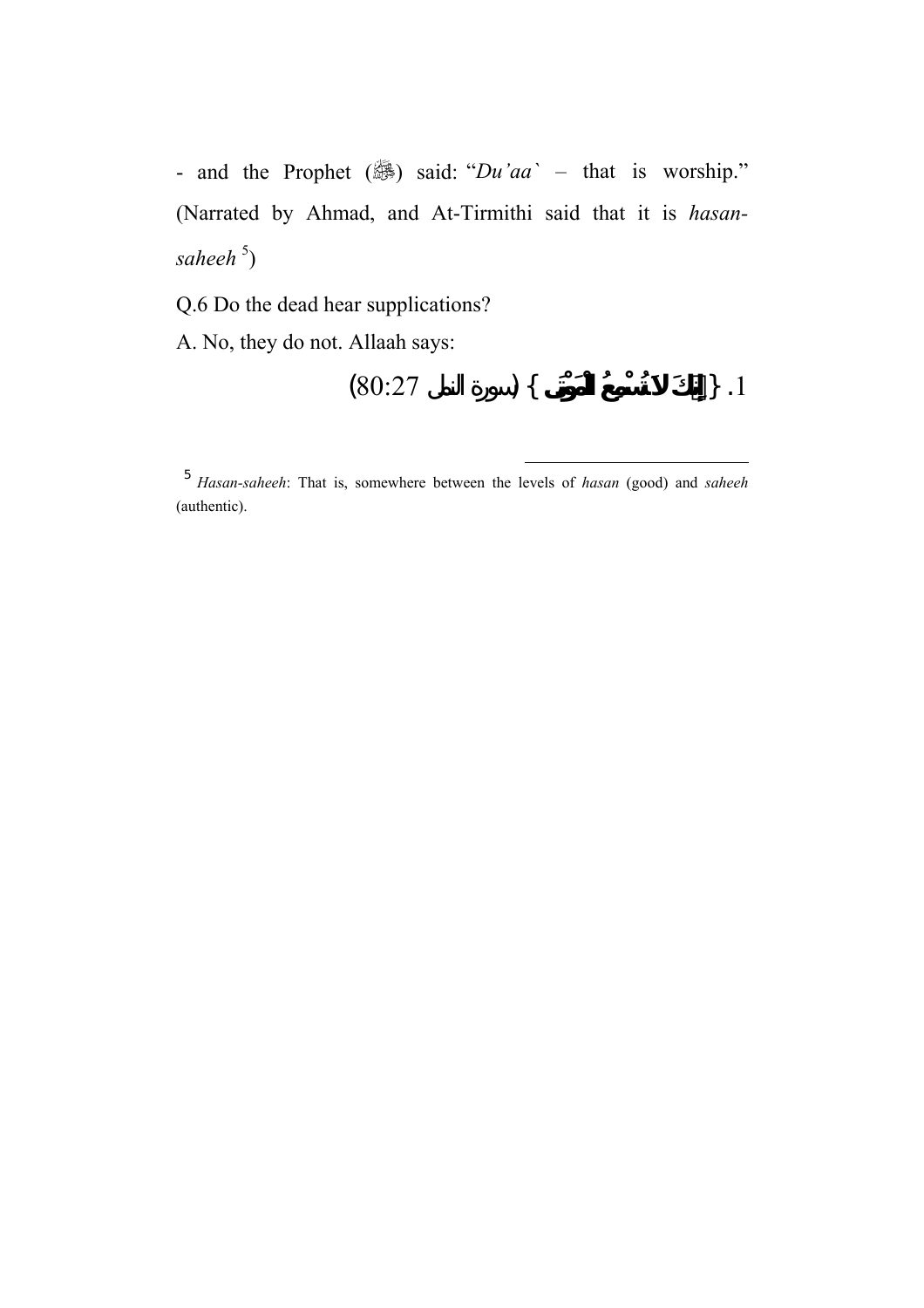1. *Verily, you cannot make the dead to hear*  $\frac{1}{2}$  (*Soorah An-Naml* 27:80)

$$
(22.35) \qquad \qquad \} .2
$$

2. **Example 3 as Set 20** But you cannot make hear those who are in the graves  $\ast$ (*Soorah Faatir* 35:22)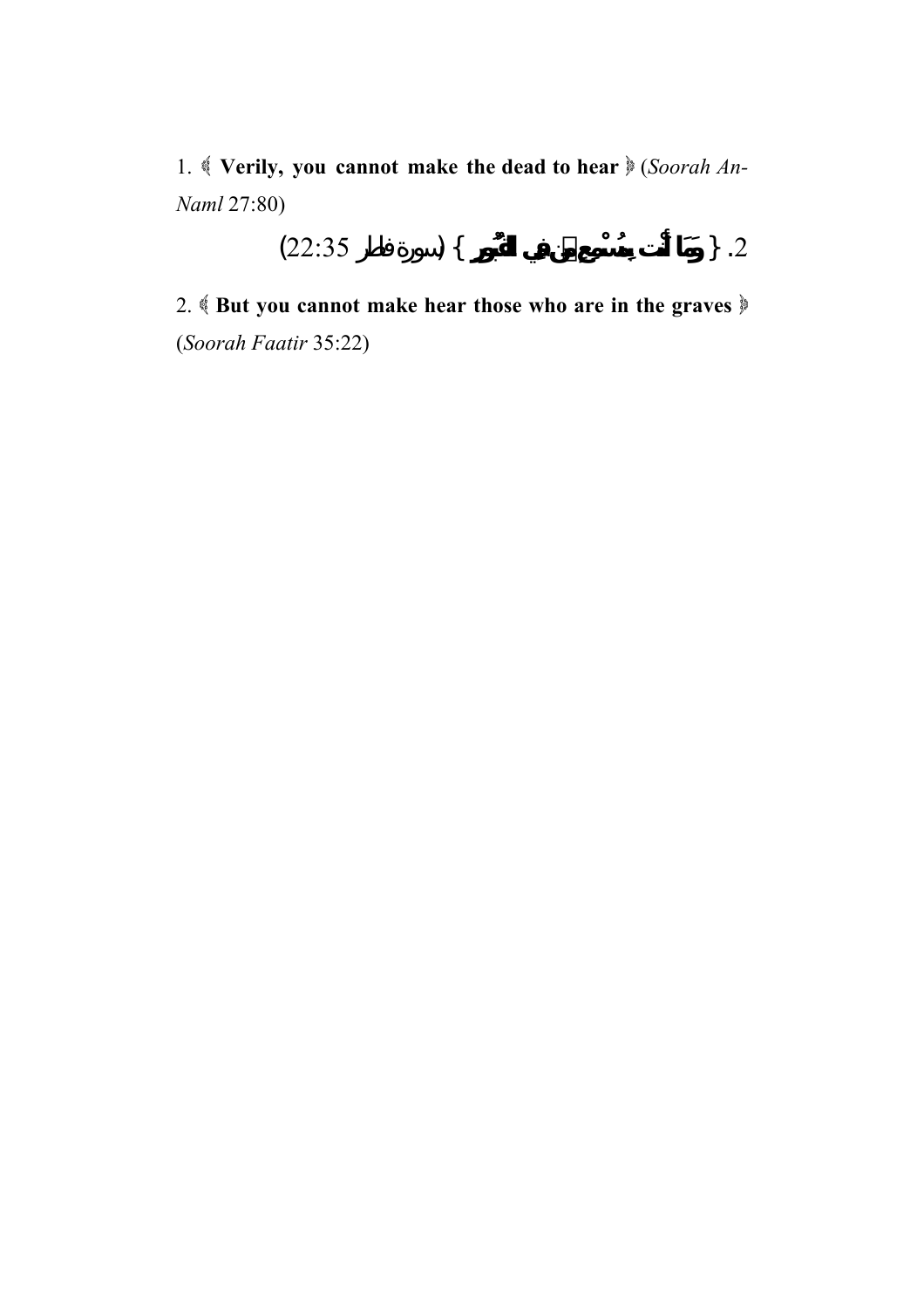*Types of Major Shirk*

Q.7 Should we seek help from those who are dead or those who are absent?

A. No, we should not do so. Allaah, Most High says:

 $\{ \}$ .1

**أَحْيَاءٍ وَمَا يَشْعُرُونَ أَيَّانَ يُبْعَثُونَ** } (سورة النحل :16 21-20 )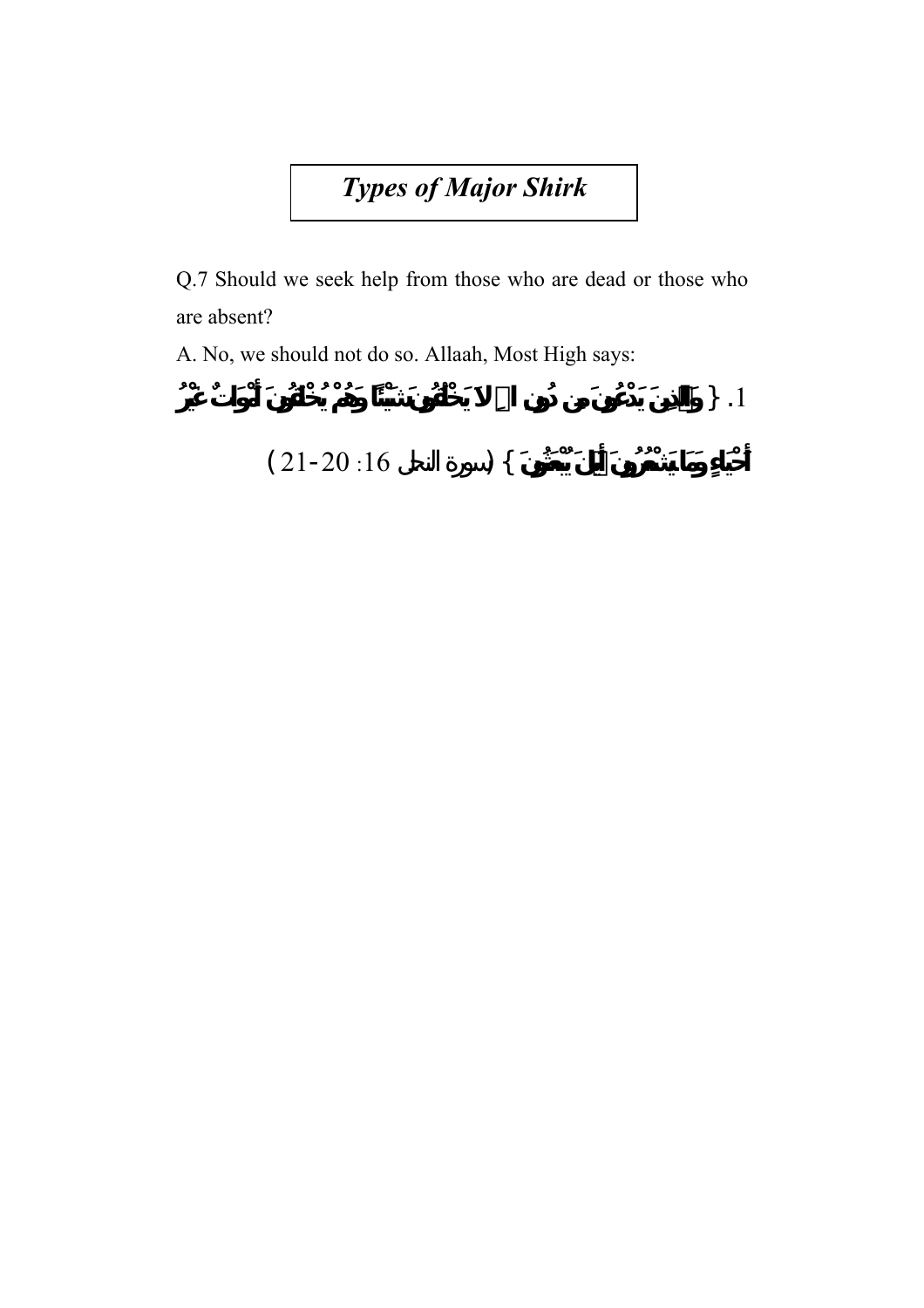1. **And those whom they invoke besides Allaah do not create anything, but are themselves created.(They are) dead, lifeless and they know not when they will be raised up** (*Soorah An-Nahl* 16:20-21)

$$
(9.8) \qquad \qquad \} .2
$$

2. **(Remember) when you sought the help of your Lord and He answered you**  $\big($  *(Soorah Al-Anfaal* 8:9)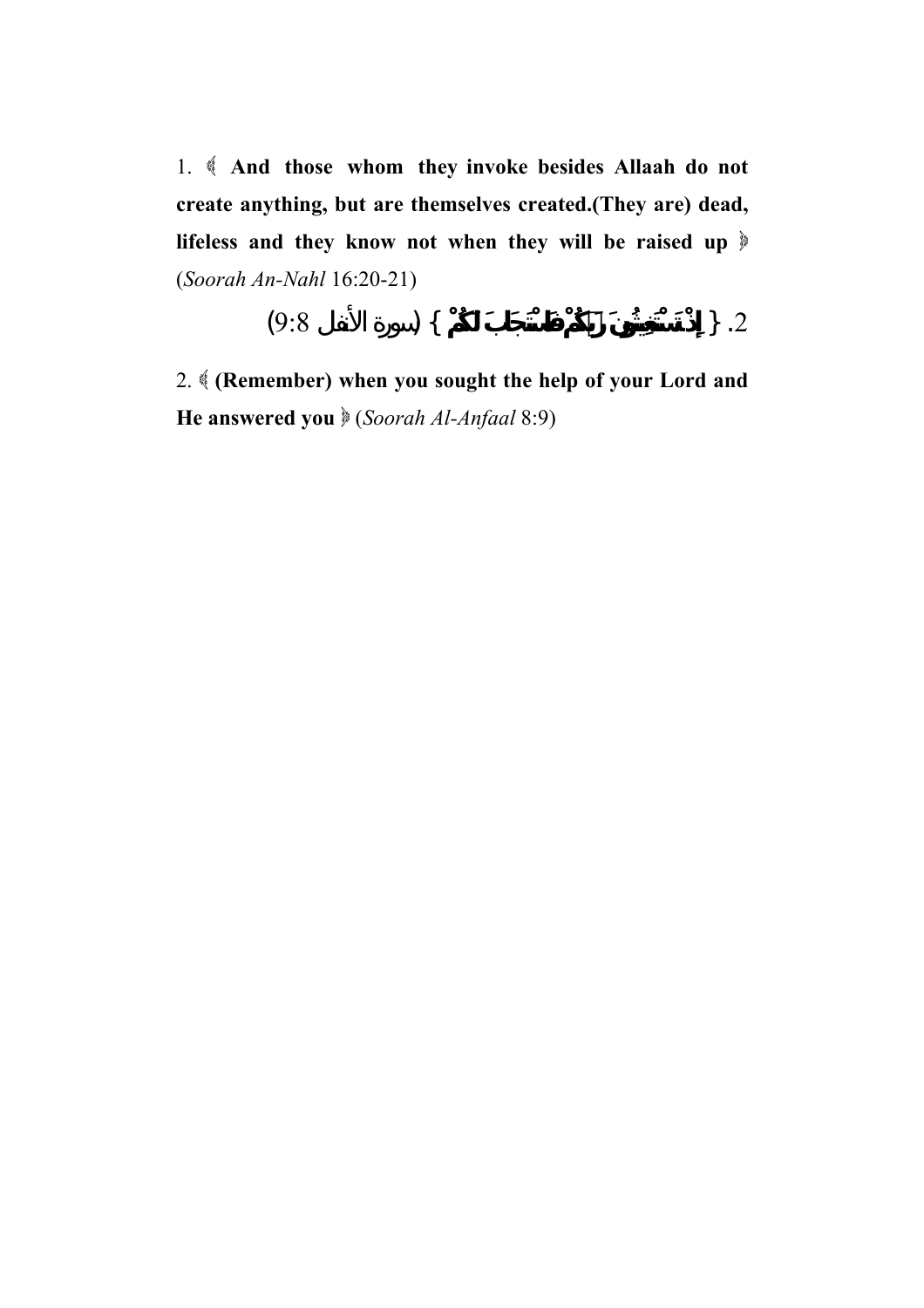- and the Prophet (3) said: "Oh, you, the Ever-living, the Ever-lasting! Through Your Mercy I seek help." (A *hasan hadeeth* narrated by At-Tirmithi)

Q.8 Is it permissible to seek help from other than Allaah?

A. No, it is not permissible. The evidence for this is in Allaah's Words:

$$
(5:1) \qquad \qquad \} \{
$$

 **It is You Whom we worship and it is Your Aid we seek** *(Soorah Al-Faatihah* 1:5)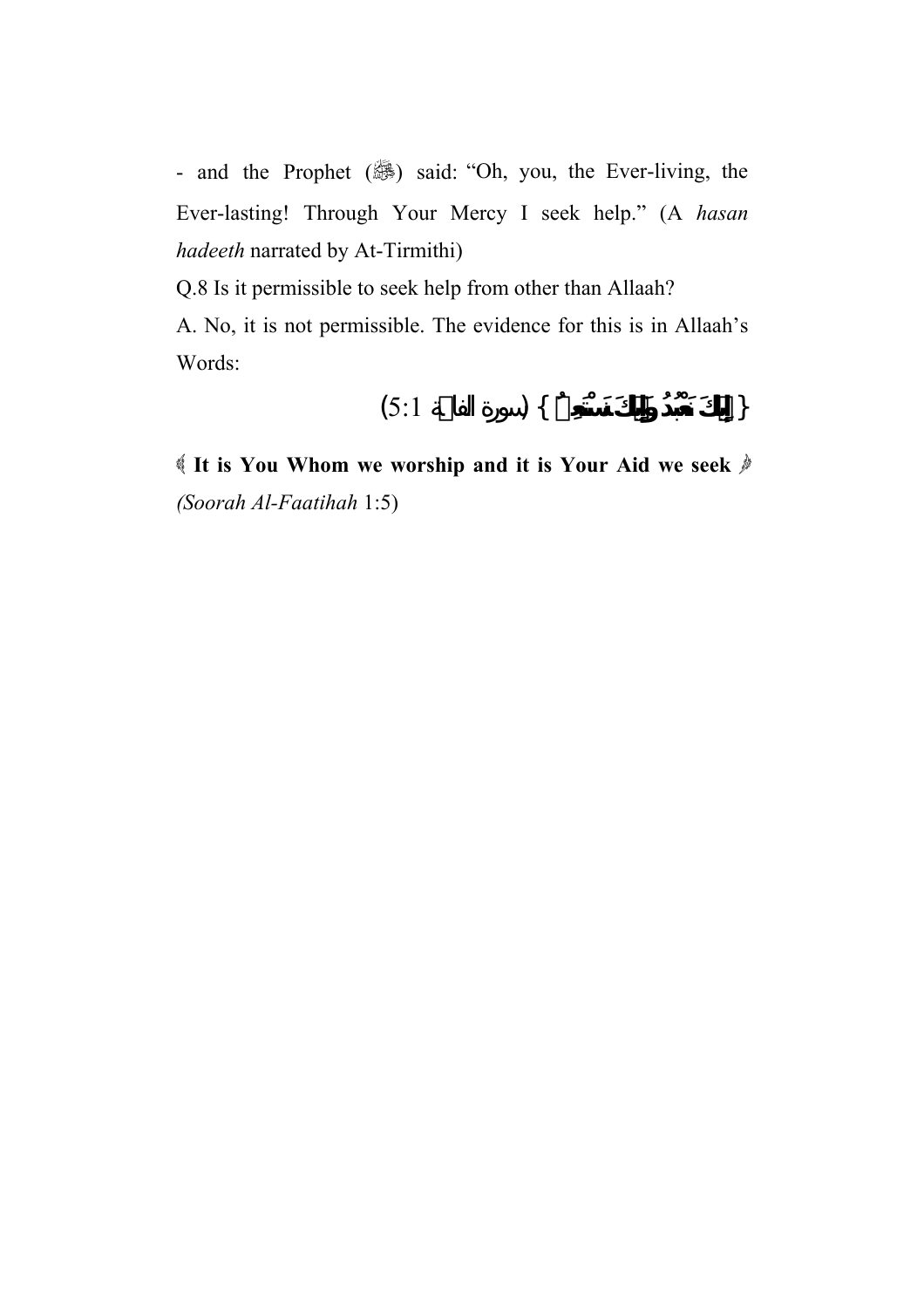- and the Prophet (3) said: "When you ask, ask Allaah and when you seek help, seek it from Allaah." (A *hasan-saheeh* narration by At- Tirmithi)

Q.9 May we seek help from the living?

A. Yes, we may seek help from them in those things which they are able to do. Allaah, Most High says:

$$
(2:5) \quad \{ \quad \}
$$

 **Help you one another in righteousness and piety**  *(Soorah Al-Maa`idah* 5:2)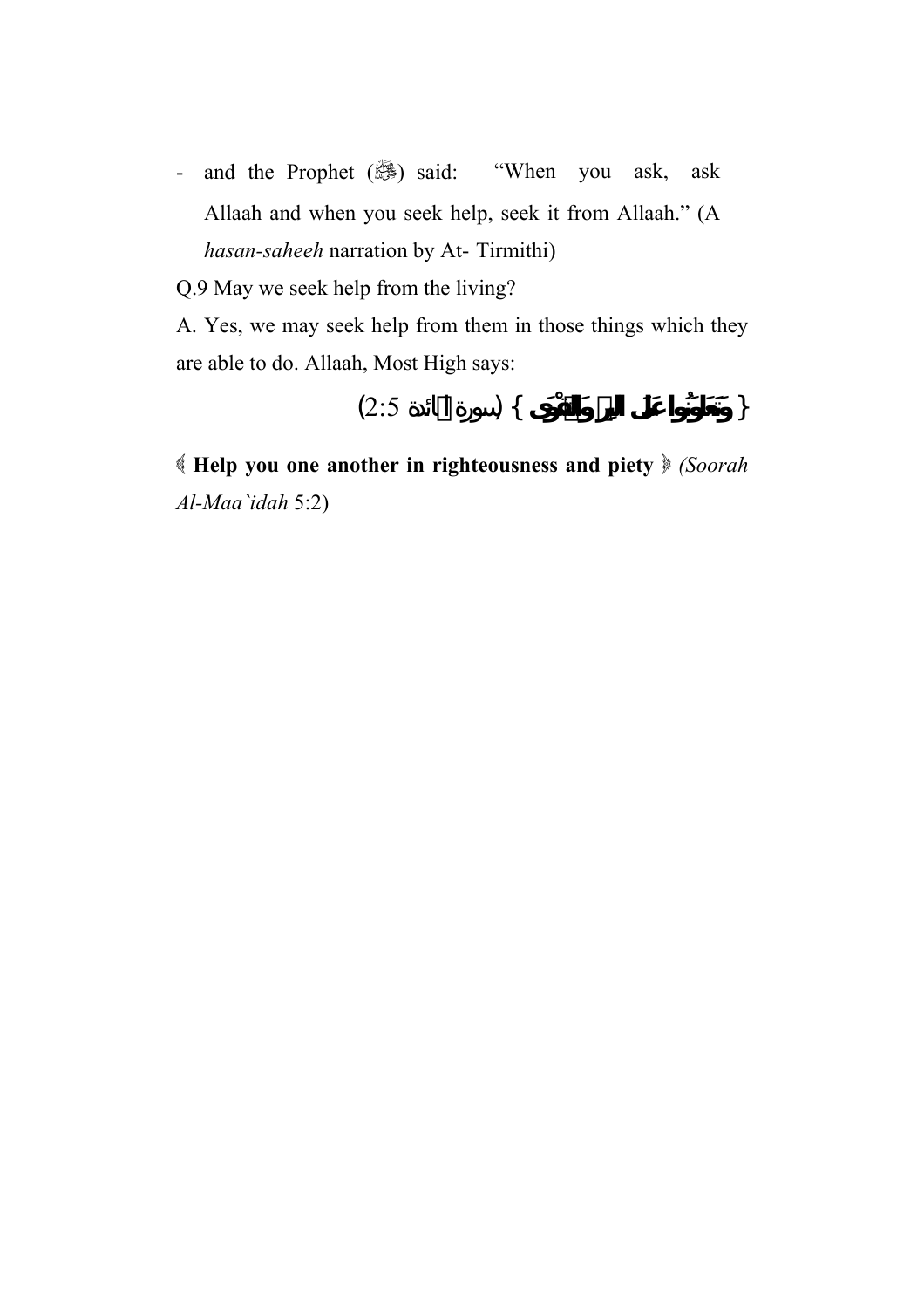- and the Prophet (3) said: "Allaah helps the slave so long as the slave helps his brother." (Narrated by Muslim) Q.10 Is it permitted to swear an oath to other than Allaah? A. No, it is not permitted. Allaah says:

$$
(35:3) \qquad \qquad \} \{
$$

 "**My Lord! Verily, I have vowed to You what is in my womb to be dedicated to Your service** (*Soorah Aal 'Imraan* 3:35)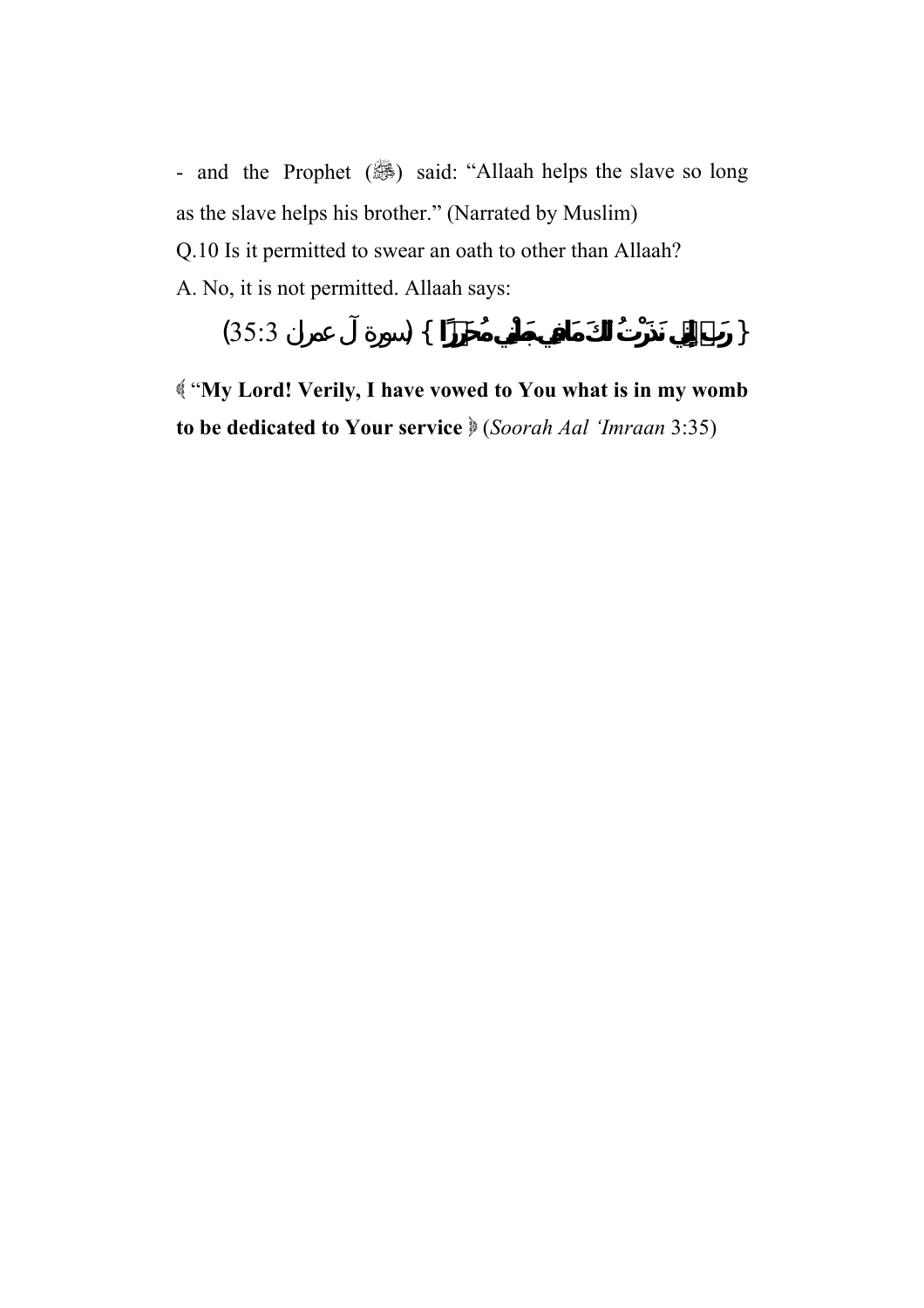- and the Prophet (3) said: "Whoever vowed to obey Allaah, should do so and whoever vowed to disobey Him should not do so." (Narrated by Al-Bukhaari)

Q.11 Is it permissible to slaughter an animal in any name besides that of Allaah?

A. No, it is not permissible. The evidence for this is in Allaah's Words:

$$
(2:108) \qquad \qquad \} \{ \qquad \qquad \}
$$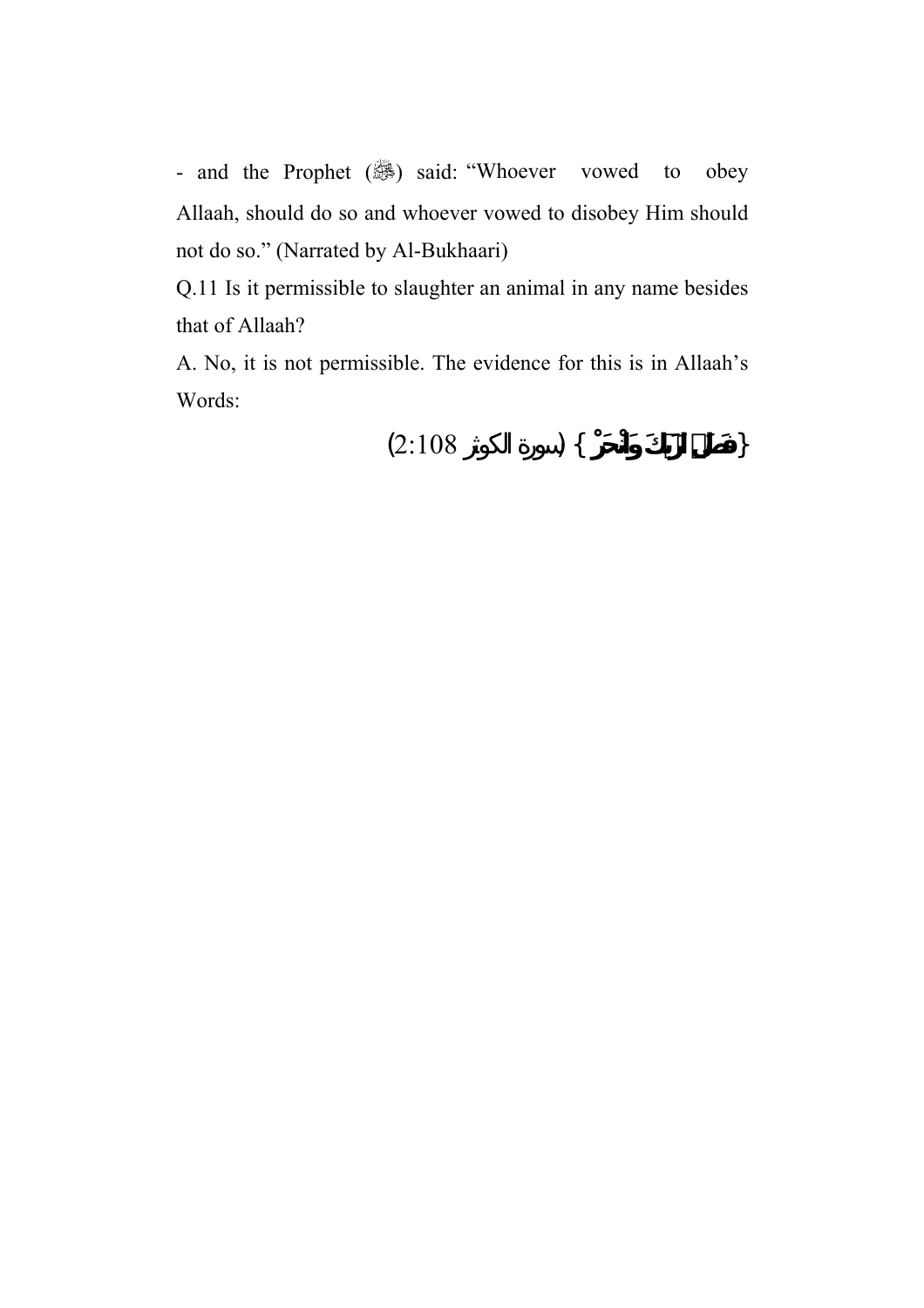**So pray to your Lord and slaughter (in His Name only)** *(Soorah Al-Kawthar* 108:2)

- and the Prophet (3) said: "Allaah's curse is upon one who sacrifices to other than Allaah." (Narrated by Muslim)

Q.12 May we circumambulate the graves in order to get closer to Allaah?

A. No, we may not circumambulate except around the *Ka'bah*. Allaah says:

$$
(29:22) \qquad \qquad \} \{
$$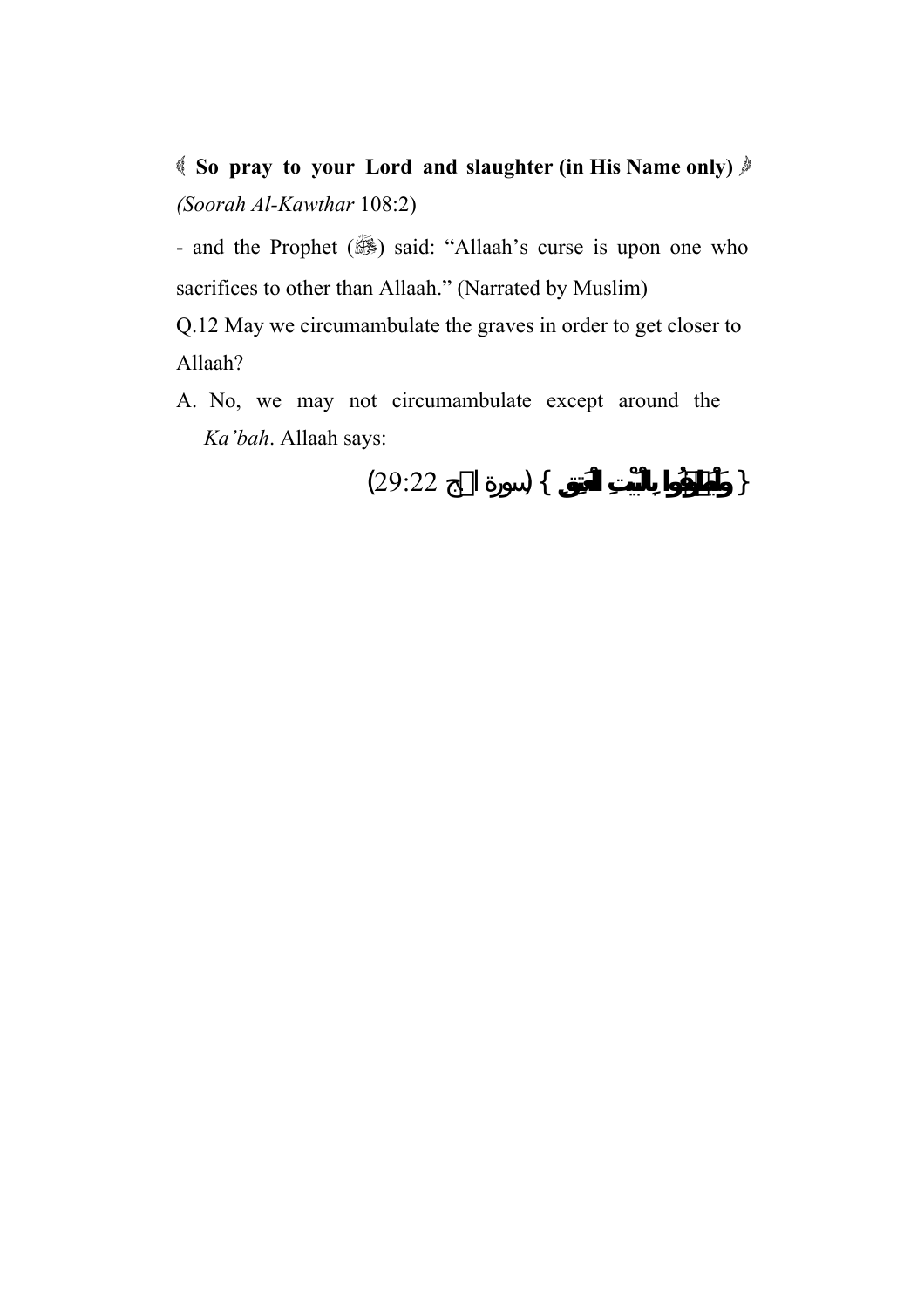**So let them circumambulate the Ancient House (i.e. the**  *Ka'bah***)** (*Soorah Al-Hajj* 22:29)

- and the Prophet (...) said: "Whoever circumambulated the House (of Allaah) seven times it (i.e. his reward) will be as if he had freed a slave." (An authentic *hadeeth* narrated by Ibn Maajah)

Q.13 What is the ruling on practising magic?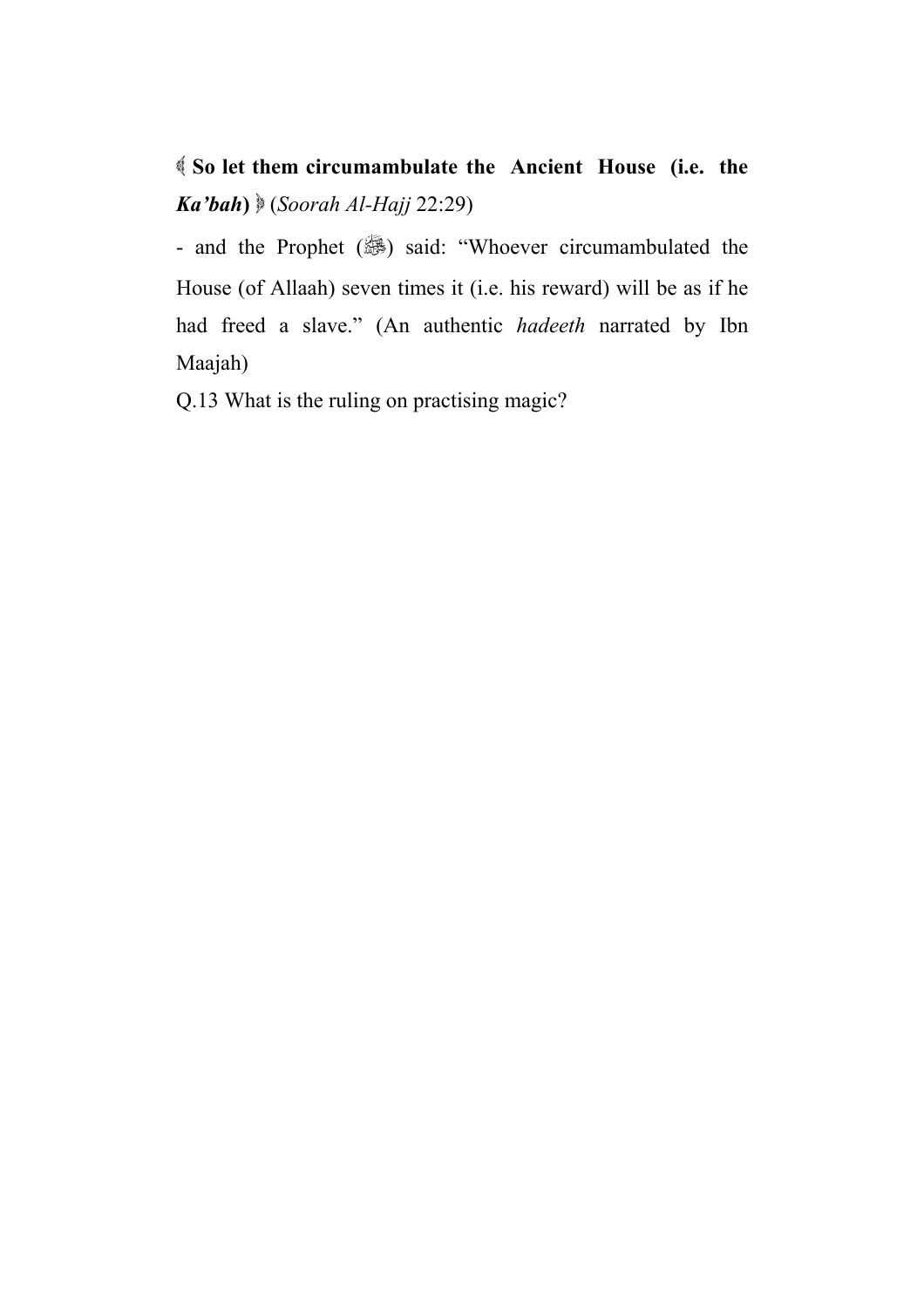A. Magic is *kufr*. <sup>6</sup> Allaah says:

{ **وَلَكِنَّ الشَّيَاطِينَ كَفَرُوا يُعَلِّمُونَ النَّاس السِّحْرَ** } (سورة البقرة 102:2)

 **But the devils disbelieved by teaching mankind magic** (*Soorah Al-Baqarah* 2:102)

- and the Prophet (3) said: "Avoid the seven grave sins: Associating partners with Allaah, magic…" (Narrated by Muslim)

 $\overline{a}$ 

<sup>6</sup> *Kufr*: Disbelief.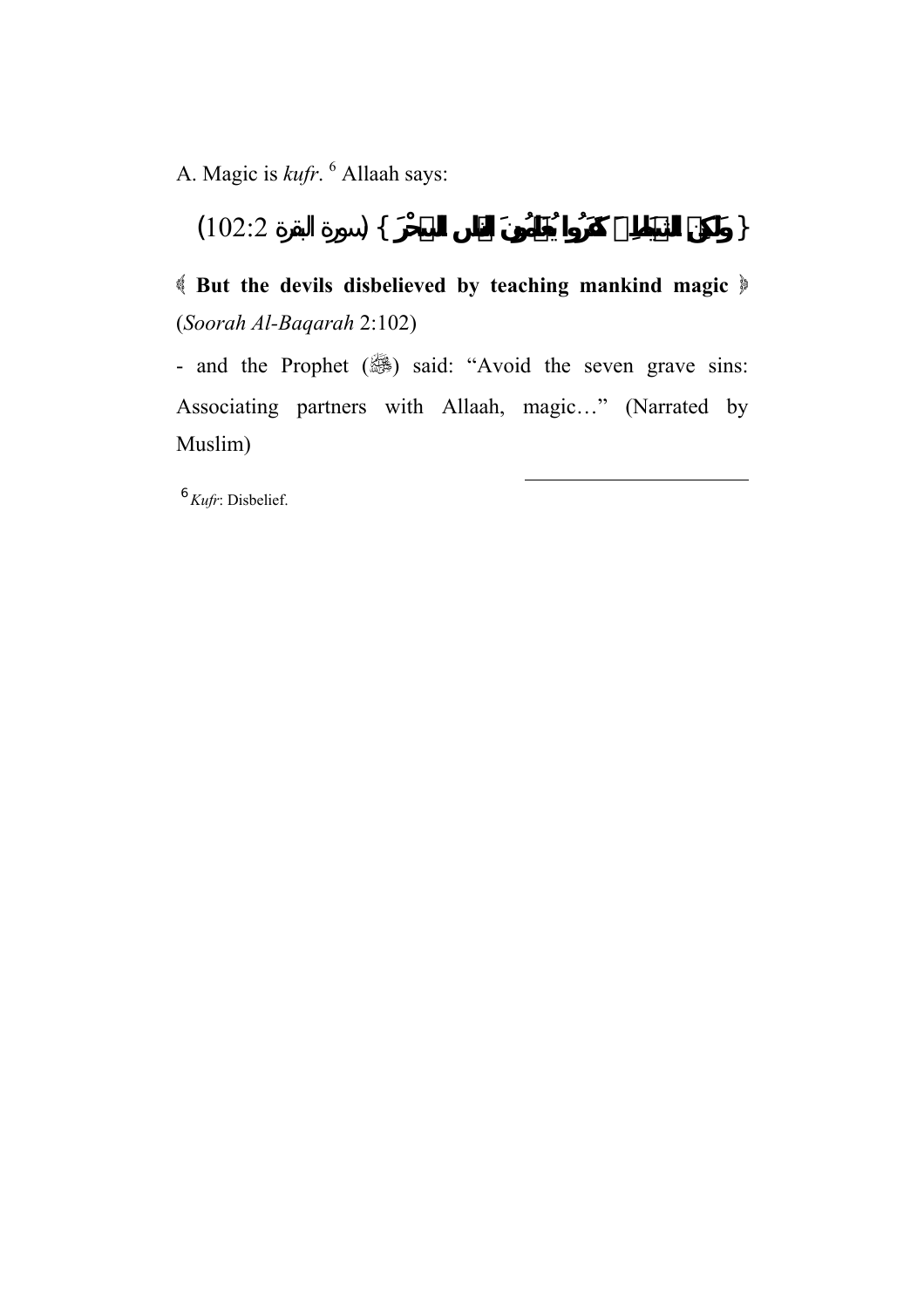Q.14. Should we believe the claims of the *'arraaf* <sup>7</sup> and the fortuneteller to know the unseen?

A. No, we should not believe them. Allaah says:

$$
) \{ \qquad \qquad \}
$$

 $\overline{a}$ 

<sup>&</sup>lt;sup>7</sup> 'Arraaf: One who claims to have knowledge of the unseen.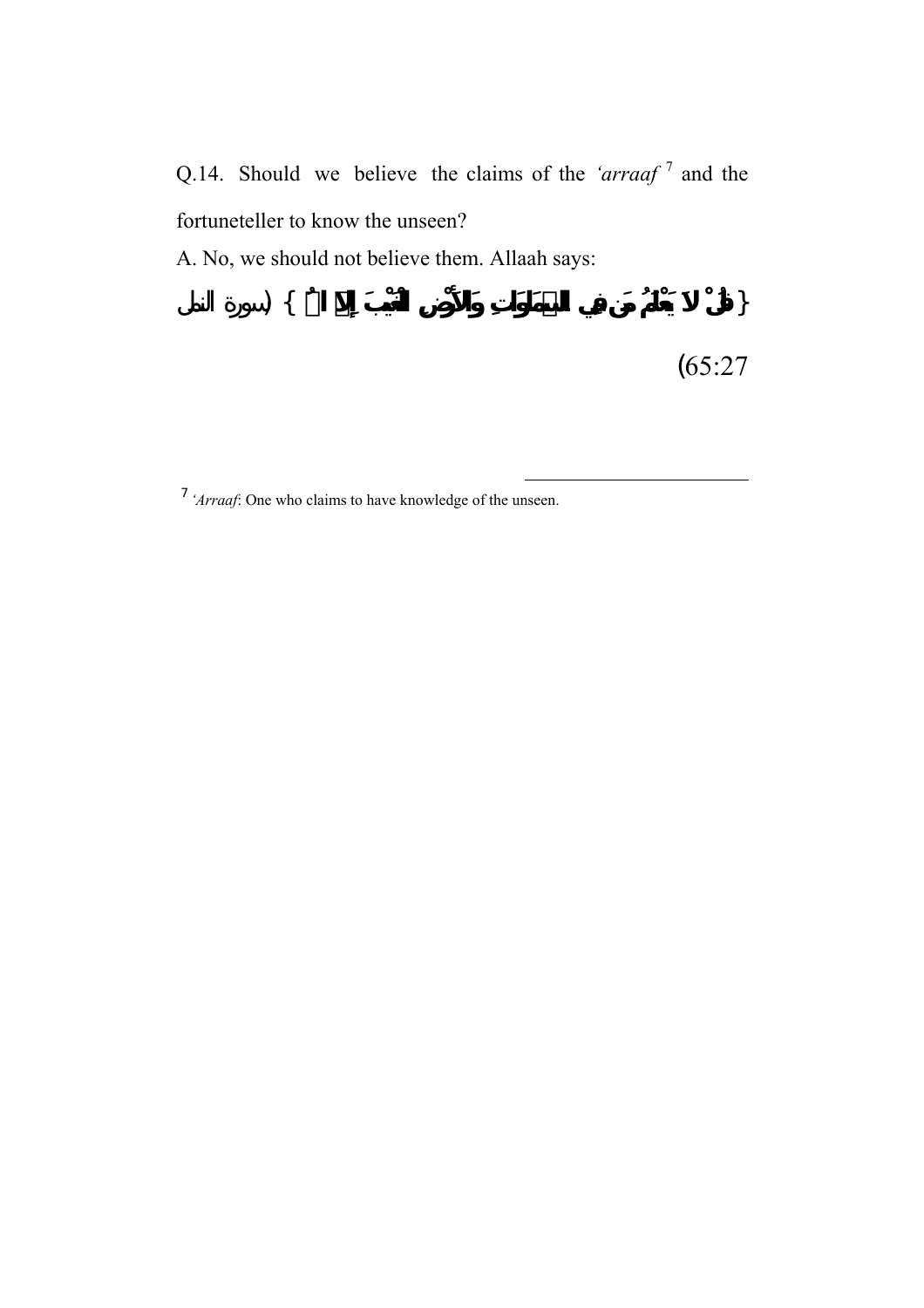**Say: "None in the heavens and the earth knows the unseen except Allaah** (*Soorah An-Naml* 27:65)

- and the Prophet (,...) said: "Whoever visited an *'arraaf* or a fortuneteller and believed in what he said, has disbelieved in what was revealed to Muhammad." (An authentic *hadeeth* narrated by Imaam Ahmad)

Q.15 Does anyone have knowledge of the unseen?"

A. No, none has knowledge of the unseen, except what Allaah revealed to the Messengers. Allaah says: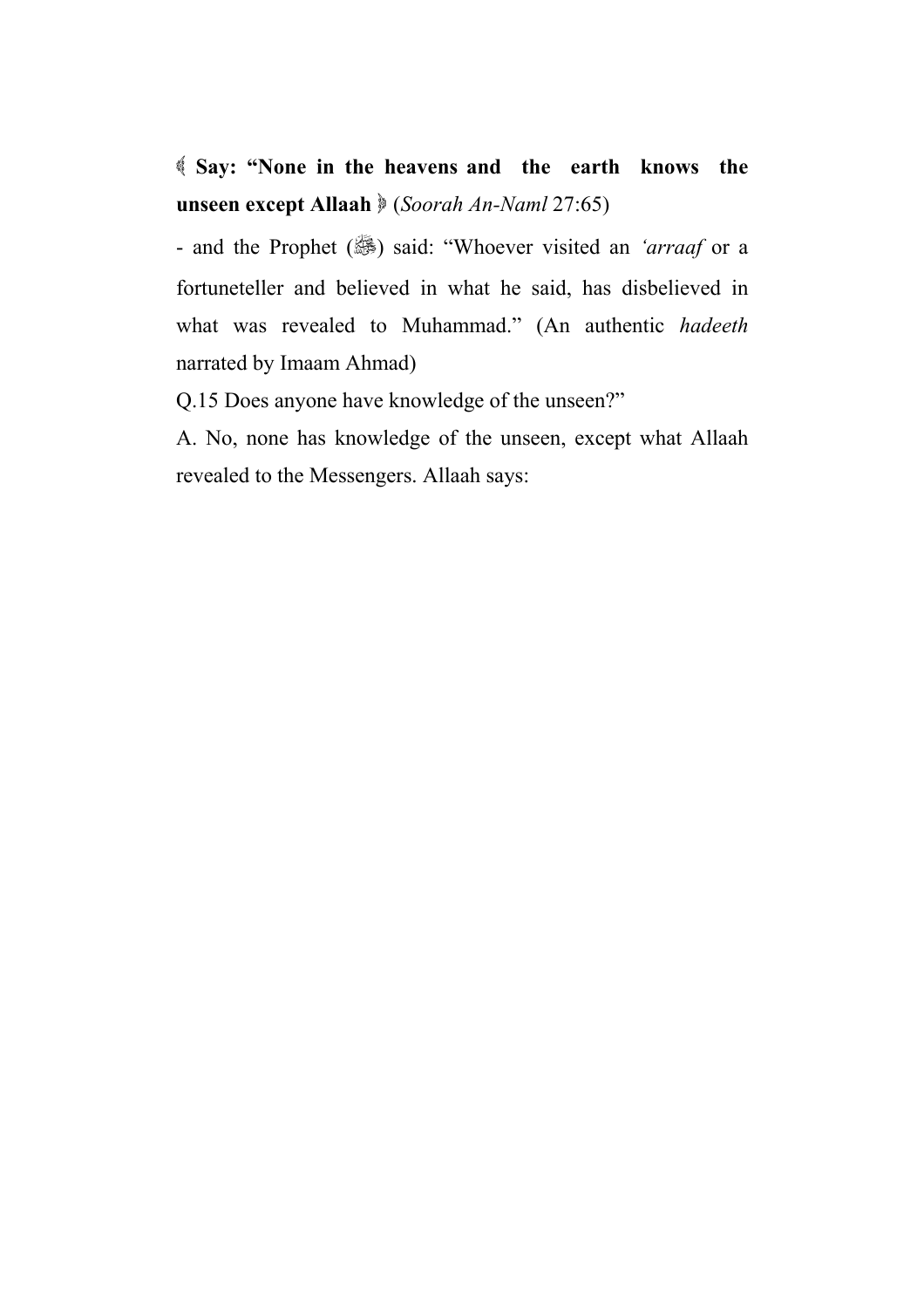$$
(27-26:72) \t(27-2)
$$

 "(**He Alone is) the Knower of the unseen and He reveals to none His unseen except to a Messenger whom He has chosen** (*Soorah Al-Jinn* 72: 26-27)

- and the Prophet (...) said: "None knows the unseen except Allaah." (A *hasan* narration by At-Tabaraani)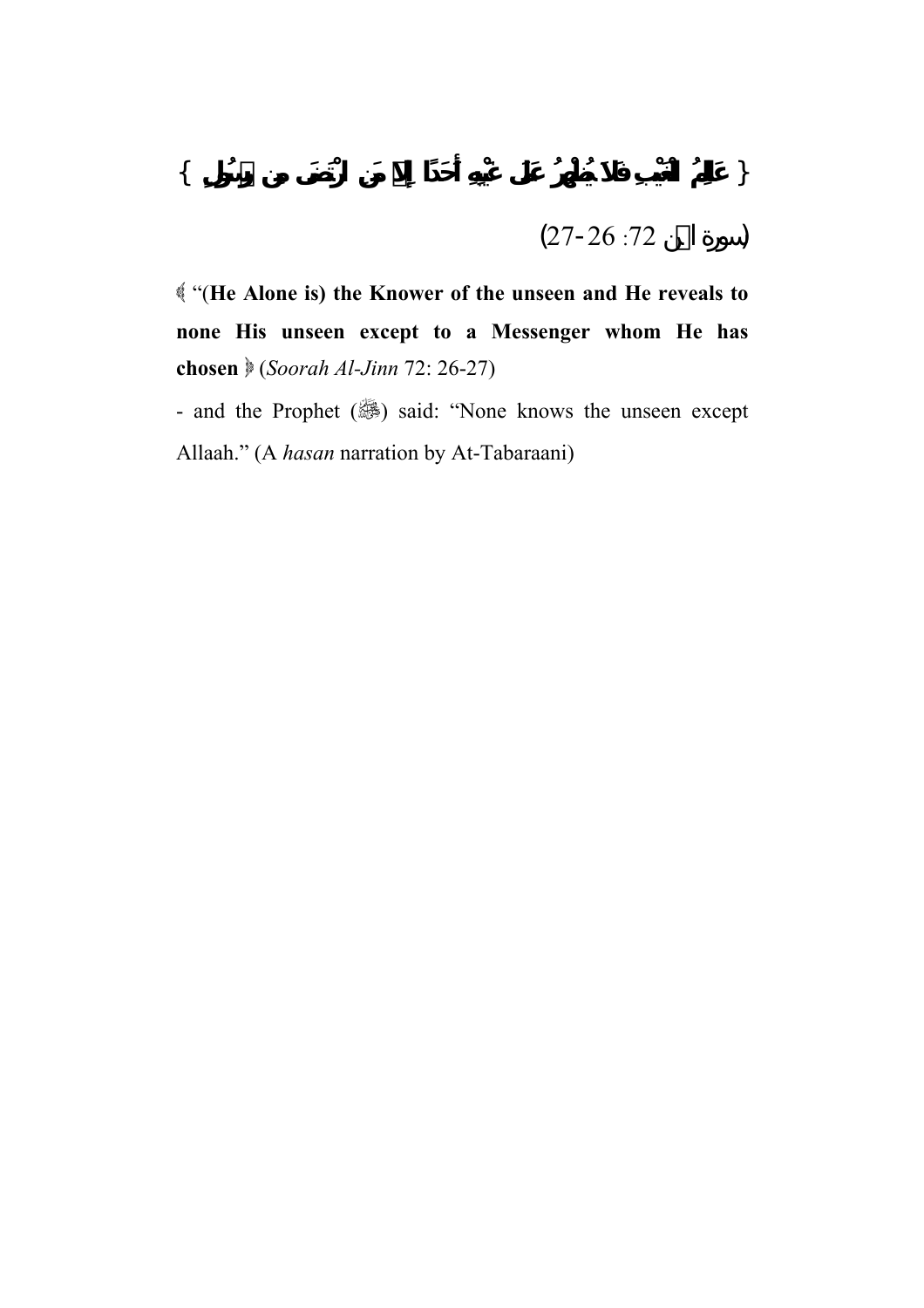Q.16 Is it permissible to wear charms such as a thread or a ring in the belief that they have curative powers?

A. No, it is not permissible to wear them. Allaah, Most High says:

$$
(17.6) \qquad ) \{
$$

 **And if Allaah seizes you with harm, none can remove it but He** (*Soorah Al-An'aam* 6:17)

- and the Prophet () said: "It will not increase you except in weakness; stay away from it, for if you were to die (while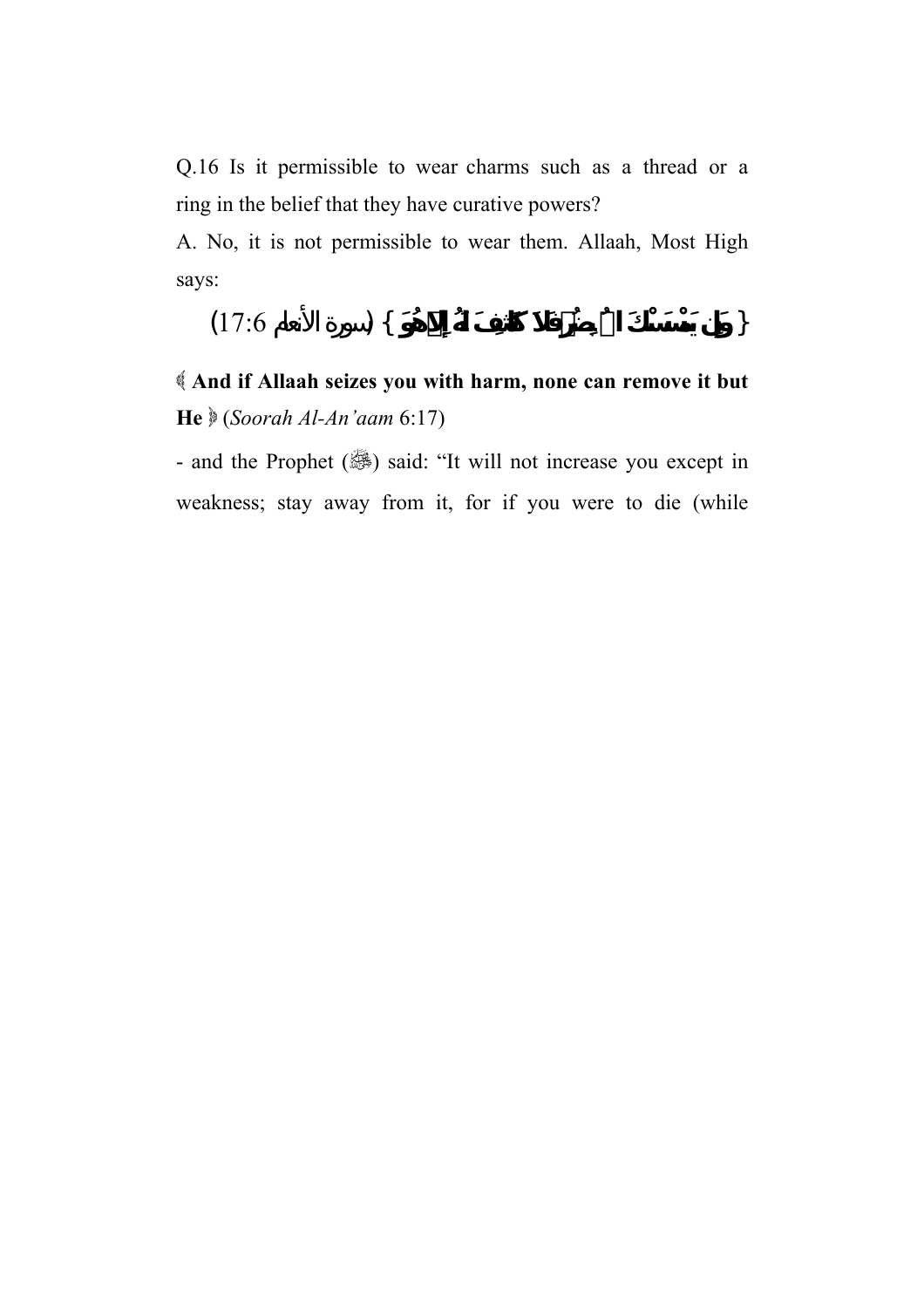wearing it) you would never be successful." (Narrated by Al-Haakim, who said that it is authentic and Az-Zahabi agreed with him)

Q.17 Should we wear beads, shells and such like (as a protection from  $al$ -'ain<sup>8</sup>)?

A. No, we should not do so. Allaah says:

$$
(17.6) \quad \textcolor{blue}{\big\}
$$

 $\overline{a}$ 

<sup>8</sup> *Al-'ain*: The evil eye (of jealousy).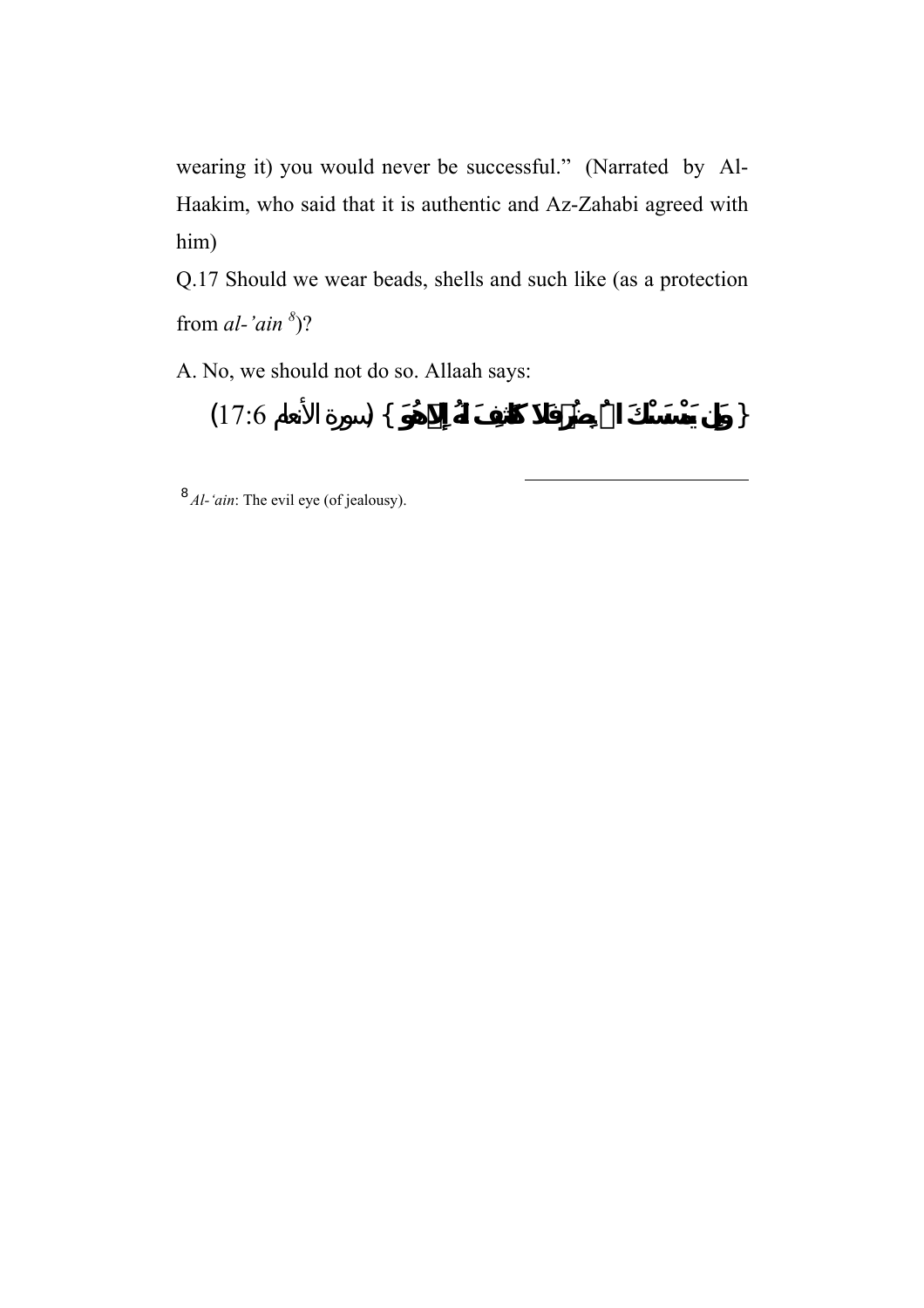**And if Allaah seizes you with harm, none can remove it but He** (*Soorah Al-An'aam* 6:17)

- and the Prophet (...) said: "Whoever wore a talisman has committed *shirk*." (An authentic *hadeeth* narrated by Imaam Ahmad)

Q.18 What is the ruling on acting upon laws which contradict Islaam?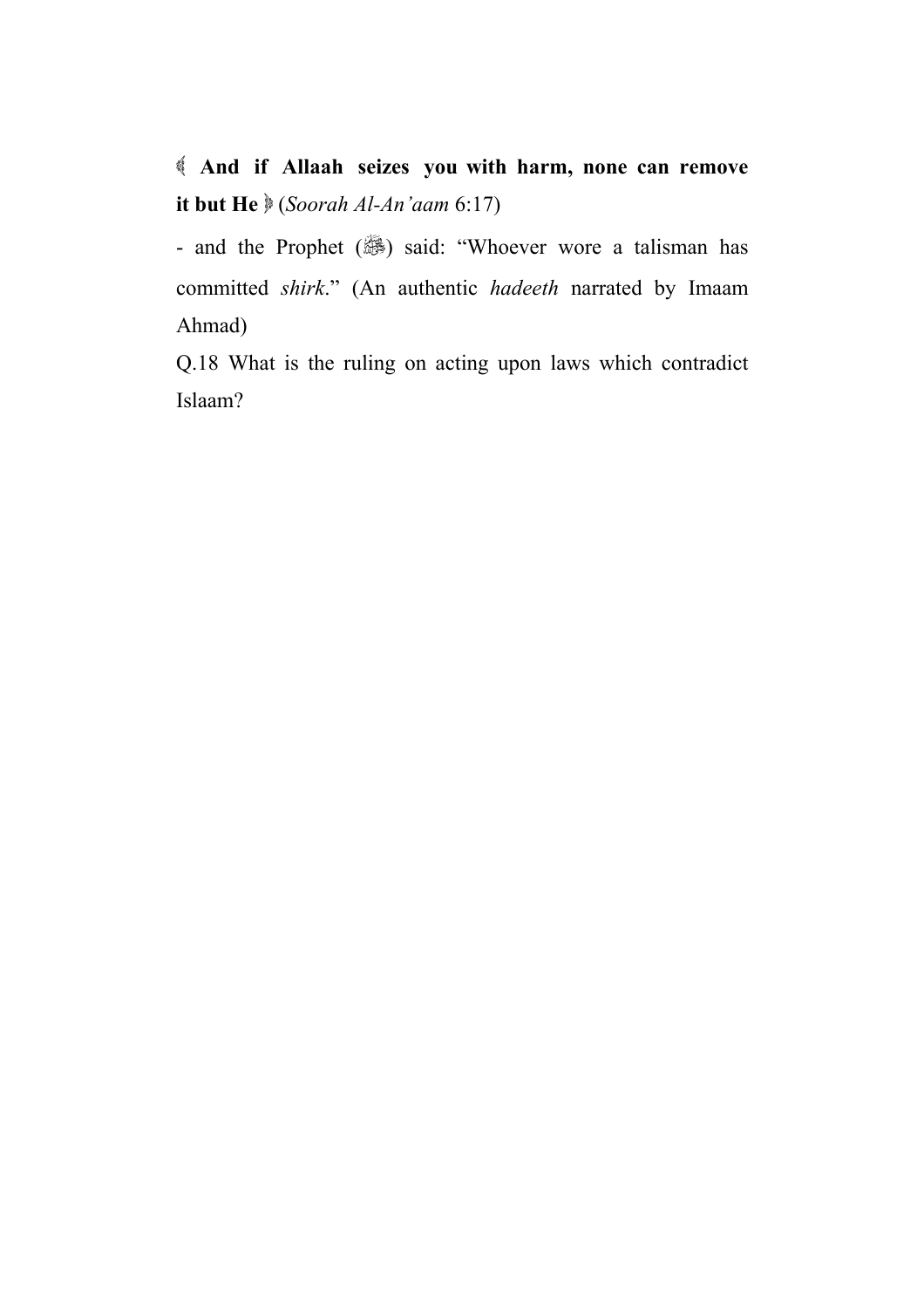A. Acting upon laws which contradict Islaam is *kufr*, if the perpetrator claims that it is permissible to do so, or if he believes in their validity. Allaah says:

$$
\begin{array}{c}\n \left\{\n \begin{array}{c}\n \left(44:5\right)\n \end{array}\n \right.\n \end{array}
$$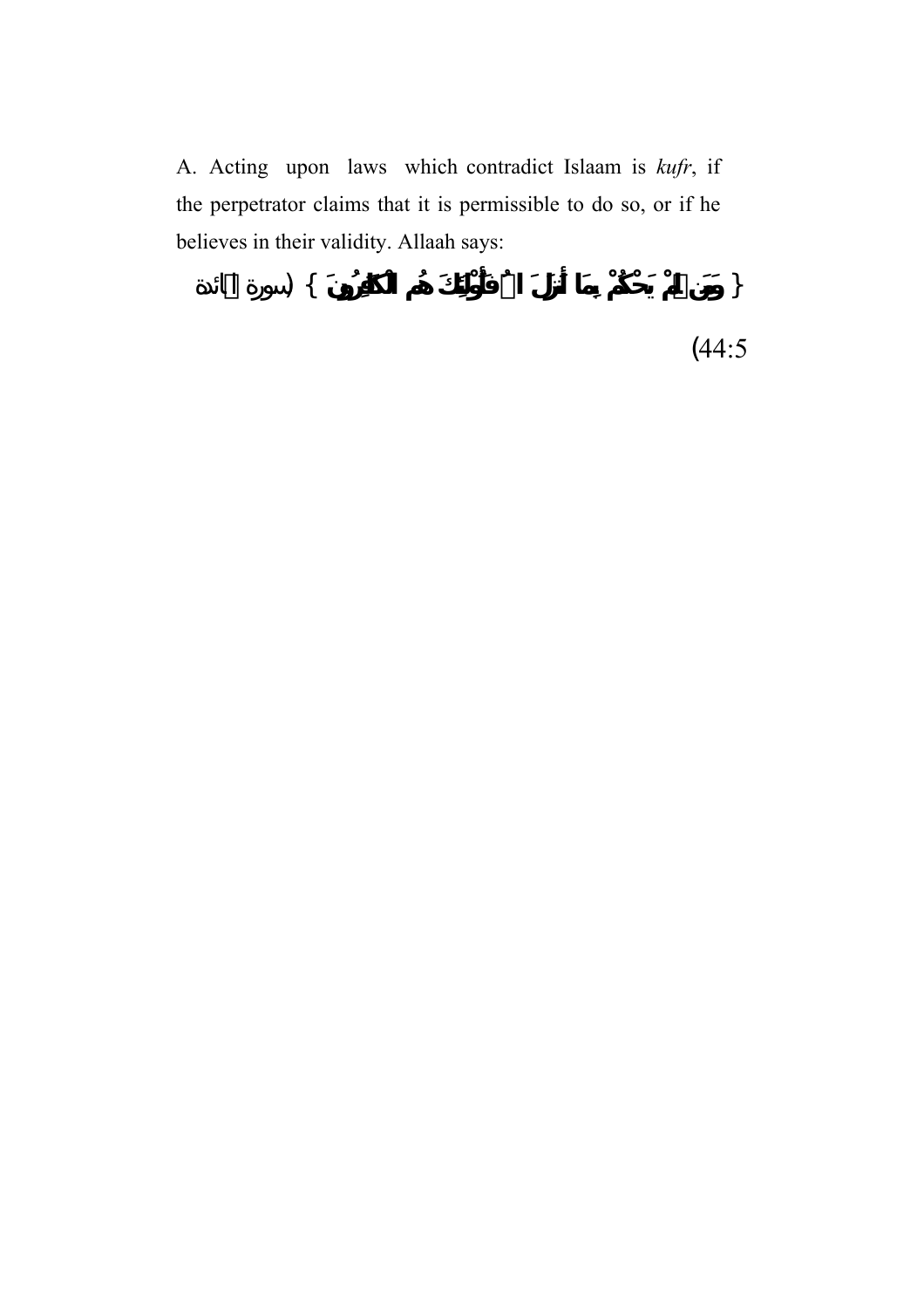## **And whoever does not judge by what Allaah has revealed, they are the disbelievers** <sup>9</sup> (*Soorah Al-Maa`idah* 5:44)

- and the Prophet ( $\frac{1}{2}$ ) said: "When their leaders do not rule by Allaah's Book and pick and choose from what Allaah has revealed, Allaah causes conflict between them." (A *hasan hadeeth* narrated by Ibn Maajah and others)

 $\overline{a}$ 

<sup>&</sup>lt;sup>9</sup> This verse applies to all Muslims and not just to Muslim rulers as some imagine and according to the scholars of *tafseer*, the *kufr* mentioned here is that of action, not of the heart.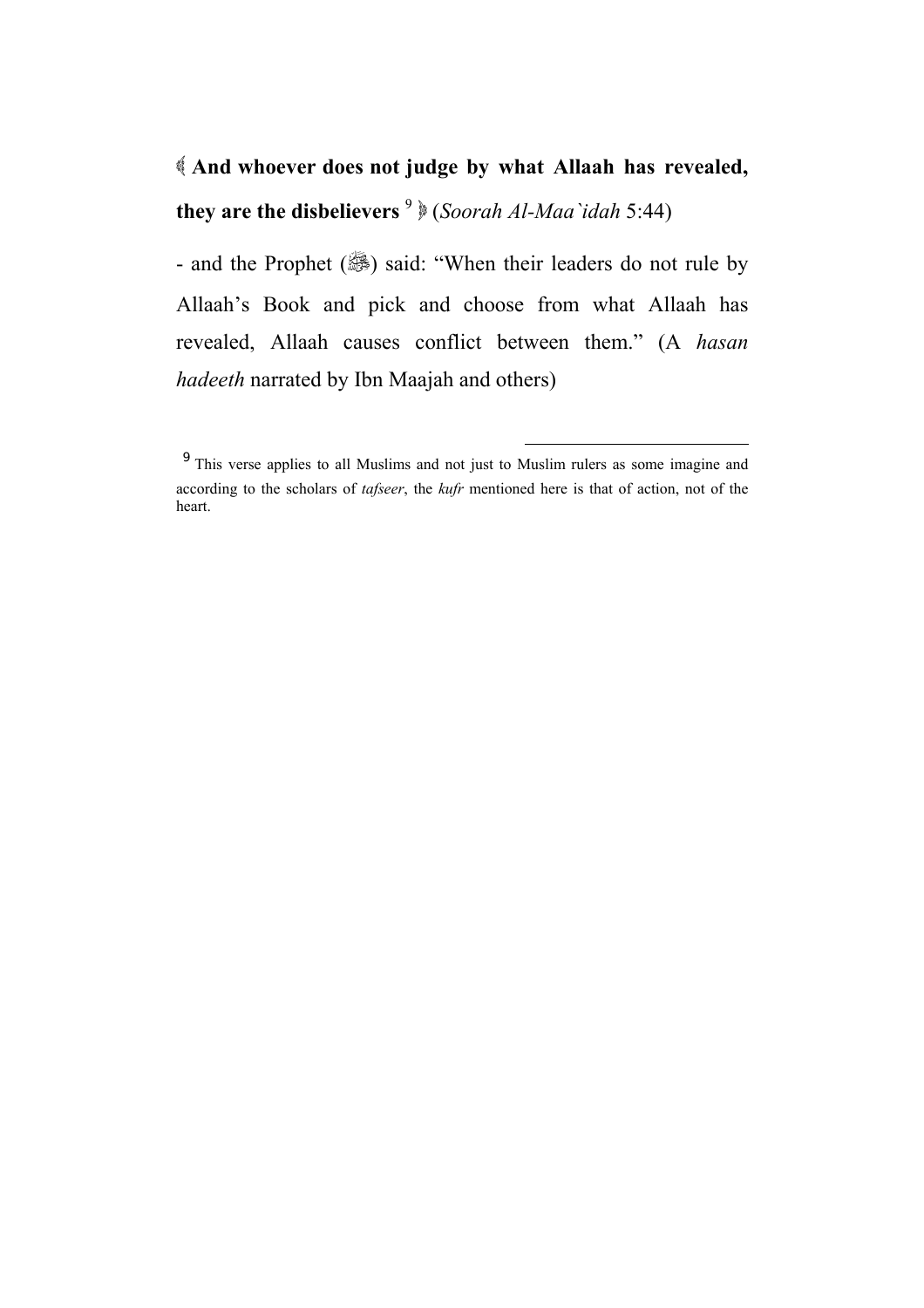Q.19 What should we do if Satan tempts us to ask the question: "Who created Allaah?"

A. If Satan whispers this question to any of you, he should seek refuge with Allaah. Allaah says:

{ **وَإِمَّا يَنْزَغَنَّكَ مِنَ الشَّيْطَانِ نَزْغٌ فَاسْتَعِذْ بِااللهِ إِنَّهُ هُوَ السَّمِيعُ الْعَلِيمُ** }

 $(36:41)$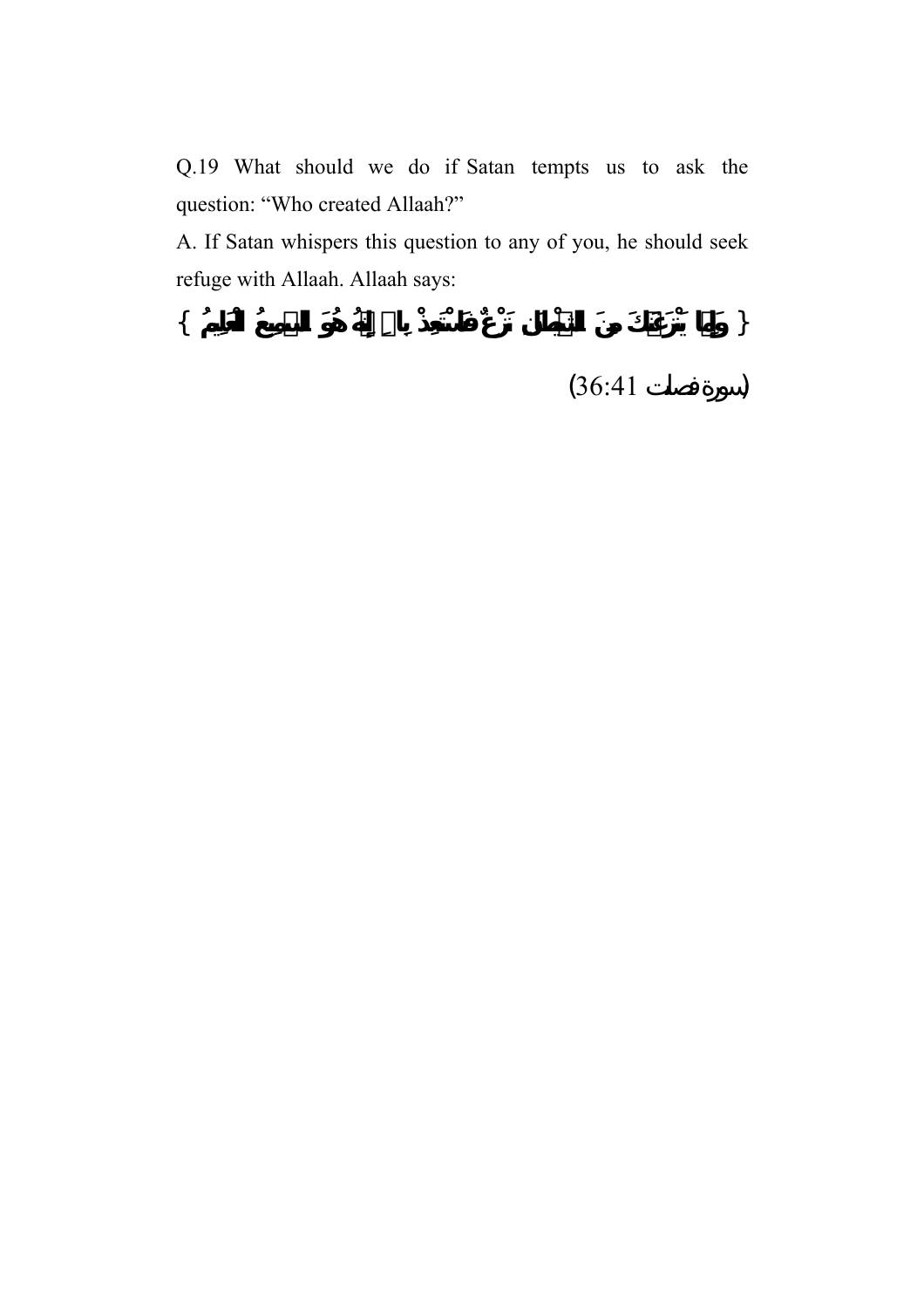**And if an evil whisper from Satan tries to turn you away (oh, Muhammad) then seek refuge with Allaah. Verily, He is the All-hearing the All-seeing**  (*Soorah Fussilat* 41:36)

- and Allaah's Messenger (...) taught us to resist Satan's deceptions by saying: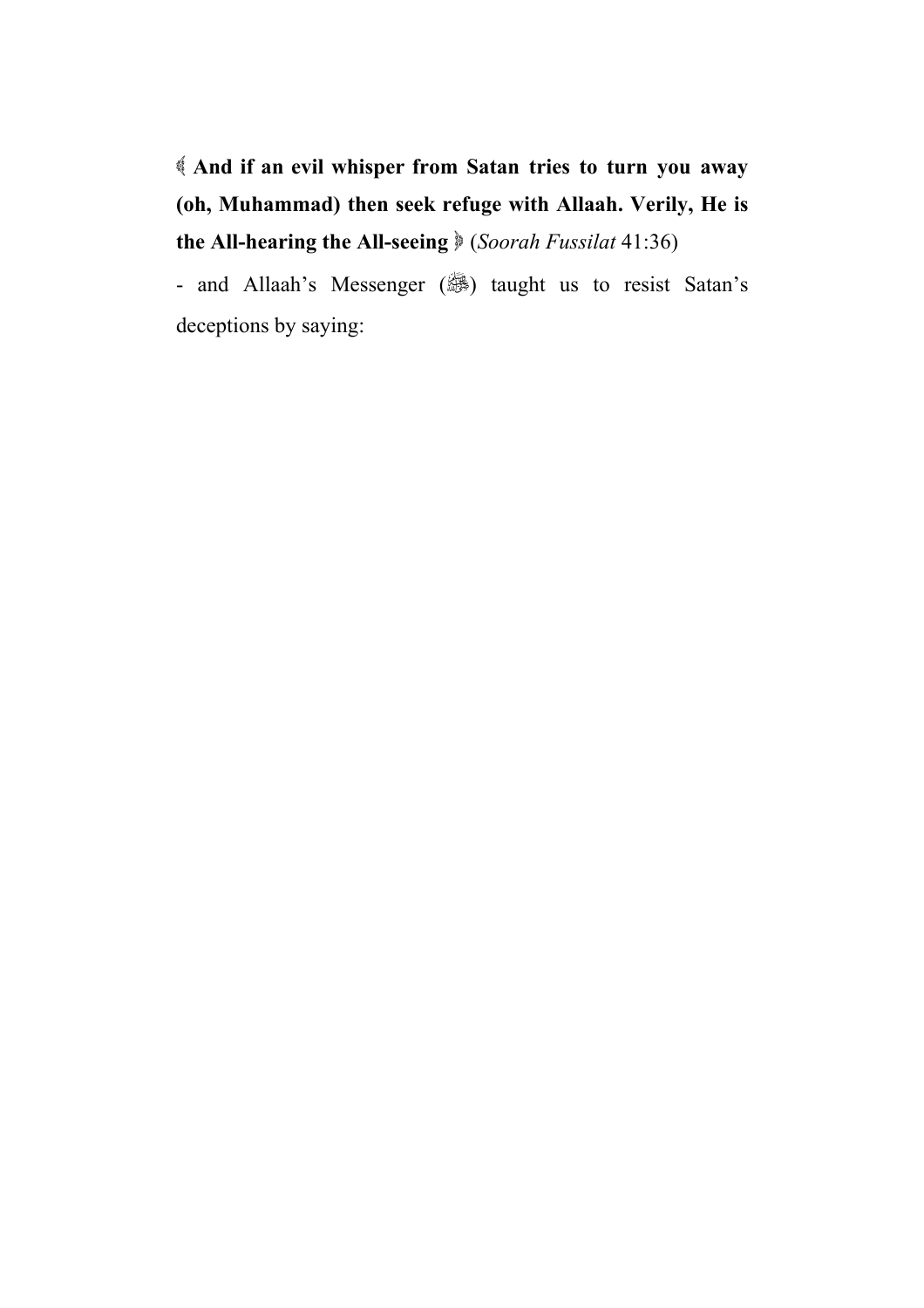- which means: "I believe in Allaah and His Messenger. Allaah is One, The Self-sufficient, He does not beget, nor was He begotten and there is no like unto Him."

- then he should spit over his left shoulder three times, seeking refuge from Satan. When this is done the temptation will pass, for it causes the devil to be sent away from him. (This is the

**لَّهُ كُفُواً أَحَ ".**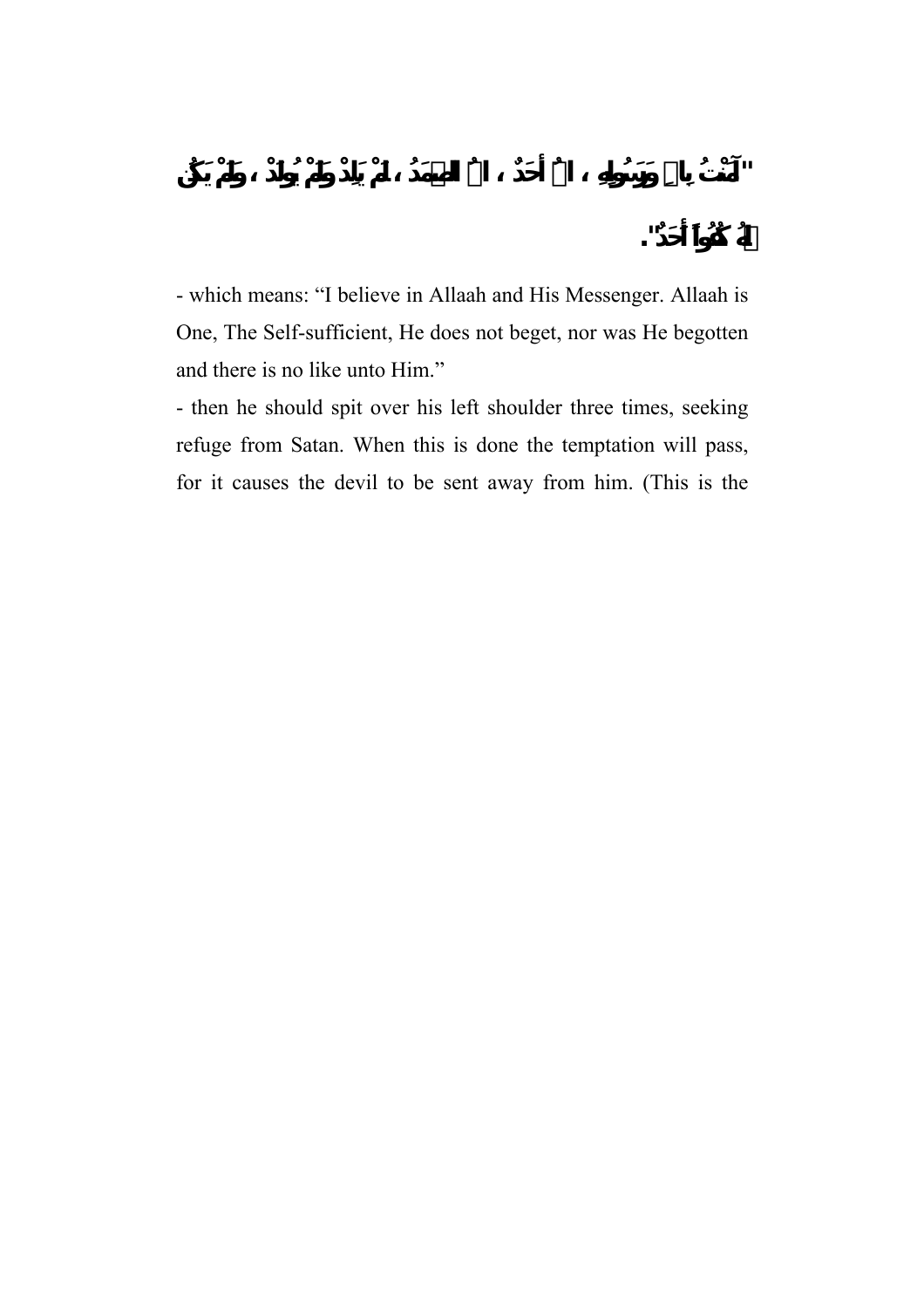essence of the authentic *ahaadeeth* narrated by Al-Bukhaari, Muslim, Ahmad and Abu Dawood)

Q.20 What is the danger of major *shirk*?

A. Major *shirk* condemns a person to eternal damnation in the Hell-fire, as Allaah says:

 $\}$ **أَنصَارٍ** } (سورة المائدة 72:5)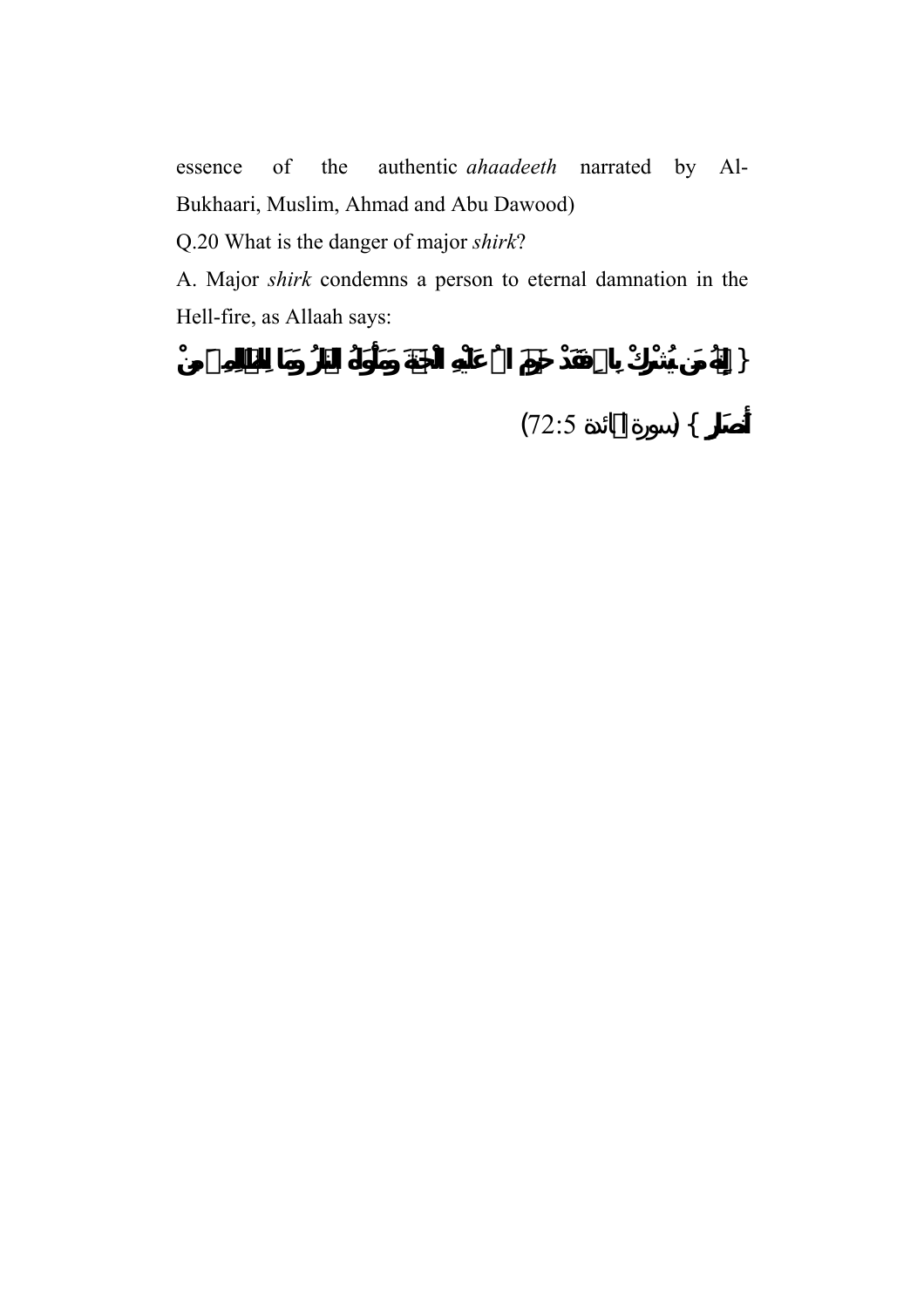**Verily, whoever sets up partners with Allaah , Allaah has forbidden for him Paradise and his abode will be the Fire**  and for the wrong-doers there are no helpers  $\frac{1}{2}$  (*Soorah Al-Maa`idah* 5:72)

- and the Prophet (...) said: "Whoever meets Allaah while associating anything with Him will enter the Fire." (Narrated by Muslim)

Q.21 Is there any benefit in good deeds for one who commits *shirk*?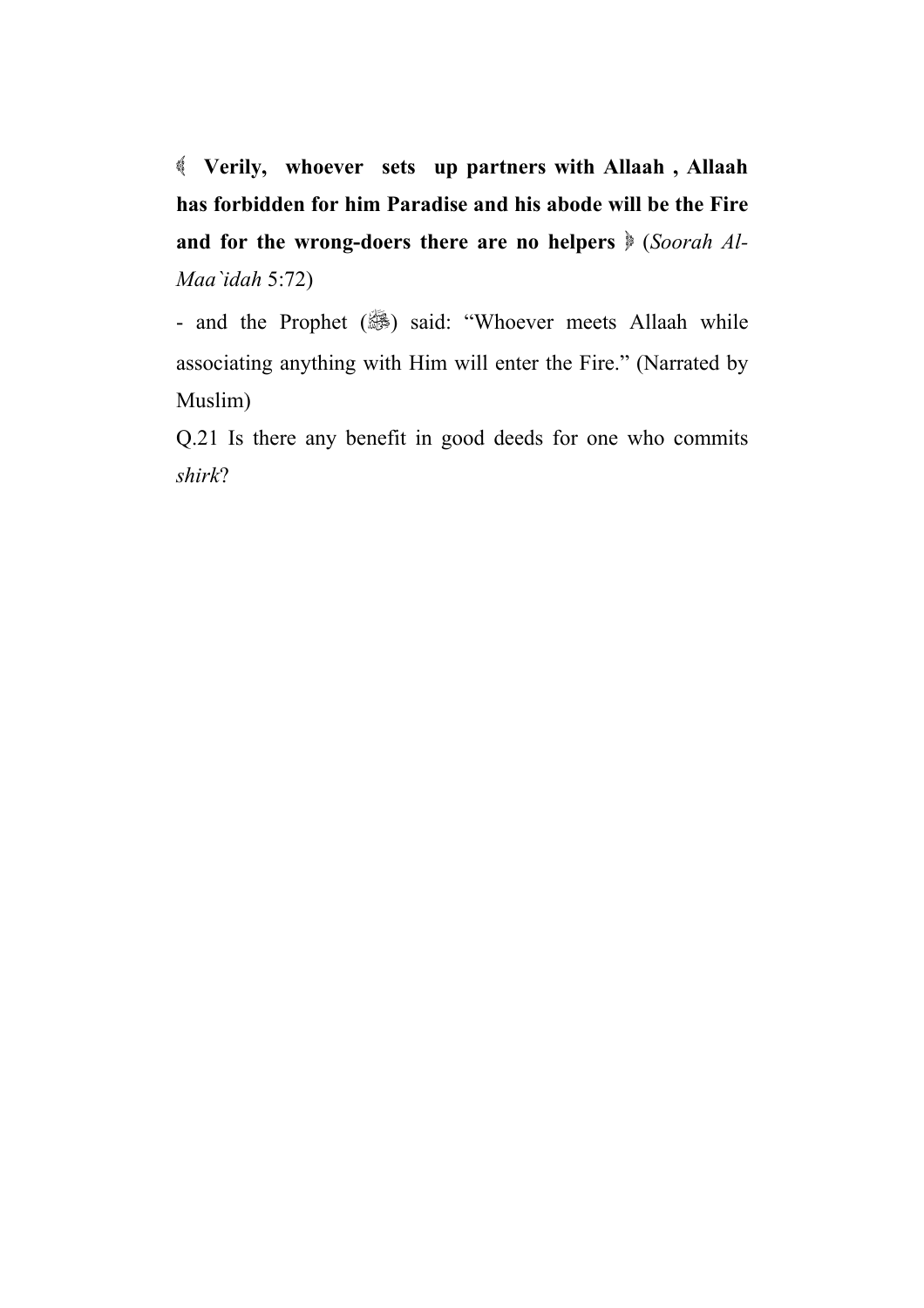A. No, there is no benefit in his deeds. Allaah says:

$$
(88.6) \quad \textcolor{blue}{\big\}
$$

 **But if they had committed** *shirk***, all that they used to do would have been of no benefit to them** (*Soorah Al-An'aam* 6:88)

- and the Prophet (.) said: Allaah says: "I have no need of partners, whoever does any deed in which he associates partners with Me, I will reject him and his *shirk*." (Narrated by Muslim)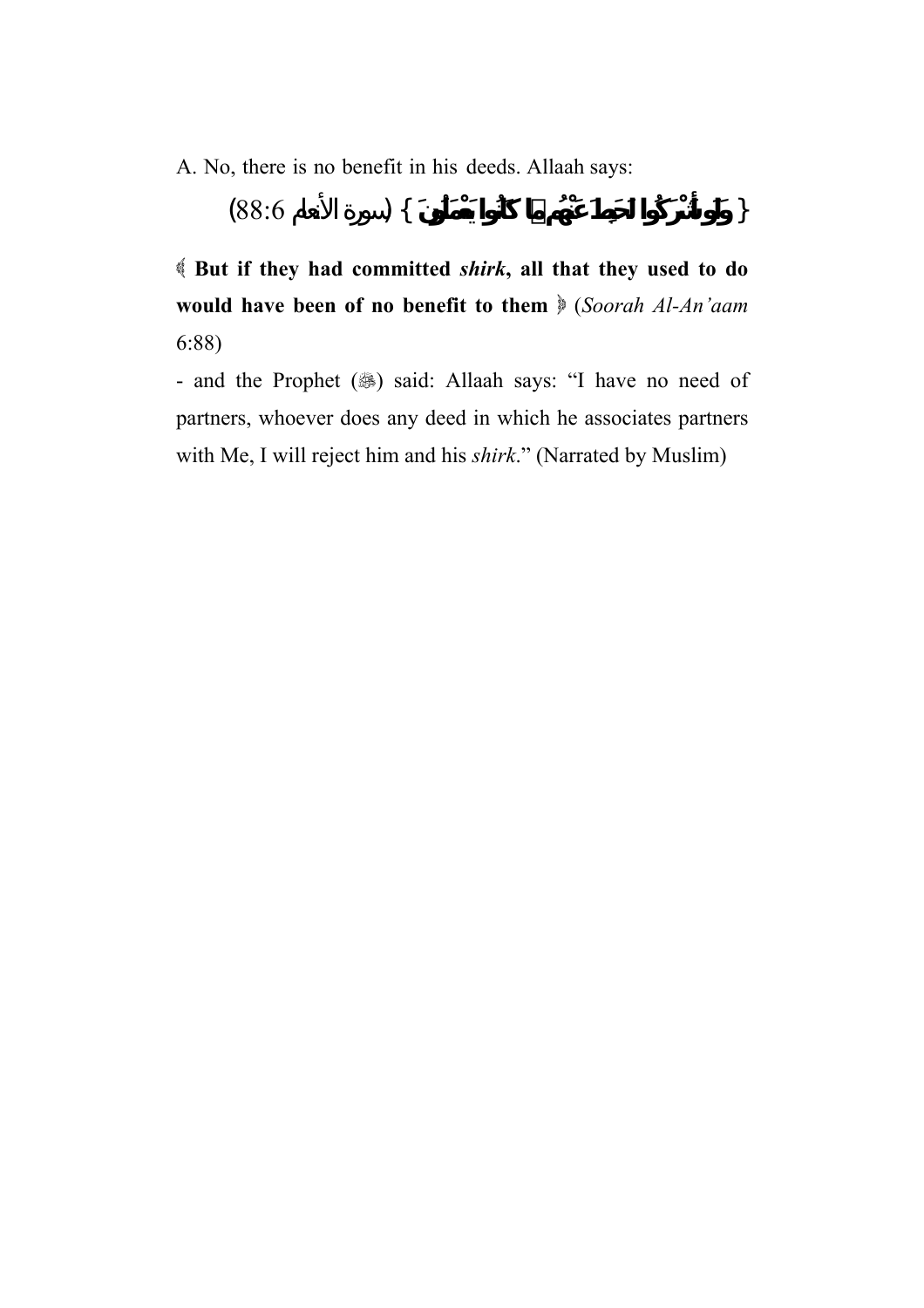## *Minor Shirk*

Q.1 What is minor *shirk*?

A. Minor *shirk* is *riyaa`.*10 Allaah, Most High says:

 $\overline{a}$ 

<sup>10</sup> *Riyaa`*: To perform good deeds in order to be seen by others, not for the sake of Allaah.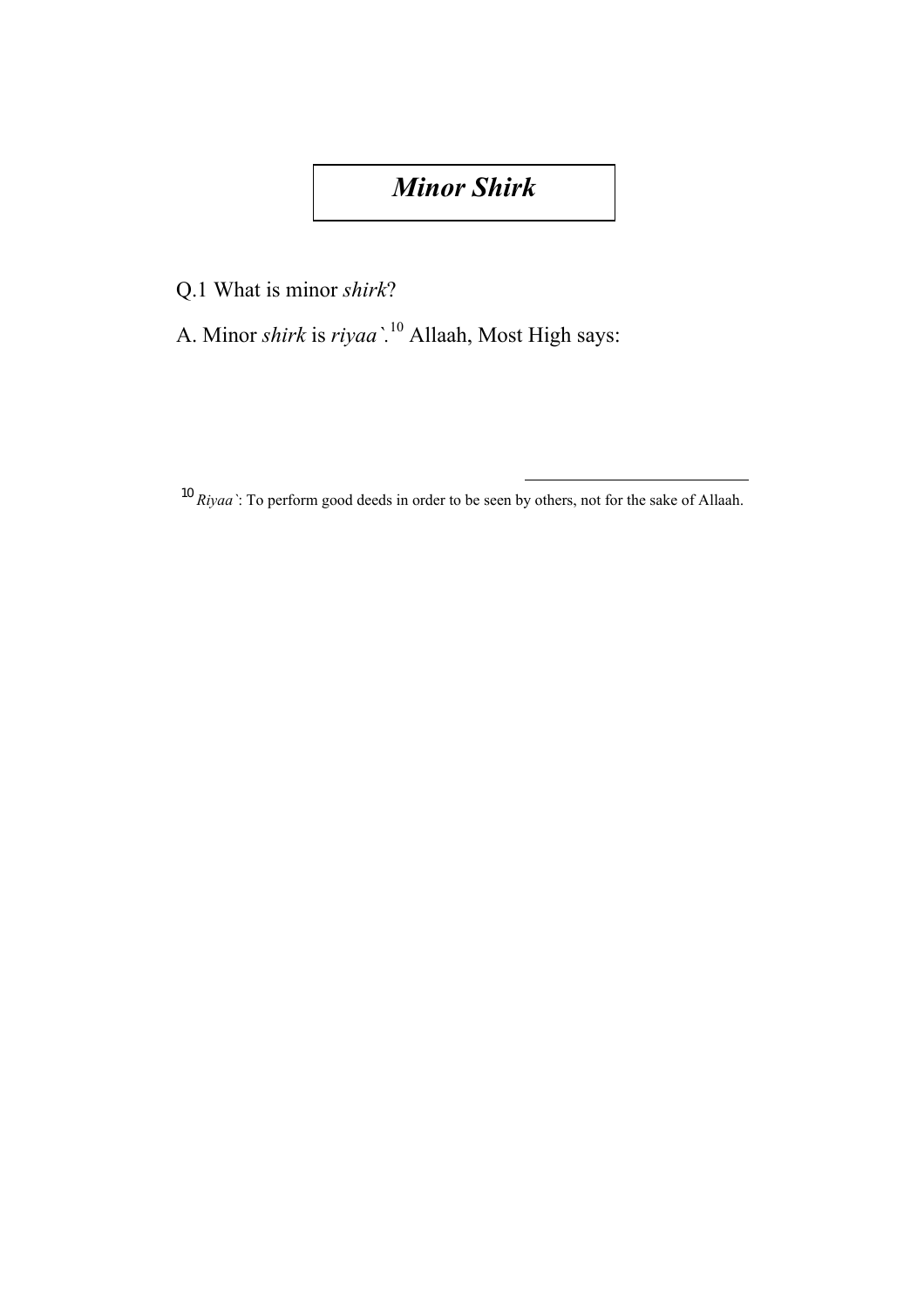**حَدًا }** (سورة الكهف 10:18)

 **And whoever hopes to meet his Lord, let him perform righteous deeds and not associate none as a partner in the worship of his Lord** (*Soorah Al-Kahf* 18:10)

- and the Prophet (...) said: "Verily, the thing which I fear most for you is minor *shirk* – *riyaa`*." (An authentic hadeeth narrated by Imaam Ahmad).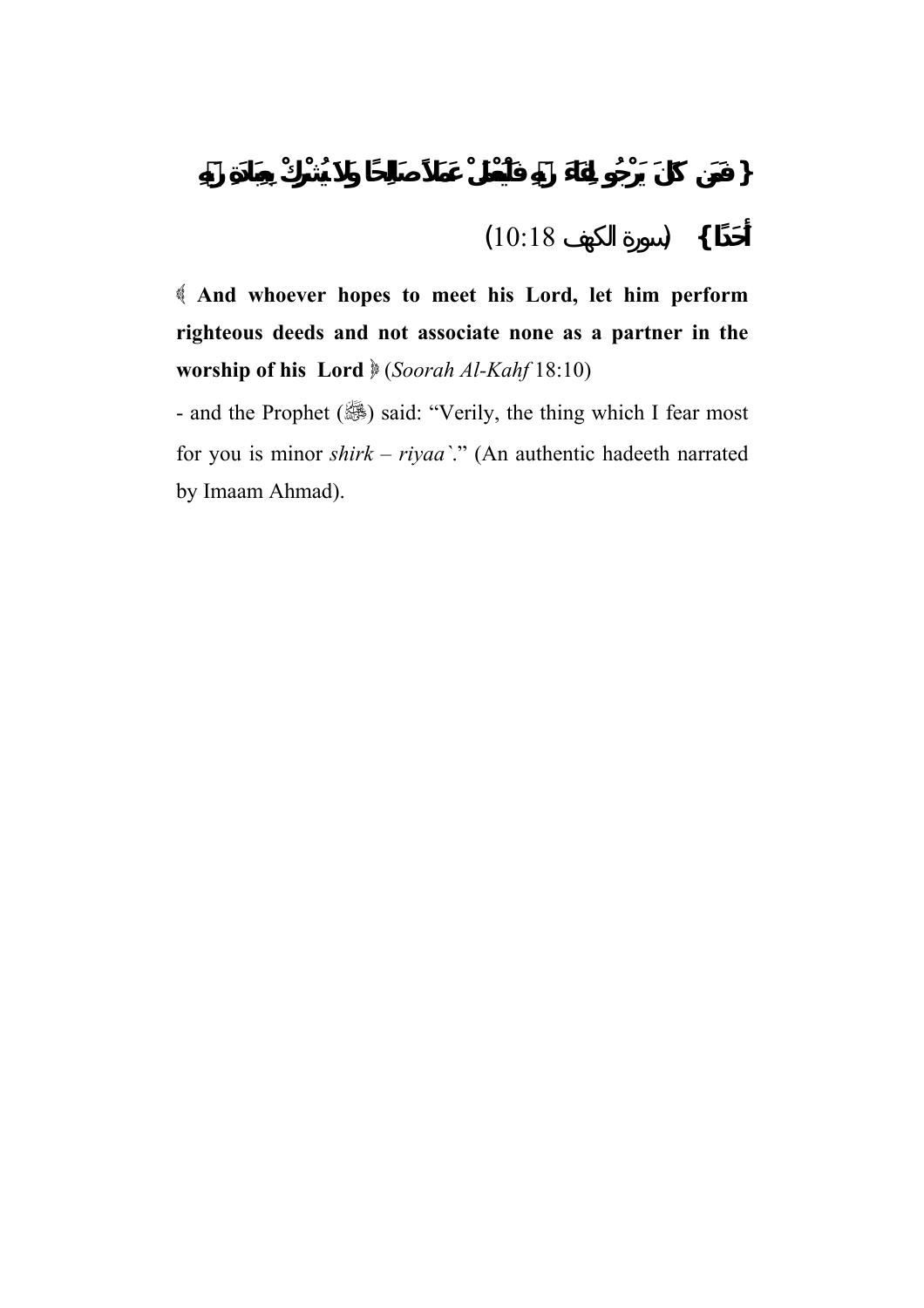It is a form of minor *shirk* for a person to say: "Had it not been for Allaah and so-and-so…" or: "As Allaah and you will."

The Prophet (.) said: Do not say: "As Allaah wills and as soand-so wills", instead say: "As Allaah wills, then as so-and-so wills." (An authentic *hadeeth* narrated by Abu Dawood)

Q.2 Is it permitted to swear by other than Allaah?

A. No, it is not permissible to swear by other than Allaah. He, Most High says:

$$
(7:64) \quad \text{)} \quad \{ \quad \text{)}
$$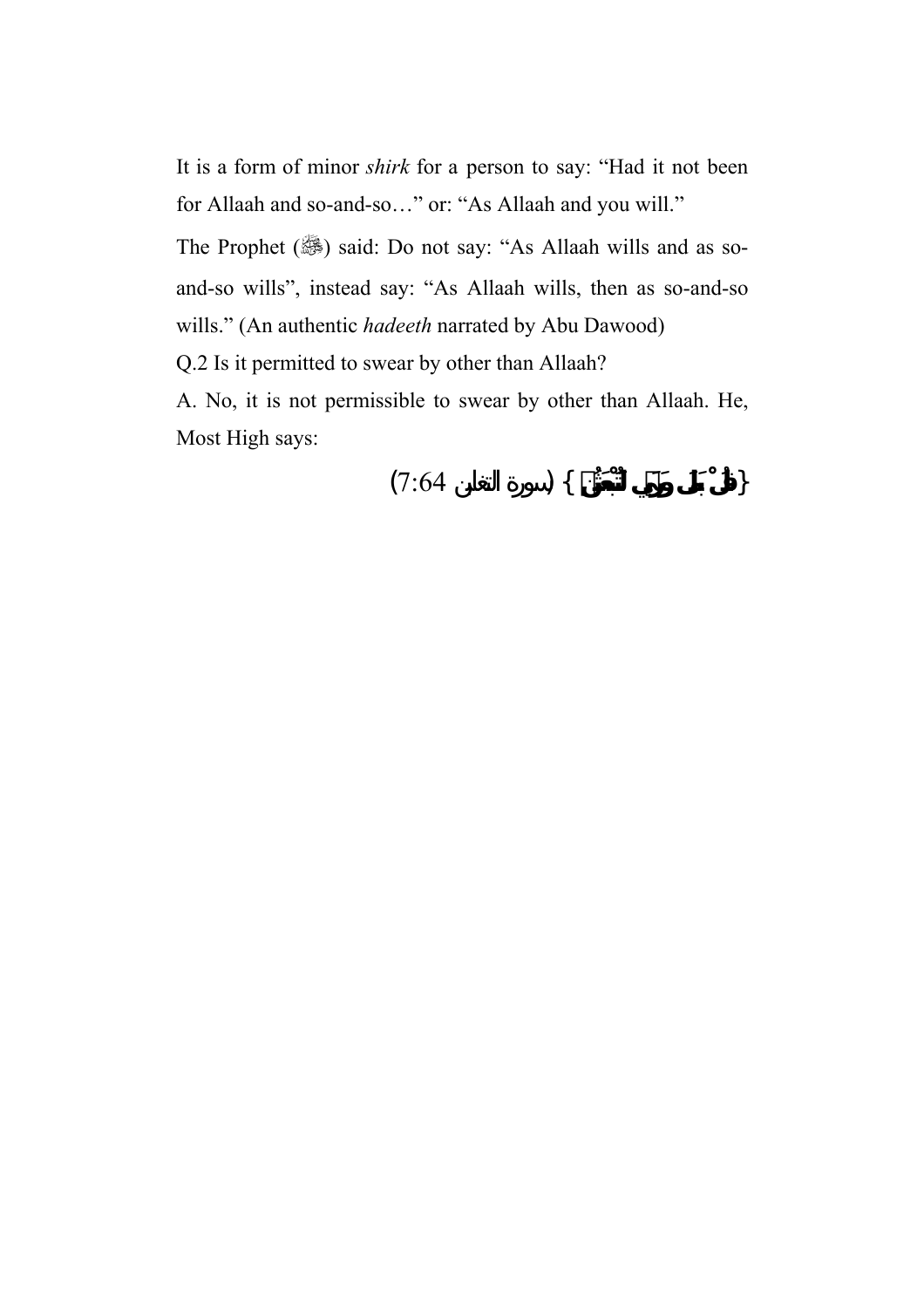**Say: "Yes, by my Lord, you will certainly be resurrected…"** (*Soorah At-Taghaabun* 64:7)

- and the Prophet (3) said: "Whoever swears by other than Allaah has committed *shirk*." (Narrated by Imaam Ahmad)

- and he (...) said: "Whoever swears, let him swear by Allaah or keep silent." (Narrated by Al-Bukhaari and Muslim)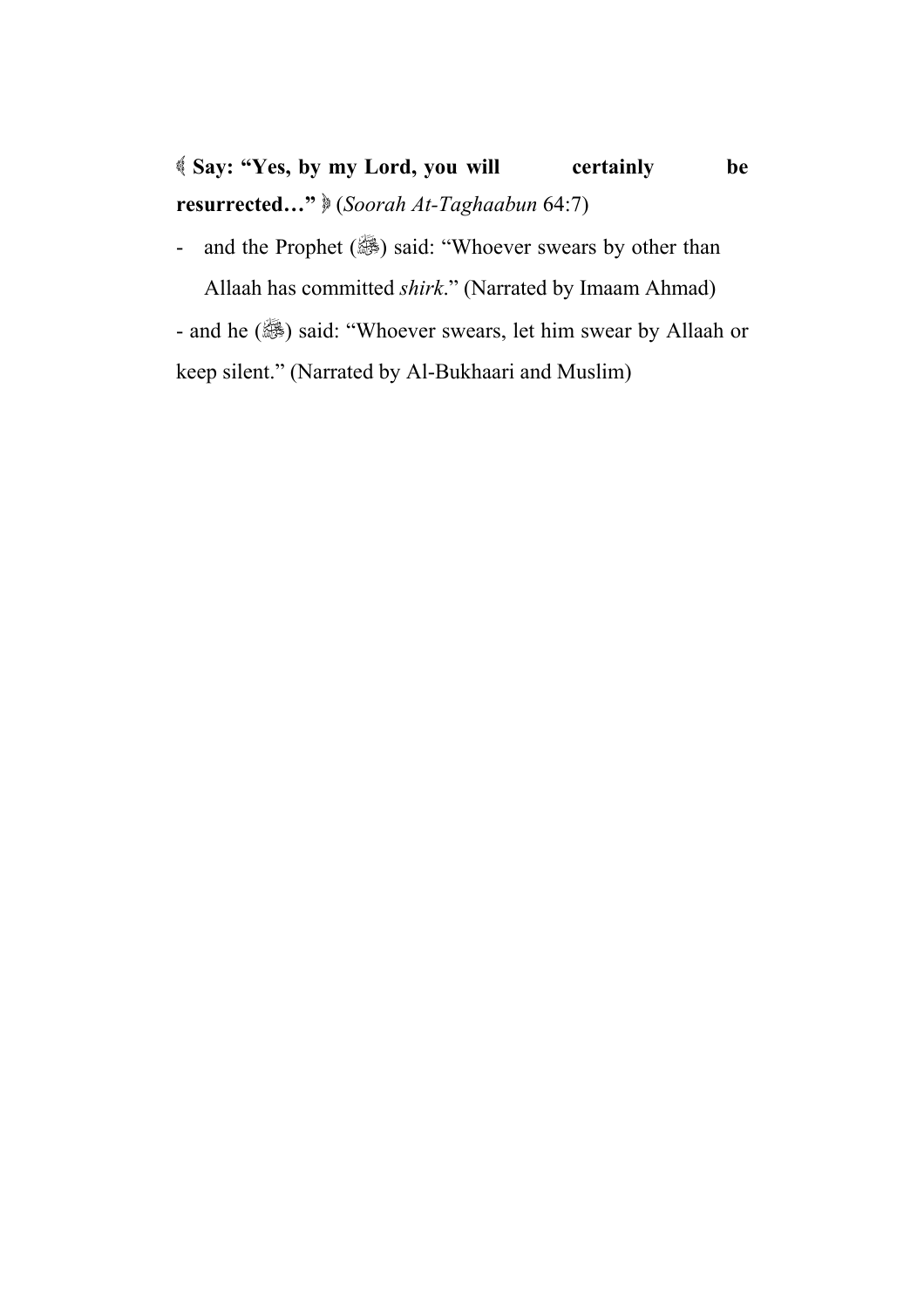## *Seeking Intercession*

Q.1 By what means should we seek intercession with Allaah? A. Seeking intercession is of two types: Permitted and prohibited. 1. That which is permitted and desired is through Allaah's Names and His Attributes and through righteous deeds. Allaah, Most High says:

$$
(180:7) \qquad \qquad \} \{
$$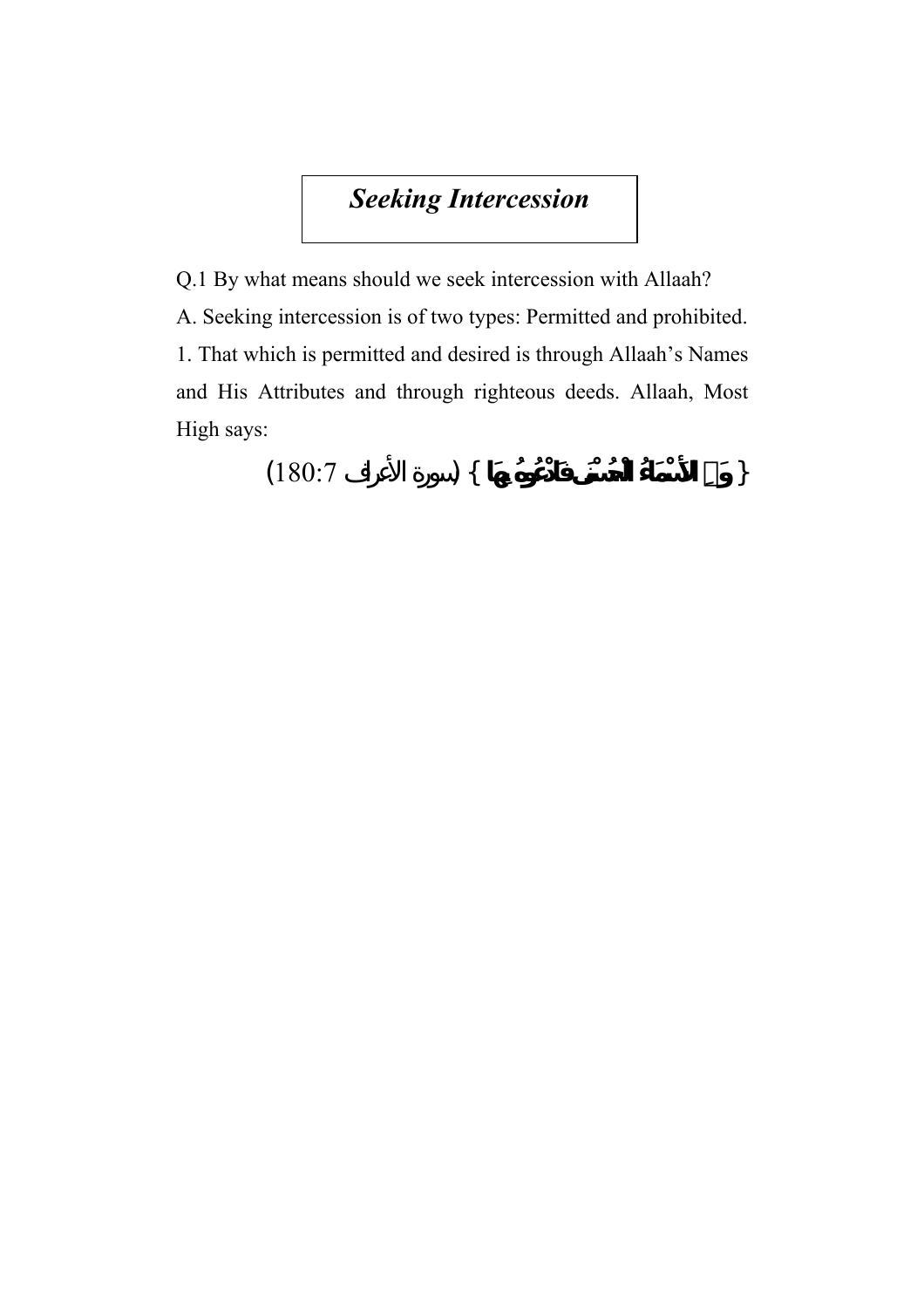**And to Allaah belong the most beautiful Names, so call upon Him by them** (*Soorah Al-A'raaf* 7:180) - and He, Most High also says:

$$
(35.5) \qquad ) \{ \qquad \qquad \}
$$

 **Oh, you who believe! Fear Allaah and seek the means of approach to Him**  (*Soorah Al-Maa`idah* 5:35)

 In his explanation of this verse, Ibn Katheer reported on the authority of Qataadah that it means: Draw near to Allaah by obedience to Him and through the deeds which please Him.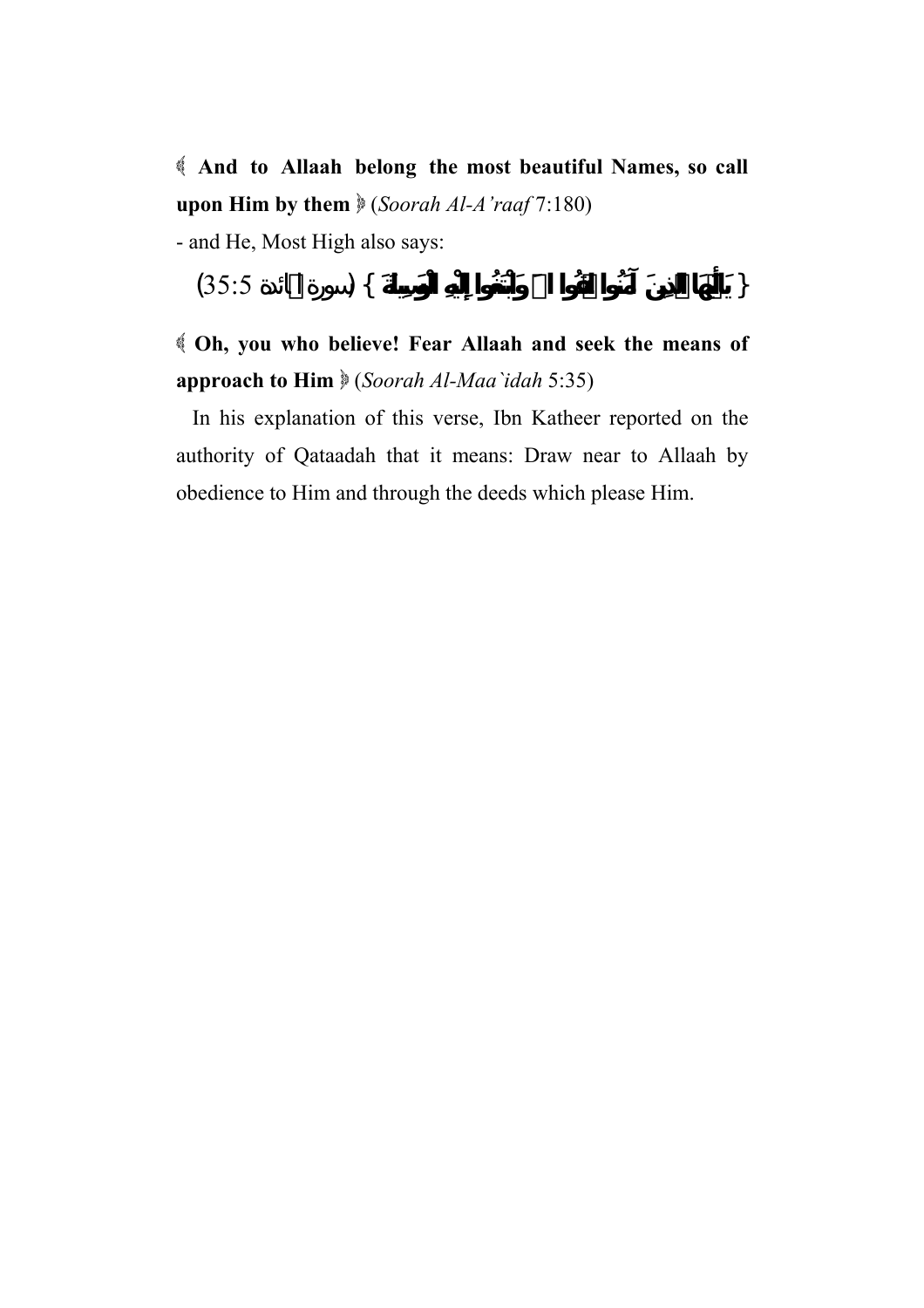And the Prophet (...) said: "I ask You by every Name which is Yours." (An authentic *hadeeth* narrated by Imaam Ahmad)

He (.) also said to the Companion who asked to be with him in Paradise: "Help me in this matter by frequent prostration (i.e. frequent prayers – and this is a righteous deed)." (Narrated by Muslim)

 It is also permitted to pray for intercession through our love and Allaah's love for the Prophet  $(\mathbb{R})$  and the righteous people,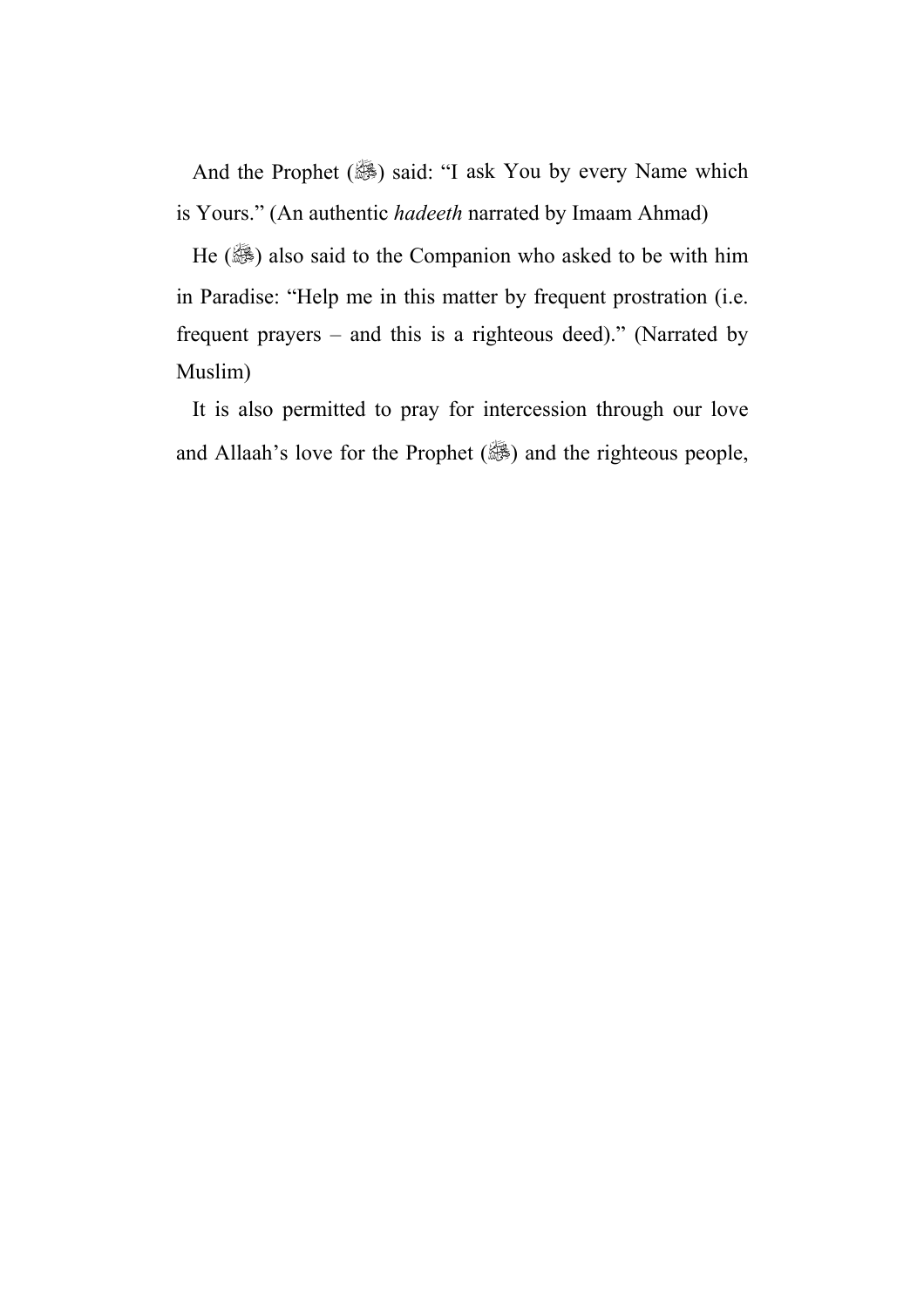as in the story of the people of the cave, who sought intercession through righteous deeds and Allaah made a way out for them.

2. Prohibited forms of intercession: This is by supplicating the dead and requesting them to fulfill our needs, as occurs today. This is a form of major *shirk*, as Allaah says:

{ **وَلاَ تَدْعُ مِن دُونِ االلهِ مَا يَنفَعُكَ وَلاَ يَضُرُّكَ فَإِن فَعَلْتَ فَإِنَّكَ إِذًا مِّنَ** 

 $(106:10)$  } {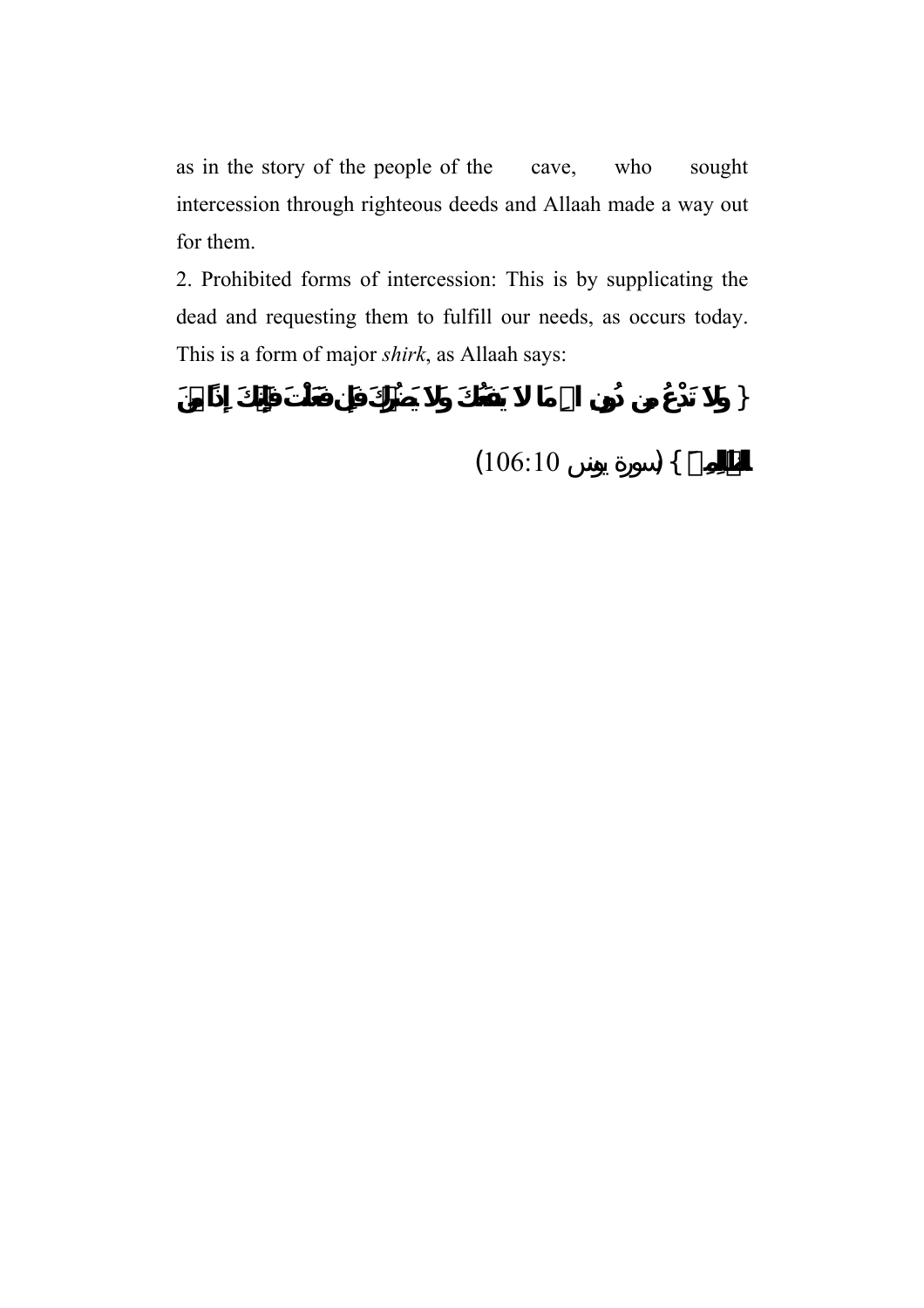**And call not upon other than Allaah any that can neither profit you nor hurt you, for if you did so, you would certainly be one of the wrongdoers (i.e. the polytheists)** (*Soorah Yoonus* 10:106)

3. As for seeking intercession through the rank or honour of the Messenger (3), such as the saying: "Oh, Allaah! By the honour of the Messenger, cure me", this is a *bid'ah*<sup>11</sup>*,* because the

 $\overline{\phantom{a}}$ 

<sup>11</sup> *Bid'ah*: Religious innovation.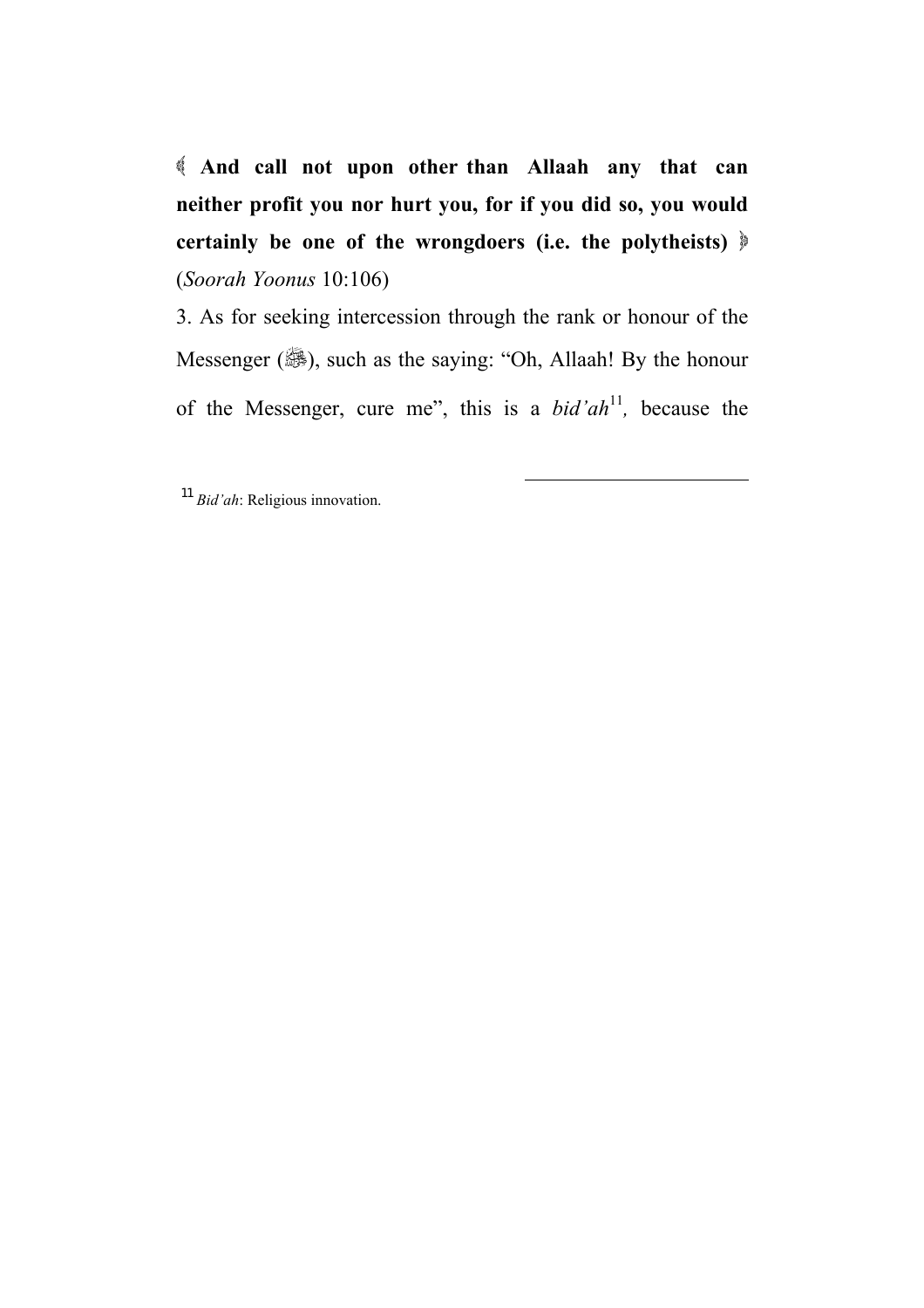Companions ( $\gg$ ) did not do it and 'Umar ( $\gg$ ) sought intercession through Al-'Abbaas (( $\gg$ ) while he was alive, by asking him to supplicate Allaah and he did not seek intercession from the Messenger  $(\frac{1}{2})$  after his death. And this (innovatory) form of seeking intercession might lead to *shirk*, if the one who supplicates believes that Allaah is in need of a human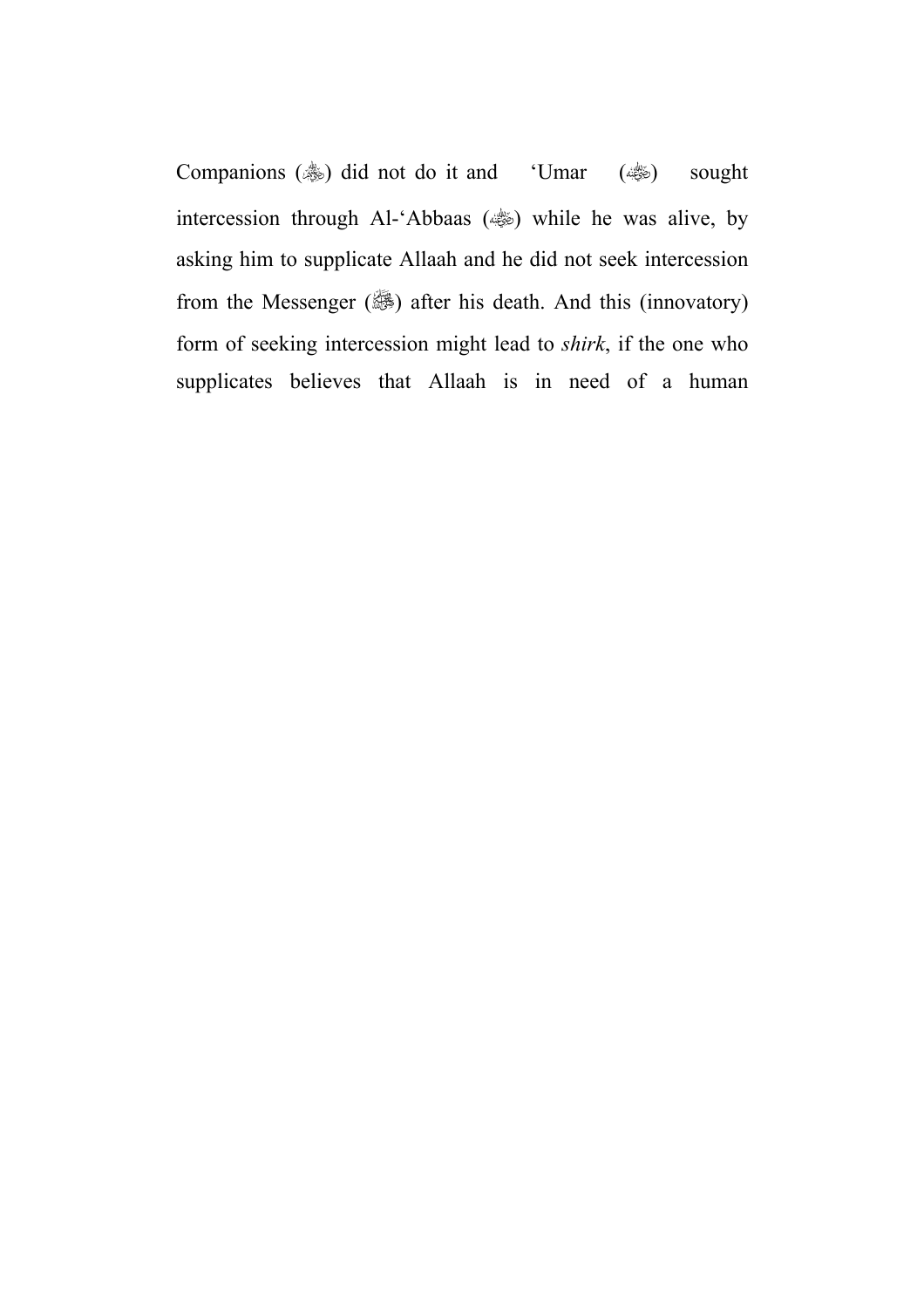intermediary, as if He were like a Governor or a Ruler, for that would be comparing the Creator with His creation.<sup>12</sup>

Q.2 Does supplication require a human intermediary?

A. No, it does not. Allaah, Most High says:

$$
(2:186) \quad \textcolor{blue}{\big\}
$$

 $\overline{\phantom{a}}$ 

 $12$  Author's footnote: Anyone seeking more information or evidence on this subject is advised to refer to: 'Intercession, its Rulings and its Forms' by Shaikh Al-Albani (may Allaah have mercy on him).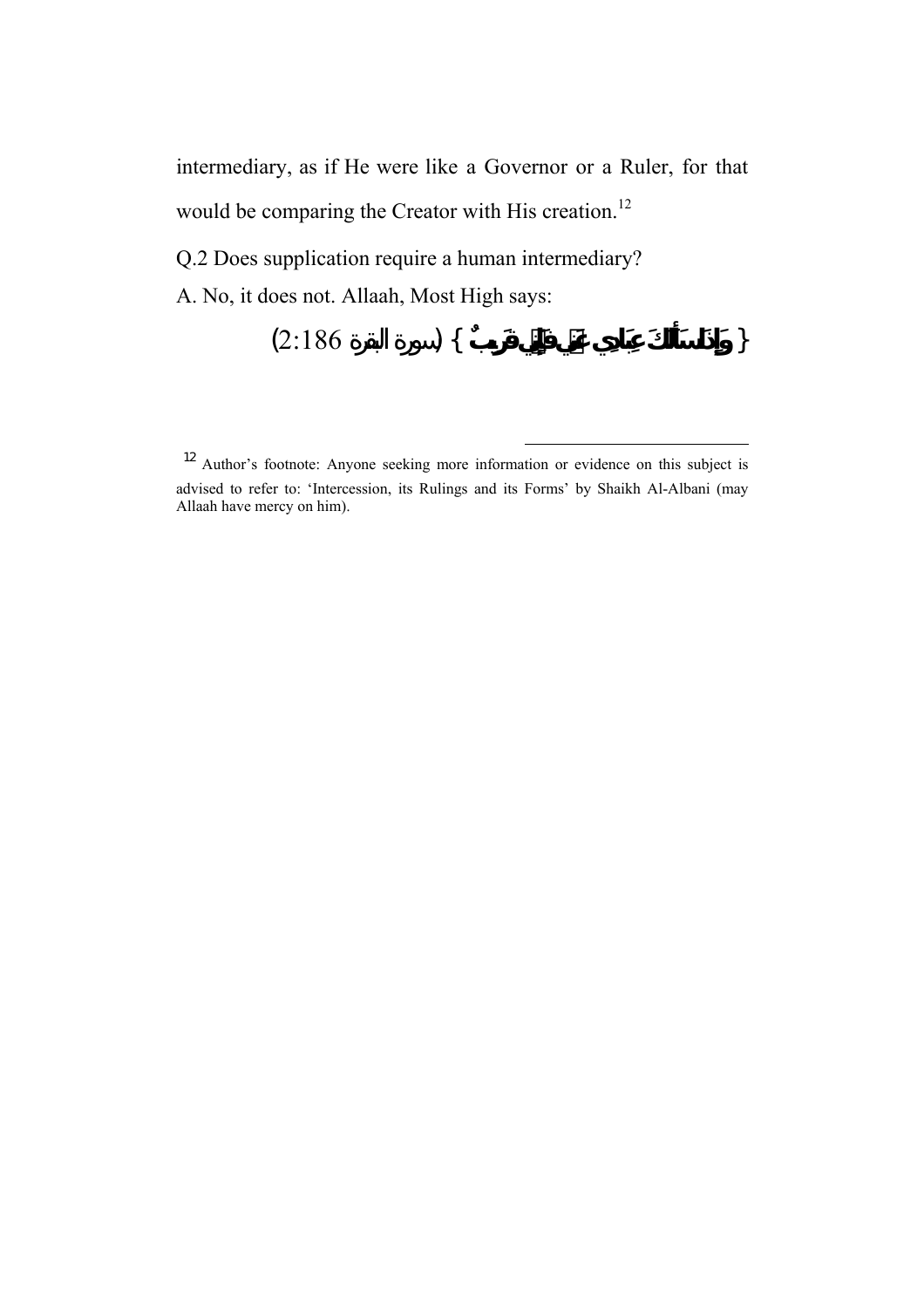**And when My slaves ask you about Me, (say that) I am near (i.e. in Hearing, Seeing and Knowledge)** (*Soorah Al-Baqarah* 2:186)

- and the Prophet (...) said: "Verily, you are supplicating One Who hears and is near (i.e. in His Knowledge)." (Narrated by Muslim)

Q.3 Is it permitted to request those who are living to pray for us? A. Yes, it is permitted to ask the living to pray for us, but not the dead.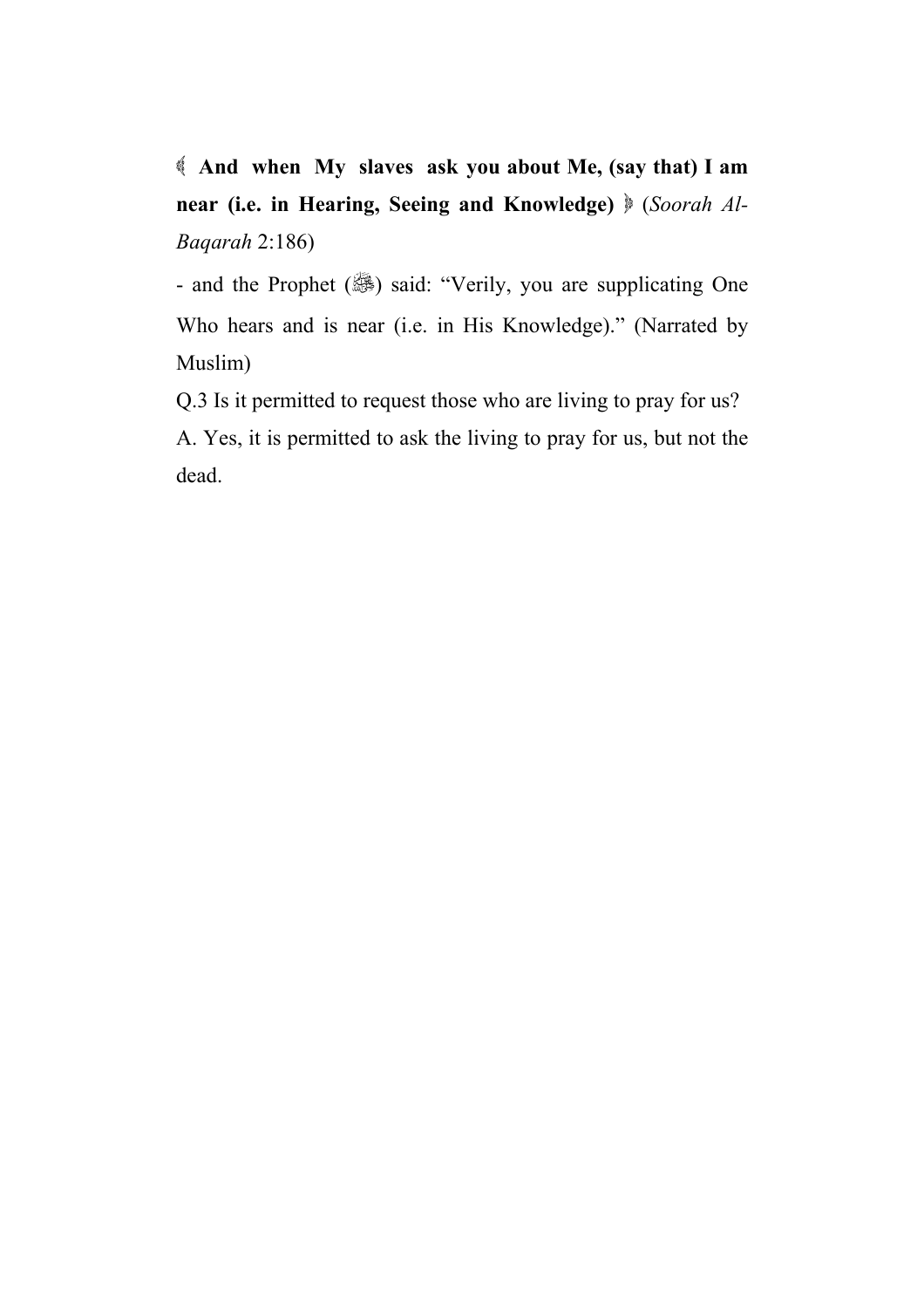Allaah said to the Messenger  $(\mathbb{R})$  when he was alive:

$$
(19:47) \quad \{ \quad \}
$$

 **And seek forgiveness (from Allaah) for your sins and for (those of) the believing men and women** (*Soorah Muhammad* 47:19)

- and in the authentic *hadeeth* narrated by At-Tirmithi, it is reported that a blind man came to the Prophet (...) and said: "Ask Allaah to heal me…"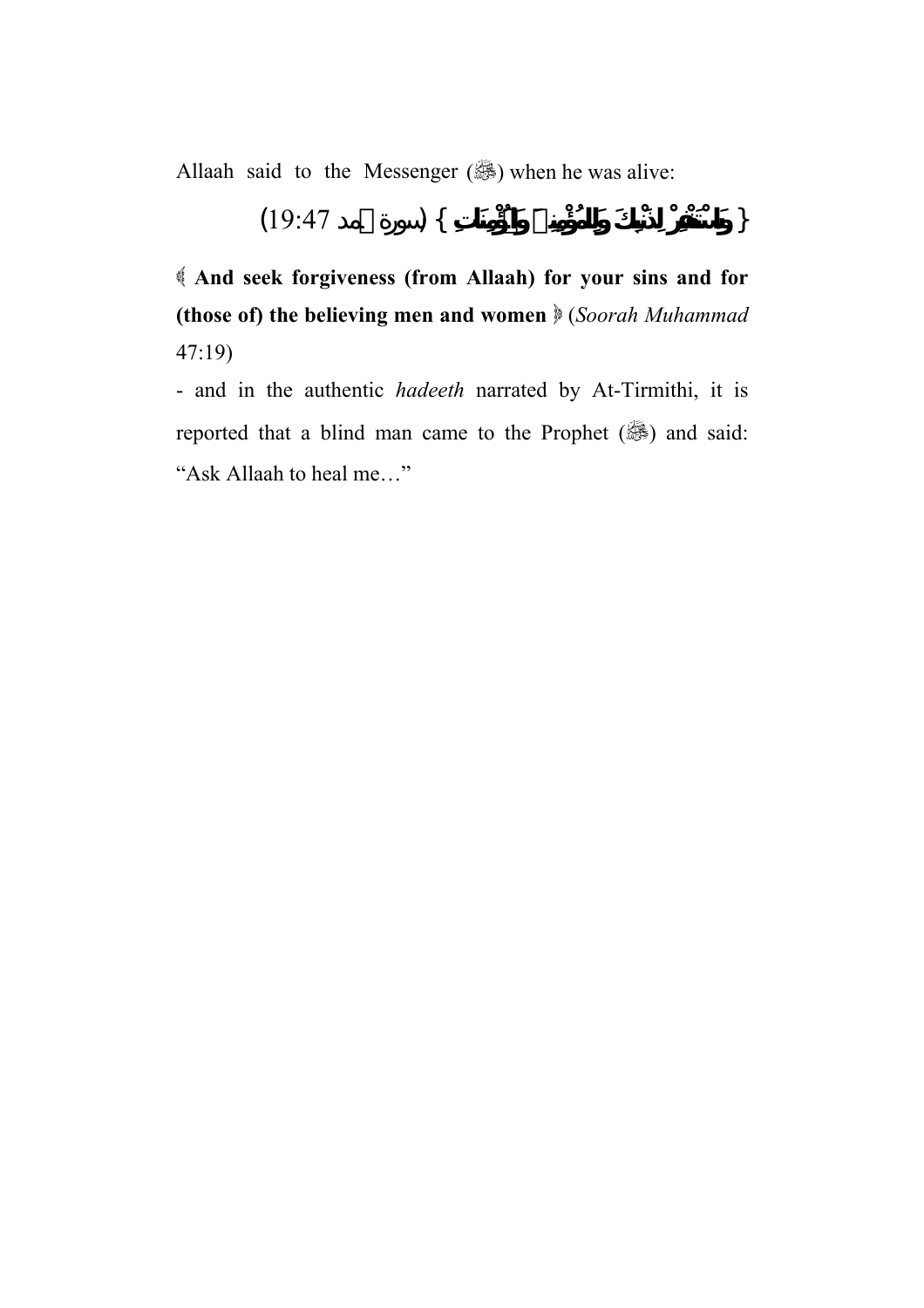Q.4 What is the mediation of the Messenger  $(\frac{56}{12})$ ?

A. The mediation of the Messenger (3) is the transmission of the Message. Allaah, Most High says:

$$
(67.5) \quad \big\}
$$

 **Oh, Messenger! Proclaim what has been revealed to you from your Lord** (*Soorah Al-Maa`idah* 5:67)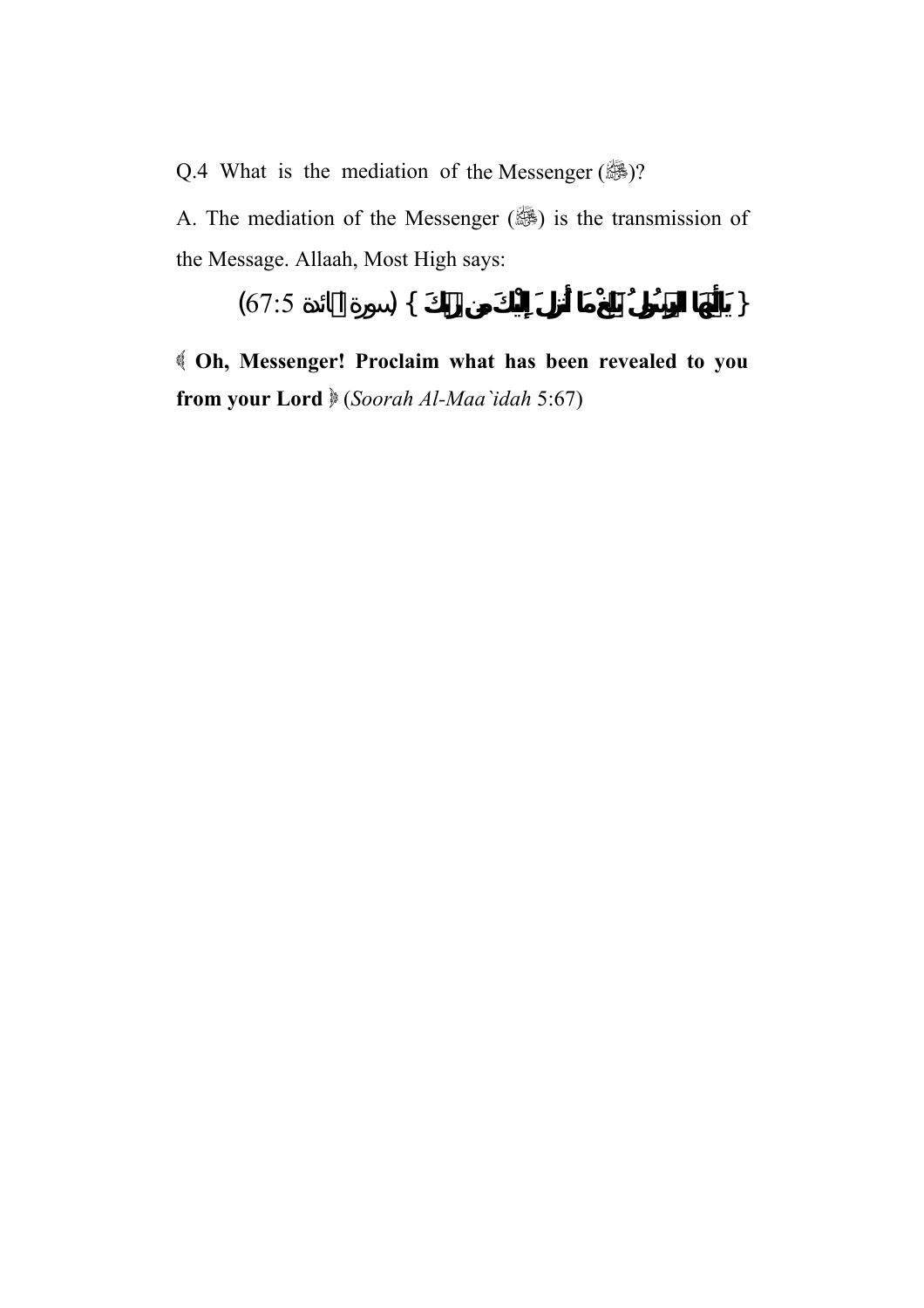- and the Prophet (...) said, in reply to the Companion who said: "We witness that you have transmitted (the Message),": "Oh, Allaah! Bear witness!" (Narrated by Muslim) Q.5 From whom may we seek the Messenger's intercession? A. We seek it from Allaah. He, Most High says:

$$
(39:44) \quad \text{)} \quad \{ \quad \text{)}
$$

 **Say: "To Allaah belongs all intercession."** (*Soorah Az-Zumar* 39:44)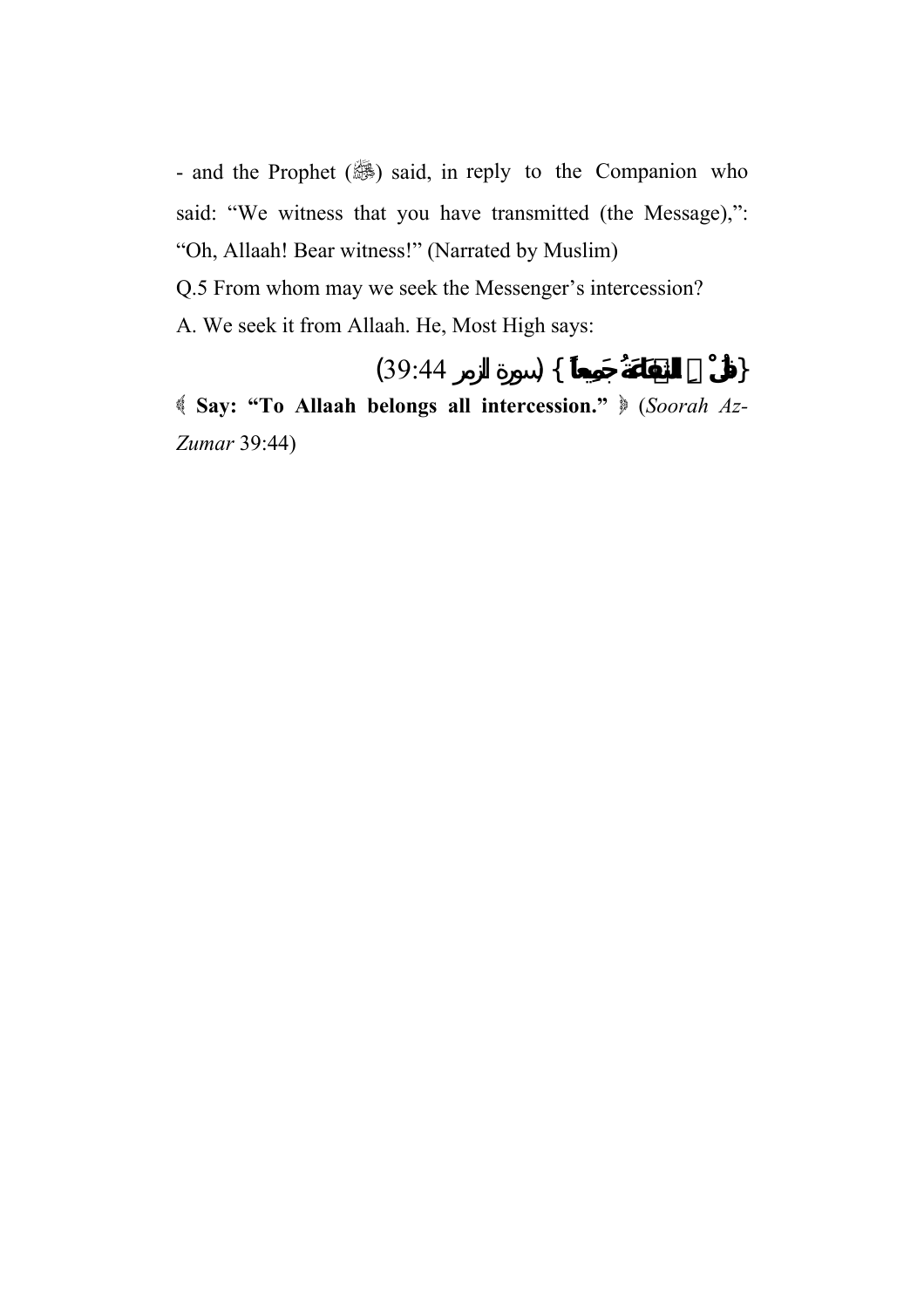- and the Prophet (...) taught the Companion ( $\gg$ ) to say: "Oh, Allaah! Make him (i.e. the Prophet (3) my intercessor." (Narrated by At-Tirmithi, who graded it *hasan-saheeh*)

- and he ( $\mathcal{L}$ ) also said: "I have kept until the Day of Resurrection my prayer for intercession for those of my people who died without associating partners with Allaah." (Narrated by Muslim) Q.6 May we seek intercession from the living?

A. Yes, we may seek intercession from the living in matters relating to the life of this world. Allaah, Most High says: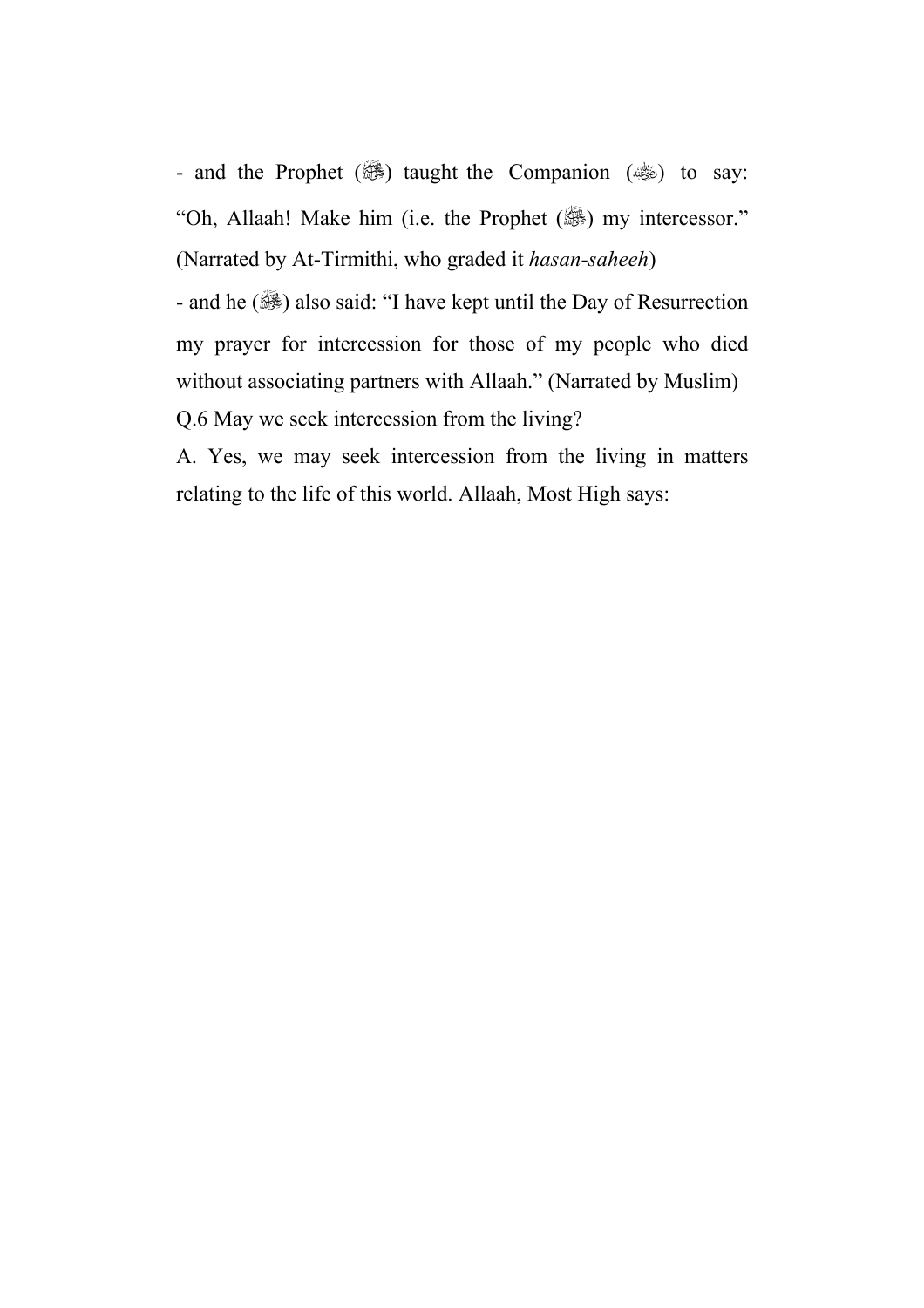$$
(85.4) \quad \text{) } \{
$$

 **Whoever intercedes with a good intercession will have the reward thereof and whoever intercedes with an evil**  intercession will have a share in its burden  $\frac{1}{2}$  (*Soorah An*-*Nisaa`* 4:85)

- and the Prophet (3) said: "Intercede and you shall be rewarded." (An authentic *hadeeth* narrated by Abu Dawood)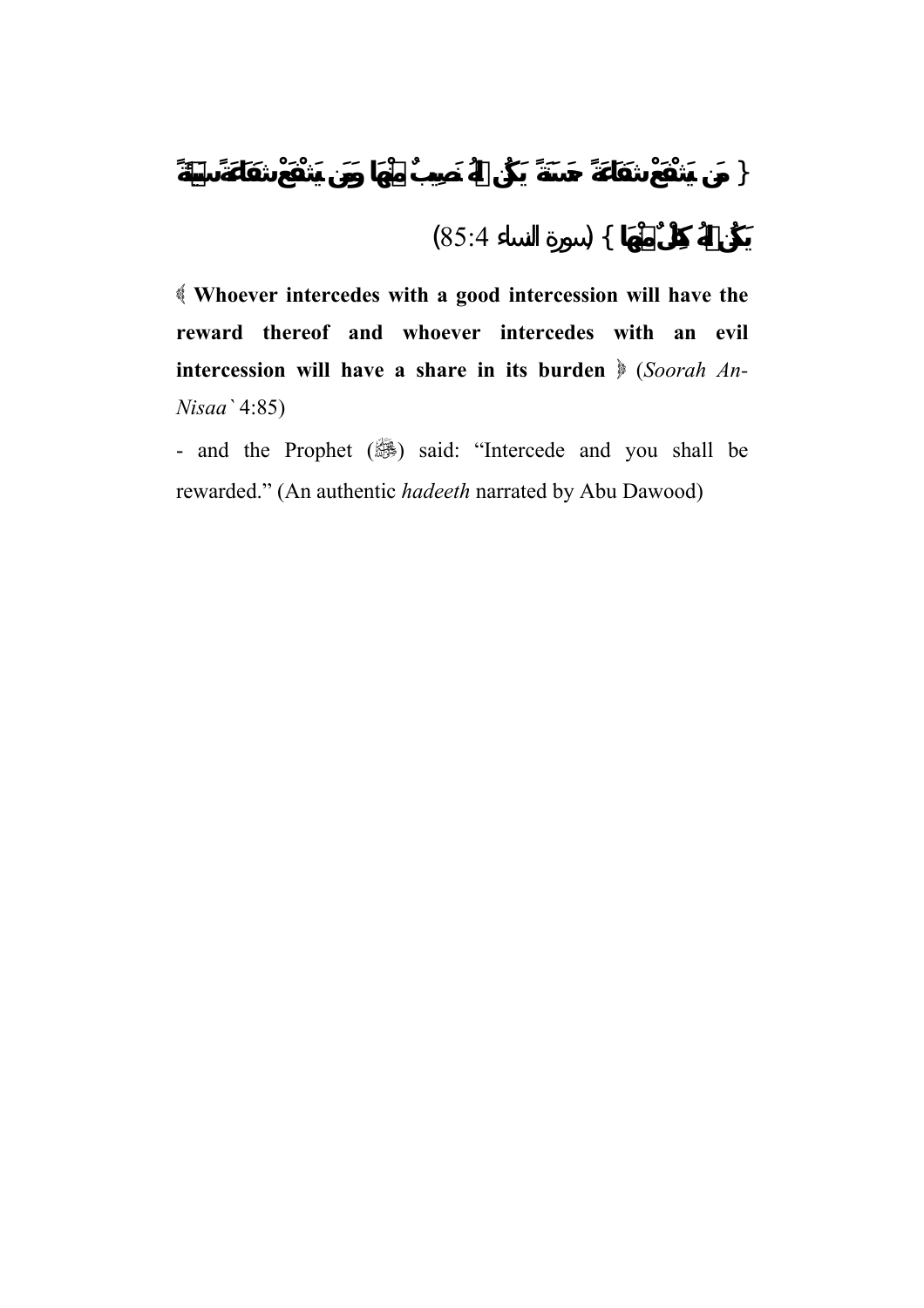Q.7 Should we praise the Messenger  $(\frac{65}{10})$  excessively? A. No, we should not do so. Allaah, Most High says: { **قُلْ إِنَّمَا أَنَا بَشَرٌ مِّثْلُكُمْ يُوحَى إِلَيَّ أَنَّمَا إِلَهُكُمْ إِلَهٌ وَاحِدٌ** }

$$
(110:18) \qquad \qquad )
$$

 **Say (oh, Muhammad): "I am only a human being, like you. It has been inspired to me that your God is one God…"** (*Soorah Al-Kahf* 18:110)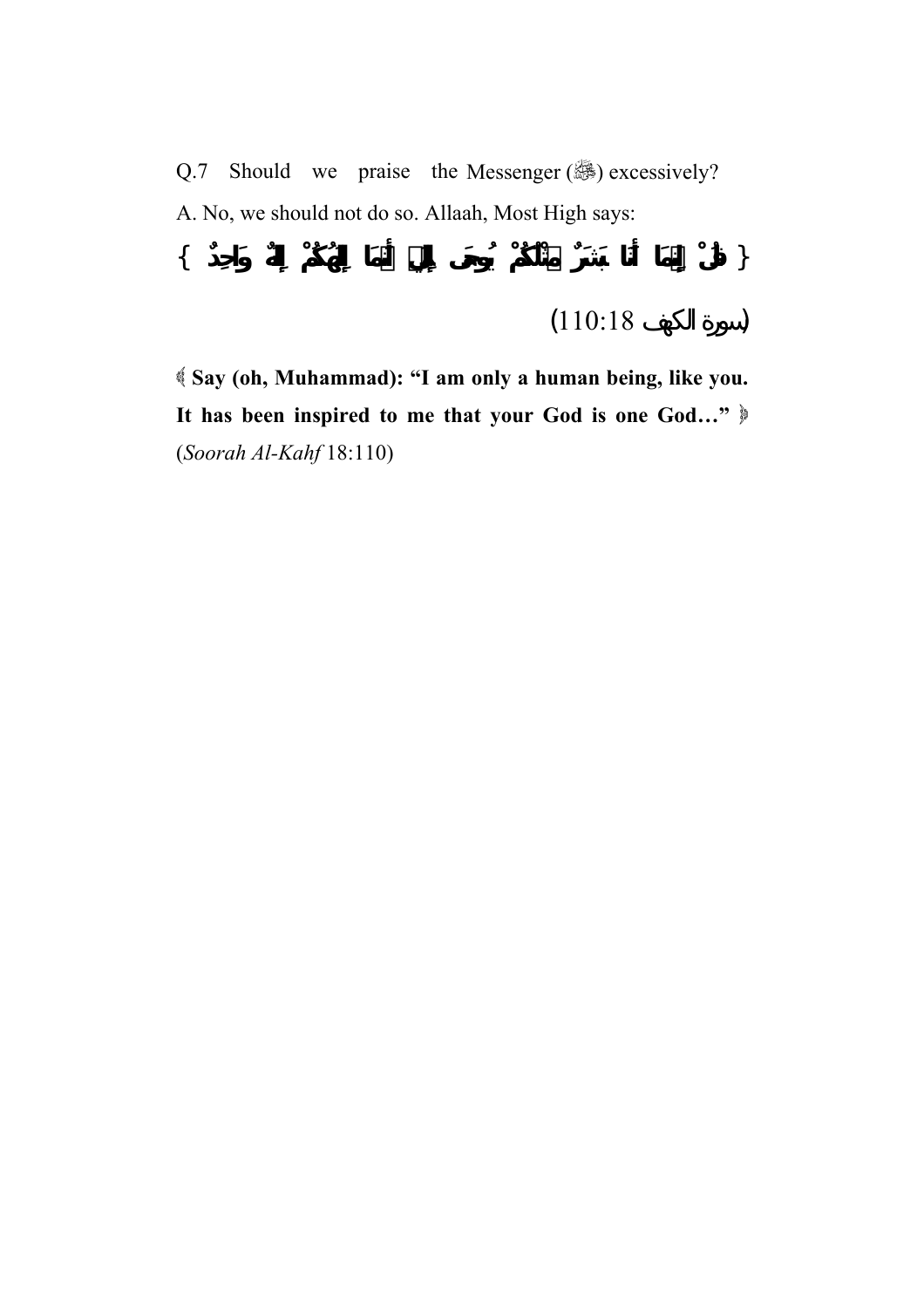- and the Prophet (3) said: "Do not praise me excessively as did the Christians praise 'Eesaa Ibn Maryam<sup>13</sup>, for I am only a slave. So say: "(He is) the slave of Allaah and His Messenger." (Narrated by Al-Bukhaari) (Excessive praise of a human being is called *itraa`*)

 $\overline{\phantom{a}}$ 

13 'Eesaa Ibn Maryam: Jesus, the son of Mary ( $\mathbb{H}$ ).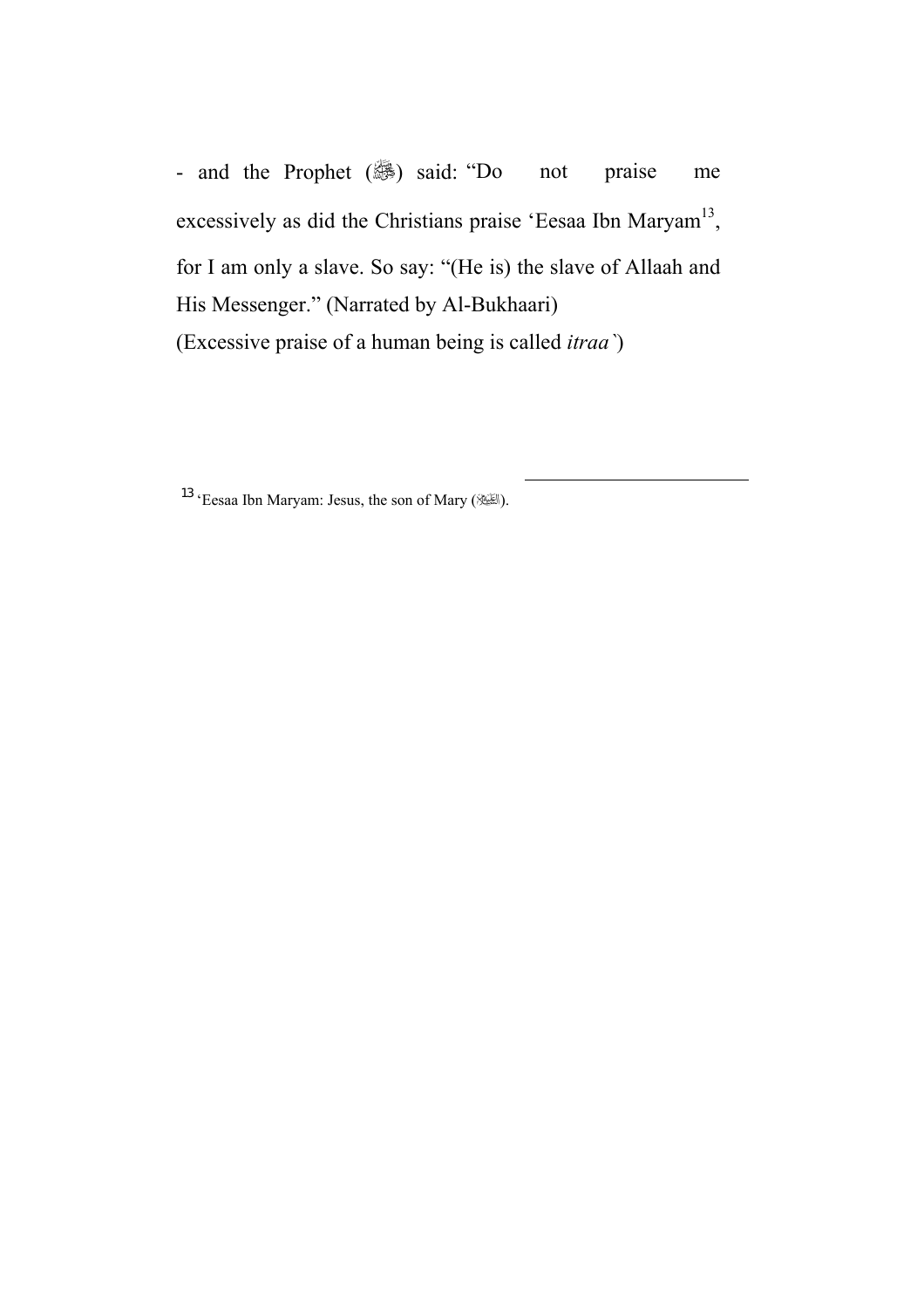## *Jihaad, Walaa` and Hukm*

Q.1 What is the ruling on *jihaad* in Allaah's Cause <sup>14</sup>?

A. *Jihaad* in Allaah's Cause with one's wealth, person and tongue is an obligation in Islaam. Allaah, Most High says:

 $\overline{\phantom{a}}$ 

<sup>14</sup> *Jihaad*: This word is often erroneously translated as: 'Holy War', whereas in fact, it means to struggle in Allaah's Cause; thus *jihaad* encompasses calling people to Islaam, teaching etc. as well as fighting in the Way of Allaah.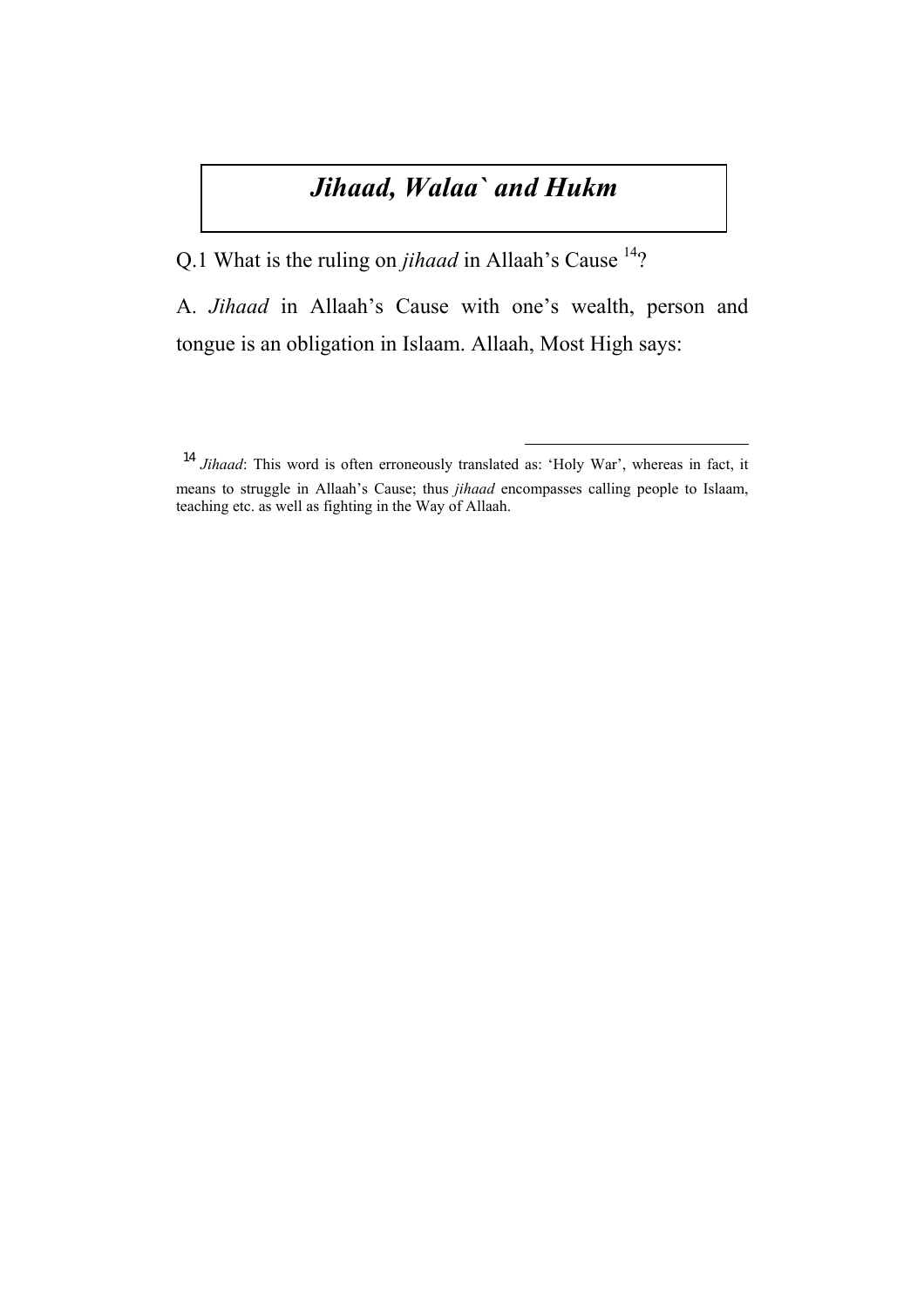**March forth, whether (you are) light (i.e. healthy, young**  and wealthy) or heavy (i.e. ill, old and poor)  $\frac{1}{2}$  (*Soorah At*-*Tawbah* 9:41)

- and the Prophet (<a><a>S</a>)</a> said: "Fight against the idolaters with your wealth, your lives and your tongues." (An authentic *hadeeth* narrated by Abu Dawood)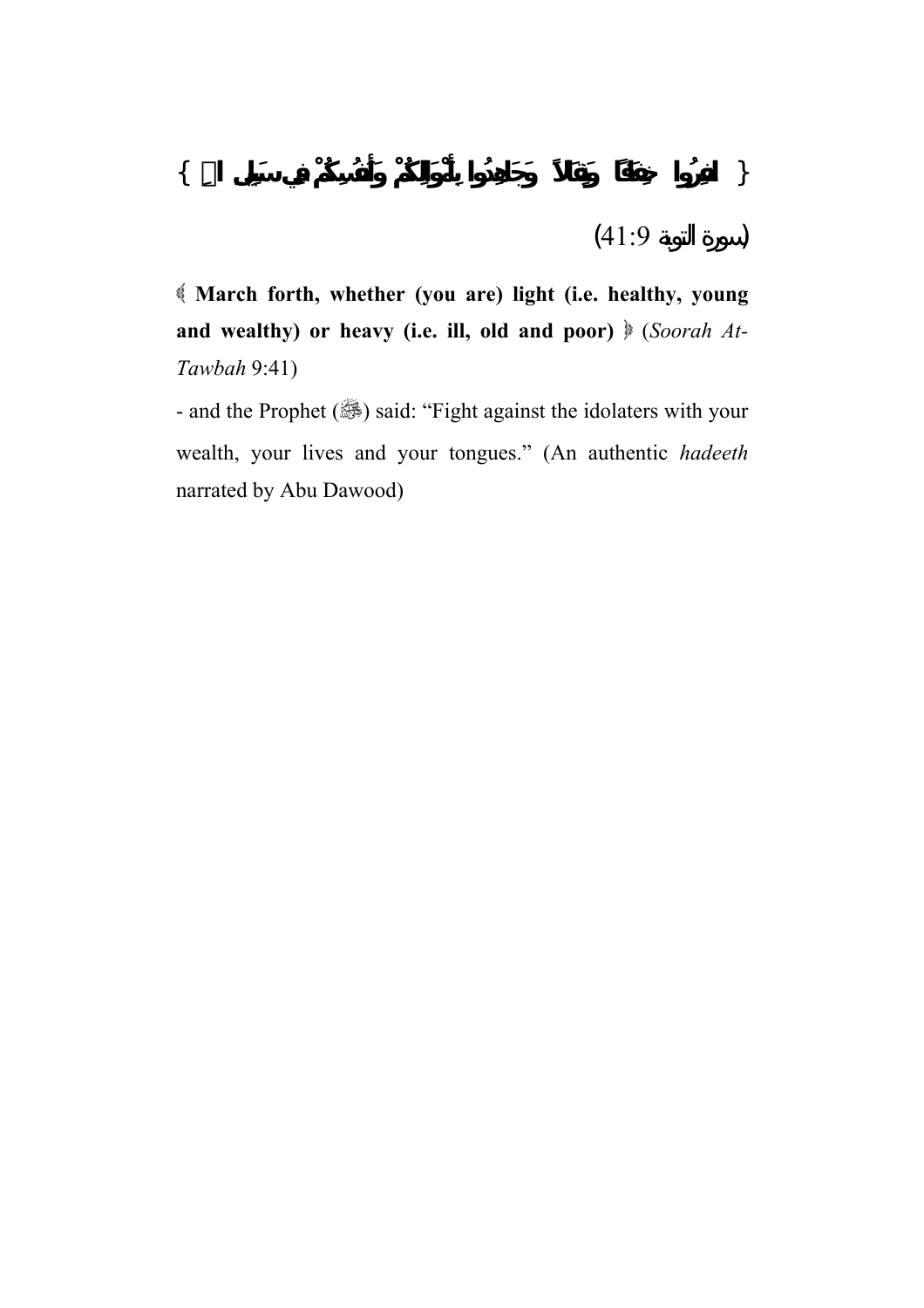- Q.2 What is *walaa`*?
- A. *Walaa`* is love and support. Allaah, Most High says:

{ **وَالْمُؤْمِنُونَ وَالْمُؤْمِنَاتُ بَعْضُهُمْ أَوْلِيَاءُ بَعْضٍ** } (سورة التوبة 71:9)

 **And the believing men and women are** *awliyaa`* **(supporters, protectors etc.) to each other** (*Soorah At-Tawbah* 9:71)

- and the Prophet (...) said: "The Believers are to each other like (the bricks of) a building, each one supporting the other." (Narrated by Muslim)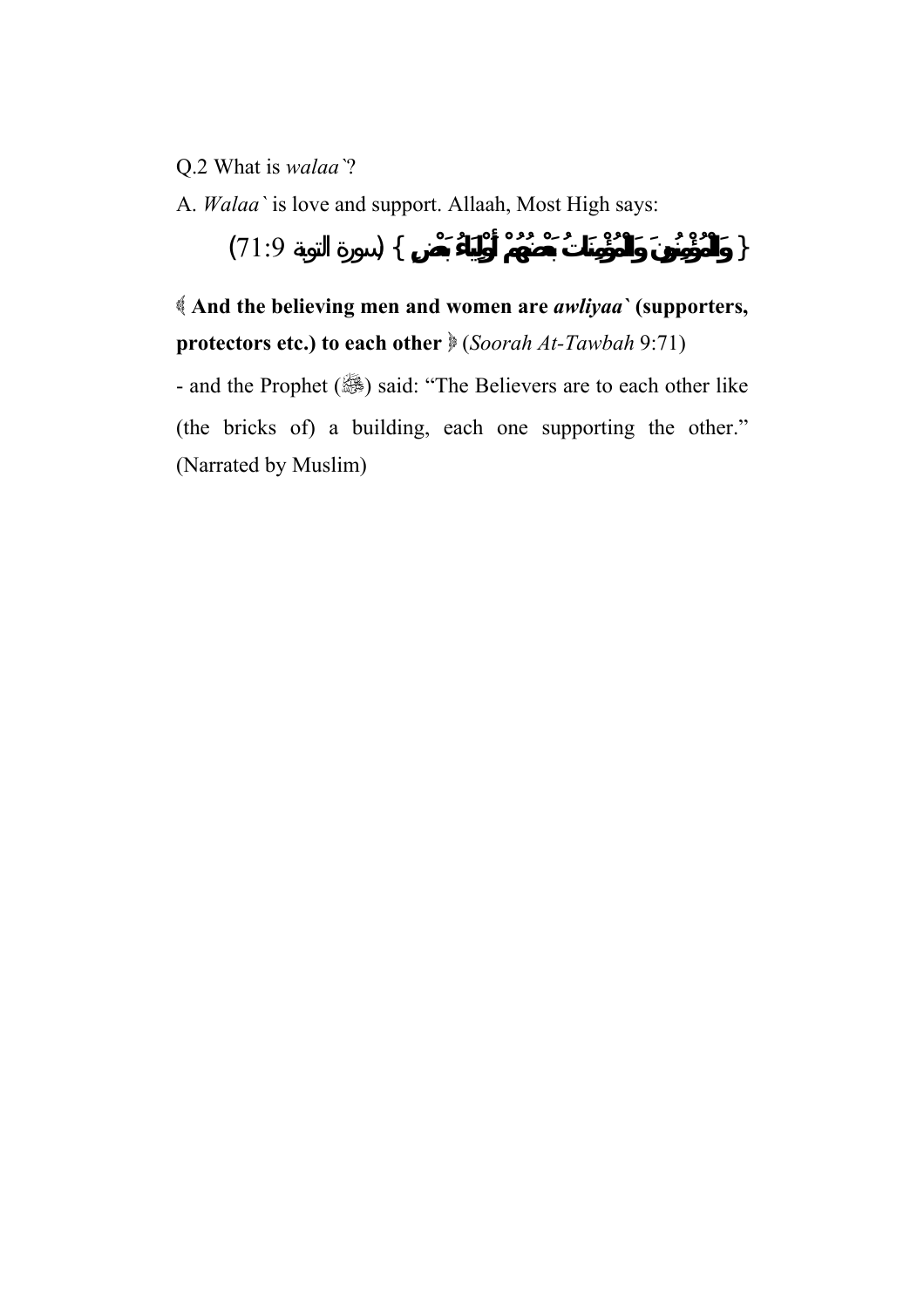Q.3 Is it permitted to take the disbelievers as *awliyaa`* and supporters?

A. No, it is not permitted to do so. Allaah, Most High says:

$$
(51:5) \quad \textcolor{blue}{\big\}
$$

 **And if anyone amongst you takes them as** *awliyaa`***, then verily, he is one of them** (*Soorah Al-Maa`idah* 5:51)

- and the Prophet (...) said: "Verily, the people of such-and-such tribe are not my *awliyaa`*." (An authentic *hadeeth* narrated by Ahmad)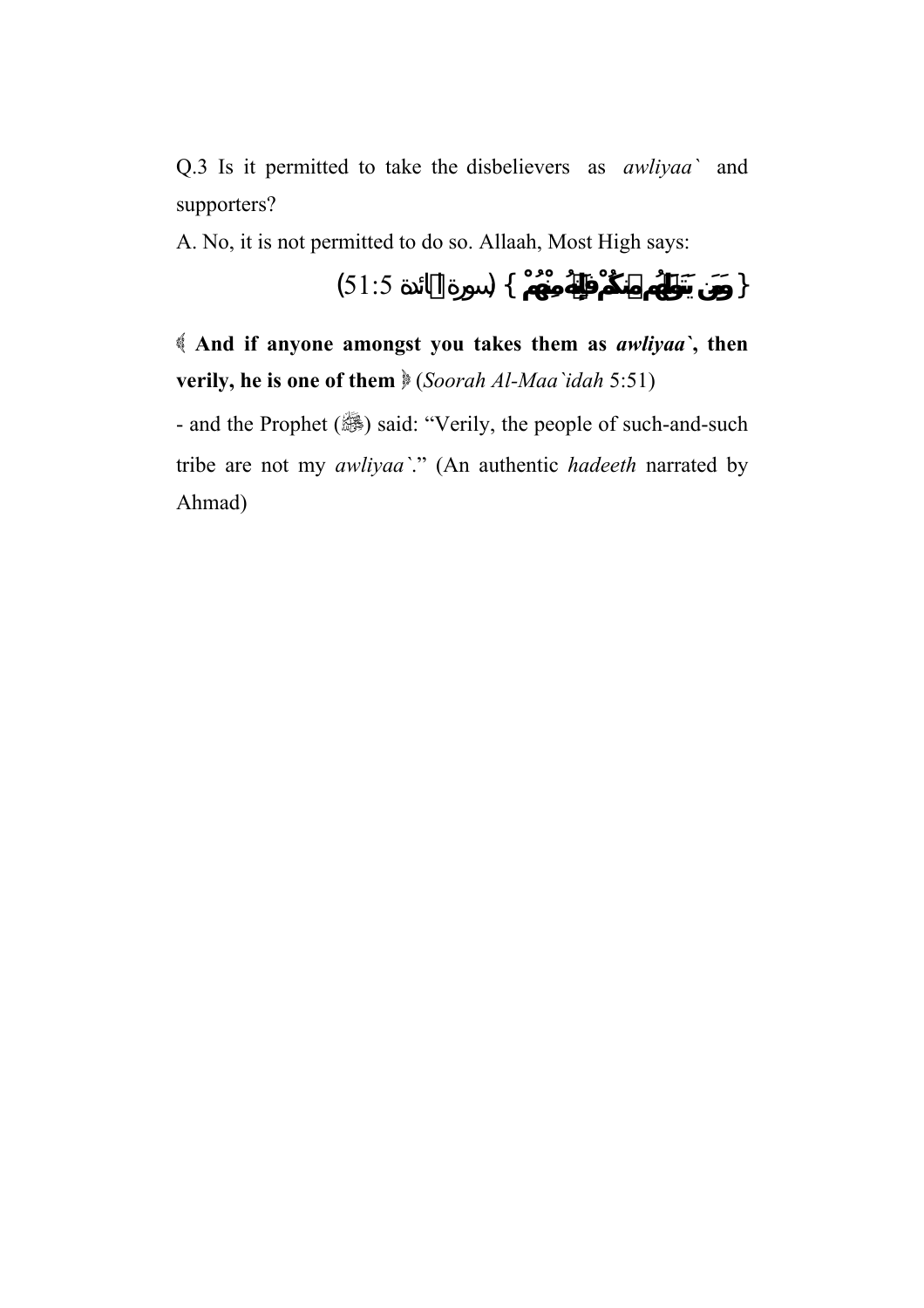Q.4 Who is a *waliyy*?

A. A *waliyy* is a pious Believer. Allaah, Most High says:

$$
(63-62:10) \qquad ) \{
$$

 **No doubt! Verily, the** *awliyaa`* **of Allaah, no fear shall come upon them, nor shall they grieve – those who believed and used to fear (Allaah)** (*Soorah Yoonus* 10:62-63)

{ **أَلاَ إِنَّ أَوْلِيَاءَ االلهِ خَوْفٌ عَلَيْهِمْ وَلاَ هُمْ يَحْزَنُونَ الَّذِينَ آمَنُوا وَكَانُوا**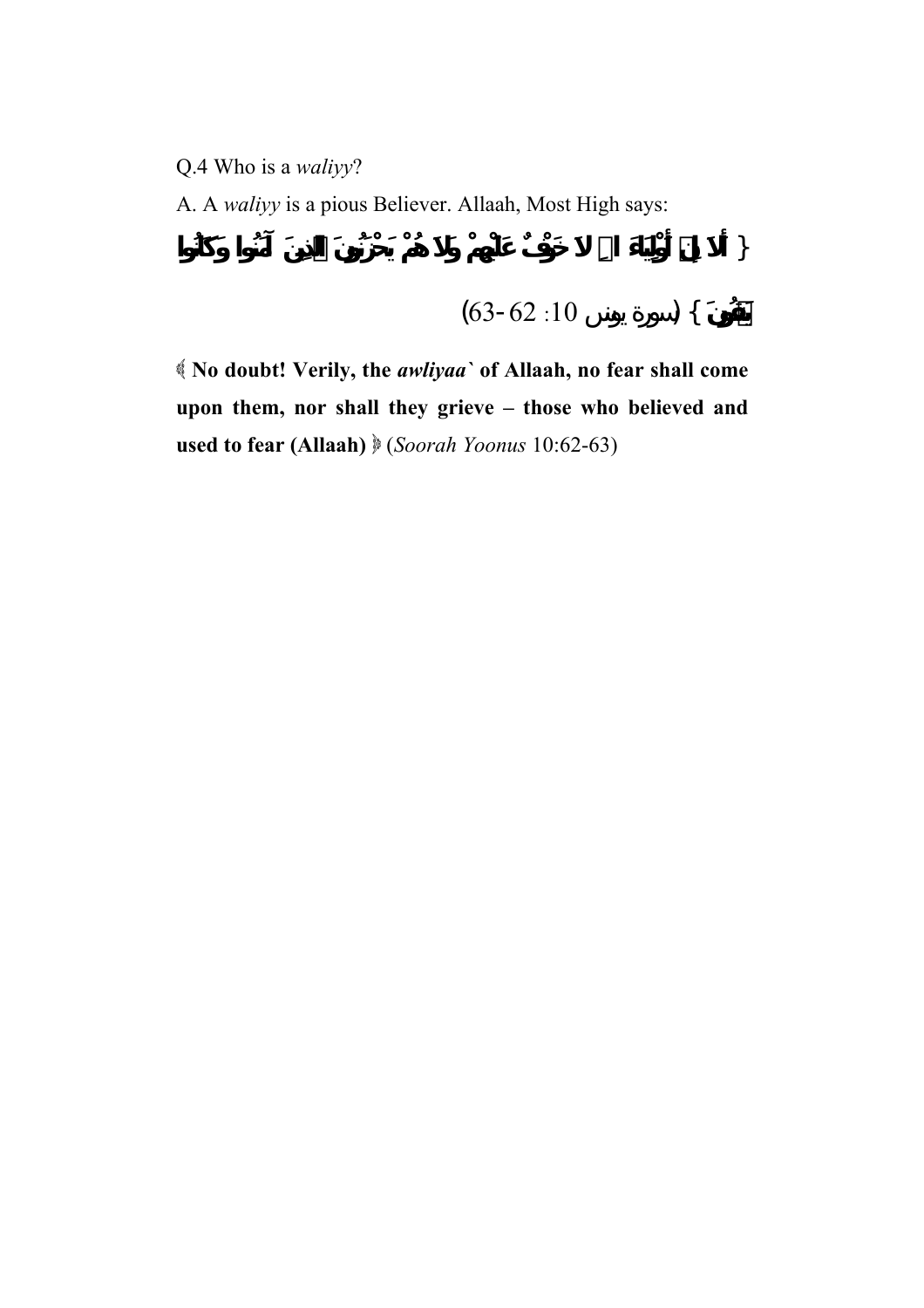- and the Prophet (3) said: "My only *Waliyy* is Allaah and the most righteous of the Believers." (An authentic *hadeeth* narrated by Imaam Ahmad)

Q.5 By what should the Muslims govern?

A. They should govern according to the Qur`aan and the authentic *ahaadeeth*. Allaah, Most High says:

$$
(49:5) \quad \{ \quad \}
$$

 **And so judge (oh, Muhammad,) between them by what Allaah has revealed** (*Soorah Al-Maa`idah* 5:49)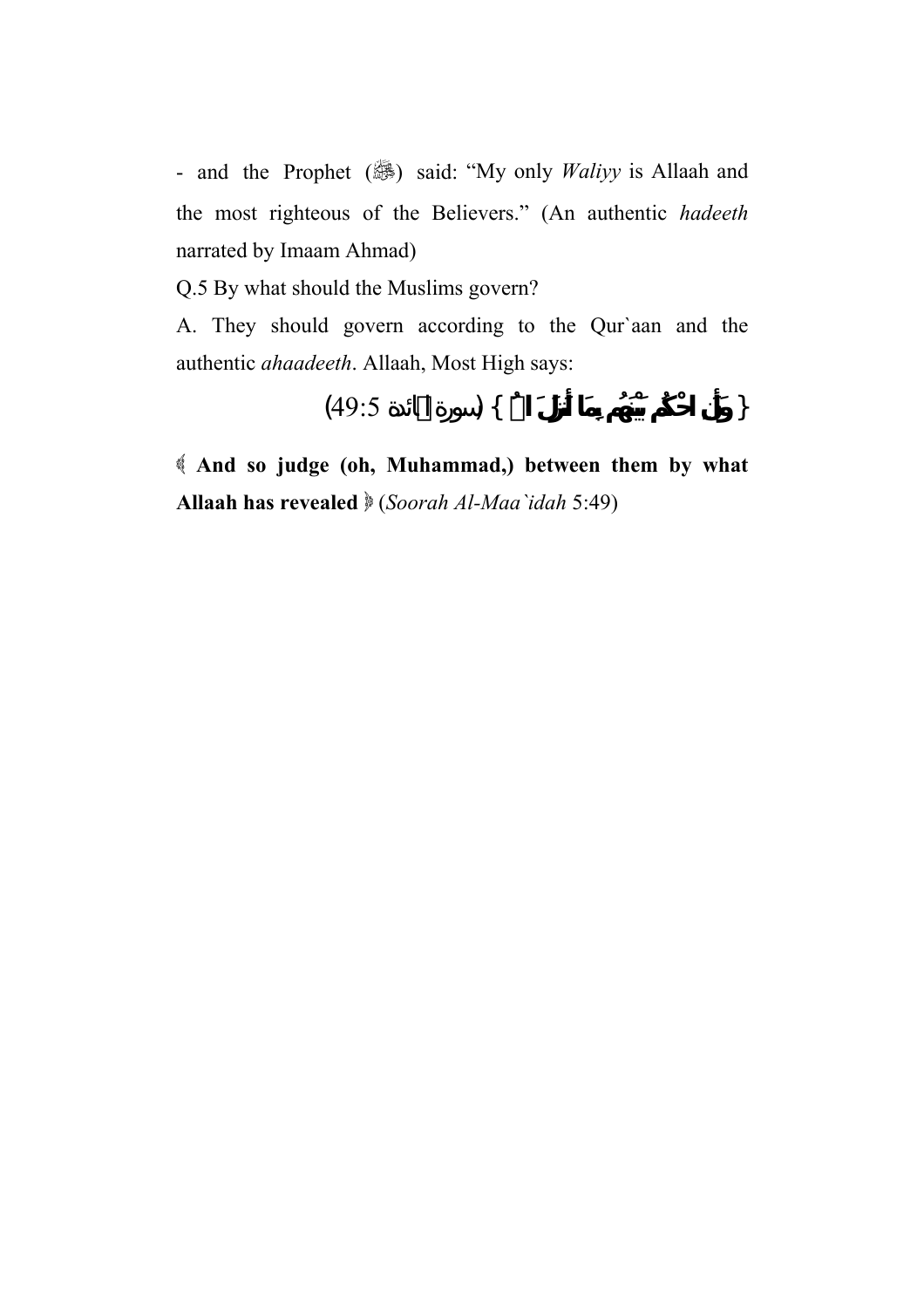- and the Prophet (3) said: "Knower of the unseen and that which is open, You will judge between your slaves." (Narrated by Muslim)

## *Acting in Accordance With the Qur`aan and Hadeeth*

Q.1 Why did Allaah reveal the Qur`aan?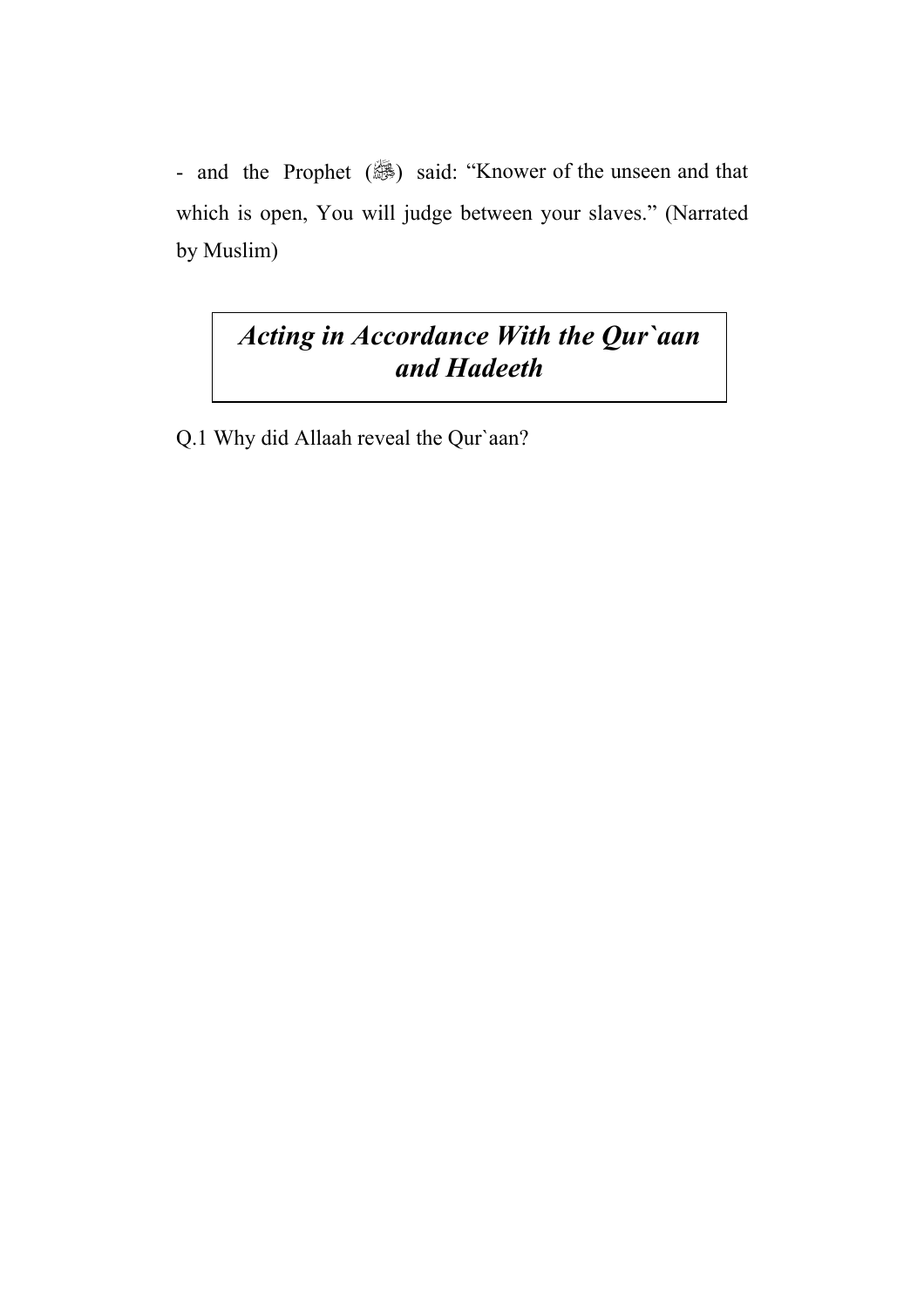A. He, Most High revealed the Qur`aan in order that we may act in accordance with it. Allaah says:

$$
(3:7) \qquad \qquad \} \{
$$

 **Follow what has been revealed to you from your Lord** (*Soorah Al-A'araaf* 7:3)

- and the Prophet (, said: "Read the Qur`aan and act upon it and do not make your living from it." (An authentic *hadeeth* narrated by Ahmad)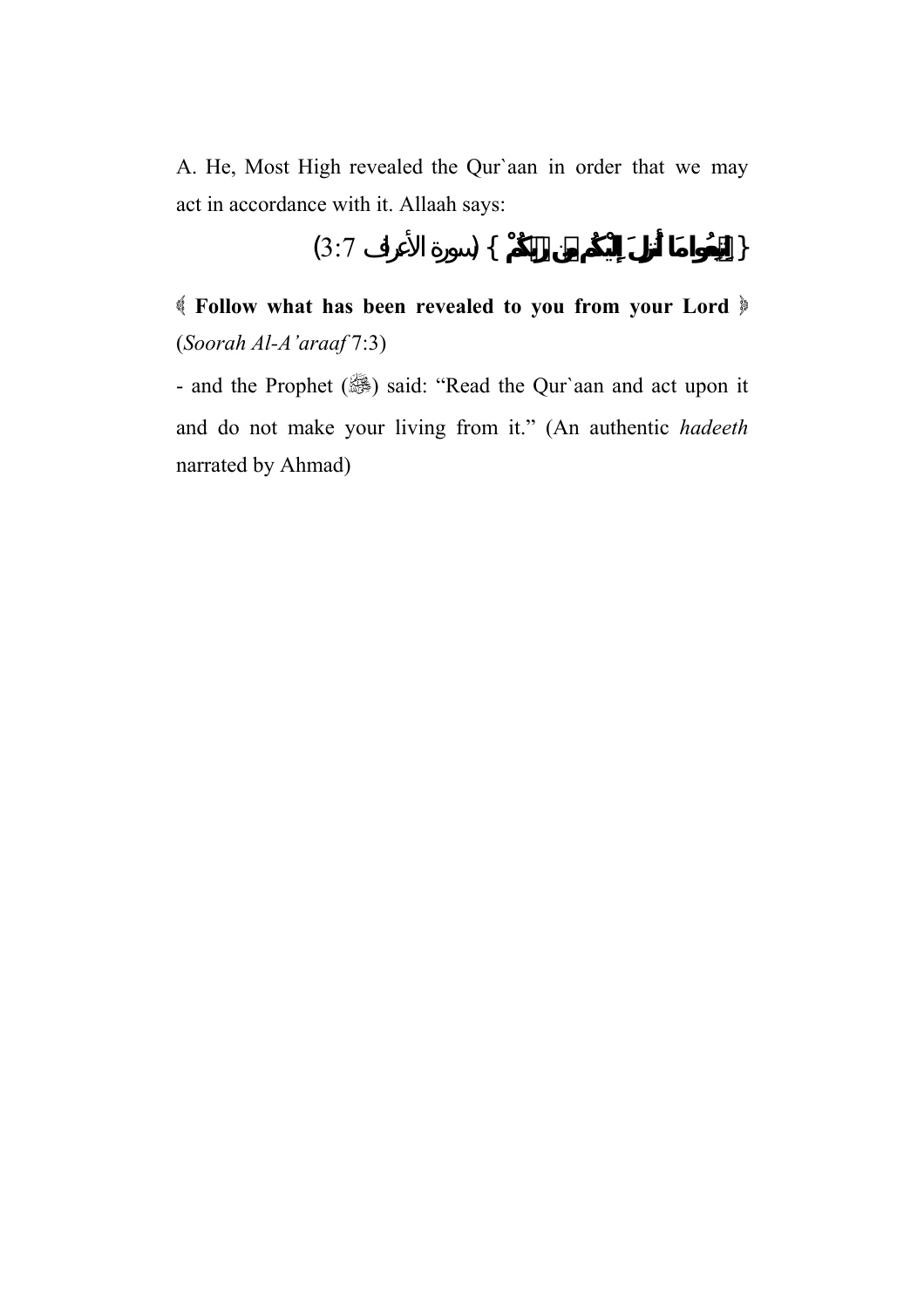Q.2 What is the ruling on acting in accordance with authentic *hadeeth*?

A. Acting upon authentic *hadeeth* is obligatory. Allaah, Most High says:

$$
\big) \; \{ \;
$$

(7:59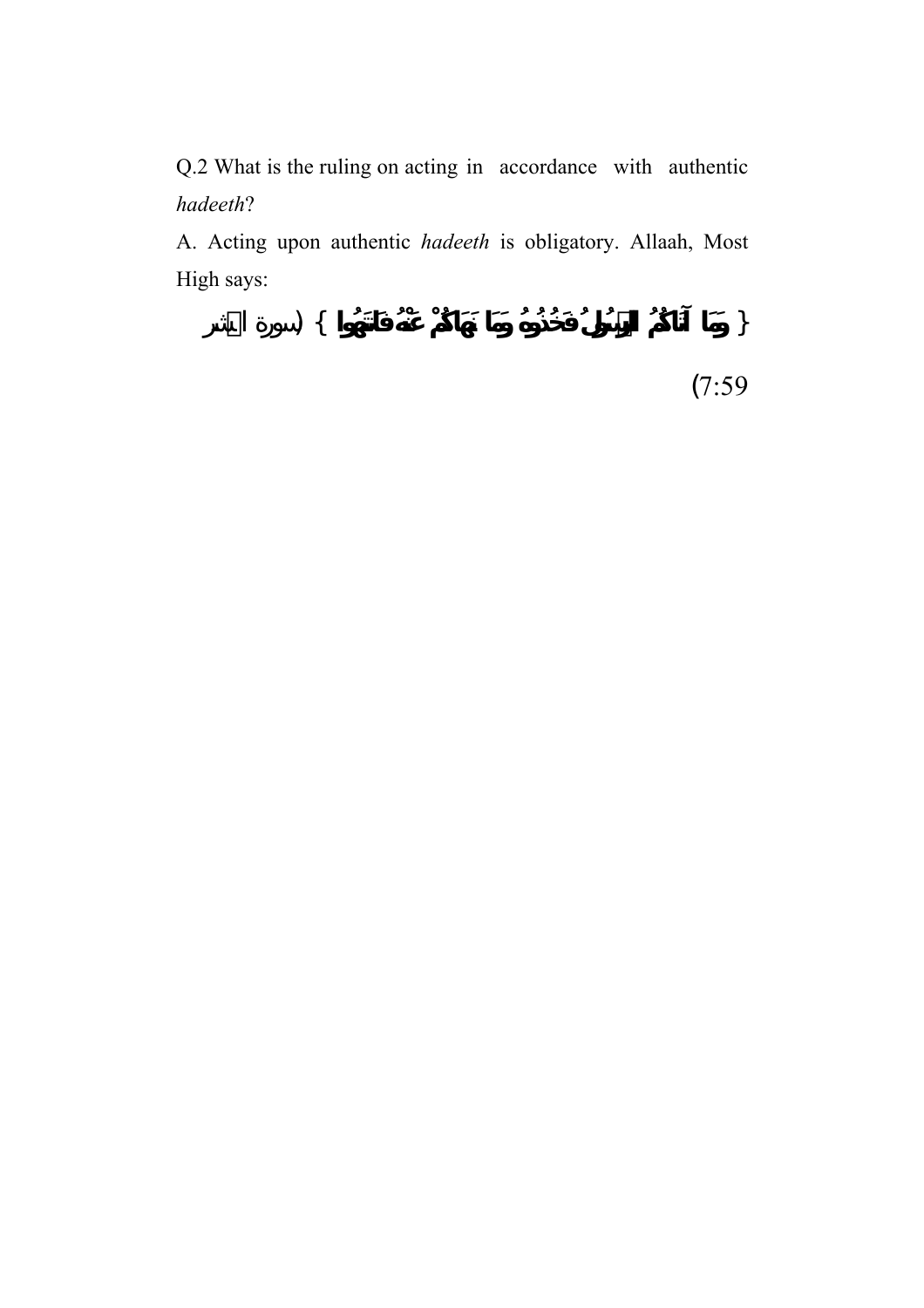**And whatsoever the Messenger gives you, take it, and whatsoever he forbids you, abstain (from it)** (*Soorah Al-Hashr* 59:7)

- and the Prophet (...) said: "It is incumbent upon you to follow my *Sunnah* and that of the rightly guided *Khulafaa`* <sup>15</sup> - hold fast to it." (An authentic *hadeeth* narrated by Imaam Ahmad)

 $\overline{\phantom{a}}$ 

<sup>15</sup>*Khulafaa`*: Caliphs.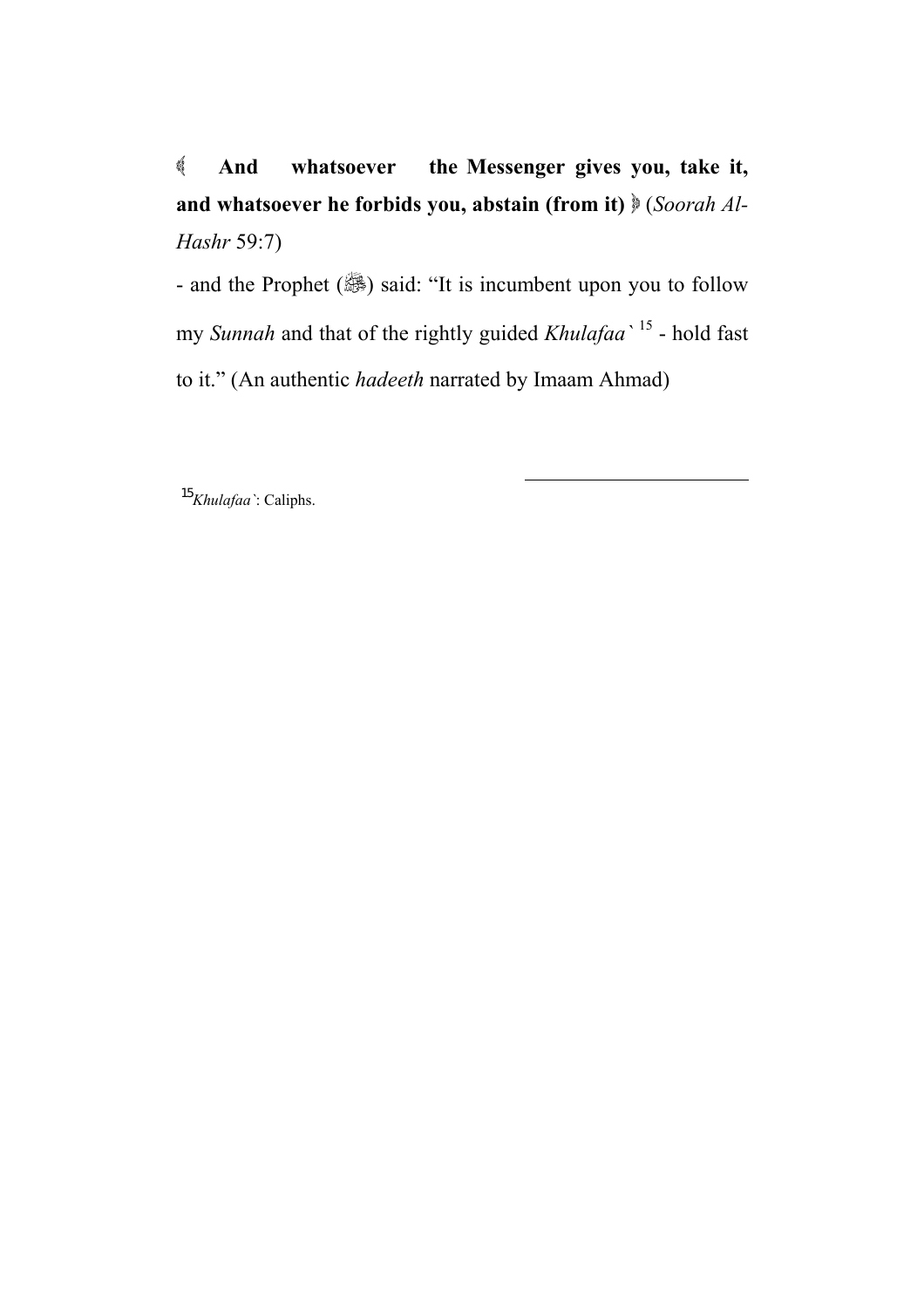Q.3 Can we suffice ourselves with the Qur`aan alone, without the *hadeeth*?

A. No, we cannot. Allaah, Most High says:

$$
(44:16 \t) \{
$$

 **And We have revealed to you (oh, Muhammad,) the Reminder (i.e. the Qur`aan) that you might explain to the people what has been sent down to them**  $\mathcal{E}$  (*Soorah An-Nahl* 16:44)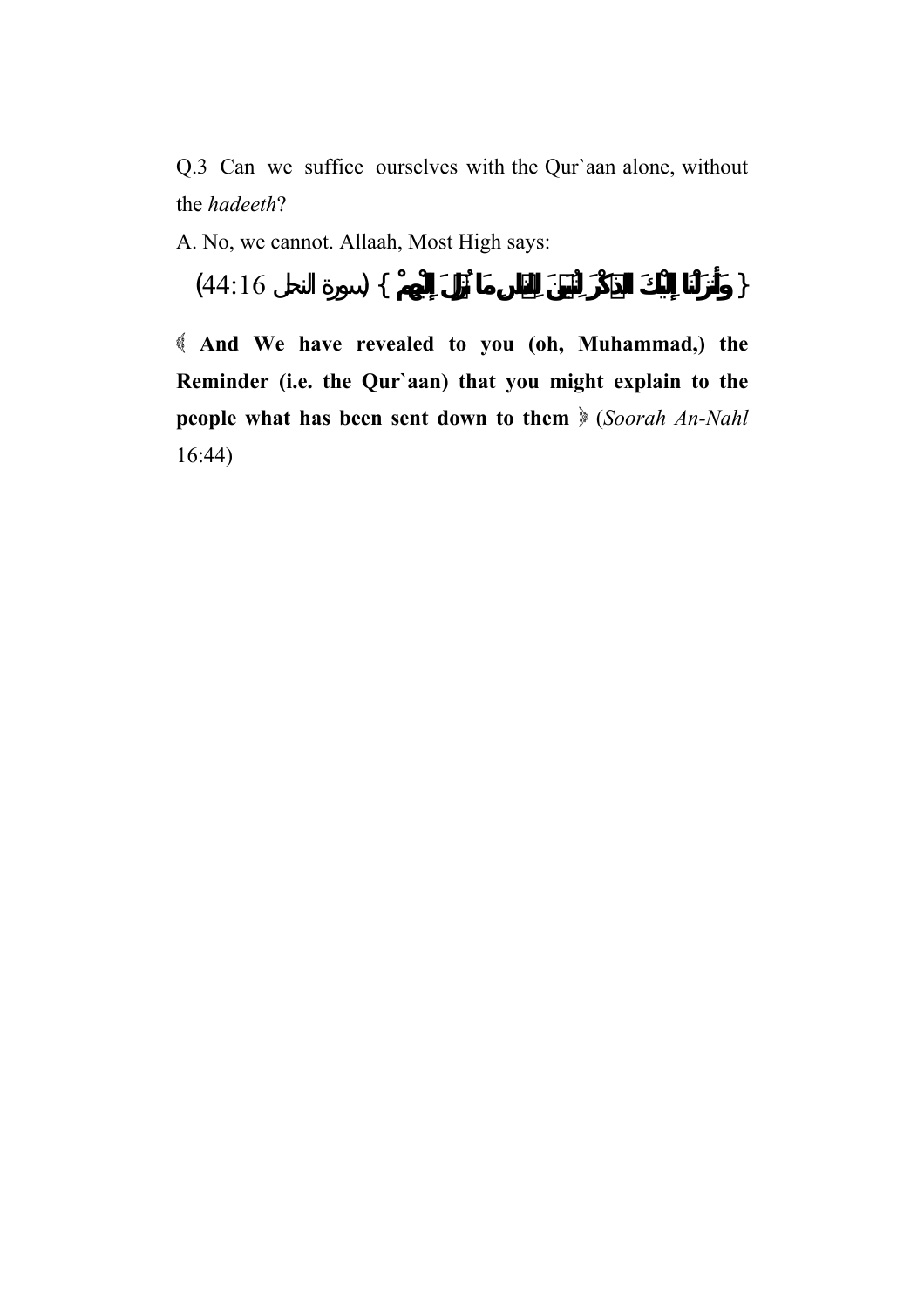- and the Prophet (3) said: "Verily, I have been given the Qur`aan and its like (i.e. the *hadeeth*) along with it." (An authentic *hadeeth* narrated by Abu Dawood and others) Q.4 Should we give priority to other opinions over the Word of Allaah and His Messenger (28)?

A. No, we should not do so, for Allaah, Most High says:

{ **يَاأَيُّهَا الَّذِينَ آمَنُوا تُقَدِّمُوا بَيْنَ يَدَيِ االلهِ وَرَسُولِهِ** } (سورة الحجرات (1:49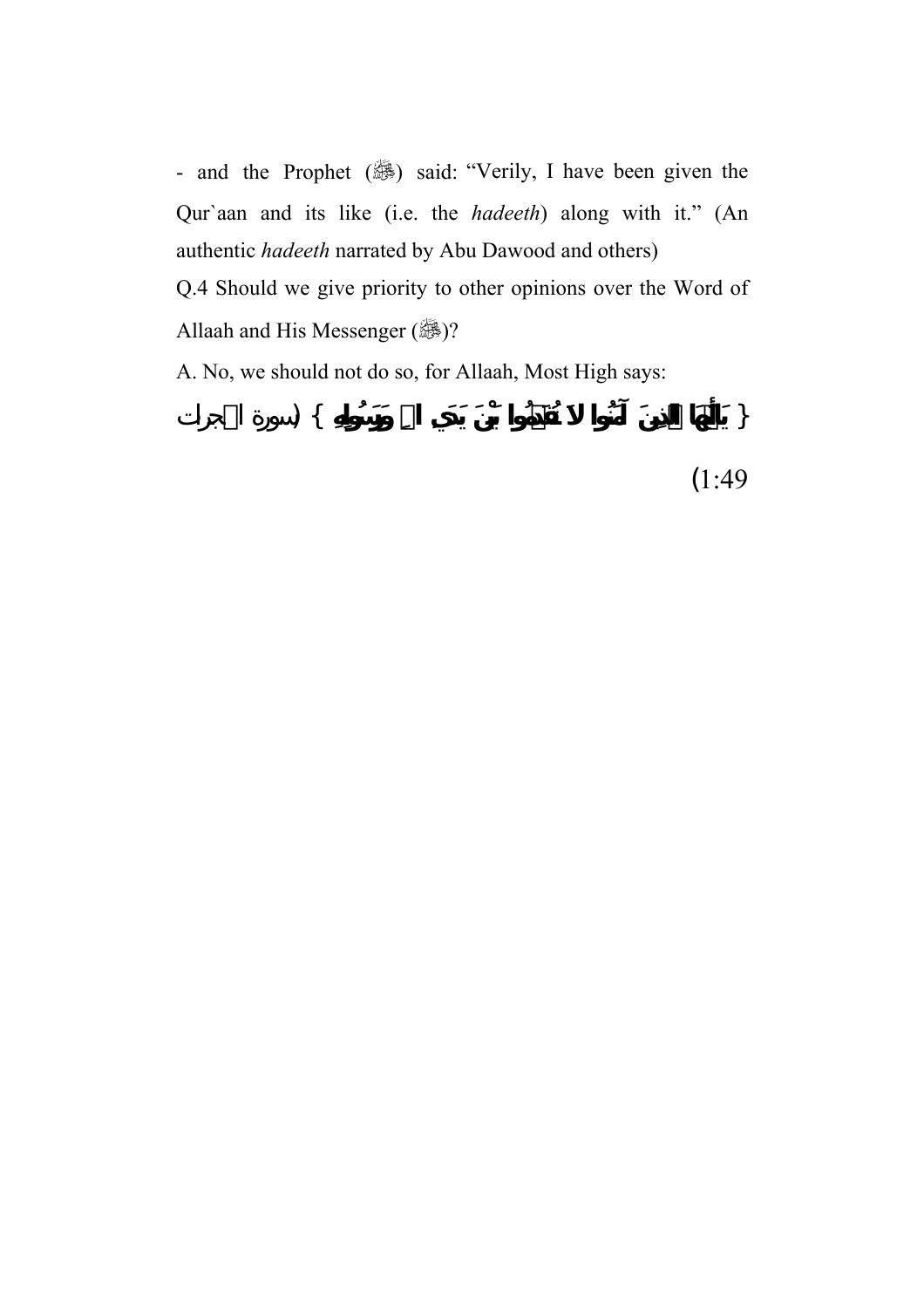**Oh, you who believe! Do not be forward in the presence of Allaah and His Messenger (i.e. do not anticipate their decision)**  (*Soorah Al-Hujuraat* 49:1)

- and the Prophet (3) said: "Let there be no obedience to any created being if it entails disobedience to the Creator." (An authentic *hadeeth* narrated by At-Tabarani)

- and Ibn 'Abbaas () said: "I fear that stones may rain upon you from the heaven! I say to you: "Allaah's Messenger  $(\frac{65}{10})$ said:...", and you say: "But Abu Bakr and 'Umar said:..." !!"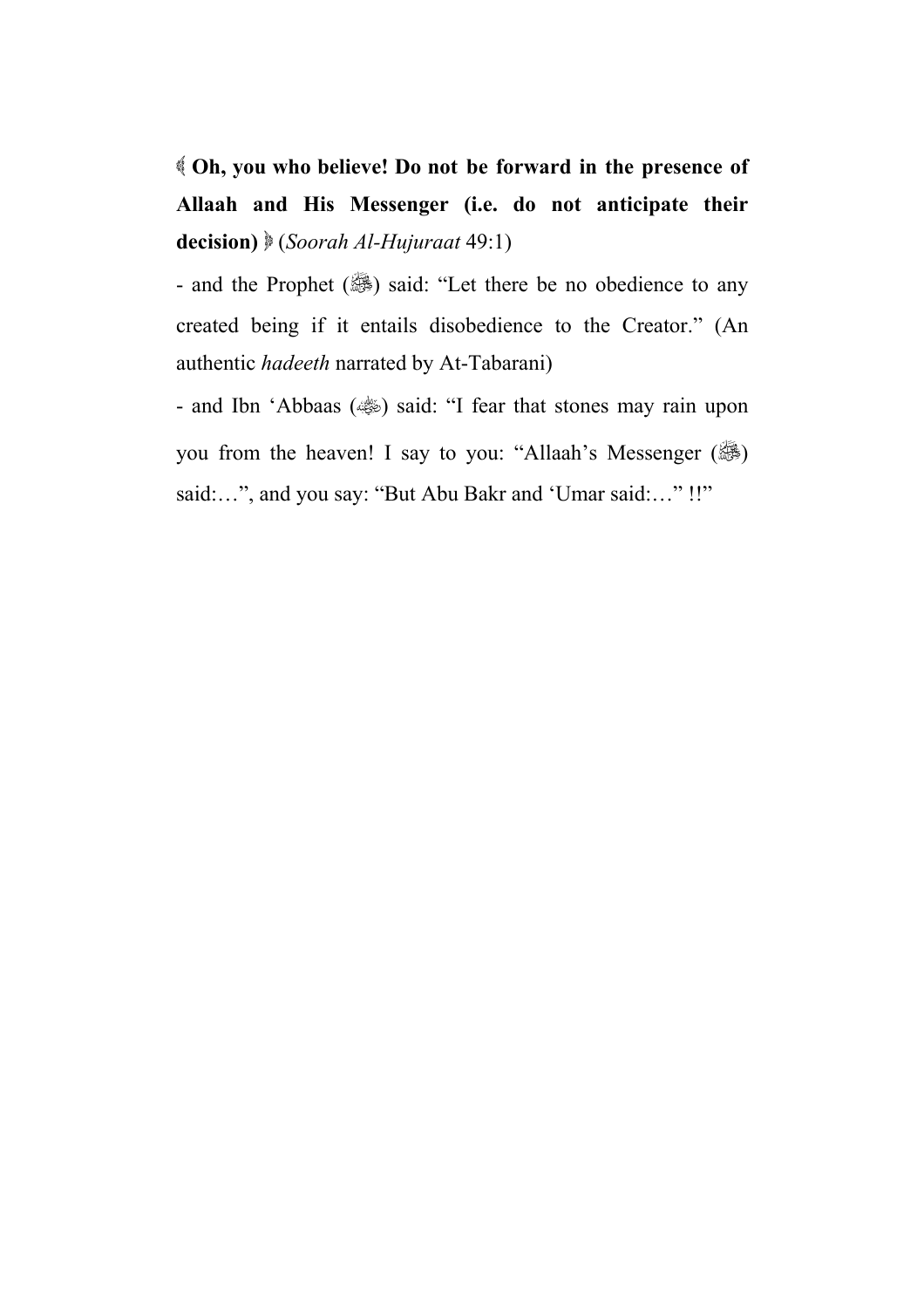Q.5 What should we do if we differ (in matters of religion)? A. We should refer to the Qur`aan and the authentic *Sunnah*. Allaah, Most High says:

{ **فَإِن تَنَازَعْتُمْ فِي شَيْءٍ فَرُدُّوهُ إِلَى االلهِ وَالرَّسُولِ إِن كُنتُمْ تُؤْمِنُونَ بِااللهِ وَالْيَوْمِ** 

$$
(59.4) \quad \big\}
$$

 **And if you differ in anything amongst yourselves, refer it to Allaah and His Messenger, if you believe in Allaah and the**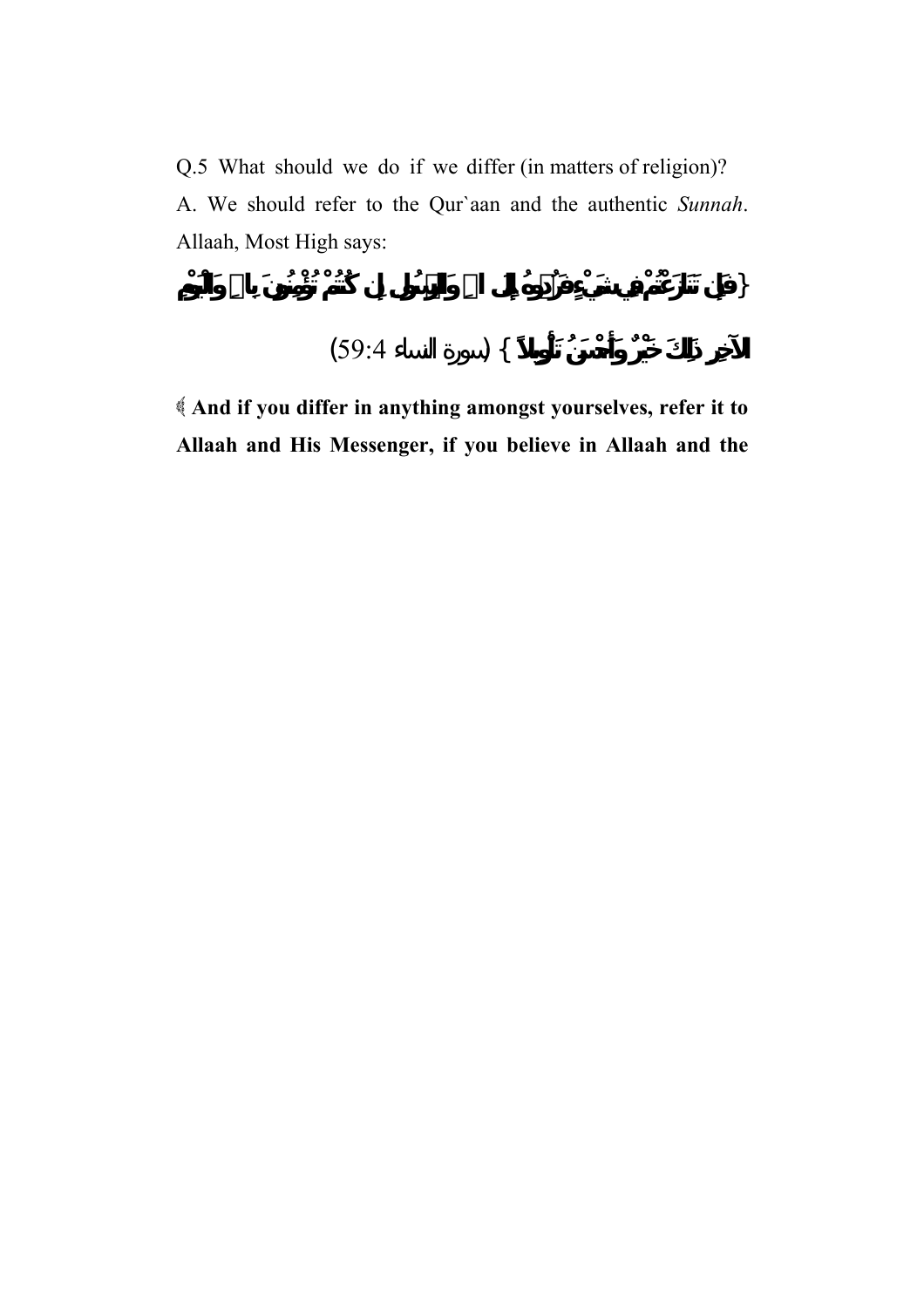**Last Day. That is better and more suitable for final determination** (*Soorah An-Nisaa`* 4:59)

- and the Prophet (...) said: "It is incumbent upon you to follow my *Sunnah* and that of the rightly guided *Khulafaa`.* Hold fast to it." (An authentic *hadeeth* narrated by Imaam Ahmad)

Q.6 How do we demonstrate our love for Allaah and His Messenger  $(\mathbb{R})$ ?

A. By obeying them and following their commands. Allaah, Most High says: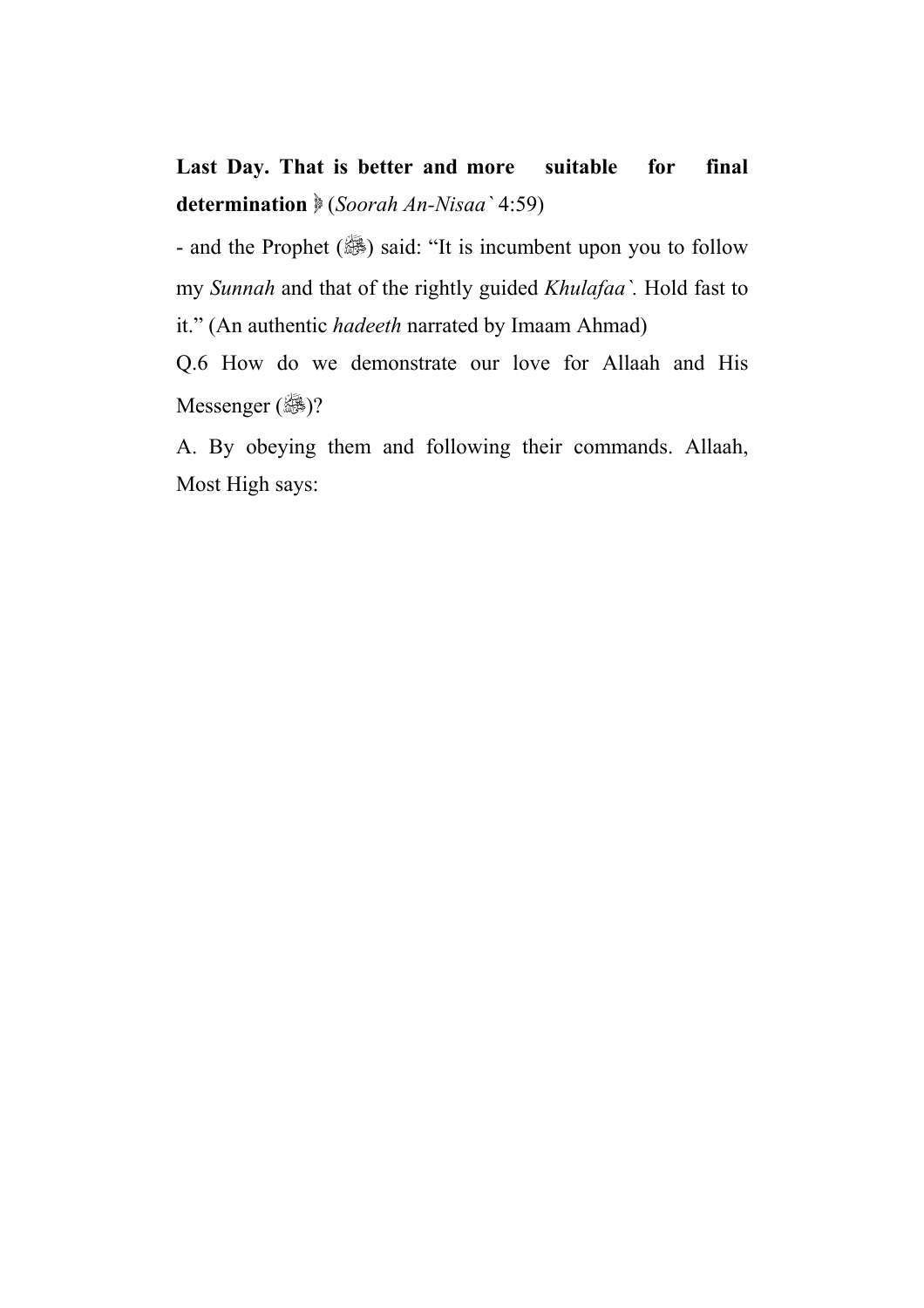$$
(31:3) \qquad ) \{
$$

 **Say: "If you love Allaah, then follow me. Allaah will love you and forgive you your sins and Allaah is Oft-forgiving, Most Merciful."** (*Soorah Aal 'Imraan* 3:31)

- and the Prophet (, ) said: "None of you has complete faith until I am more beloved by him than his father, his children and all of mankind." (Narrated by Al-Bukhaari and Muslim)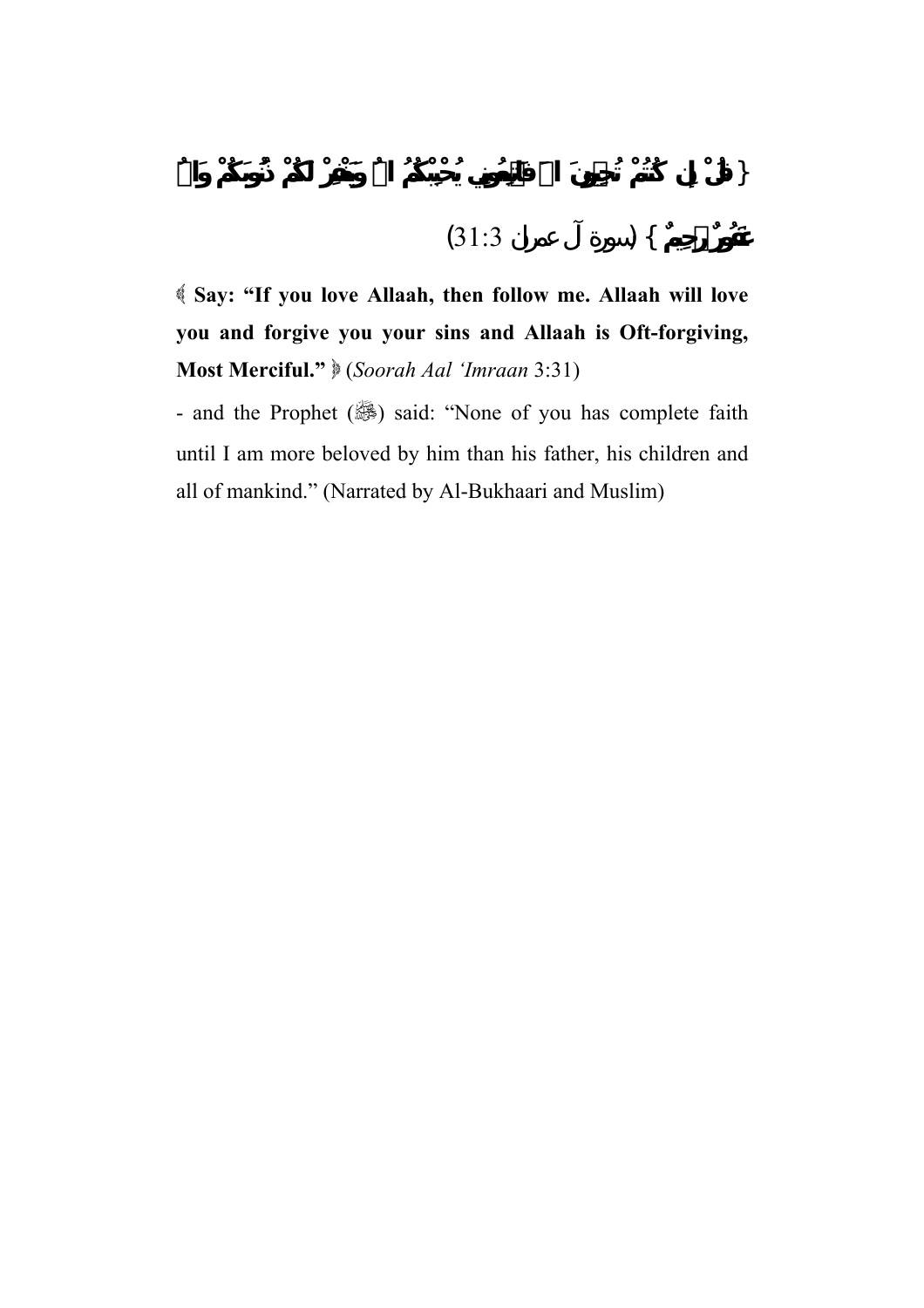Q.7 Should we abandon action and depend upon *Qadar* <sup>16</sup>? A. No, we should not do so. Allaah, Most High says: { **فَأَمَّا مَنْ أَعْطَى وَاتَّقَى وَصَدَّقَ بِالْحُسْنَى فَسَنُيَسِّرُهُ لِلْيُسْرَى** }

$$
(7-5:92)
$$

 **As for him who gives (in charity) and fears (Allaah) and believes in** *al-husnaa* **(i.e. that none has the right to be** 

 $\overline{\phantom{a}}$ 

<sup>16</sup> *Qadar*: The belief that everything has been foreordained by Allaah.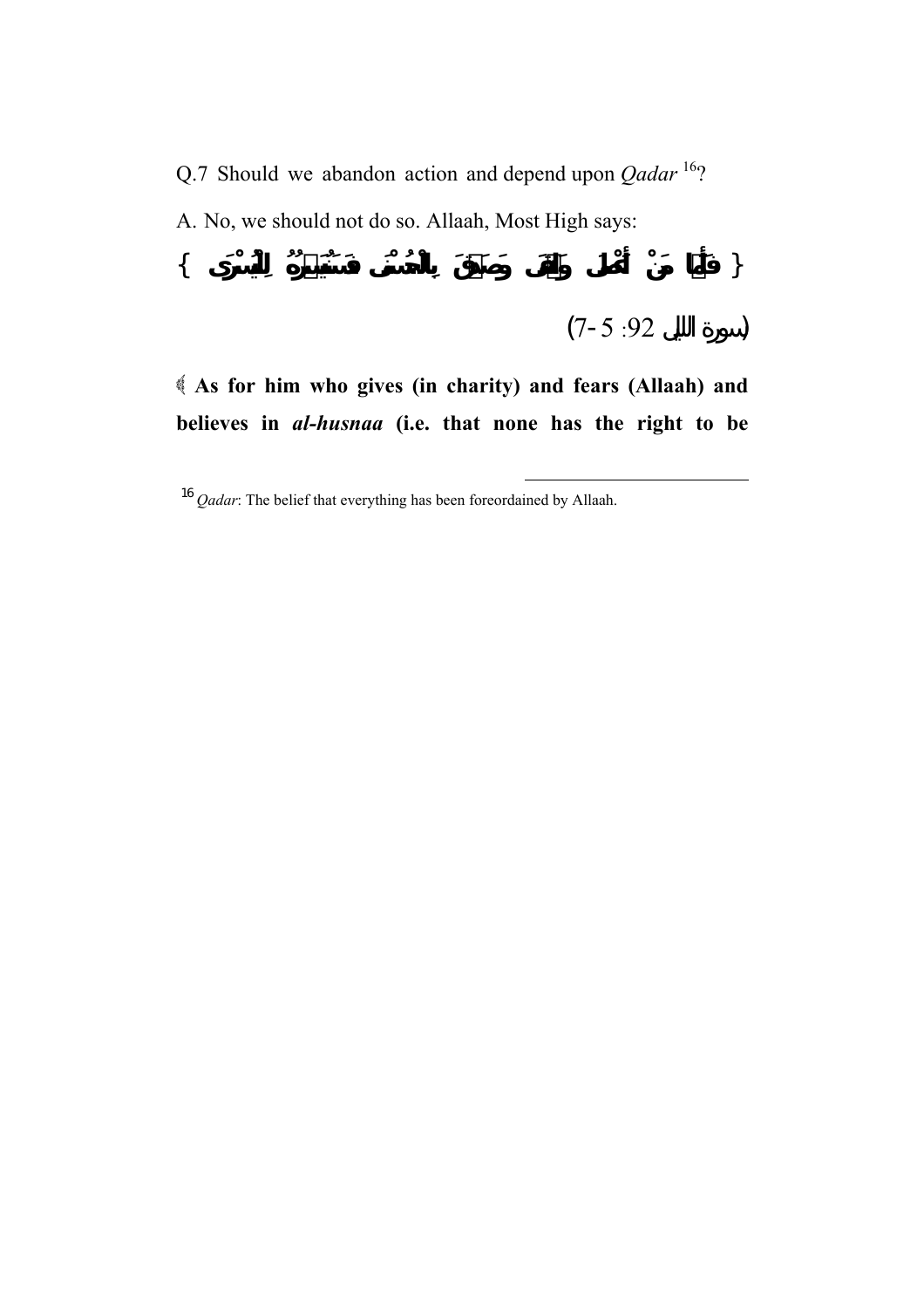**worshipped but Allaah), We shall make smooth for him**  the path of ease  $\frac{1}{2}$  (*Soorah Al-Lail* 92:5-7)

- and the Prophet (...) said: "Work (i.e. perform good deeds), for everything is made easy for that which it was created."<sup>17</sup> (Narrated by Al-Bukhaari and Muslim)

l

 $17$  That is, the path to Paradise is made easy for those who strive for it, while the road to destruction is likewise made easy for those who are determined upon it.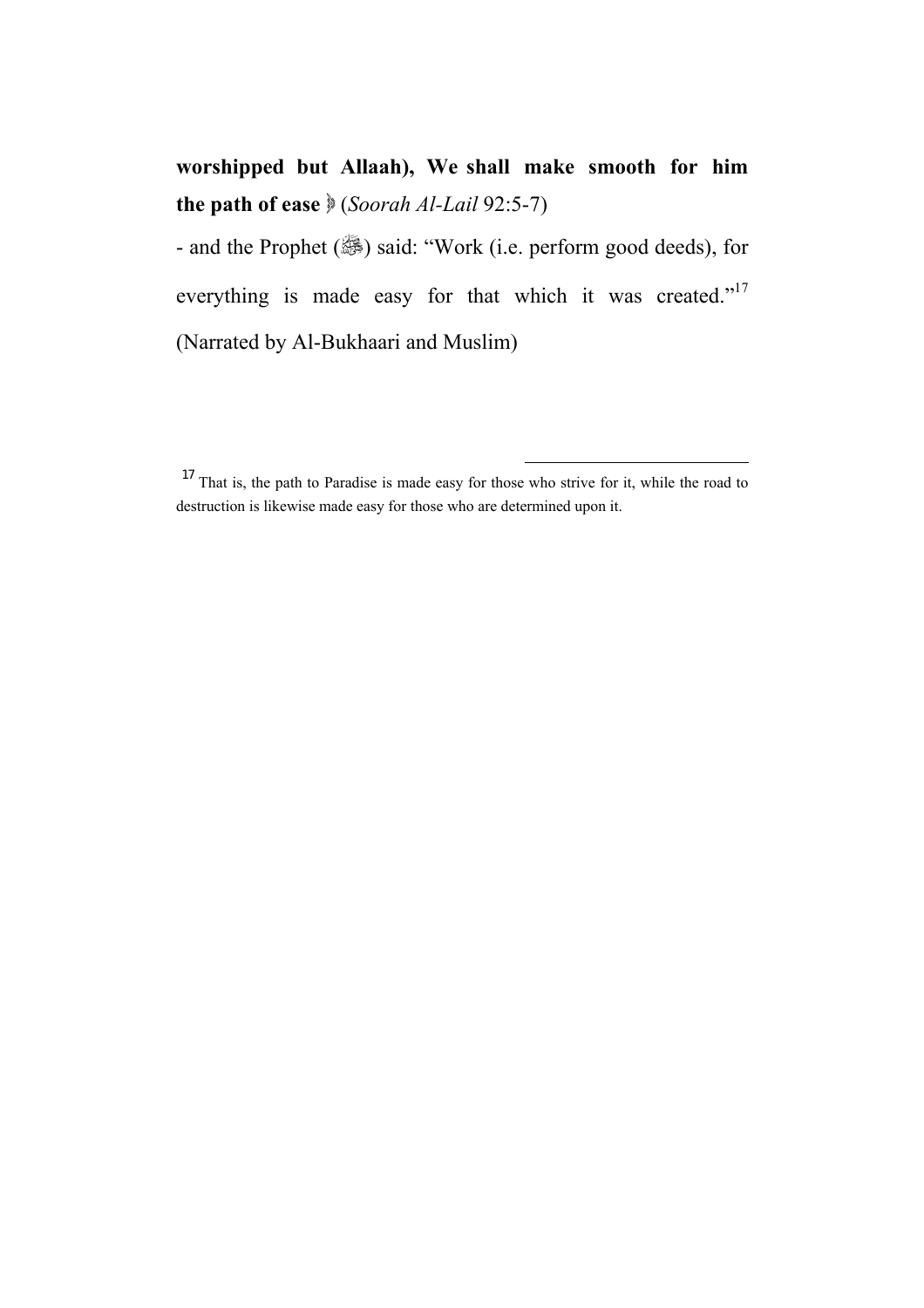## *Sunnah and Bid'ah*

Q.1 Is there such a thing in the Religion as *bid'ah hasanah* (i.e. a good innovation)?

A. There is no such thing in the Religion as *bid'ah hasanah*. Allaah, Most High says:

{ **لْيَوْمَ أَكْمَلْتُ لَكُمْ دِينَكُمْ وَأَتْمَمْتُ عَلَيْكُمْ نِعْمَتِي وَرَضِيتُ لَكُمُ الإِسْلاَمَ دِينًا** } (سورة المائدة 5:3)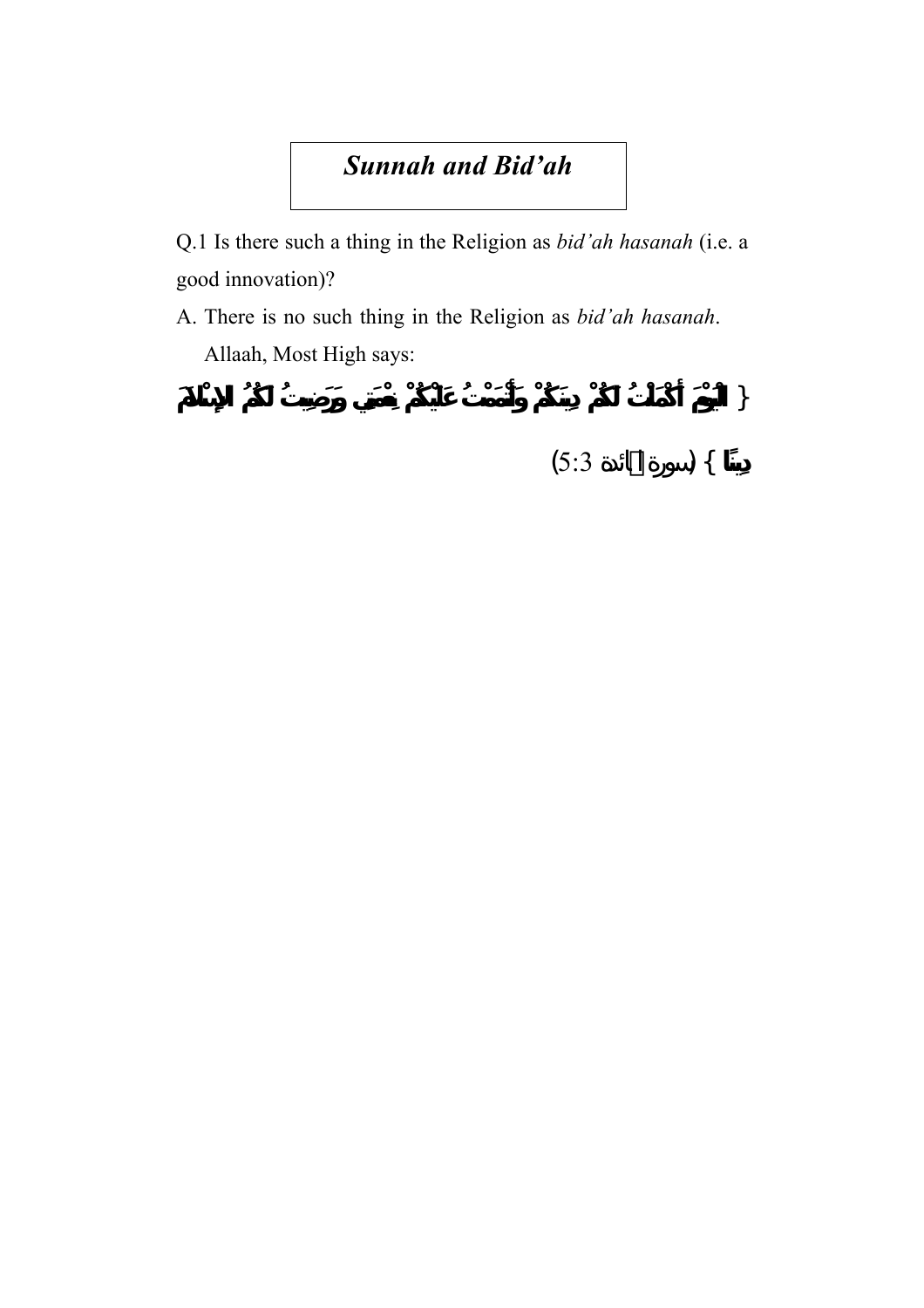**This day I have perfected for you your Religion and completed My Favour upon you and chosen for you Islaam as your Religion** (*Soorah Al-Maa`idah* 3:5)

- and the Prophet (... and: "...and every *bid'ah* is a misguidance and every misguidance is in the Fire." (An authentic *hadeeth* narrated by Imaam Ahmad and others)

Q.2 What is a *bid'ah* in religious matters?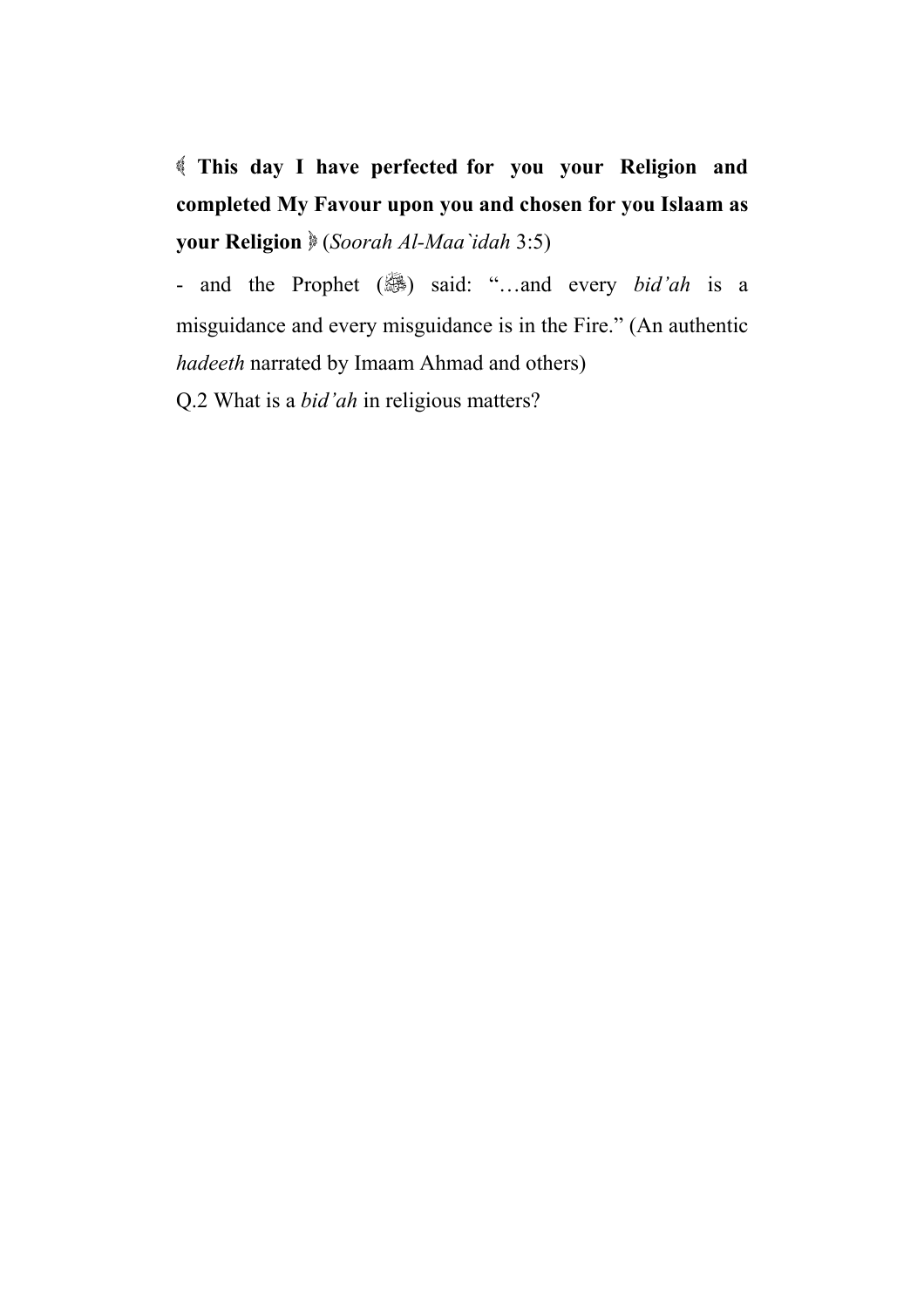A. A *bid'ah* in religious matters is either an addition or a deficit in the Religion. Allaah, says, in refutation of the polytheists and their innovations:

$$
\big) \; \{ \;
$$

(21:42

 **Or do they have partners (with Allaah) who legislate for them a religion which Allaah has not ordained?** (*Soorah Ash-Shooraa* 42:21)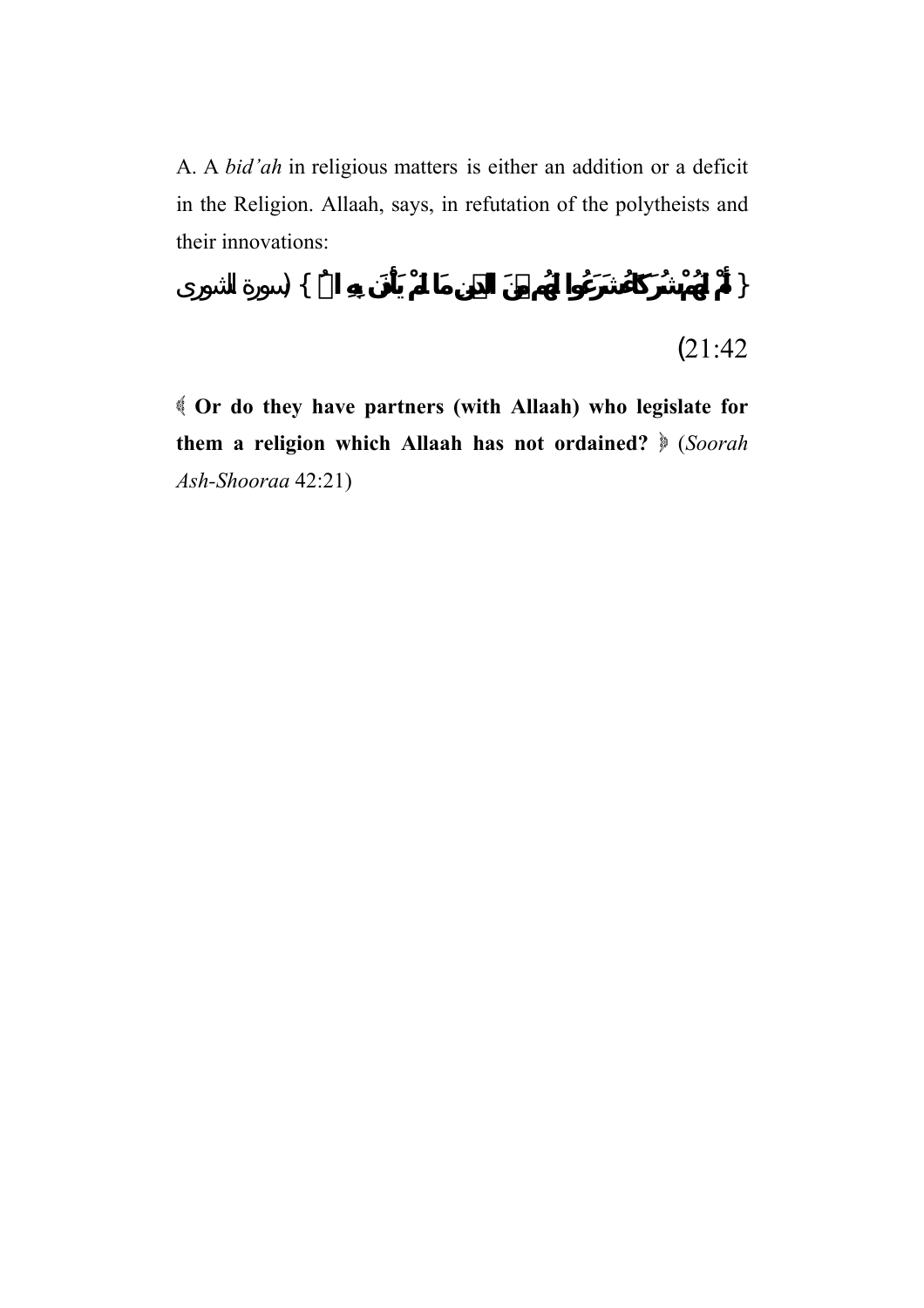- and the Prophet (3) said: "Whoever introduced something new into this matter (i.e. this Religion) of ours will have it rejected." (Narrated by Al-Bukhaari and Muslim) Q.3 Is there a thing as *sunnah hasanah* in the Religion?

A. Yes, there is such a thing. Allaah's Messenger (.... "Whoever performs a good *sunnah* in Islaam will have the reward of it and the reward of those who follow his practice thereafter, without them losing any of the reward for it." (Narrated by Muslim)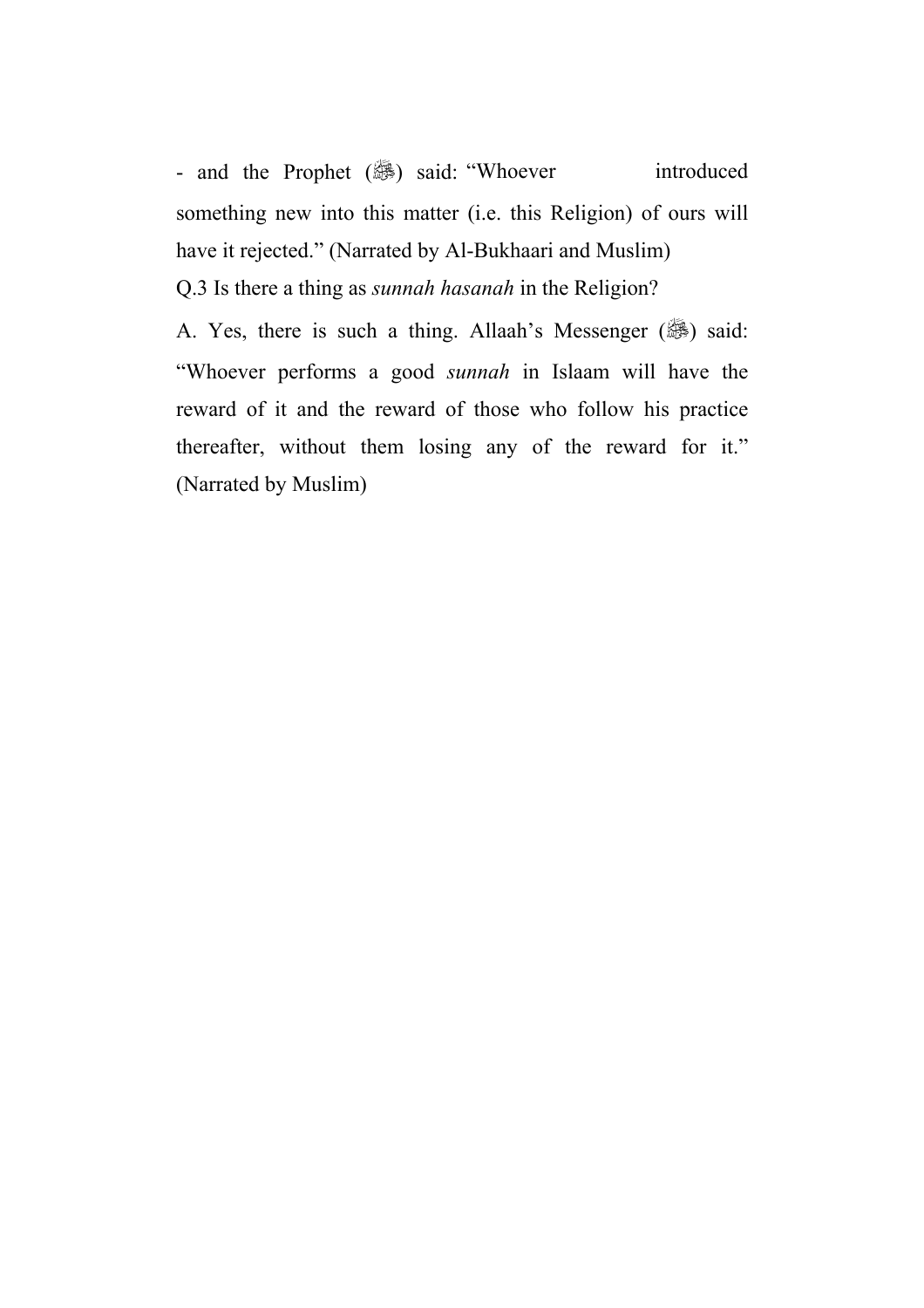Q.4 When will the Muslims be victorious?

A. When they return to the implementation of the Book of their Lord and the *Sunnah* of their Prophet, spread the teachings of *tawheed*, avoid all different forms of *shirk* and confront their enemies with all the power at their disposal. Allaah, Most High says:

{ **يَاأَيُّهَا الَّذِينَ آمَنُوا إِن تَنصُرُوا االلهَ يَنصُرْكُمْ وَيُثَبِّتْ أَقْدَامَكُمْ** } (سورة  $(7:47)$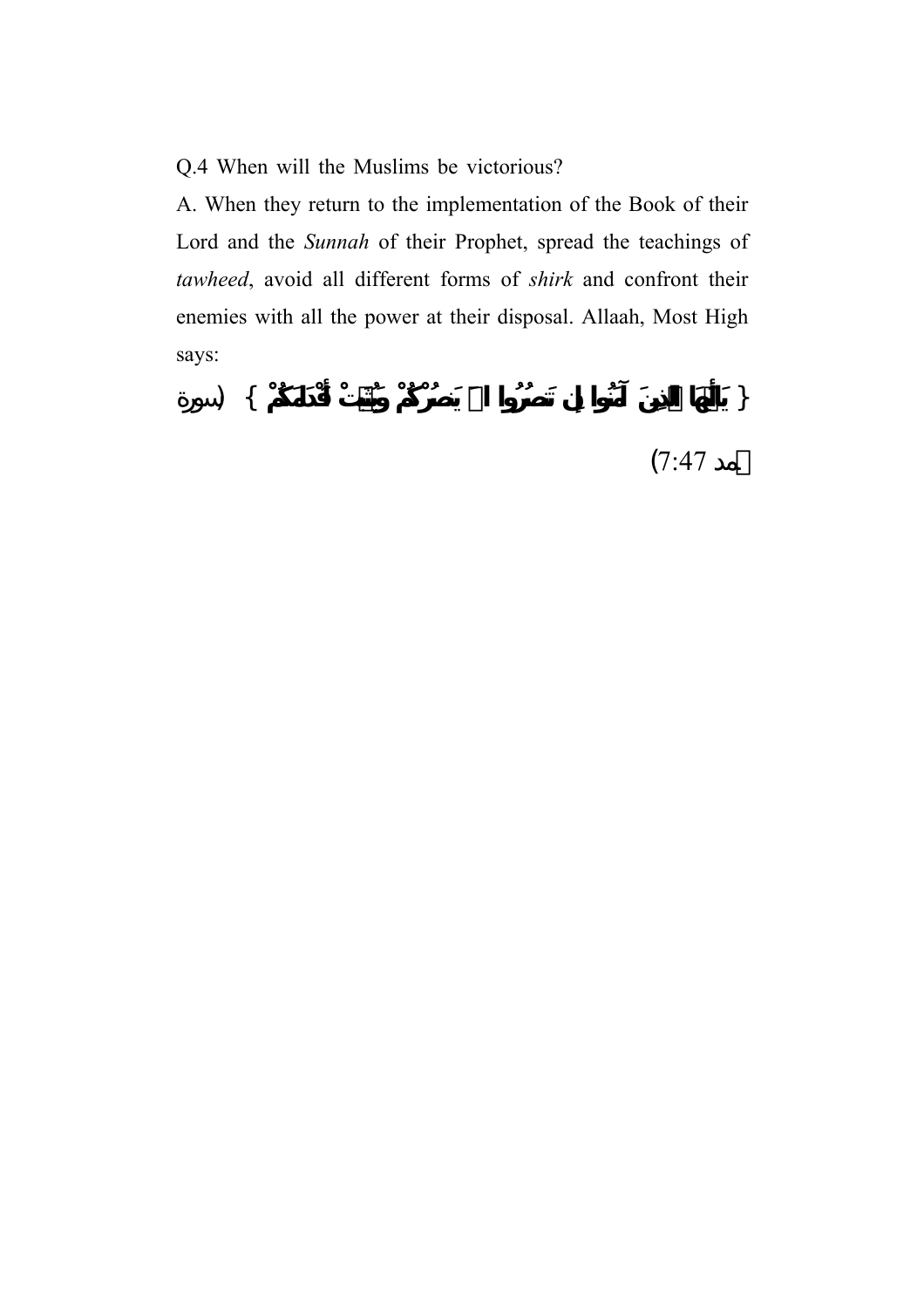**Oh, you who believe! If you help (in the cause of) Allaah, He will help you and make your foothold firm** (*Soorah Muhammad* 47:7)

- and He, Most High also says:

{ **وَعَدَ االلهُ الَّذِينَ آمَنُوا مِنكُمْ وَعَمِلُوا الصَّالِحَاتِ لَيَسْتَخْلِفَنَّهُم فِي الأَرْضِ**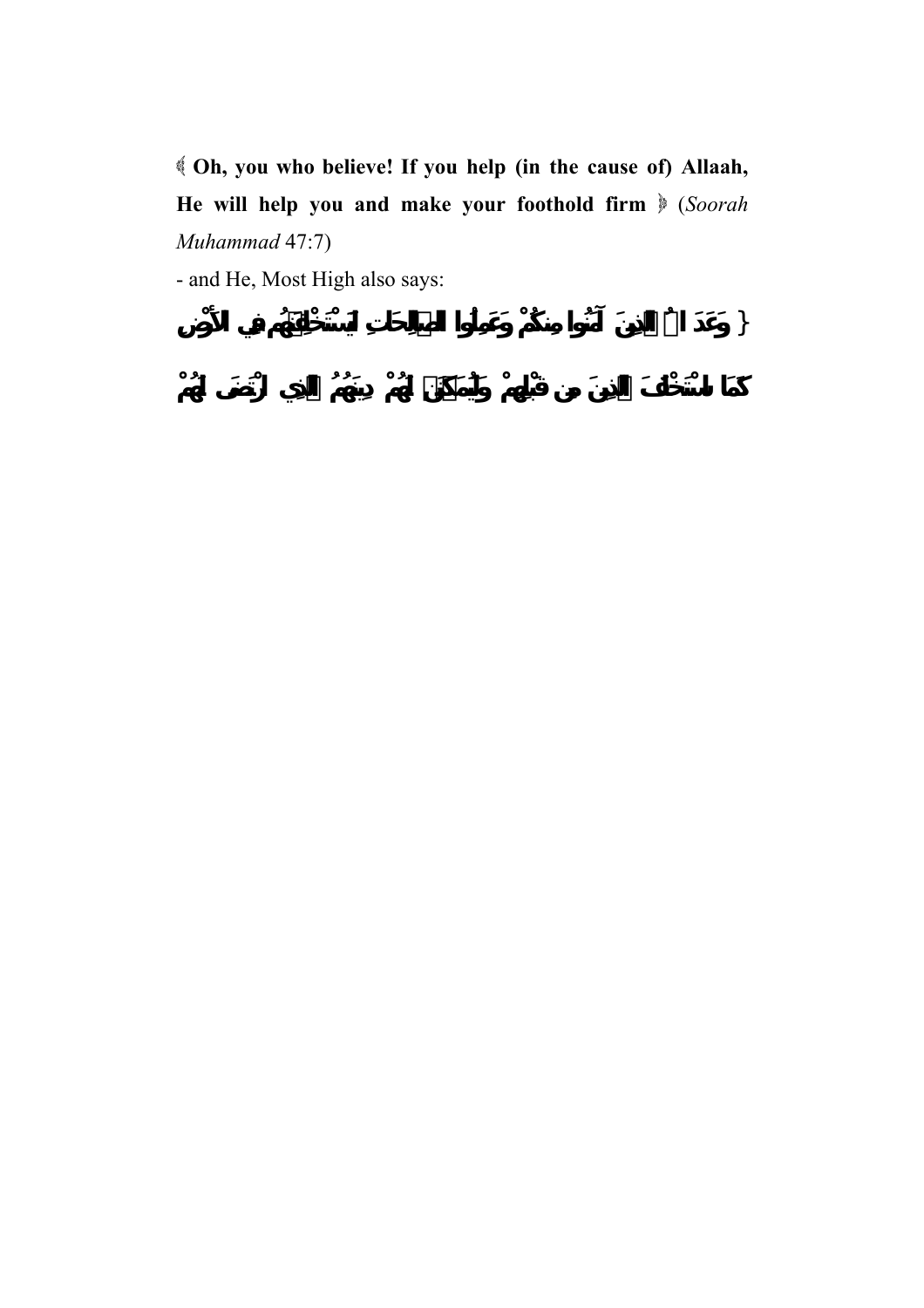$$
(55:24) \qquad \qquad )
$$

 **Allaah has promised to those among you who believe and work righteous deeds that He will, of a surety, grant them in the land, inheritance (of power), as He granted it to those before them; that He will establish in authority their religion, the one which He has chosen for them; and that He will change (their state), after the fear in which they (lived), to**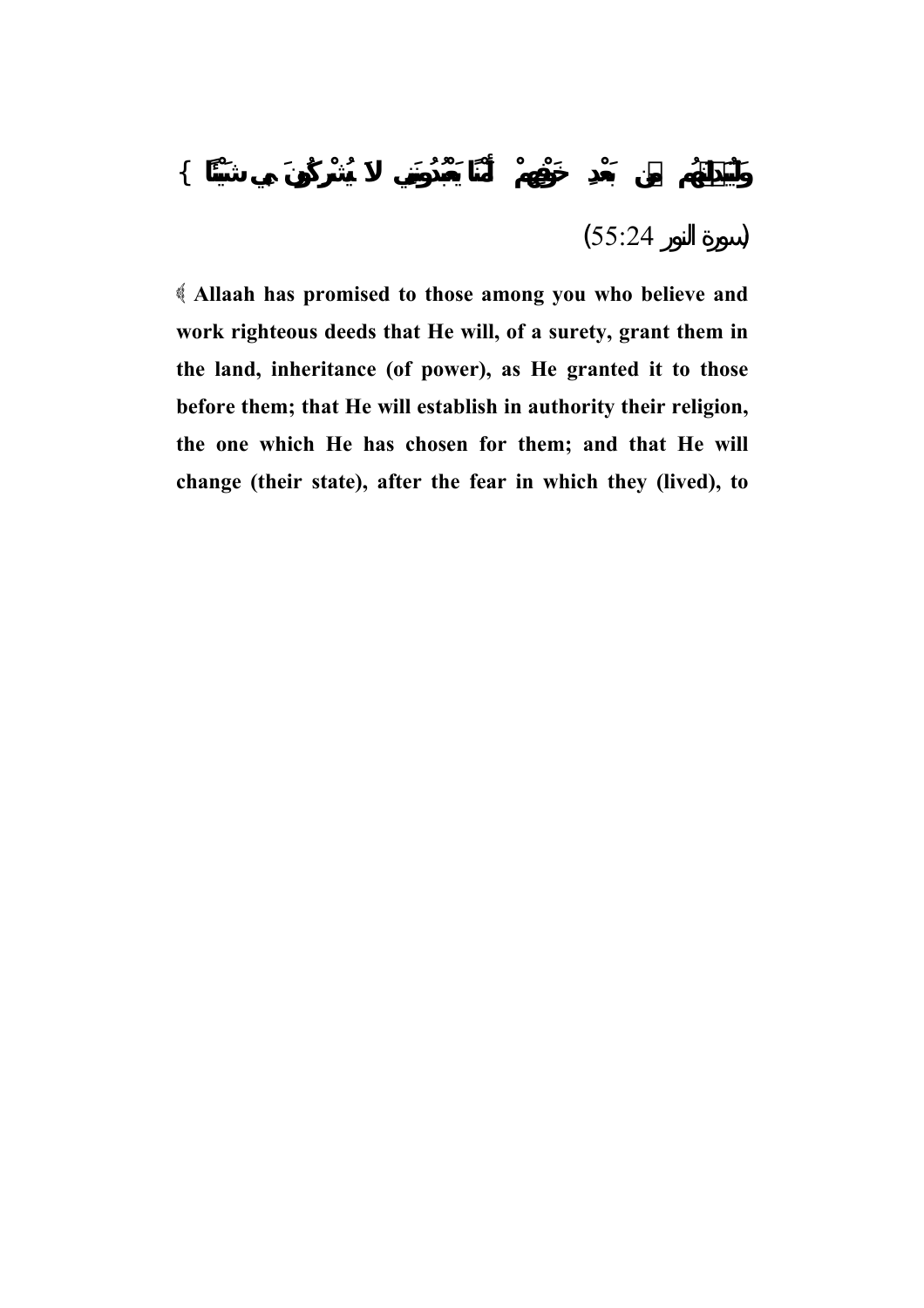**one of security and peace provided they worship Me (alone) and not associate anything with Me** (*Soorah An-Noor* 24:55)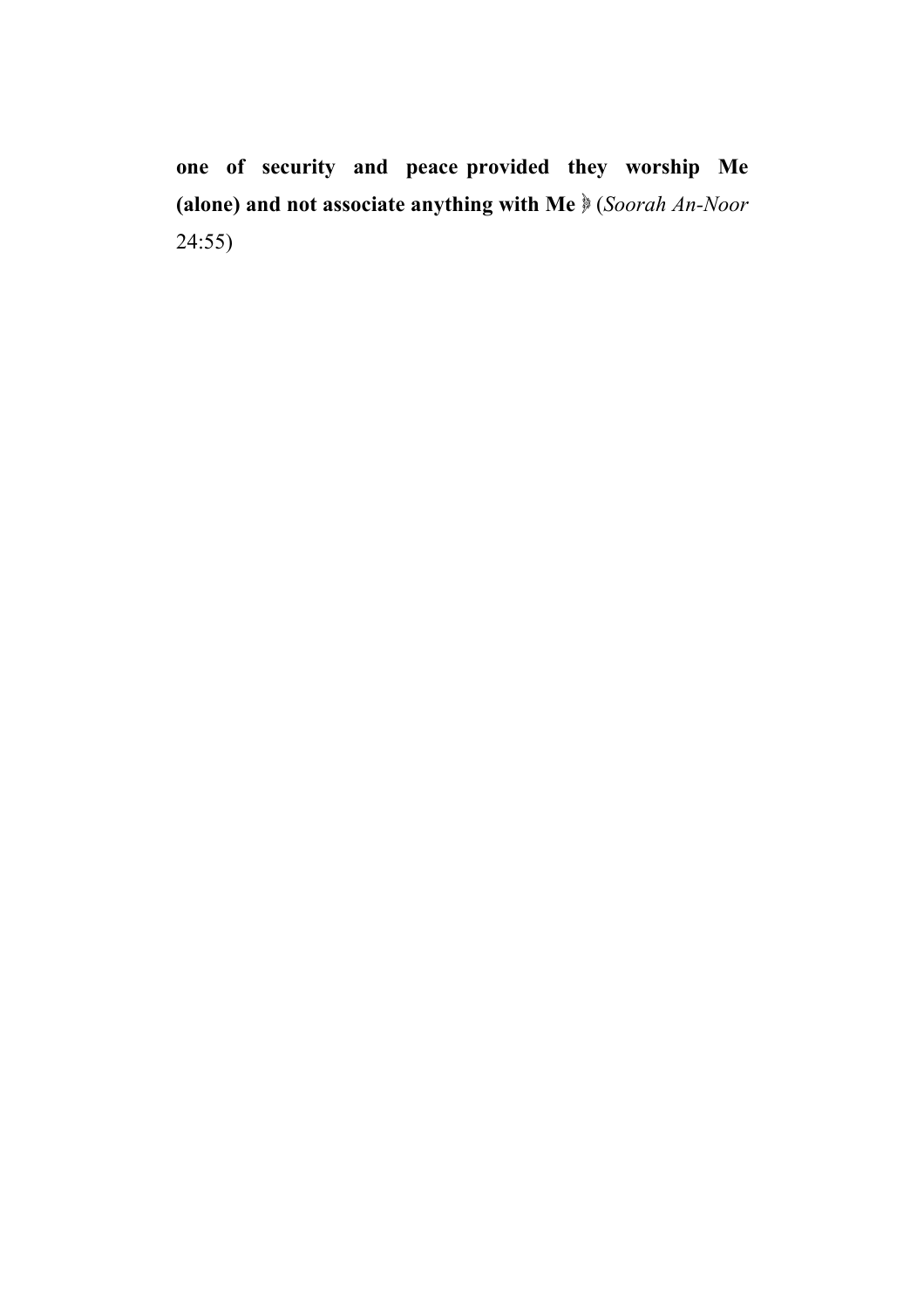## *The Invocation Which is Answered*

1. The Prophet (, said: "The slave who is stricken by grief or sorrow will not say the following prayer without it being answered and having his sorrow replaced by happiness: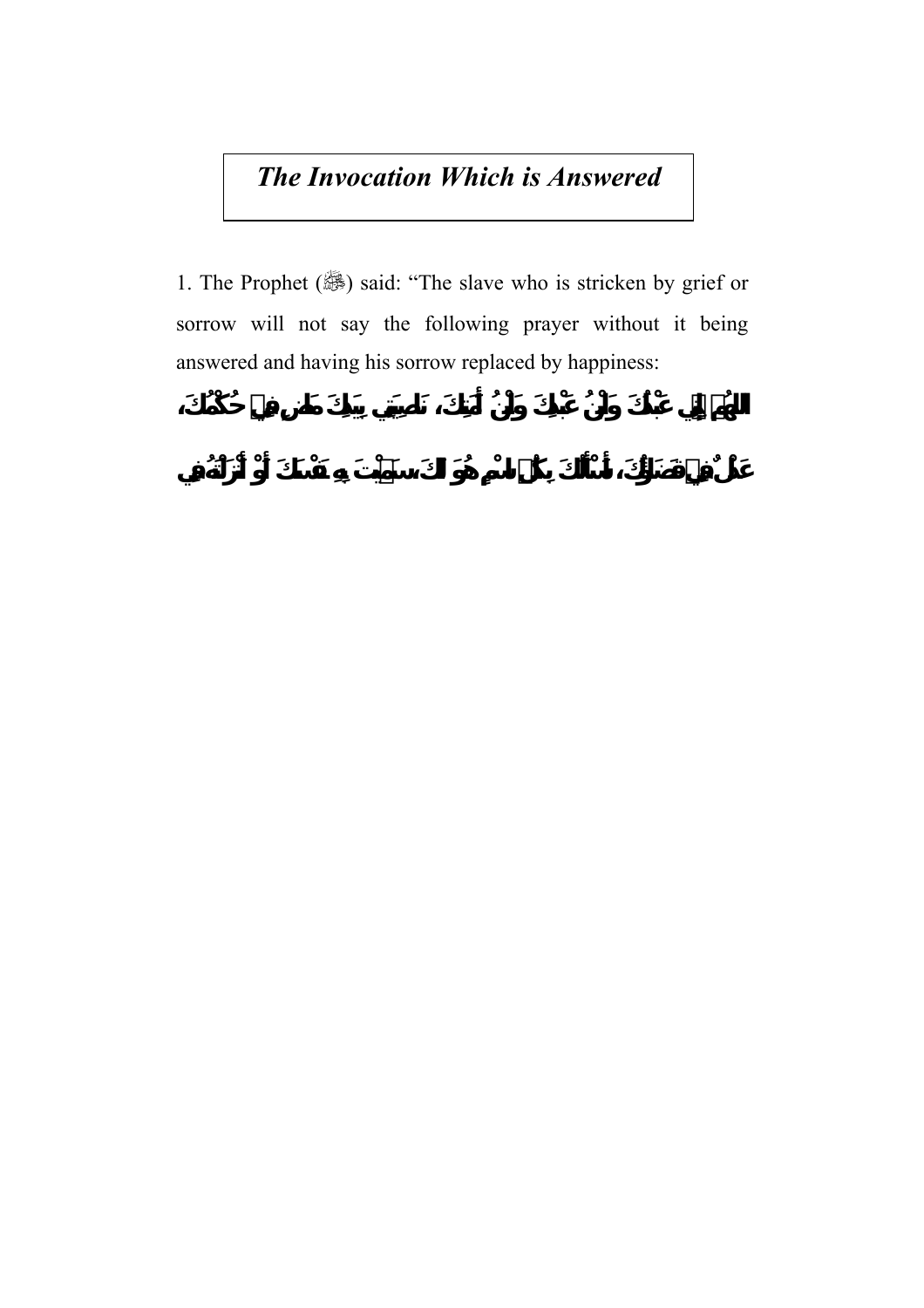"Oh, Allaah, I am your slave and the son of your slave and your female slave. My progress is in Your Command, just is Your Judgement. I ask You by each of Your Names, by which You have called Yourself or revealed in Your Book, or which You have taught to one of Your creatures, or which You have chosen to keep in Your Secret Knowledge to make the Qur`aan, the joy

**تَجْعَلَ القُرْآنَ رَبِيعَ قَلْبِي وَنُورَ بَصْرِي وَجَلاَءَ حُزْنِي وَذَهَابَ هَمِّي وَغَمِّي.**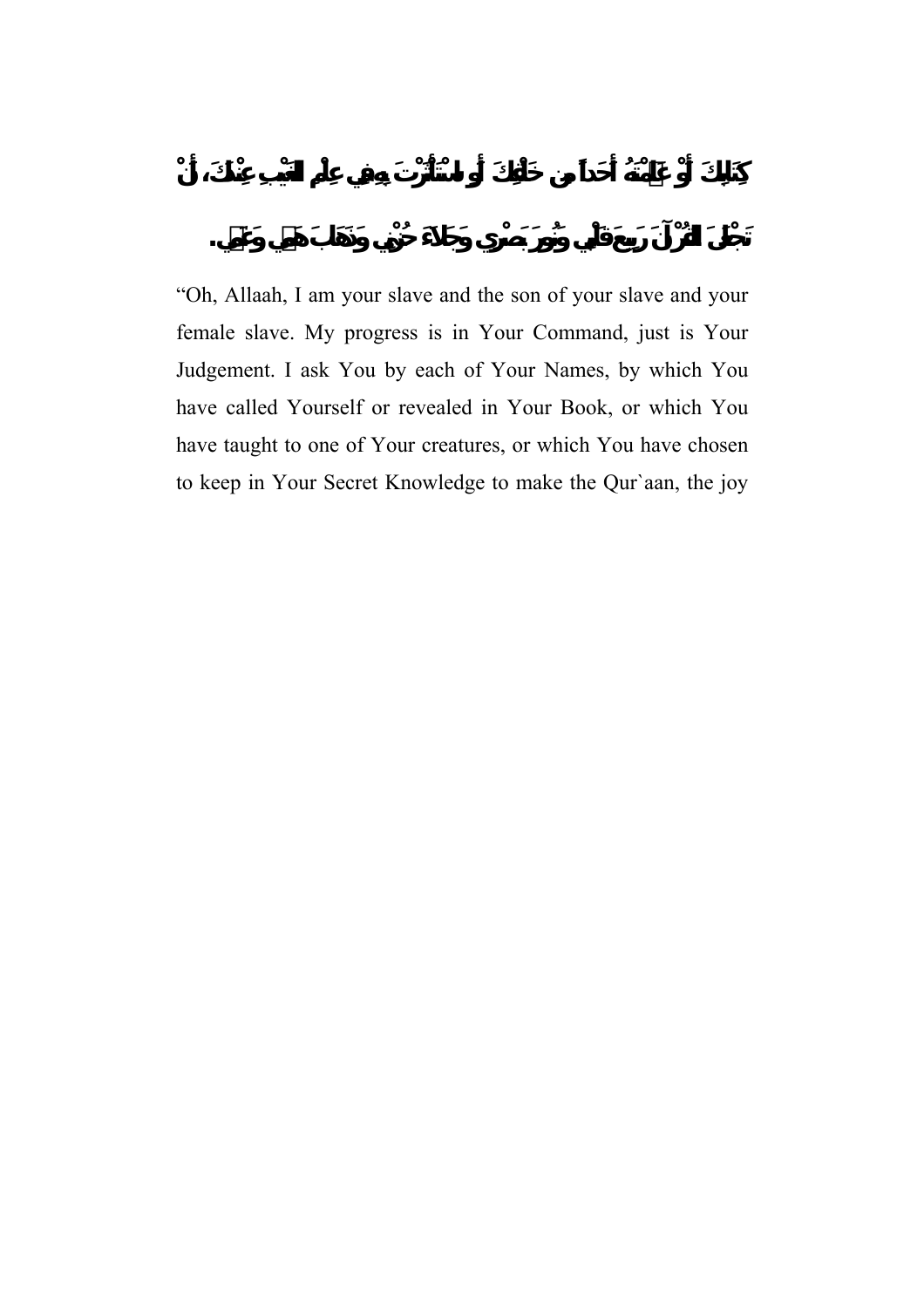of my heart the light of my eyes, which removes my grief and drives away my sorrow, thus replacing it with happiness." (Narrated by Imaam Ahmad and Ibn Hibbaan)

2. The prayer of Yoonus 18 in the belly of the whale:

{ **إِلَهَ إِلاَّ أَنتَ سُبْحَانَكَ إِنِّي كُنتُ مِنَ الظَّالِمِينَ** } (سورة الأنبياء 87:21)

 $\overline{a}$ 

18 Yoonus: Jonah (الكِيَّةُ).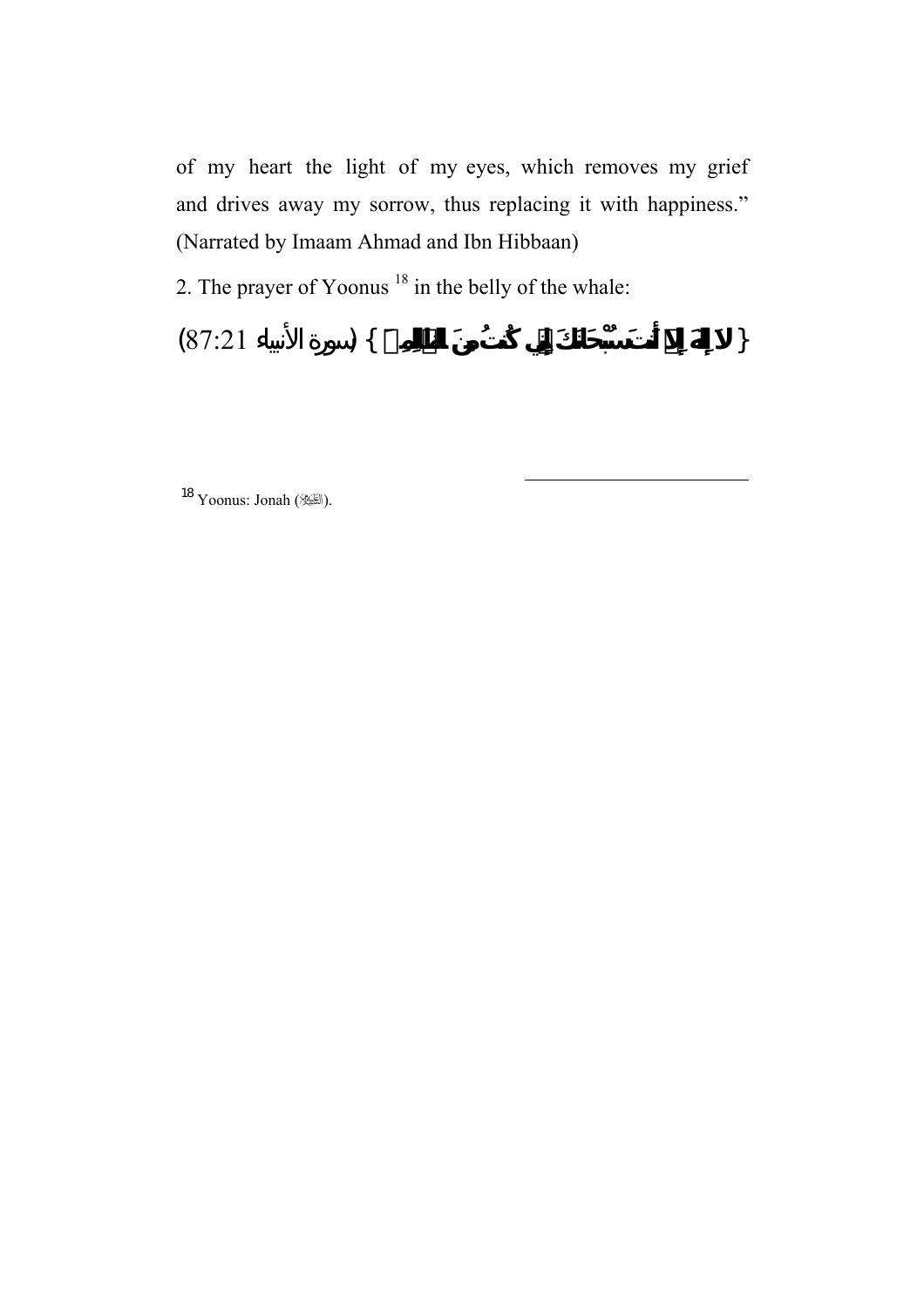**None is worthy of worship but You, Glorified be You. Truly, I have been one of the wrongdoers** (*Soorah Al-Anbiyaa`* 21:87)

It is reported that the Prophet (...) said: "If any Muslim supplicates with this prayer, it will be answered." (Narrated by Imaam Ahmad and others)

3. When the Prophet  $(\mathbb{R})$  was sad, he used to pray: